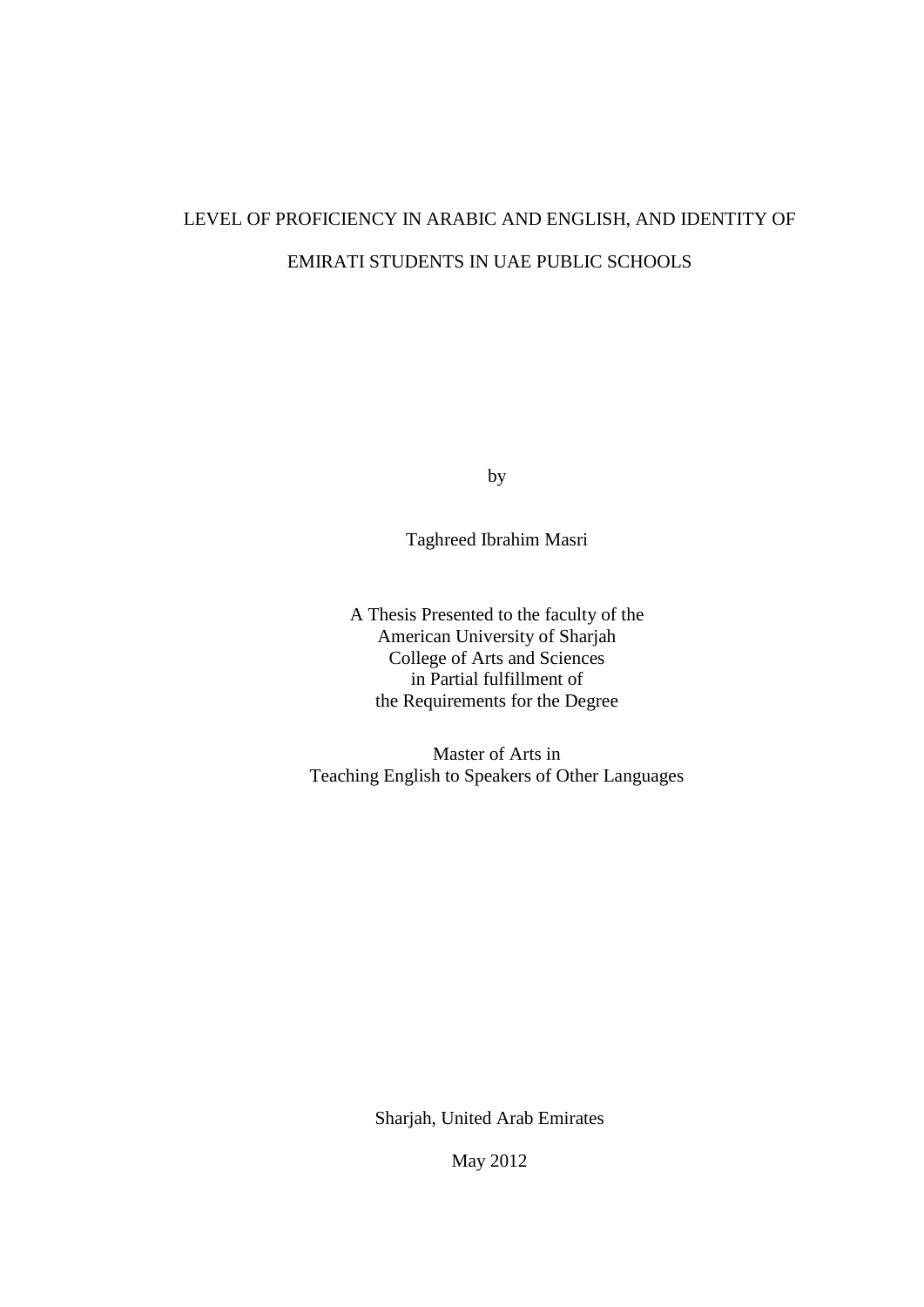© 2012 Taghreed Masri. All rights reserved.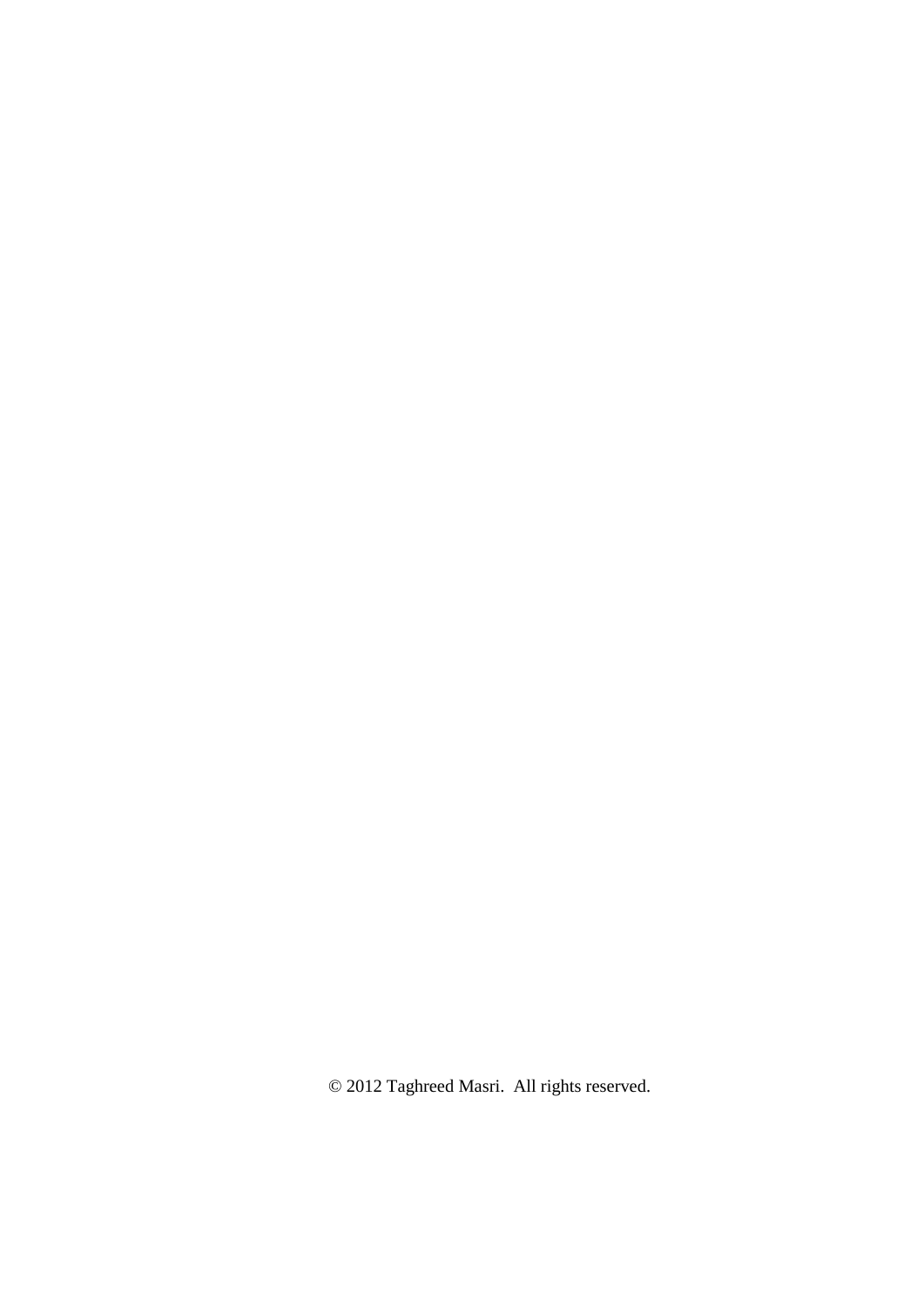We, the undersigned, approve the Master's Thesis of Taghreed Ibrahim Masri.

Thesis Title: Level of Proficiency in Arabic and English, and Identity of Emirati Students in UAE Public Schools

\_\_\_\_\_\_\_\_\_\_\_\_\_\_\_\_\_\_\_\_\_\_\_\_\_\_\_ \_\_\_\_\_\_\_\_\_\_\_\_\_\_\_

\_\_\_\_\_\_\_\_\_\_\_\_\_\_\_\_\_\_\_\_\_\_\_\_\_\_\_ \_\_\_\_\_\_\_\_\_\_\_\_\_\_\_

 $\_$ 

 $\_$ 

 $\_$ 

\_\_\_\_\_\_\_\_\_\_\_\_\_\_\_\_\_\_\_\_\_\_\_\_\_\_\_ \_\_\_\_\_\_\_\_\_\_\_\_\_\_\_

 $\_$ 

**Signature Date of Signature** (dd/mm/yyyy)

Dr. Fatima Badry Professor Thesis Advisor

Dr. Tharwat El-Sakran Professor Thesis Committee Member

Dr. Lynne Ronesi Assistant Professor Thesis Committee Member

Dr. John Battenburg Head of the Department of English

Dr. Pia Anderson CAS Graduate Programs Director

Dr. Mark Rush Dean of the College of Arts and Sciences

Dr. Khaled Assaleh Director of Graduate Studies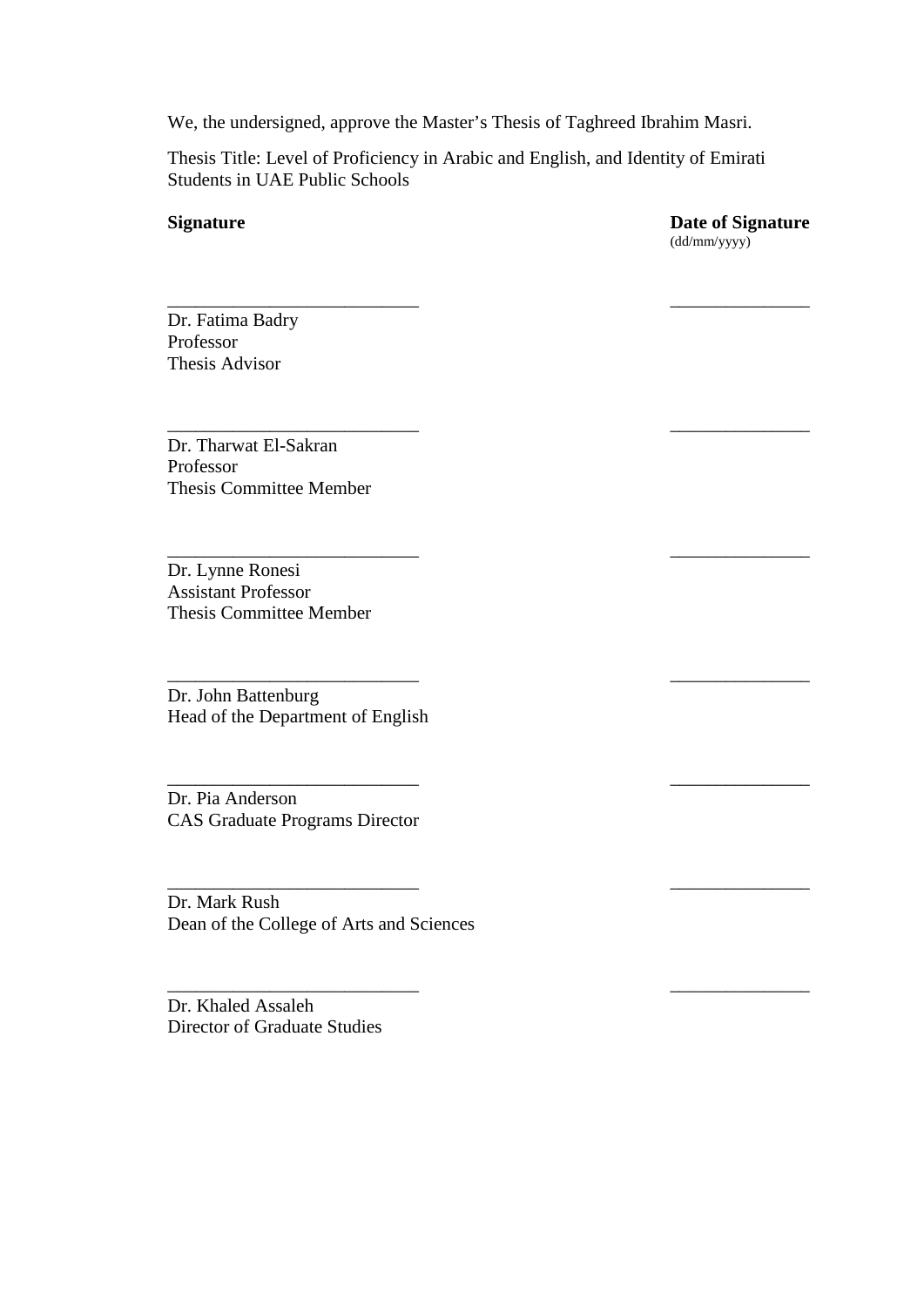#### **Acknowledgements**

My deepest thanks to Dr. Fatima Badry for her perspicacity and patience throughout writing my thesis. I would not have been able to write it without her guidance and feedback. In every step, her recommendations were enlightening, helpful putting me on the right track. Dr. Badry taught me how to read, analyze, interpret results and see into them what can be valuable data. As Dr. Badry told me once, "I know I made you go through hell" but I wouldn't have been able to write this thesis without the divine hell you made me go through.

I would also like to thank my committee members; Dr. Tharwat El-Sakran and Dr. Lynne Ronesi for agreeing to be in my committee and for giving me helpful feedback. Thanks also go to Dr. Tyson who was the first person who put me on the track of academic writing and research. I do not forget the support from my brother, Abdulsalam who was the IT consultant of this thesis. I also do not forget the assistance of my friends, Fatima Buali who shared with me most of my courses and my friend Zainab Safieddin who had to leave before finishing her study.

I would also like to thank the principal of Al Raya School, Nihad Al Zeer and the principal of Amna Bint Wahab school, Amina Lutah for allowing me to conduct the study in their schools and who were so kind and helpful. My thanks to Khawlah Lahej and Amina Abdullah in Al Raya school who arranged my interviews with the teachers and students. I would also like to thank the teachers who welcomed me in their classrooms and to all the students in both schools who became my young friends after my recurrent visits to their classrooms. To all of you, thank you.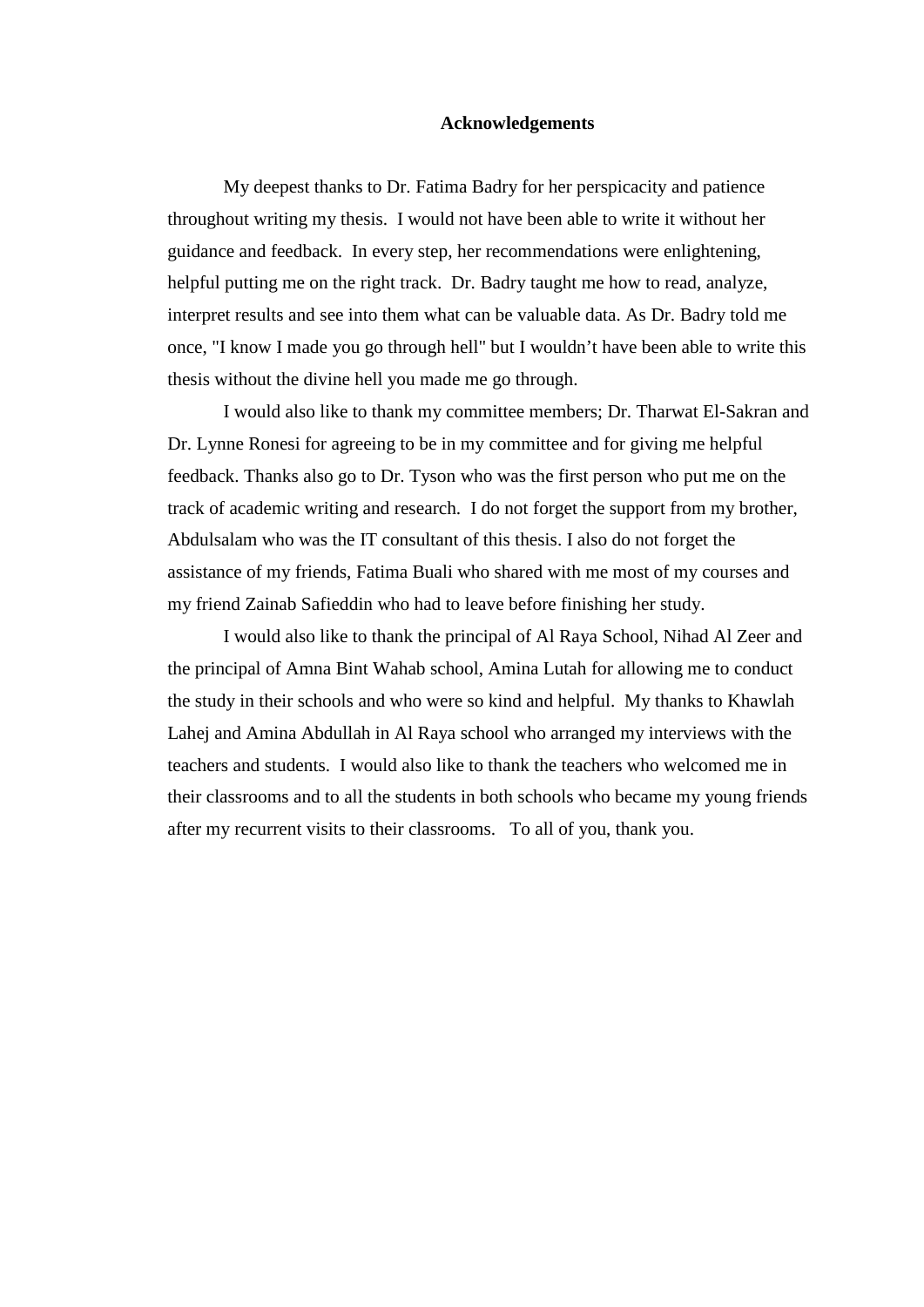### **Dedication**

To my mother Huda; the woman who believed in me the most, suffered the most and cared the most, I dedicate my thesis. To my father who is always proud of me, to my husband, Hassan Toumeh, who has suffered through the process of my study and to my brothers; Mohammad, Abdulsalam and Mostafa and my sister Hadeel who supported me during my study. To my three little princesses, Raneem, Tasneem and Layana and my beloved son, Mohammad, who were always wondering 'when will mama finish her study', I dedicate this thesis.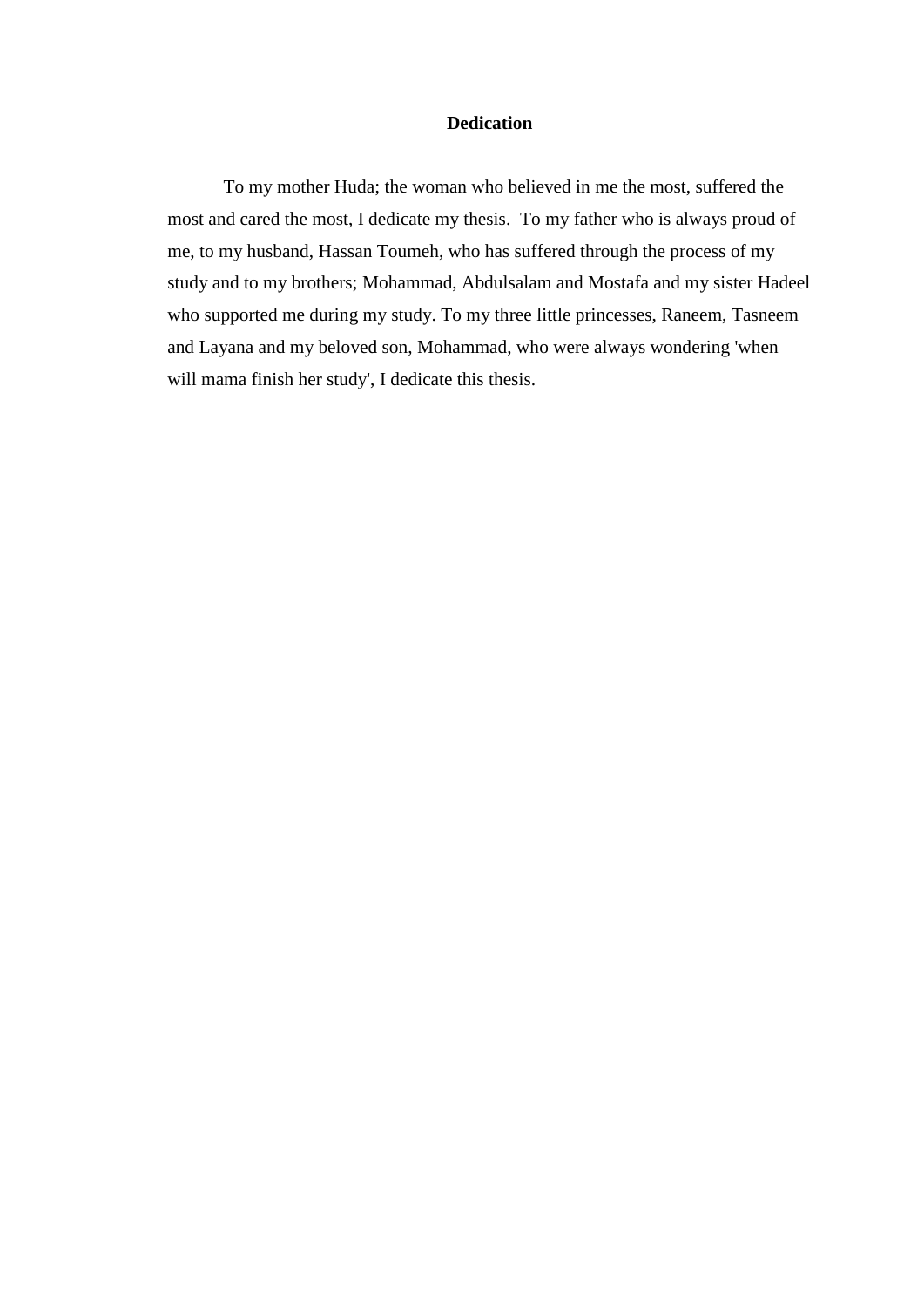#### **Abstract**

Recently, a new dimension of learning a second language has gained interest in the literature. The identity of learners has made its way as a concept that has become central in second language acquisition (SLA) and bilingual education research. More and more the notion that learners' identity is constructed and negotiated through language learning has become widely recognized. However, so far, few studies have focused on how learning a second language, particularly English impacts Arab learners' identity. Given the 'magic,' power and status associated with English as the global language, its impact may be deeper than that usually associated with foreign language learning**.** The purpose of this study is to explore how the level of proficiency in both Arabic and English shapes Emirati students' perception of their identity in the United Arab Emirates public schools. The study explores high school students' linguistic preferences and language practices to assess their impact on identity construction. Data collection methods include a students' survey, interviews with students, teachers and an administrator, and ethnographic observation. Results show that students' preferences are driven by their perceived proficiency in both languages. While students are aware of their poor proficiency in English, their relative fluency in Spoken Arabic leads them to believe that they are proficient in it. In fact, results indicate that students have poor proficiency in both Arabic and English which has created an identity dilemma as they are unable to identify completely with either of the two languages. However, data analysis reveals that English has to a certain extent impacted students' identity because they associate it with modernity and a brighter future, which they want for themselves, while Arabic is associated with respected traditions and values. Findings also show that although students are aware that English is flourishing at the expense of their mother tongue, they still want to learn it and appreciate its culture. Finally, results indicate that the educational policy towards both languages falls short of providing these students an effective bilingual program.

**Search Terms**: language proficiency, identity, Arabic language, English language, United Arab Emirates.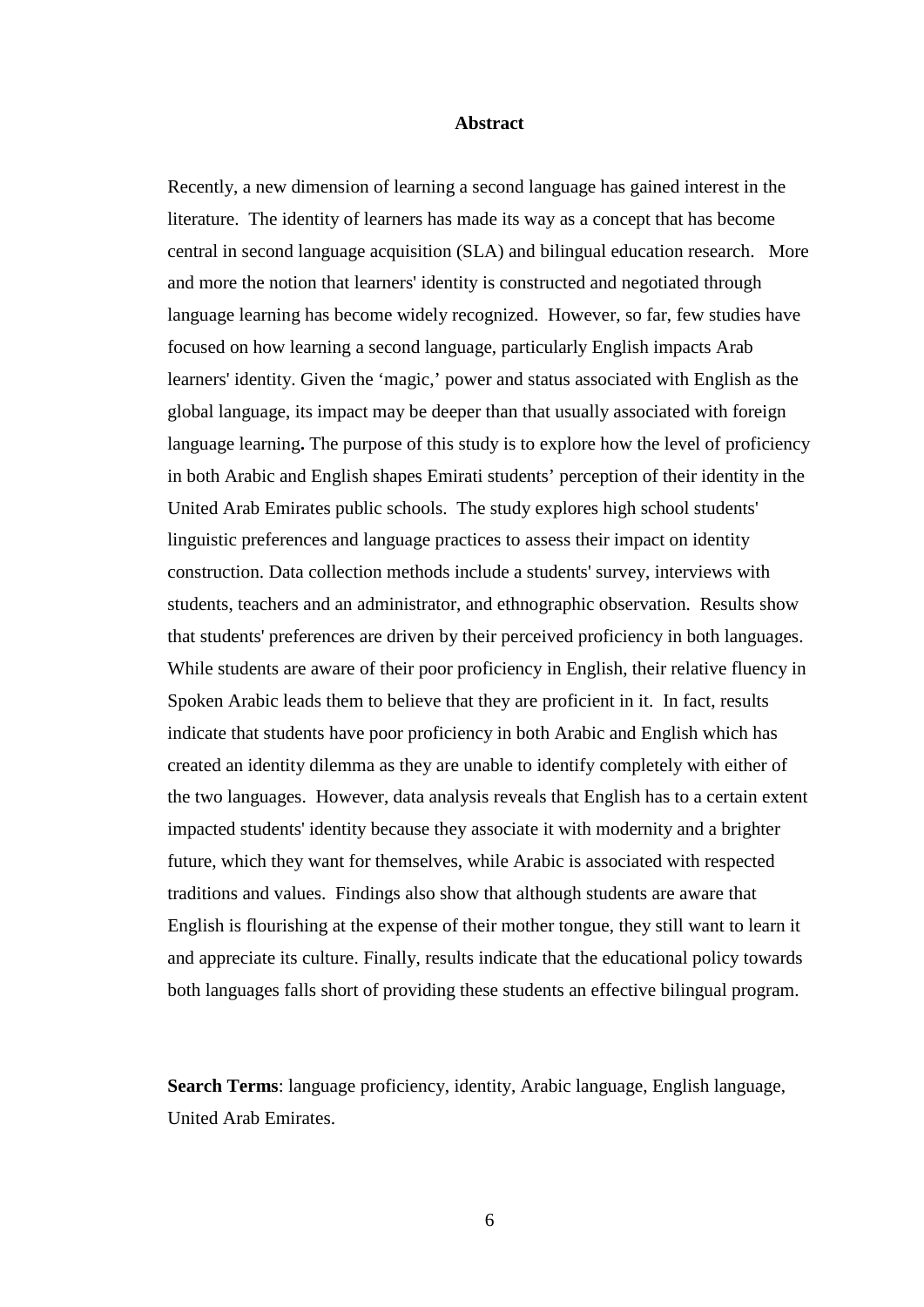# **Table of Contents**

| The Educational System in the UAE under Globalization 35 |    |
|----------------------------------------------------------|----|
|                                                          |    |
|                                                          |    |
|                                                          |    |
|                                                          |    |
|                                                          |    |
|                                                          |    |
|                                                          |    |
|                                                          |    |
|                                                          | 41 |
|                                                          |    |
|                                                          |    |
|                                                          |    |
|                                                          |    |
|                                                          |    |
|                                                          | 74 |
|                                                          | 74 |
|                                                          |    |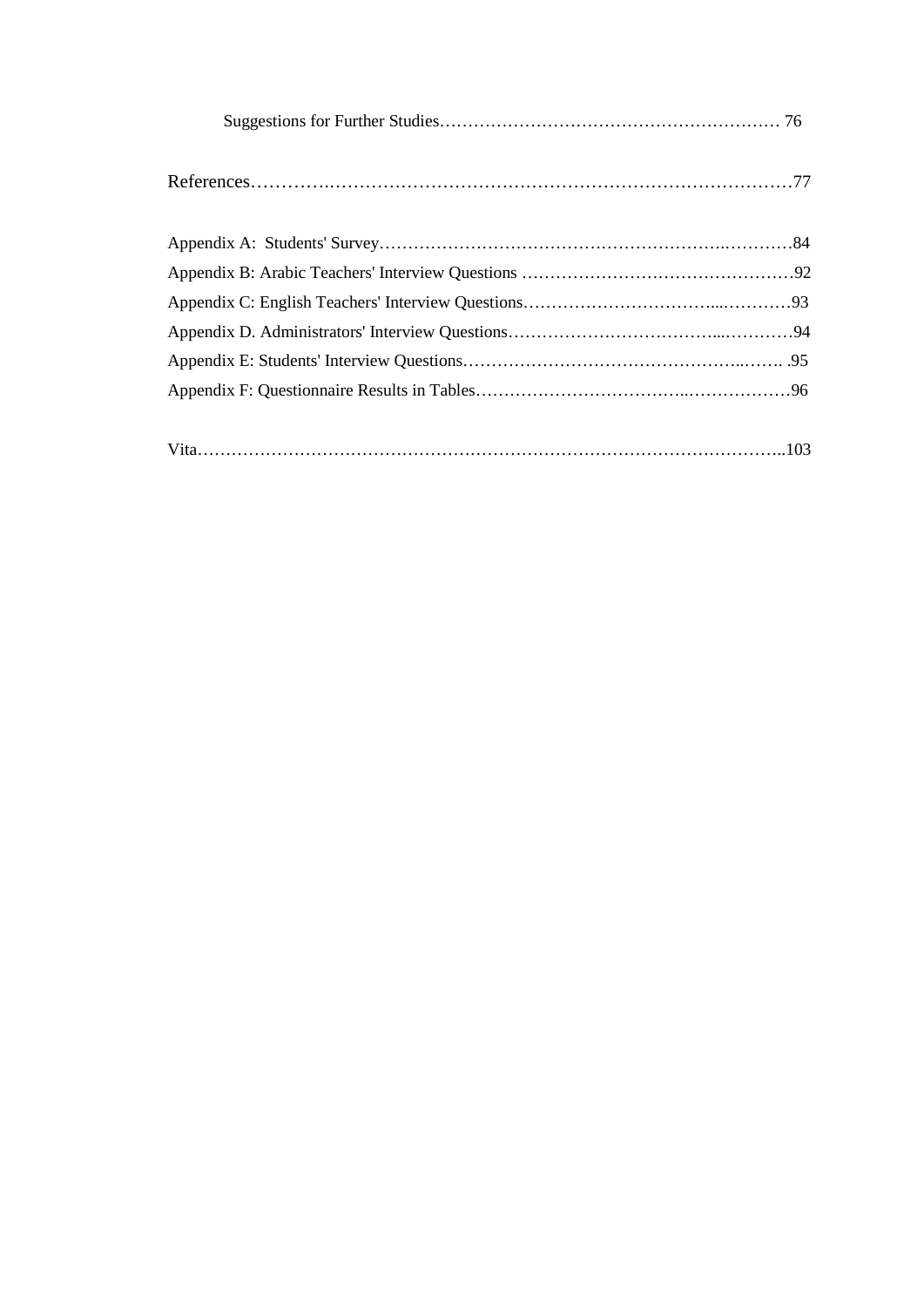# List of Tables

| Table 2: Students' perception of their proficiency in Arabic44                 |  |
|--------------------------------------------------------------------------------|--|
|                                                                                |  |
|                                                                                |  |
|                                                                                |  |
|                                                                                |  |
|                                                                                |  |
| Table 8: Students' views of using English in teaching math and science53       |  |
|                                                                                |  |
|                                                                                |  |
|                                                                                |  |
|                                                                                |  |
| Table 13: The perceived impact of English on local culture and Arab identity63 |  |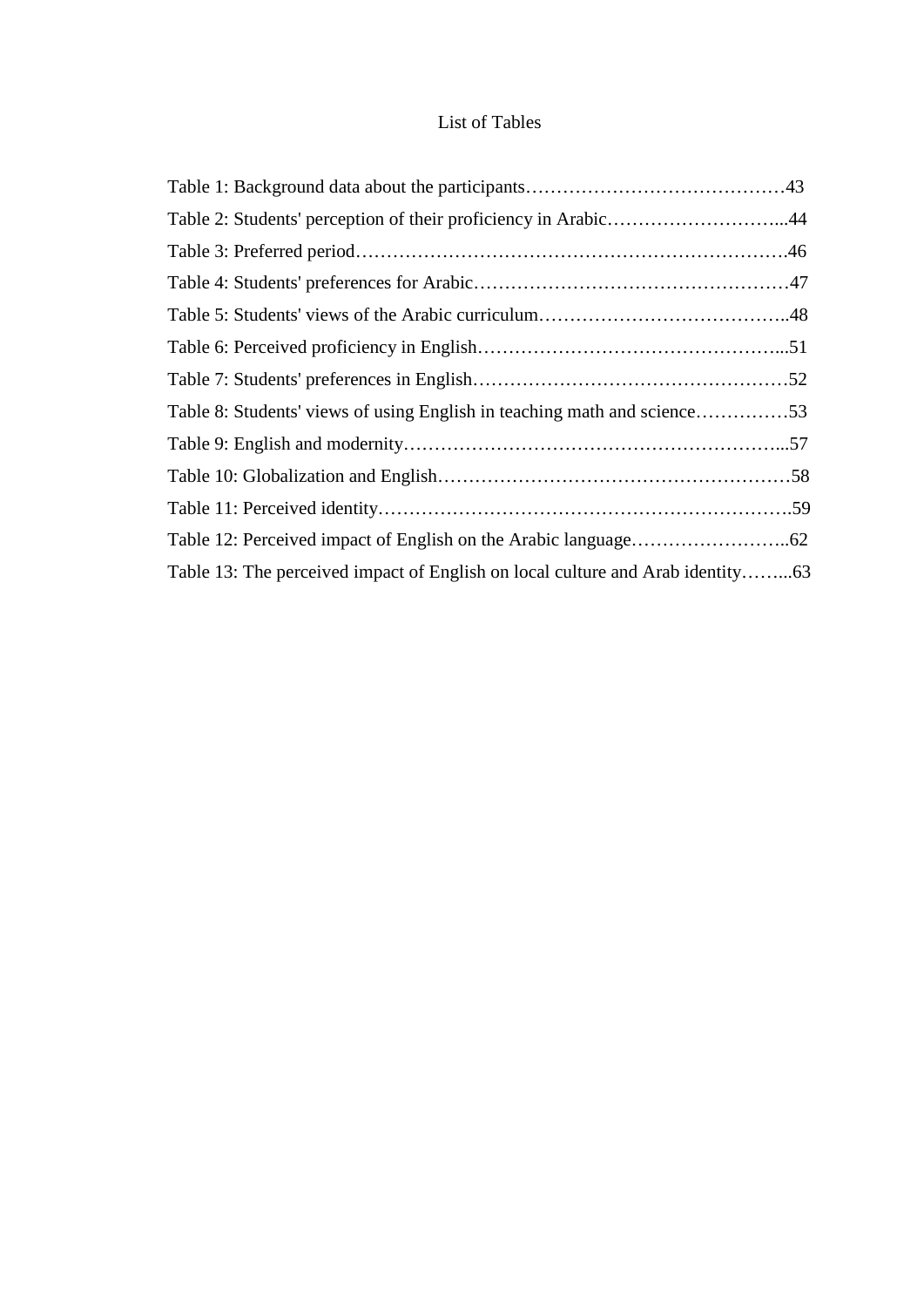#### **Chapter 1: Introduction**

Overhearing young Arabs in the United Arab Emirates languaging with each other reveals how much they are fascinated with the English language. English has penetrated into all aspects of their lives. At home, they speak English with maids, and in the malls, they speak English with salespeople. At schools and universities, they need English for their academic studies. In addition to their linguistic practices, their Arabness is also colored by layers of exported western products. They eat at McDonalds and Burger King, watch American movies, and dress from 'bebe' and 'Zara.'

Many of my students were often telling me that they wanted to sound like native Americans and that they wanted to improve their English to better enjoy Western music. Furthermore, for them English seemed the only way to guarantee a good future, to please parents and to sound modern and eloquent among their friends. When they first told me that they liked the English language class more than the Arabic one, I thought that they were flattering me. Later on, I learned that they felt their Arabic classes were boring and purposeless and that Arabic was difficult and old fashioned. This perception was summarized by one of my students who stated that "no one knows what the use of studying it is." Arab students seem to have even lost interest or ability to learn Arabic in the Arabic class. Al Najami (2007) reports on Majid Fahd, Head of the Arabic unit at Dubai National School, saying in desperation: "I speak with my students in Arabic, but get a reply in English or they have to add English words to the conversation." Moreover, students seemed to struggle with standard Arabic more than with their second language. When we add to these perceptions the gap that exists between dialectal and Standard Arabic, we understand the limited proficiency in writing standard Arabic.

These young people, who are stumbling in Arabic, are living in the UAE context. As its name shows, the UAE identifies itself as an Arab country. It is a federation of seven Arab Emirates that united in 1971 and declared in its constitution that the Arabic language is the official language of the country. However, a closer glance at Dubai, one of these emirates, gives another impression. English is used everywhere; in the streets, billboards, malls where modernity and globalization are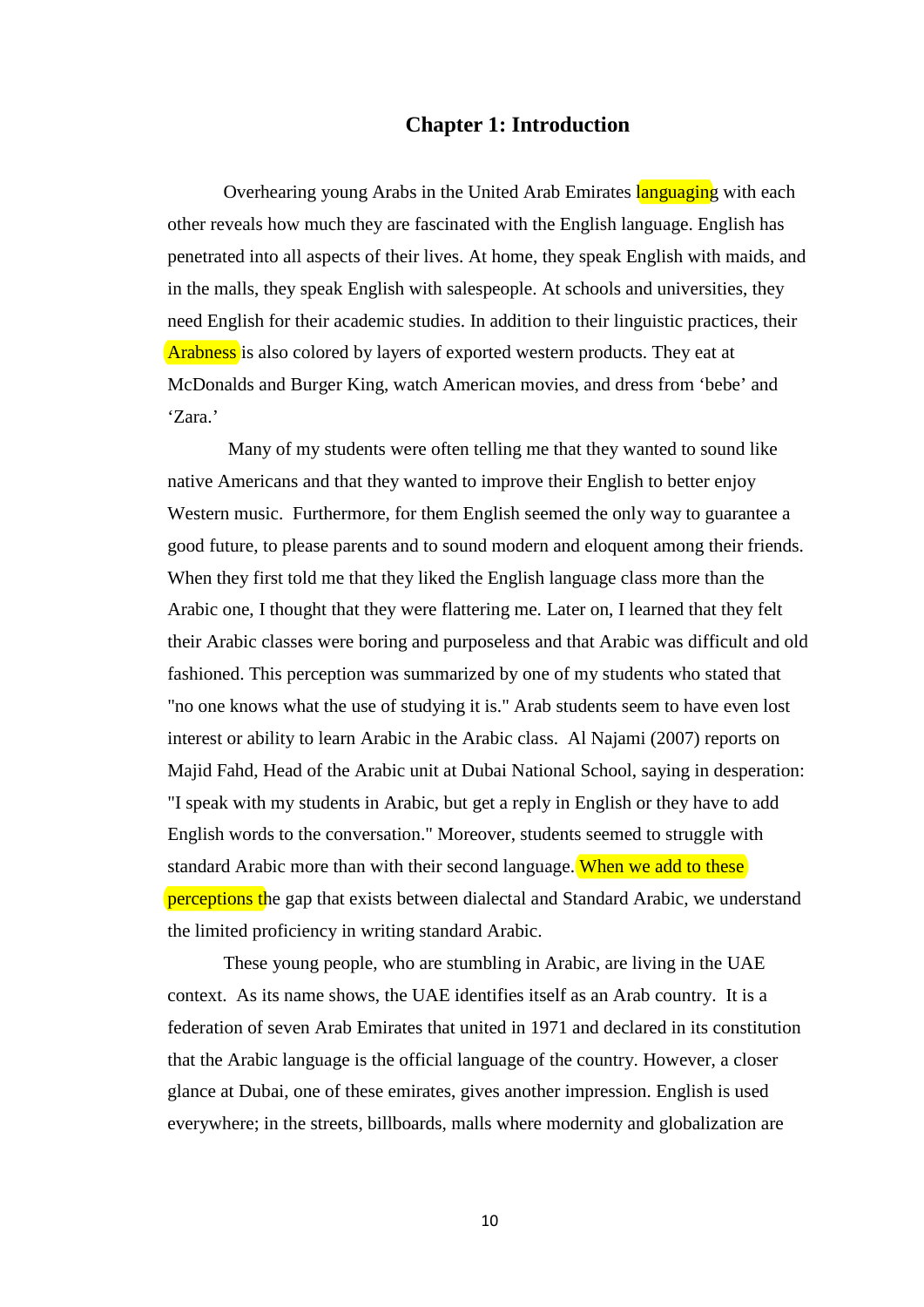tied to English. Although this linguistic landscape is not unique to the UAE, demographic globalization forces have exacerbated the UAE context.

#### **Purpose of the Study**

Being alarmed by this image, many voices have been raised to toll the bell of emergency that the Arabic language is suffering and needs to be saved (Al-Issa and Dahan, 2011; Al Najami, 2007; Badry, 2011; Howeidy, 2011; Ismail, 2008; Mejdell, 2008; Ronesi, 2011; Rouchdy, 2008, 2009, 2010; Pessoa & Rajakumar, 2011; Said, 2011; Trudi & Jendli, 2011; Zackaria, 2010). Many scholars and intellectuals are warning against the negative effect of global English on Arab identity and the Arabic language. In my research, I want to see to what extent global English has indeed affected the Arabic language and Arab identity and how language practices aggravate this impact. Are these voices exaggerating and inflating the problem? Is the Arabic language safe, strong and able to stand in its duel with English? To investigate these concerns, my research is aimed at answering the following questions:

- 1. To what extent does students' level of proficiency in Arabic and English affect their practices and preferences?
- 2. How do high school students perceive the prevailing use of English and its impact on their Arab identity?
- 3. Does the language policy of the educational system enable students to attain proficiency in both languages?

#### **Significance of the Research**

Many studies are nowadays interested in the relationship between language and identity across many disciplines. This type of inquiry is gaining ground in the Arab world with the adoption of English as a medium of instruction in most modern universities. The study aims to contribute to this research by examining the views of high school students who are affected by the decisions of the educational system. As Zackaria (2010) suggests, examining secondary school students' perspectives on language and education allows us to assess the relevance of contemporary language ideologies. "Youth have been at the center of recent development interests and agendas in the Arab world, but their views are seldom heard. Rather, policies and prescriptions in education and the research on which they are based tend to privilege…state-level discourses" (p.157). Moreover, this study comes at a time where the educational policy in the UAE is gradually reinforcing more English in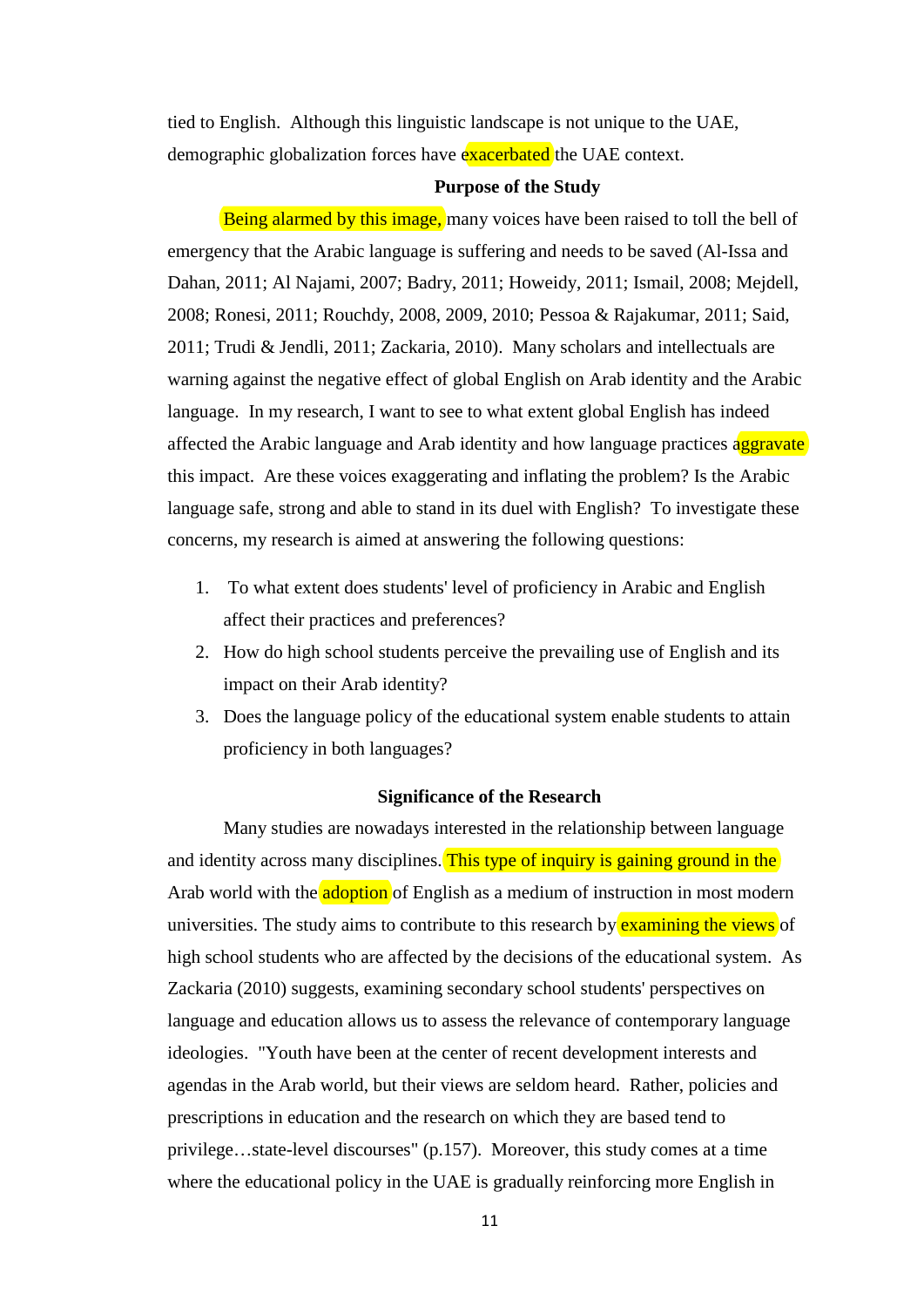public schools by making it the language of instruction for math and science. Al Najami (2007) points out in an article in Gulf News that "many public schools in the UAE will gradually start teaching math and science in English as part of a comprehensive national project to revamp public education in the country." This policy has been implemented in Madares Al-Ghad (MAG) schools and is going to be generalized by the year 2020 to all public schools.

While there are several books and journals that discuss language and identity, there are relatively fewer studies that focus on this region. The aim of this study is to contribute to this field of research by examining students' perceptions in public schools that have not yet implemented English as a language of instruction in math and science to assess the impact of English on learners' identity while it is still taught as a subject. When a second language is taught as a subject, it is supposedly less likely to have a clear effect on students' identity unless the messages sent from society are favoring it and giving it more status and importance. Given the relative recency of this research trend, it is necessary to include newspaper articles, and blogs.

In order to examine the impact of English on Emirati students' identity, I conducted my research with three groups of participants from two public schools in Dubai, UAE; students, teachers and administrators. The first group consisted of two hundred twenty female eleventh and twelfth graders. The second group consisted of eight English and Arabic teachers who teach grade eleven and twelve in the same schools. The third group consisted of one administrator of one of the schools surveyed.

Data were obtained using different data collection methods. A survey of all eleventh and twelfth graders in the two schools (see Appendix A) was used. Survey questions were designed to elicit the perception of the participants related to the research questions. The questionnaire included five open-ended questions in order to give the surveyed students the chance to elaborate on their beliefs regarding their concerns about the Arabic language, its future and changes they wish they could make regarding the policy of teaching Arabic and English. Students were allowed to respond in either Arabic or English because I didn't want the language to be a barrier in their communication. Six students were also interviewed to get further insight into expressed opinions and preferences and the rationale behind their choices. I also interviewed eight English and Arabic teachers to obtain their views on their students' linguistic preferences and the factors that may explain these attitudes.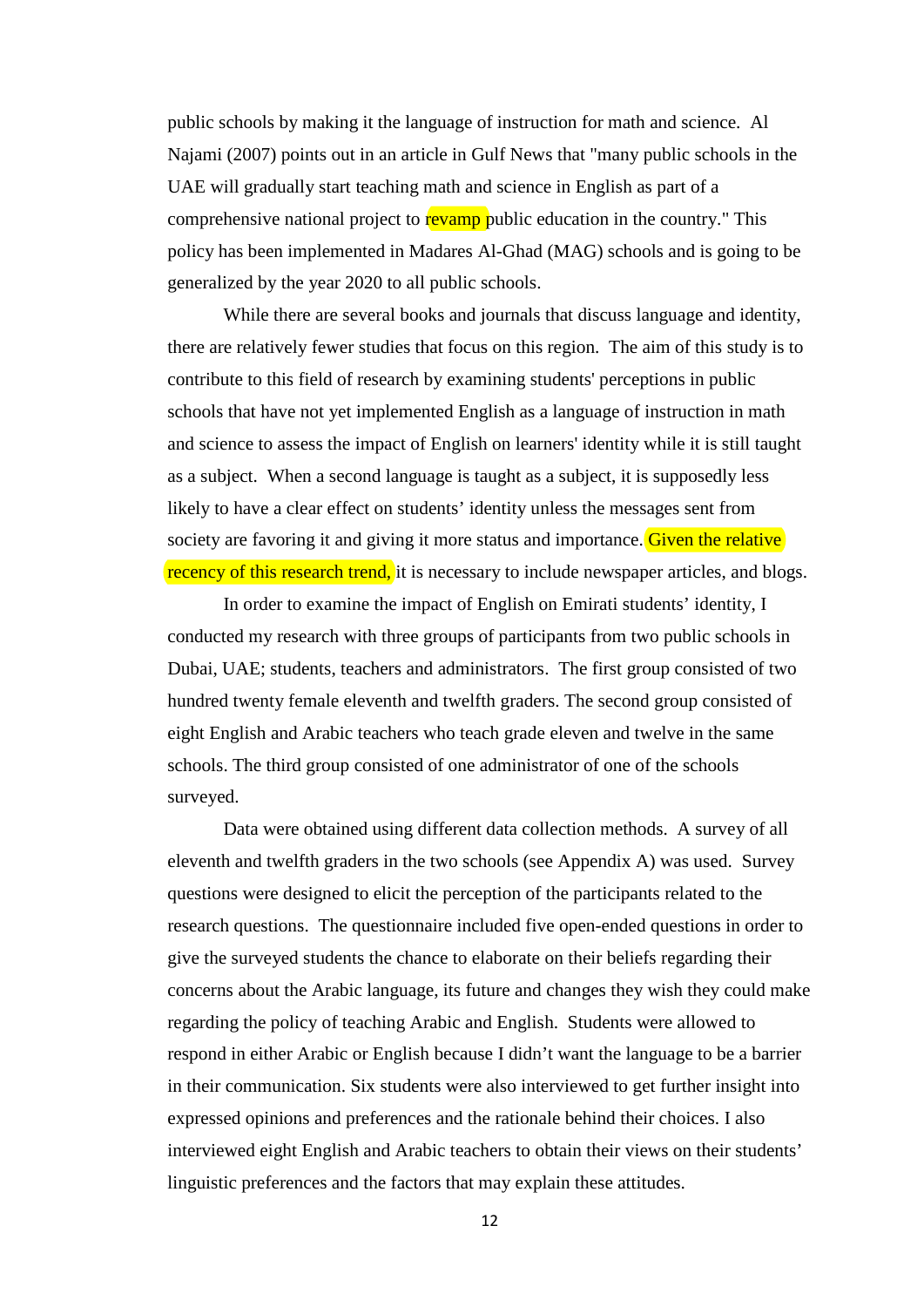Data obtained from questionnaires were analyzed quantitatively to determine frequencies and percentages for each response by calculating means for each question. Quantitative data are supported by qualitative data from open-ended questions and the interviews with the teachers, students and the administrator.

#### **Overview of the Chapters and the Appendices**

Chapter one has presented the introduction, statement of the problem, significance of the study, research questions, and summarized the design of the study as well as participants of the study. A review of the literature is provided in chapter two. Chapter three provides a detailed description of the participants, the methodology, and the procedures used to conduct the survey and the interviews. Chapter four presents the results and data analysis of the study. Chapter five contains a summary of the findings, conclusion and implications, a discussion of the limitations of the study, and recommendations for further research.

There are five appendices. Appendix A is the Students' Survey. Appendix B is the Arabic teachers' Semi-structured Interview questions. Appendix C is the English teachers' Semi-Structured interview questions. Appendix D is the Administrators' Interview Questions. Appendix E is the Students' Interview Questions. Appendix F is the Questionnaire Results in tables.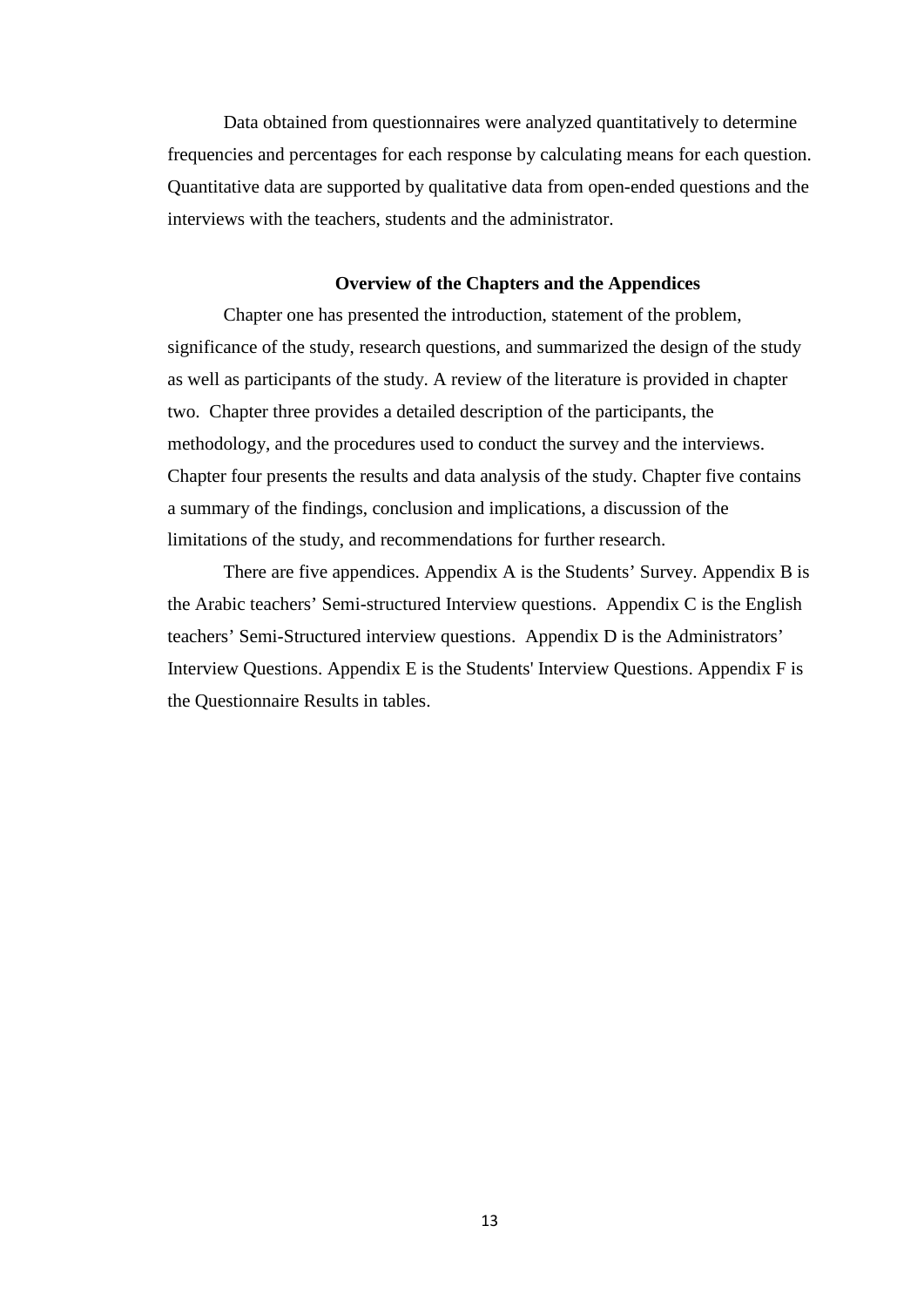### **Chapter 2: Literature Review**

This chapter reviews the literature that addresses the issue of identity in second language learning. It also provides an overview of the cultural dimension of learning a second language. The review briefly touches on the development of Arab identity across history and traces its changing relationship with the Arabic language and Islam and reviews some prominent views regarding the Arabic language and Arab identity. In addition, it highlights the current situation of the Arabic language in the age of globalization. Finally, it sheds light on the UAE context and the concerns about the Arabic language and Arab identity among Emirati students.

# **Identity and Second Language Learning The Importance of Exploring Second Language Learners' Identity**

The concept of *identity* has recently gained a lot of attention in the fields of "Second Language Acquisition (SLA)" and bilingual education**.** Lin (2008) suggests that "[i]n recent years, the term, 'identity' has further acquired rising currency and capital in the research literature and discourses among communities of applied linguists, educators, and researchers" (p. 199). Second language learners' identity has proven to be an important ingredient that cannot be ignored when examining how they learn. Garcia (2009) considers identity to be the most important concept in bilingual education. She suggests that "educators must be aware of the different and complex links between language and identity" (p. 83) because they "are intrinsically connected, and through education language can be a powerful tool in shaping identity" (Pessoa and Rajakumar, 2011, p. 155). This strong link between language and identity has led ESL educators to suggest that "ESL pedagogy must then respond to the nexus of the ELL's social identity as a student of language and his or her cultural identity as a member of one or more ethnolinguistic groups" (Nero, 2005, p. 201).

This relatively recent interest in the concept of 'identity' has been accompanied by substantial changes in classrooms in the era of globalization. Pennycook (2010) points out that "the location of classrooms within global transcultural flows…implies that they can no longer be considered as bounded sites, with students entering from fixed locations, with identities drawing on local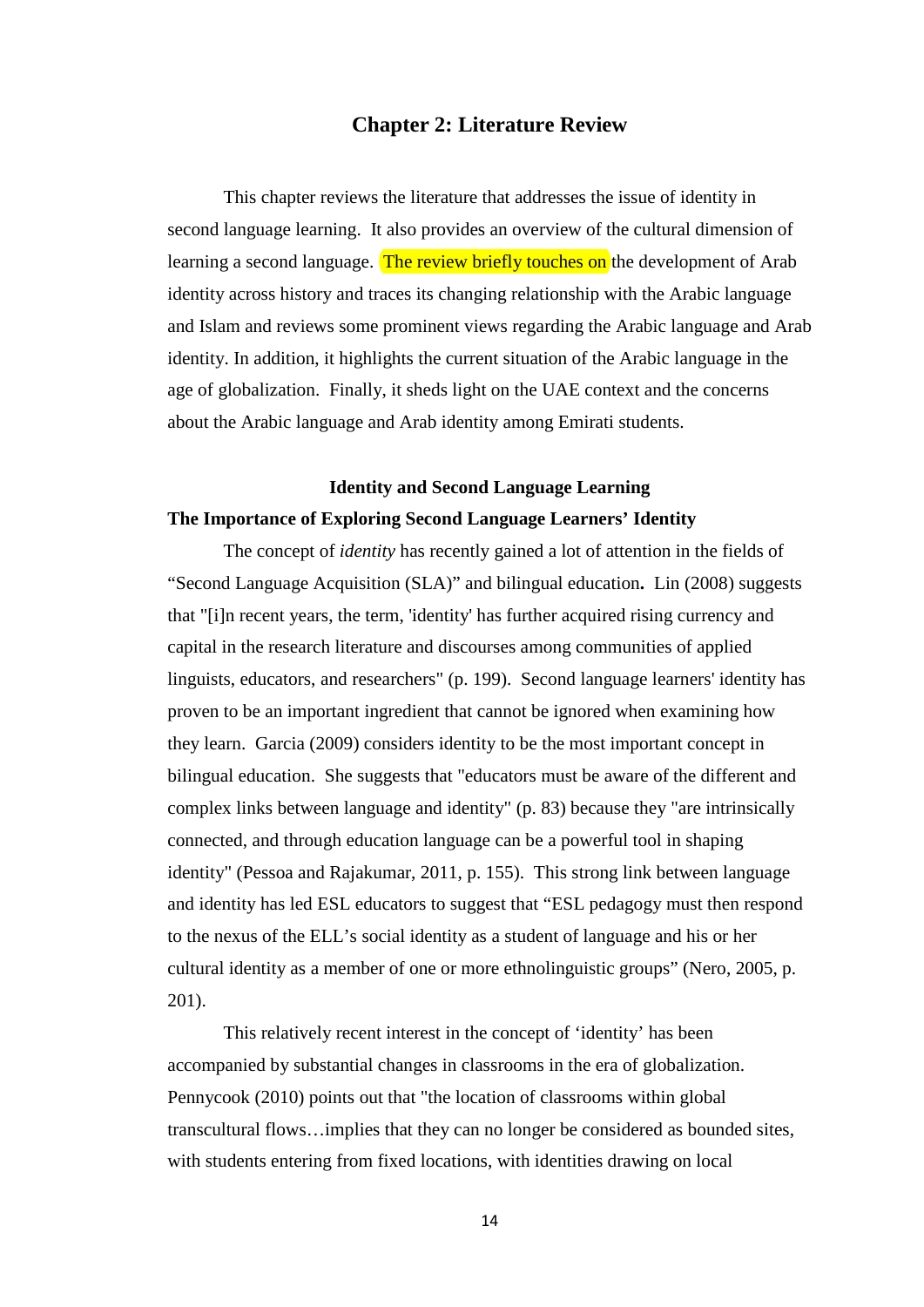traditions, with curricula as static bodies of knowledge" (p. 81). Therefore, in such classrooms, teachers "must now expect to see more complex acts of identity in the ESL classroom" (Nero, 2005, p. 201).

These realizations put a heavy burden on the language teacher. Teachers are seen as responsible for giving their students the chance to express their identities when they learn a new language because when students enter the ESL class, they are rounded people with a social identity. Then, it is the teachers' pedagogical practices that either encourage or discourage them to develop and express their own identities through the language they are learning (Ushoida, 2011). Ushoida suggests that teachers should encourage L2 learners to be themselves and to "speak as themselves and to express and engage their identities through the language they are learning" (p. 15). Hornberger (2010) also suggests that "if we are to welcome the cultures, communities and identities of our students in our classrooms, we must begin by understanding that they are socially constructed and ever-changing categories, rather than intrinsic and immutable ones" (p. 557). Language learning plays a major role in constructing the learners' identity and in shaping it. Hornberger (2010) suggests that learning is not only about the construction of academic knowledge but also about the construction of identities. Therefore, language pedagogy should address "language as form as well as language as constructor of, and constructed by, identities" (Nero, 2005, p. 202). Such views are shared by Norton (1997) who points out that language learning is a process of identity construction. When language learners speak, they don't only exchange information with their interlocutors, "they are also constantly organizing and reorganizing a sense of who they are and how they relate to the world. They are, in other words, engaged in identity construction" (p. 410).

Learners look for clues in their interactions that will help them to recognize who they could be close to and who they are likely to be more distant from (East, 2008). Their identity relates to their desire for recognition, affiliation, security and safety (Norton, 1997). Thus, language learning is not only about language but, as Baker suggests, it is about who we are, what we want to become, and what we are allowed to become (quoted in Pessoa and Rajakumar, 2011, p. 155). That is why their process of SLA cannot be understood in the sense of having communicative competence that draws the image of ideal interlocutors but in terms of power relationships, that may be coercive or collaborative, which affect their identity and their learning (Norton, 1997).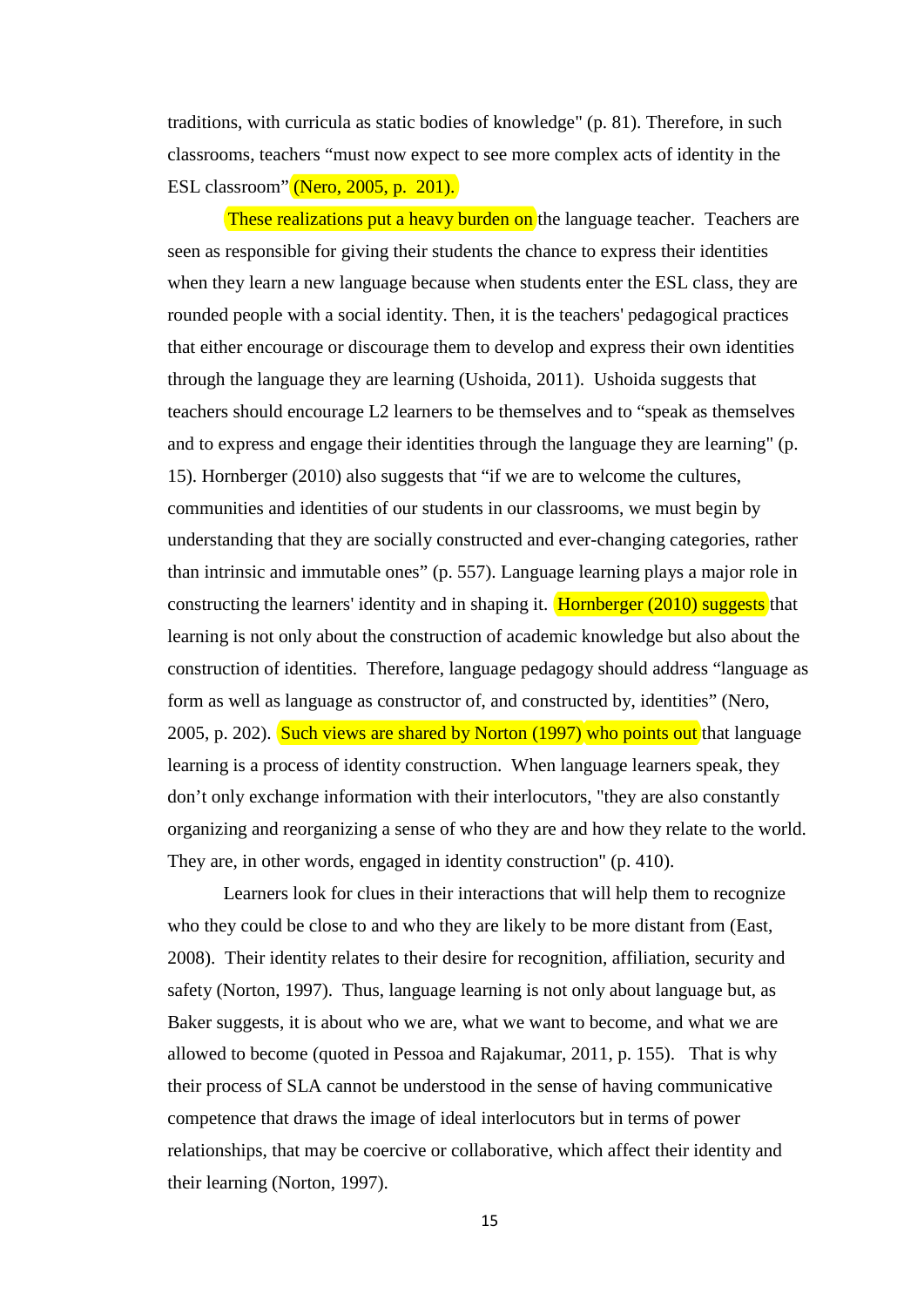These power relations are addressed in the concept of 'investment' that Norton proposed. Norton (2010) suggests that when learners invest in the target language, they are aware that they will acquire a wider range of symbolic and material resources which increase the value of their cultural capital. Therefore, she suggests that these "unequal relations of power between language learners and target language speakers" make the term 'motivation' ideal and not realistic. She "developed the construct of 'investment' … [which] signals the socially and historically constructed relationship of learners to the target language and their often ambivalent desire to learn and practice it" (p. 353). She suggests that while the construct of motivation is primarily psychological, 'investment' is a sociological construct that seeks to make a meaningful connection between learners' desire and commitment to learn a language, and their changing identity. Norton adds that "the construct of investment conceives of the language learner as having a complex identity, changing across time and space, and reproduced in social interaction" (p. 354).

#### **Teaching Language within or without its Cultural Context**

Although language is viewed as the embodiment of the cultural and social values of the people who speak it, there has been a heated debate over whether to teach a second language devoid of its cultural context or that language and culture are inseparable. In other words, "to what extent are teachers of English teachers of culture?" as Norton (1997) wonders. When teaching English to L2 learners, Canagarajah (2006) points out that some scholars assume that learning and speaking English as lingua franca is culture-free and neutral. Some scholars assume that English is not tied to any culture since it is the world's property. They consider it as a language for communication rather than a language for identification. Thus, it is claimed that multilingual speakers will not develop a cultural affinity with the English language or attempt to represent their identities through it.  $Kayman$  defines global English as "a utopia of communication" where informational and symbolic messages in English flow without resistance across frontiers (quoted in Canagarajah, 2006, p. 201). However, Canagarajah (2006) suggests that learning any language, whatever the status of its speakers or purposes of usage, could raise issues of identification and representation in relative degrees. When it comes to learning English, which is the global language and the world's lingua franca, Canagarajah stresses that it does come loaded with imperialistic associations from its history which demands negotiation. Pessoa and Rajakumar (2011) point out that "the colonial era laid the foundations for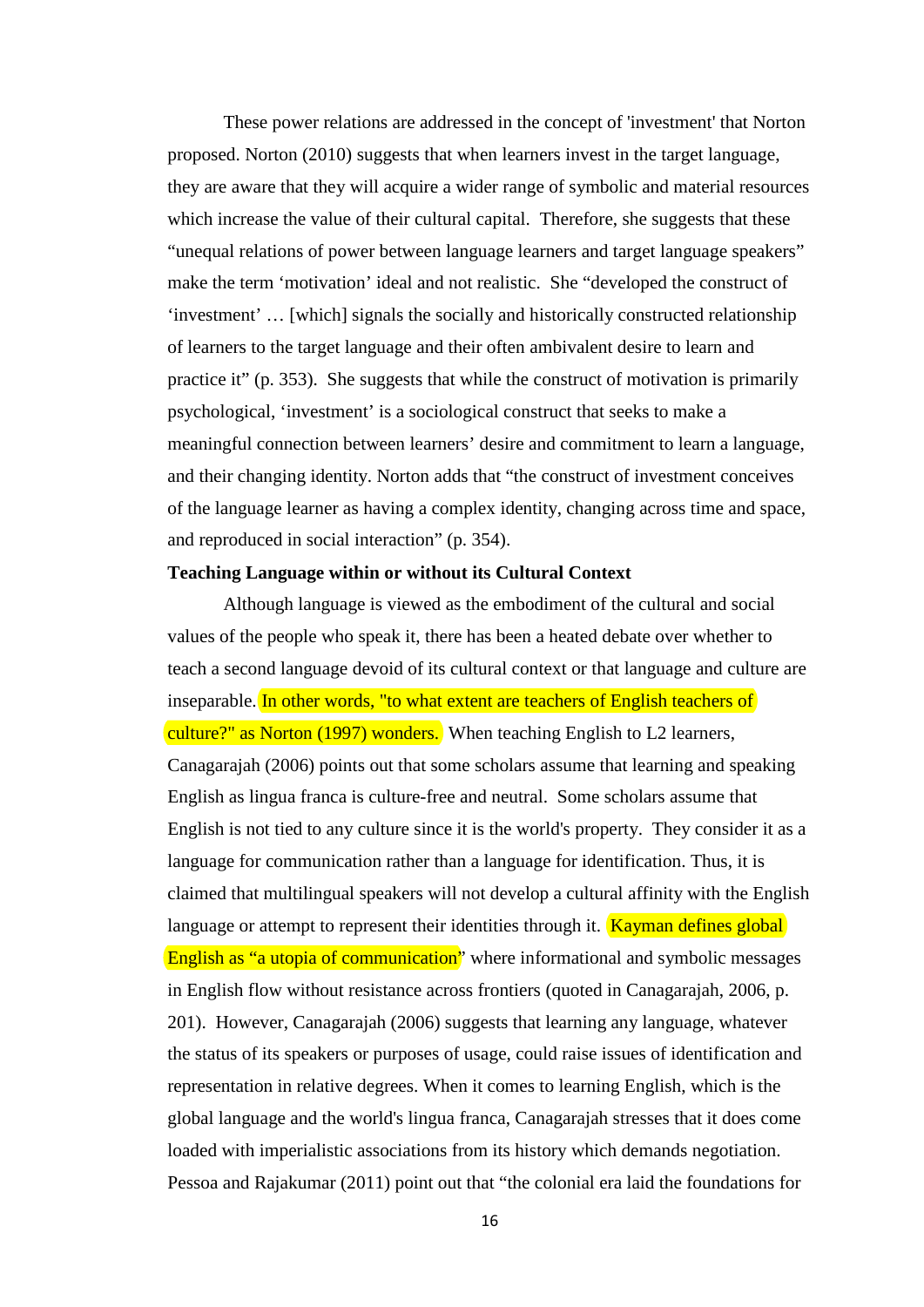English to preside over other languages as a lingua franca" (p. 154).Canagarajah (2006) concludes that these scholars miss the point that English is deeply embedded in a set of social, cultural, political and economic relations.

Culture and language are intertwined because culture is embodied in and expressed through language. Perez, Flores, and Strecker (2003) suggest that "[o]ne's identity as a member of a defined culture determines the world view perspective and the symbolic systems used to encode and interpret the world." (p. 210). They add that "[c]ulture is the way of thinking or the way of life that is represented by the symbolic system shared by members of a group and is socially organized and constructed" (p. 210).Wardhaugh (2006) also suggests that language and culture are inextricably related that we cannot understand or appreciate the one without a knowledge of the other. This intrinsic relation between language and culture is clear when learning a second language. Chin and Wigglesworth (2007) consider that "being bilingual means being bicultural" (p. 247). They suggest that failing to be bicultural may result in having a sense of **anomie**, of not fitting in anywhere, while the ability to manage to be bicultural results in successful creation of blended cultures. Similarly, Hornberger and Skilton-Sylvester (2003) suggest that "knowing two languages is inextricably linked to knowing two cultures… [Therefore] biliteracy becomes linked to bicultural literacy" (p. 50). Moreover, Pavlenko (2006) reports in her study of bilingual speakers that they "proclaim language and culture to be a unified package" (p. 12). They claim that a true command of a second language requires conformity with the culture of native speakers. These bilinguals assume that, as non-native speakers, they have to assume certain cultural perspectives that are different from their own when they speak the second language. They even revealed that "their thinking, behavior, and perception of the self and the world do change with the change in language" (p. 13). This study lends credence to the claim that "a language divorced from its culture is like a body without a soul" (Baker, b2003, p. 272). Therefore, it is natural for people to absorb cultural values through the language they learn (Heinz, 2001) because language and culture form "a tapestry that challenges any simplistic analyses of the relationship between language and culture" (Norton, 1997, p. 415).

Therefore, learning a new language requires, to a great extent, being familiarized with its culture and norms. Any attempt to detangle language from its culture may result in deformed and devoid language that doesn't give its learners access to the real world of the language learned and the meanings it implies. On the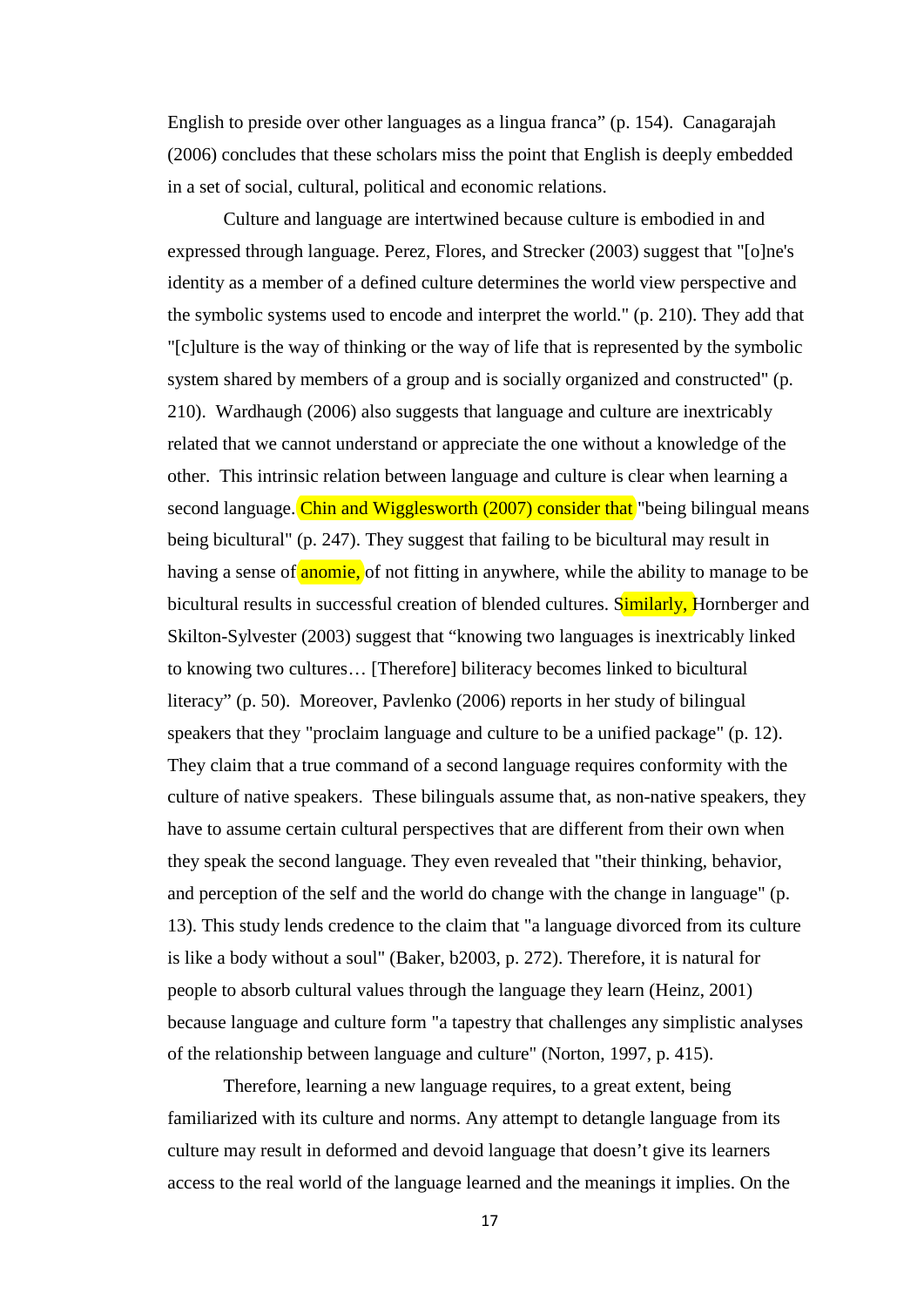contrary, learning a language within its cultural context gives learners another cultural perspective which enriches their cultural repertoire and raises their cultural awareness.

# **The Conceptualizations of Identity Identity as Conceptualized in Different Paradigms**

The conceptualization of identity has gone through substantial changes as a result of a paradigm shift. In the essentialist paradigm, identity was viewed as an essentialist composite of social variables such as social class, gender and race. Each of these variables was considered a stable, non-changing value. Each individual was presumed to possess a set of characteristics that represented a stable identity. The social variables from which social identity is derived were also understood to be discrete points on a continuum (De Oliviera, 2002). With this rigid, never changing and non-negotiable viewpoint of identity, "there is an absence of flexibility and it is difficult to apply such a theory to social reality, especially when this concerns language and its various manifestations in identity and culture" (Said, 2011, p. 192).

In opposition to the essentialist view, the constructionist model views identity as fluid, non-static, negotiable, and re-negotiable, in a constant flux, and most importantly, not fixed. "It is through actions and speech that a person establishes his identity," not through his physical being or characteristics (Said, 2011, p. 192). Canagarajah (2006) suggests that in postmodern paradigm, we cannot think of identities in essentialist terms, as belonging exclusively to one language or culture. It is because we cannot consider languages and cultures as pure, and communities as homogeneous. Moreover, the idea of static and fixed identity, as in the essentialist paradigm, seems irrational because individuals or even lifeless objects change. Individual people change constantly in the course of their lives; physically, psychologically or socially. Similarly, "the concept of identity never signifies anything static, unchanging, or substantial, but rather always an element situated in the flow of time, ever changing, something involved in a process" (Wodak, de Cillia, Reisigl, and Liebhart, 2009, p. 11).

## *The Multi Facets of Identity*

Identity is defined in terms of "how people understand their relationship to the world, how that relationship is constructed across time and space, and how people understand their possibilities for the future" (Norton, 1997, p. 410). Badry (2011) suggests that in multilingual settings, identity is increasingly defined as fluid, hybrid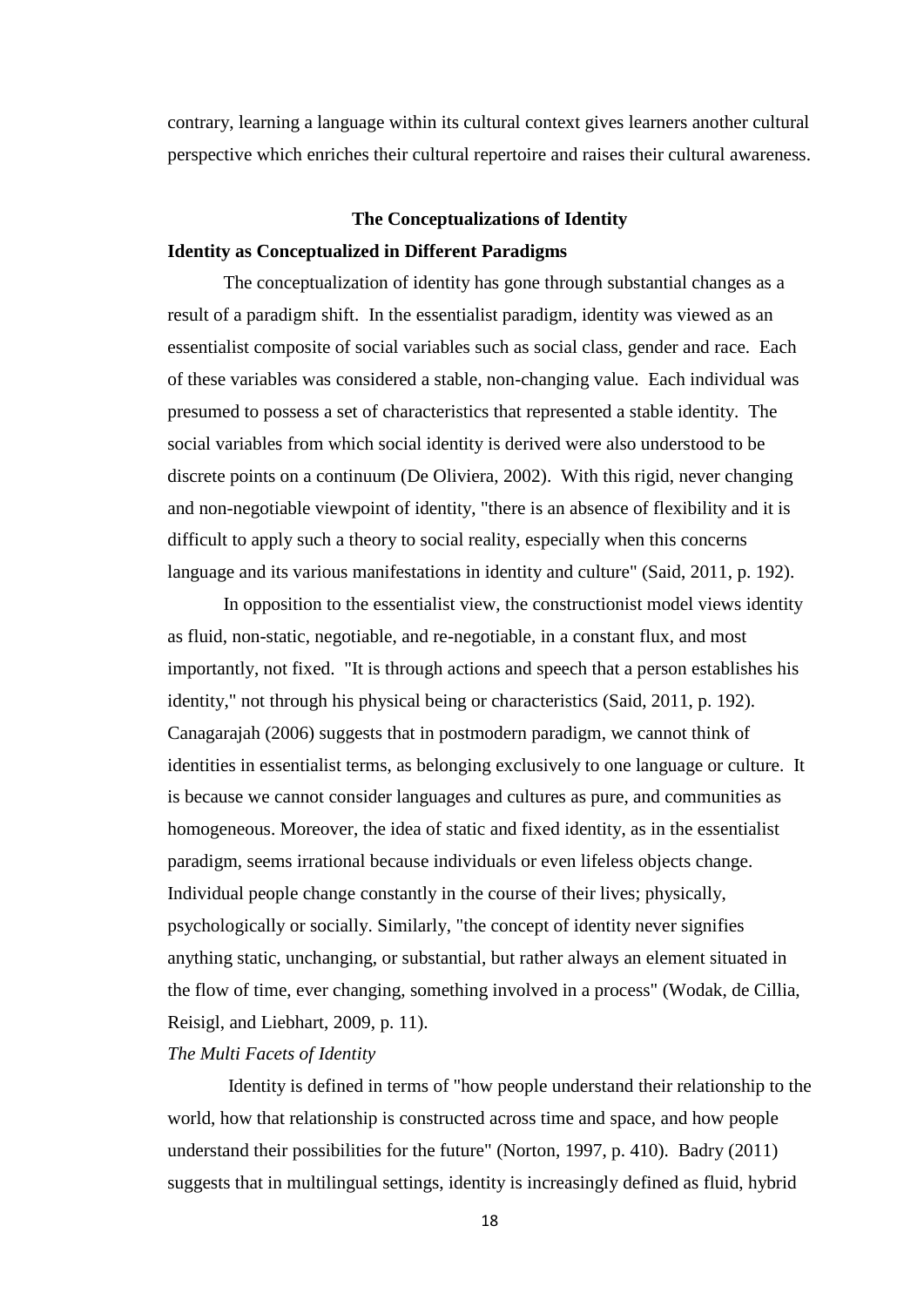and adaptable where individual agency and collective pressures affect one's self and social identification. Identity has multi facets that contribute to form the individual identity. These facets are expressed, according to Badry, through particular languages and cultures. In language learning, the learner is driven by the desire to achieve membership in communities of practice. Their wish to enter a particular social, academic or professional affiliation drives their choice to engage in a language. Thus, the investment in a language is driven by its perceived ability to provide membership in a desired community, leading to a desired identity. Therefore, identity and agency development should be supported by language instruction which facilitates students' access to the imagined communities students envision participating in (Ronesi, 2011). This envisioning is possible because "humans are capable of connecting with communities that lie beyond the local and immediate and that investment in such imagined communities strongly influences identity construction and engagement in learning" (Kanno and Norton, 2003, p. 247). Thus, students' "identities … must be understood not only in terms of investment in the 'real' world but also in terms of [their] investment in possible worlds" (Kanno and Norton, 2003, p. 248).

Individuals perform their identity through the languages they speak or wish to. Ben Rafael and Schmid (2007) suggest that "language is one of the most important factors of identity and identification: people speak like the people they want to be like, and use the way they talk to signal aspects of their own personalities" (p. 20). Similarly, Schmid (2002) argues that according to Le Page and Tabouret-Keller's 'acts of identity,' individuals adopt patterns of linguistic behavior in order to resemble the group of people to which they wish to belong. The wish for affiliation sometimes involves a shift in dialect, register or linguistic system. This adaptation of linguistic behavior, Schmid suggests, may cause complex processes and problems for bilinguals when groups they might wish to identify with might speak different languages. However, these problems and identity fragmentation can be avoided "when individuals feel a sense of ownership of *their* languages and cultures" (Badry, 2011, p. 88).

#### **Arab Identity and the Role of the Arabic Language in its Construction**

The definition of Arab identity has witnessed changes from being solely based on language to being based on the factors that Arabs share, among which is the Arabic language. Barakat (1993) believes that Arab identity is based on what Arabs have in common; language, culture, sociopolitical experiences, economic interests and a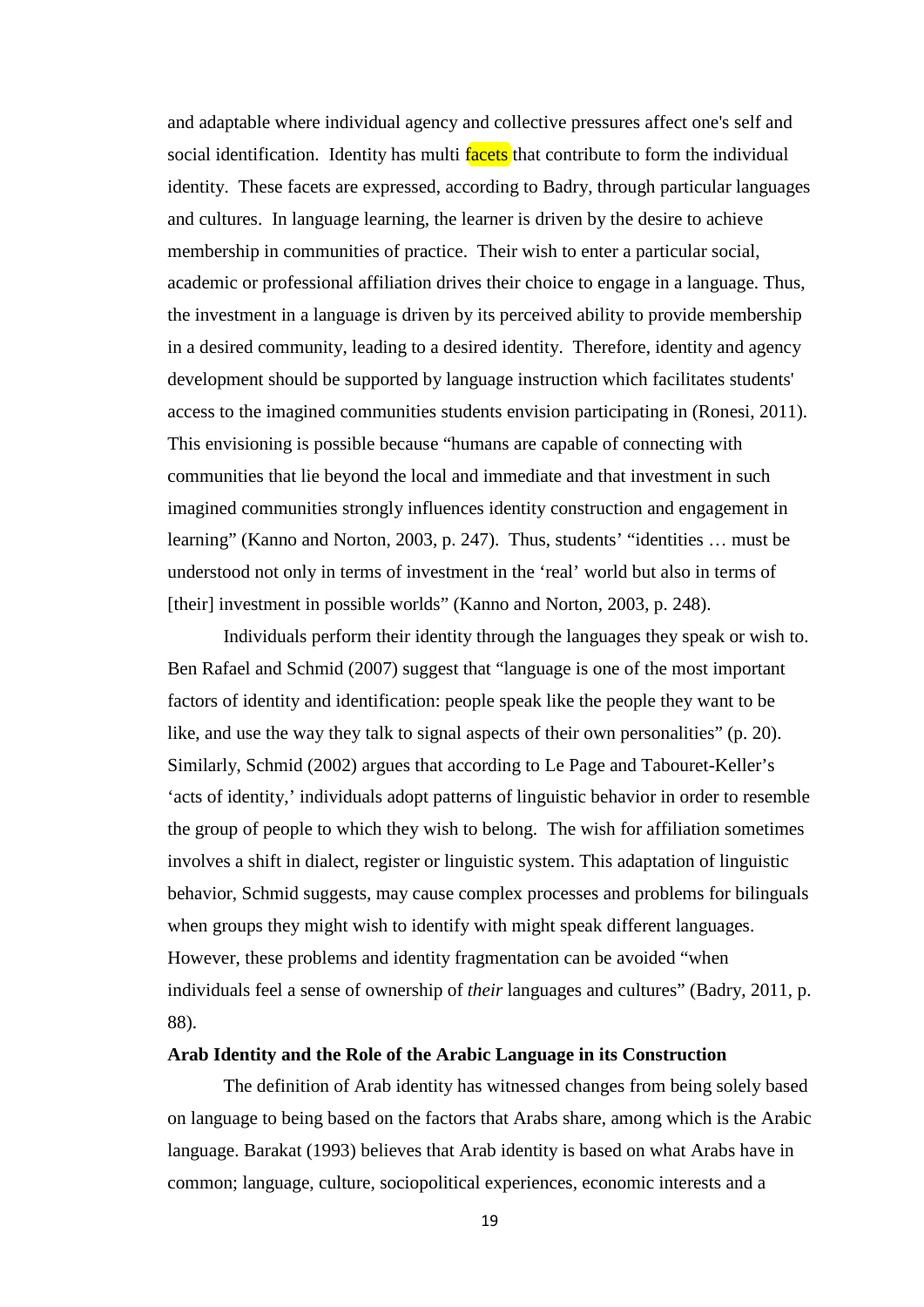collective memory of their place and role in history. Barakat suggests that there is unanimous agreement among theoreticians of Arab nationalism on the great significance of language. From the nationalist viewpoint, identity is based solely on language**.** From this perspective, Barakat suggests that Arabic is "not only a mere instrument of communication or container of ideas and feelings; [but also]… the embodiment of a whole culture and the guarantor of linkages across time and space" (quoted in Badry, 2011, p. 86).

Barakat (1993) critically analyzes the concept of Arab identity away from idealizing it. He looks at it as a process that is going on rather than as something achieved. He criticizes a definition of Arab identity that is primarily rooted in language and considers that such relation tends to ignore several aspects of the present state of the Arabic language that is suffering from many problems such as the increasing gap between written and spoken Arabic, the different Arab dialects, the bilingualism in some countries, and the limited literacy of the Arab masses.

### **Arab Identity and its Ties to the Arabic Language in Modern History**

The concept of Arab identity has been shaped by many forces that have deeply affected it in the Arabs' modern history. The linkage between Arabic nationalism and the Arabic language is traced back to the Napoleon's expedition in Egypt in 1798 when Napoleon meticulously made his first speech in Arabic to emphasize the difference between Turks and the Arabs (Suleiman, cited in Badry, 2011). With the collapse of the Ottoman Islamic Caliphate and the rise of nationalism, national Arab identity began to loosen its ties to Islam which was replaced by the Arabic language as the marker of Arab identity (Barakat, 1993). Suleiman (2006) asserts that Arabic language became "the bond of identity over religion, among those for whom the language is a common tongue" (p. 126). He argues that "Arabic had to be made to loosen its ties to Islam by allowing more inclusive bonds of association that would enable Christians to feel at home in the language, to use it as a marker of their identity" (p. 127).

However, the total dependence of Arab national identity on the Arabic language was questioned in the twentieth century, as Badry suggests, because of many factors that may be called upon to explain this shift. Arabic was weakened and shifted to the periphery of what it means to be an Arab because of the increasingly strengthened presence of global English, the rise of local linguistic identities within each Arab country and a weakening of Pan-Arabist sentiments. These weakened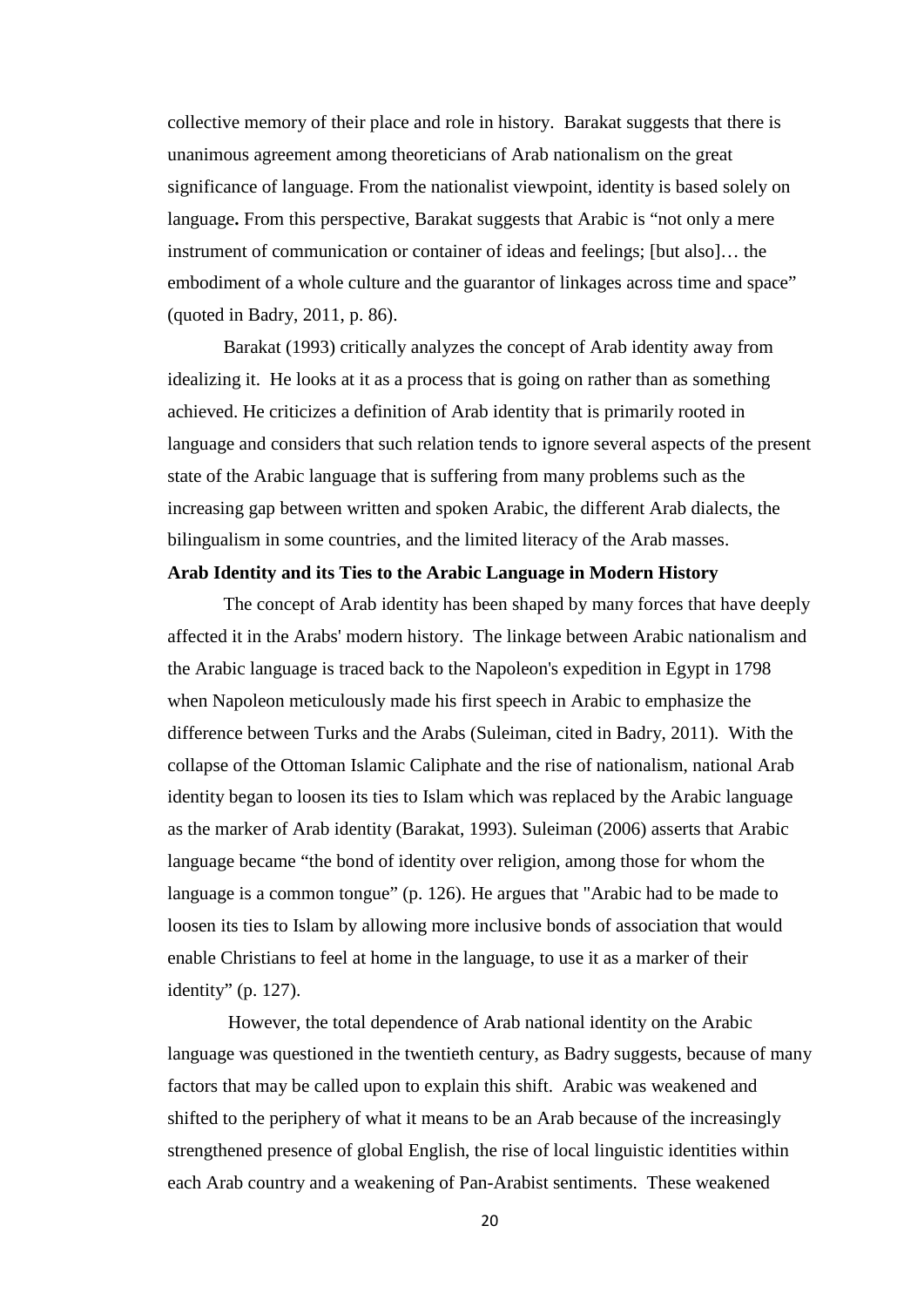nationalist feelings were accompanied by weakening the Arabic language. Badry suggests that "[m]odern Arabs no longer consider Modern Standard Arabic as their only language of literacy" (p. 86). Things have changed and dialects are accepted and the use of a foreign language with Arabic has become the standard.

This loss of intimacy between Arabs and the Arabic language is perceived by Khashan as loss of identity. Khashan (2000) argues that the Arabs are still in search of their identity. He points out that "[t]oday, the Arabs are at a loss. They suffer from a severe identity crisis" (p. 1). He concludes that Arabs are at loss because they suffer from intellectual stagnation, blurry vision, sanctuary in past glory, and "a severe political identity in crisis and a society at war with itself" (p. 128).

Despite the changes that occurred to the perception of Arab identity across modern history, Arabic language is still considered one important ingredient of it. Suleiman (2003) suggests that the Arabic language is but one marker of national identity among a set of markers. Similarly, Rouchdy (2010) suggests that the Arabic language is an expression of identity. Sinno  $(2011)$  warns that "our children's estrangement from Arabic… ultimately weakens their sense of belonging and identity" (p. 353). Standard Arabic, according to Rouchdy, acts as a unifying force among all Arabs in the Arab world and among ethnic groups in the Diaspora.

Although we perceive identity as fluid, a native language does continue to play an important role in defining people which is especially true in the Arab world (Al-Issa and Dahan, 2011). This importance of the language emerges, as Suleiman (2001) recognizes, from its being the medium for connecting the past to the present and the future. He further considers the defense of one's language a defense of the set of values it encapsulates and transmits from one generation to another. Similarly, Hagege points out that "to defend a culture is also to defend the language in which it is expressed" (quoted in Pennycook, 2010, p. 62).

Said (2011) emphasizes the bond between culture, language and identity and suggests that they are inseparable and considers that "losing language is losing culture and losing culture is losing one's identity" (p. 191). However, despite the importance of the Arabic language in defining Arab identity and culture, it is declining among the Arabs themselves, which is very ironic, because the Arabic language has been always viewed as "the primary art form of Arabic culture" (Morrow and Castleton, 2011, p. 316).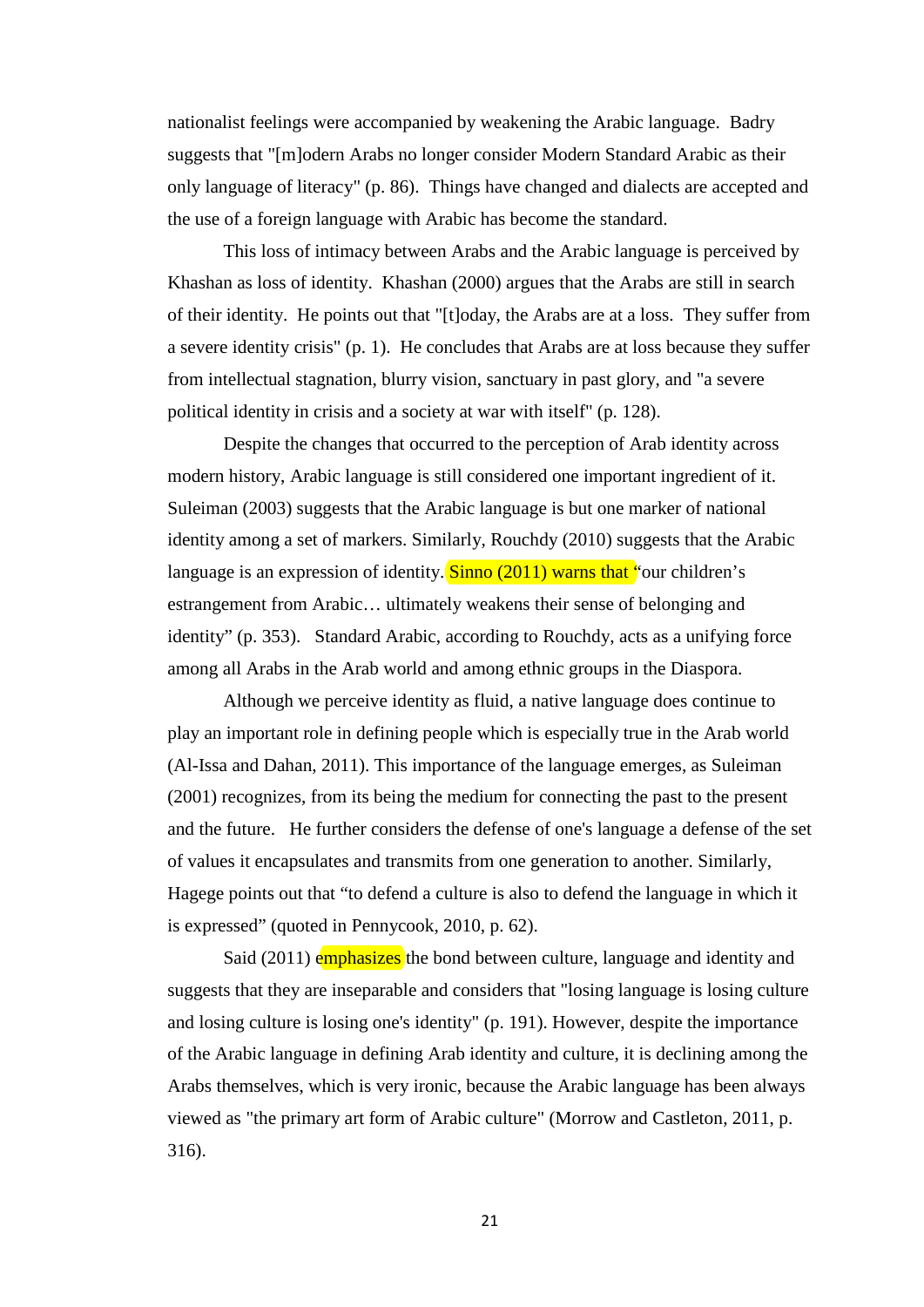#### **The Threats Facing Arab Identity**

#### **Identity under Globalization**

Globalization, as a recent controversial phenomenon, is challenging nations' identities and cultures worldwide**.** Pennycook (2010) suggests that the changing dynamics of globalization, increased migration and digital media are shifting the commonly taken-for-granted stabilities of social constructs such as 'culture', 'identity', 'nation', and 'state.' This new phenomenon of globalization has replaced, in one way or another, the armed colonization. Canagarajah (2006) points out that after getting rid of colonization, post colonized communities were faced with another dilemma. He writes that "while they were busy with the project of decolonization, they suddenly found themselves addressing the demands of globalization" (p. 202). He points out that while these countries were trying to affirm the local language after the neglect it suffered during the imposition of English during the colonial period, globalization has reinserted the need for English for postmodern life*.* 

Globalization and its impact on societies have generated a heated debate about whether globalization leads to homogeneity or heterogeneity (Badry, 2011). Defenders of homogeneity argue that globalization is leading to uniformity killing in its way local cultures, identities and local life**.** Globalization is viewed within this paradigm as a threat to linguistic and cultural diversity. Spearheaded by pop music, American films and fast-food chains, in which "McDoladization" involves the production for global market that seek affording global services for global customers (Phillipson and Skutnabb Kangas, 1996), Americanization and the homogenization of world culture promote the western culture and the English language at the expense of other cultures and languages. This leads eventually to assimilating the world into one melting global pot in which people from different cultures would lose their identity in the process (Zughoul, 2003). Therefore, as East (2008) points out, because of globalization, the world has come to "resemble America itself" (p. 159) in which there are no 'others'. He suggests that the dominance of English has resulted from the amount of information encoded into English which is rapidly increasing and the adoption of English as the preferred medium of global communication, "thereby making it more and more attractive as a language to learn" (p. 159). Pennycook (2003) describes English as "a language of global disparity and discommunication" (p. 6) because of its role "as a language that is linked to inequality, injustice, and the prevention of communication" (p. 5). As Brutt-Griffler (2005) describes it,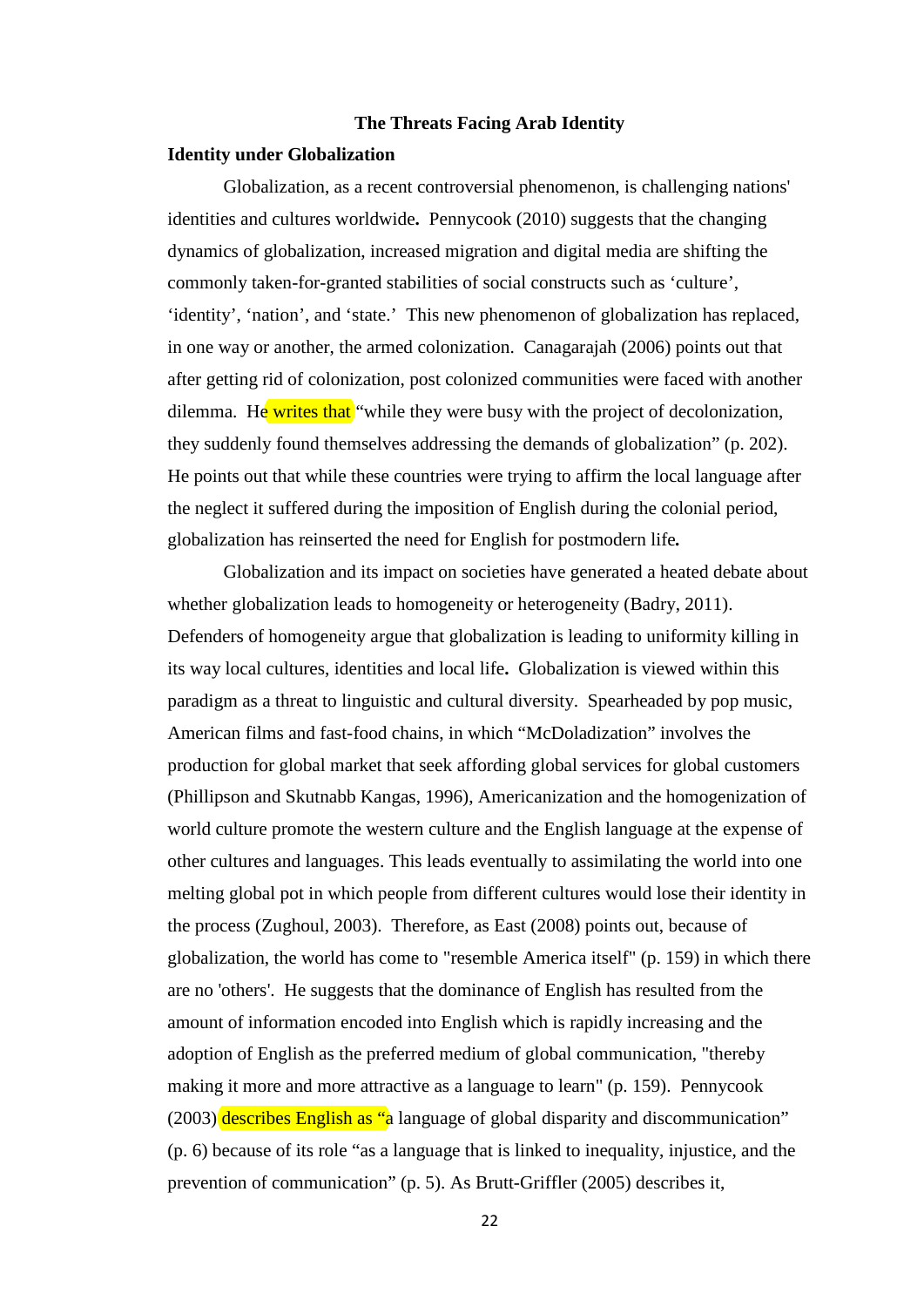globalization results in "a world in a process of disintegration via integration" (p. 114). She adds that globalization "involves processes threatening cultural and linguistic vitality, perhaps even biodiversity in general" (p. 114). This state of affairs leads Pennycook (2010) to argue for the need to safeguard cultural and linguistic diversity through the support of other languages. Moreover, Janks (2010) points out that "education [also] needs to produce students who understand why linguistic diversity is a resource for creativity and cognition, who value all languages that they speak and who recognize the paucity of English only" (p. 48).

For the proponents of heterogeneity, "this homogenization is viewed favorably and almost triumphantly" (McKay, 2010, p. 94). They, as summarized by Badry, argue that local cultures are able to absorb the global into the local and appropriate it by blending the global into the local to result in 'glocalization'. They argue that the notion of cultural and linguistic purity is an idealized notion and doesn't represent the reality of hybrid and creolized cultural forms. **Kraidy (2005) claims that** "hybridity is one of the emblematic notions of our era. It captures the spirit of the times with its obligatory celebration of cultural differences and fusion" (p. 1). He adds that globalization has made the transformation of all cultures inevitable. Ennaji (2005) finds no excuses for shutting the doors in the face of globalization and suggests that "[t]he strength of a culture resides in its power to assimilate other cultures [and its strength is] measured by the degree of tolerance of and openness to other cultures" (p. 21).

#### **Global English Pressures**

Global English is the strongest facet of globalization. Its projection as the world language par excellence, which is symptomatic of globalization processes, (Phillipson and Skutnabb Kangas, 1996) has impacted and deeply affected all world languages by exerting its power as a language of international communication, media and technology. It has become a necessity to the extent that people, whether they like it or not, have to learn it. Kachru suggests that "knowing English is like possessing the fabled Aladdin's lamp, which permits one to open, as it were, the linguistic gates to international business, technology, science, and travel. In short, English provides linguistic power" (quoted in McKay, 2010, p. 96).

However, scholars throughout the world are raising a voice of alarm over the growing role of English, especially as it connects to global economic and political interests and links to Anglo-Americanization (Garcia, 2009). Phillipson (1998)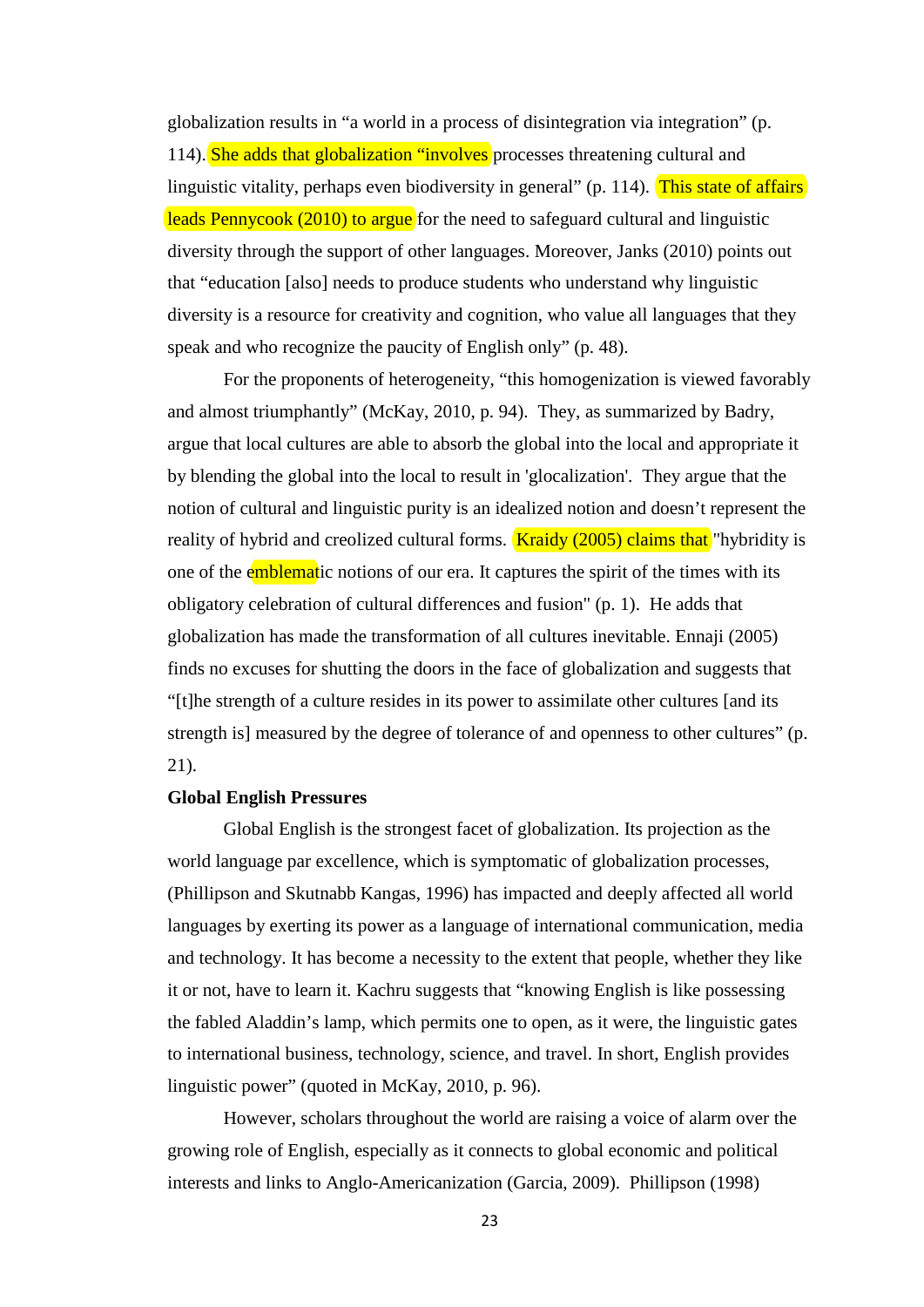describes global English as the language that gobbles up other languages and eliminates local cultural practices and as a language that flourishes on the graveyard of other languages. English language has been perceived as one of the major facets of globalization because, as Al-Issa and Dahan suggest, "it stand[s] out as the sole lingua franca of our globalizing world" (p. 1). They suggest that this continued duality of global English and globalization has a negative impact on the national identity of the UAE. They claim that "the unchecked spread of global English, through globalization, has had some negative effects on languages in general, but specifically on Arabic in the United Arab Emirates" (p. 3). Al-Issa and Dahan are specifically concerned about the Arabic language in the UAE because they believe that due to the UAE's aspiration for gaining prestige in the Gulf, the wider Arab world, and the globe, it utilizes more English because it is the language that can propel it forward in terms of modernization and innovation which is unfortunately done at the expense of Arabic. This tendency is believed to lead eventually to removing Arabic from a place of prestige and power on the local scene, both educationally and socially.

There is **imminent** danger in deserting Arabic and using English instead. Chin and Wigglesworth (2007) suggest that when a community ceases to use its traditional language and no longer passes it on to its children, there is great danger of losing that language. They point out that first languages can be lost when they are not used. Large numbers of languages across the world have been lost as a result of contact between two or more languages. This contact leads to language loss when one language is dominant and is considered to be the prestige language. Cook (2003) suggests that "as a person gains the ability to use a second language, so he or she may to some extent lose the ability to use the first language. In circumstances where one language becomes less and less used, people do lose their command of it, whether as groups or as individuals" (p. 12). Moreover, De Bot and Hulsen (2002) suggest that "[n]either first languages nor second languages are immune to loss. With non-use they fade, and though they keep their place in our memory system, they become less accessible up to the point where the knowledge has sunk beyond reach and is for practical purposes lost" (p. 253). In his article, "Arabic language use on decline in its own land", Srinivasan (2005) reports Dr. Shrouf, the editor of Deutsche Welle, German TV/Radio and internet portal in Arabic language, saying after his visit to the UAE, "I do not find people, including those whose native language is Arabic, conversing in the language."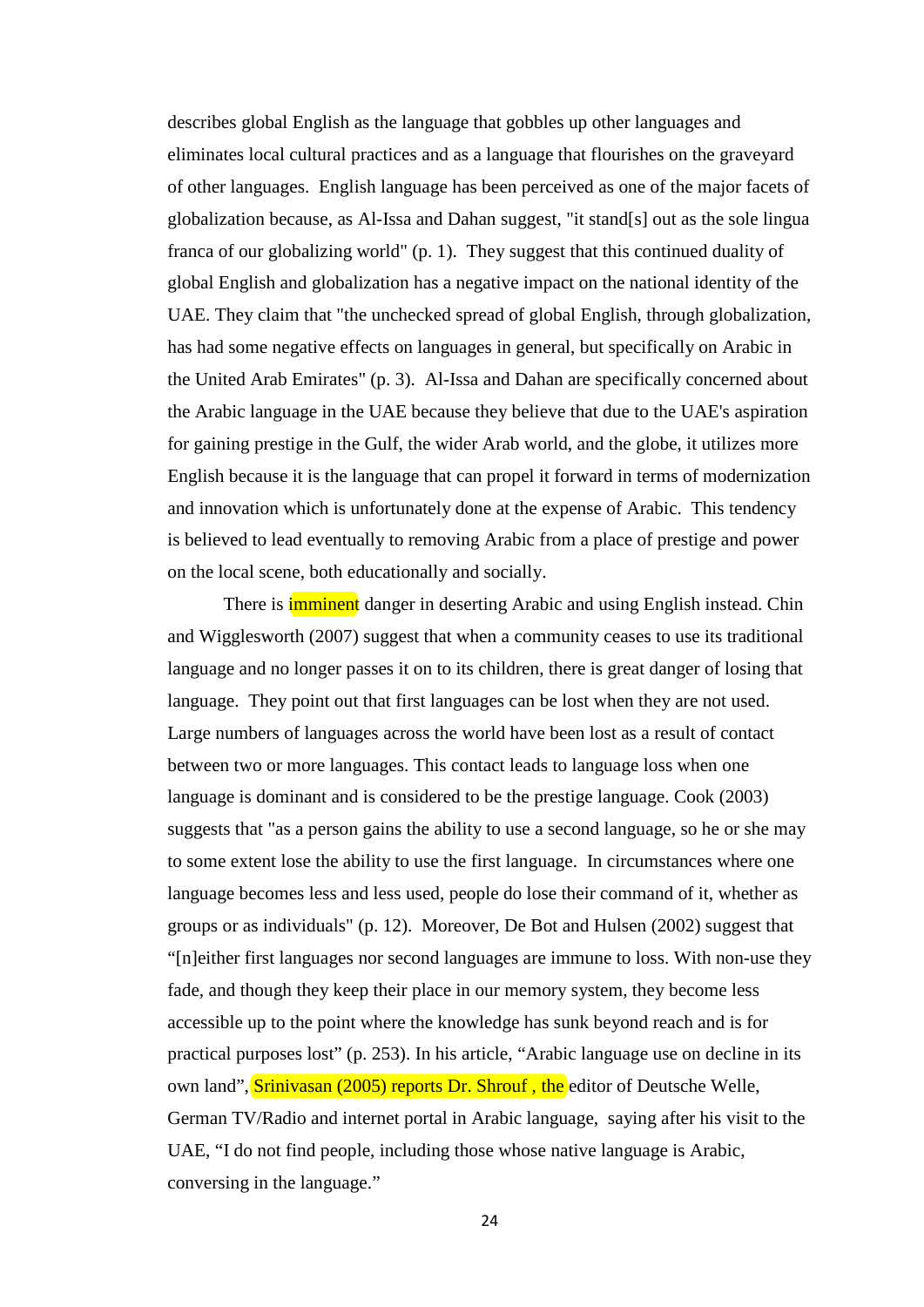#### **Facing the Threats**

#### **Islam as the Protector of Arabic: Does Islam Guarantee its Future?**

Many Arab scholars and intellectuals believe that the sacred linkage between Islam and the Arabic language guarantees its future. They believe that Allah has honored Arabic by making it the language of His revelation. Therefore, "it is inevitable that God will preserve this language until the end of time" (Suleiman, 2001, p. 44). This sacred relationship is emphasized by Karmani and Pennycook (2005) who suggest that "there is a very special relationship between Islam and the Arabic of the Qur'an" (p. 158). Similarly, Mejdell (2008) reports a statement by the writer Mohammad Galal, interviewed in Sawt al-Azhar, who asserted that the Arabic language will remain strong because it is the language of the Qur'an, which protects its honor.

Al-Issa and Dahan have a different opinion. They refute the argument that Arabic "is untouchable by virtue of Islam" and suggest that there are millions of non-Arabic speaking people who are Muslims. They have never needed to learn the Arabic language to pray, because they memorize the verses needed for prayer. In Indonesia, which has the largest population of Muslims, people do not speak Arabic or find being fluent in Arabic a necessity in order to be Muslims. Therefore, the authors conclude, "the possibility of Arabic being endangered remains, despite its ties to Islam" (p. 10).

#### **The Role of Attitude in Facing the Threats**

Arabic language is central to Emirati Arabic and Islamic identity. Al-Issa (2012) points out that "for the Emirati identity to remain strong, Arabic proficiency must be maintained." In order to enhance the students' sense of Arab identity, we need to create in them a positive attitude towards their language. Ennaji (2005) believes that "a positive attitude toward a language would create a positive cultural identity, and this contributes to the maintenance and promotion of the language. On the other hand, a negative attitude would inhibit and crush identity, and eventually leads to language loss" (p. 25). Schmid (2007) suggests that groups who have negative or inadequate social identity do not tend to maintain their language and culture while the groups who have positive social identity maintain their language and culture. She suggests that factors such as prestige, demographic distribution and institutional support through education, media and linguistic clubs play an important role in shaping people's identity and fostering their attitude towards their language.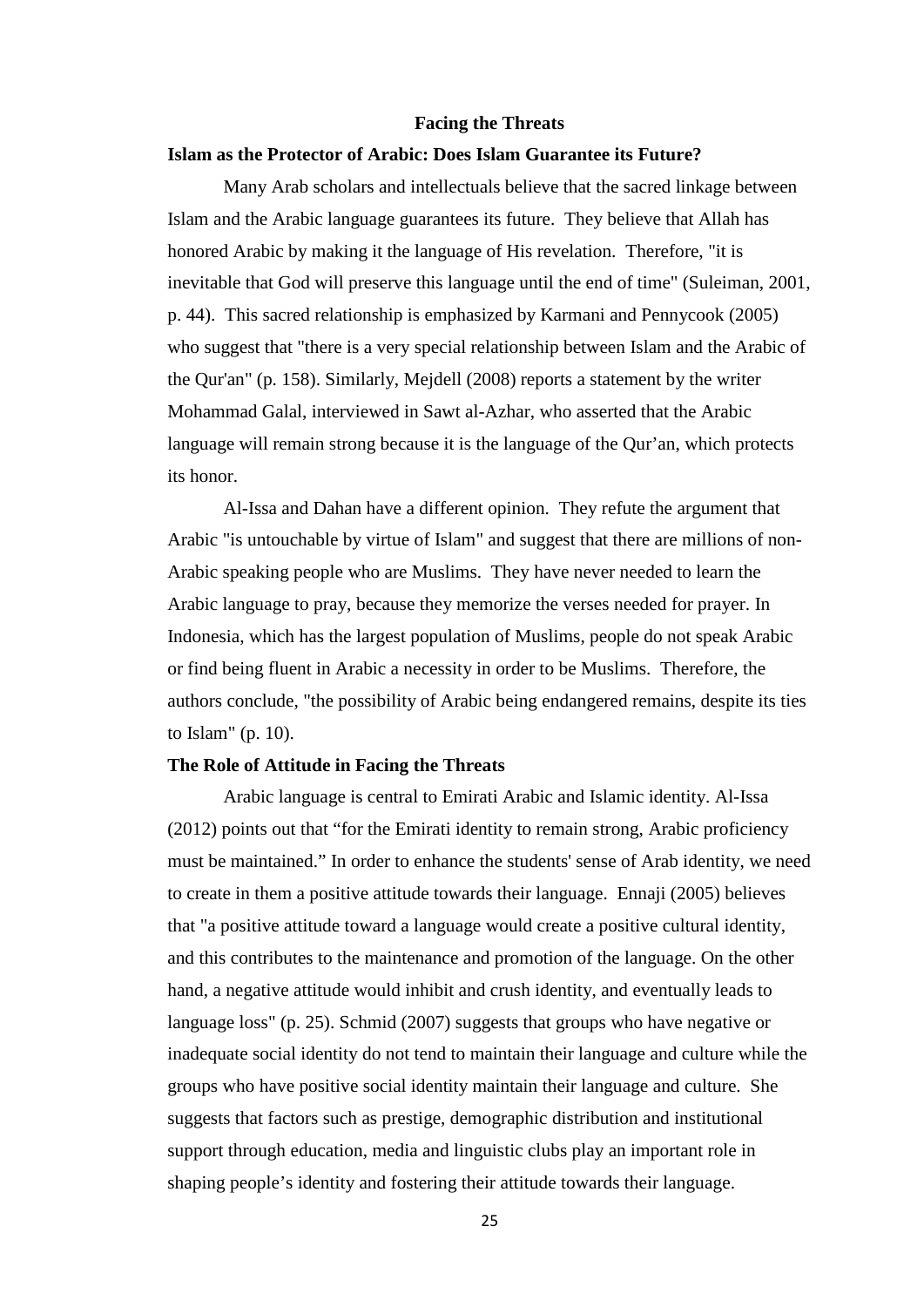Creating the positive attitude towards Arabic can be done by modernizing the methods of teaching Arabic and presenting it in a modern way that attracts learners. Sinno (2011) suggests that "if we want Arabic to be as competitive as other languages, we need to provide our children with better Arabic resources as well as approach them with a more positive attitude"(p. 351). Creating a positive attitude in students starts with 'repackaging' Arabic because "with the proliferation of English and American pop culture, products, and media, Arabic may not even 'stand a chance' if we do not become proactive about repackaging it to our children in ways that make it more enjoyable and palatable" (p. 353). She suggests that Arabic textbooks should provide aesthetically pleasing imagery that arouses the children's interest in the language. She also suggests that the content of the Arabic textbooks should be in harmony with Arab's increasingly progressive societies. Rouchdy (2009) points out that "Arabic is not a dead language. It should be taught in such a way as to reflect culture as a whole with all its diversity. It certainly needs a talented teacher who can juggle gracefully the different varieties of the language." In a study conducted by Ronesi (2011) at the American University of Sharjah, the participants expressed their disappointment regarding "poor pedagogical practices, poorly trained and paid Arabic teachers, uninspiring texts, lack of presence of the internet, scarcity of research and resources published in Arabic" (p. 72).

Parents play a key role in fostering positive attitudes towards Arabic in their children. They do that through the way they bring up their children and the choices they take regarding their education. Cummins (2001) suggests that "parents should establish a strong home language policy and provide ample opportunities for children to expand the functions for which they use the mother tongue … and the contexts in which they can use it" (p. 19). However, Fatima Al Merri, Chief Executive Officer of the Dubai Schools Agency of the Knowledge and Human Development Authority, laments how the family structure in the UAE has changed in such a way that it doesn't promote the mother tongue or nurture the preservation of national identity because "now we have children being raised by Indonesian and Filipino housemaids" (Ismail, 2008). Parents also prefer English to Arabic schools and feel proud when their children speak and learn English. Al-Issa and Dahan (2011) suggest that local parents and Arab parents are consistently observed speaking English to their children as they drop them off at their English medium schools which is another threat to Arabic in the UAE**.** However, Al-Issa (2012) wonders if parents have any other options or if they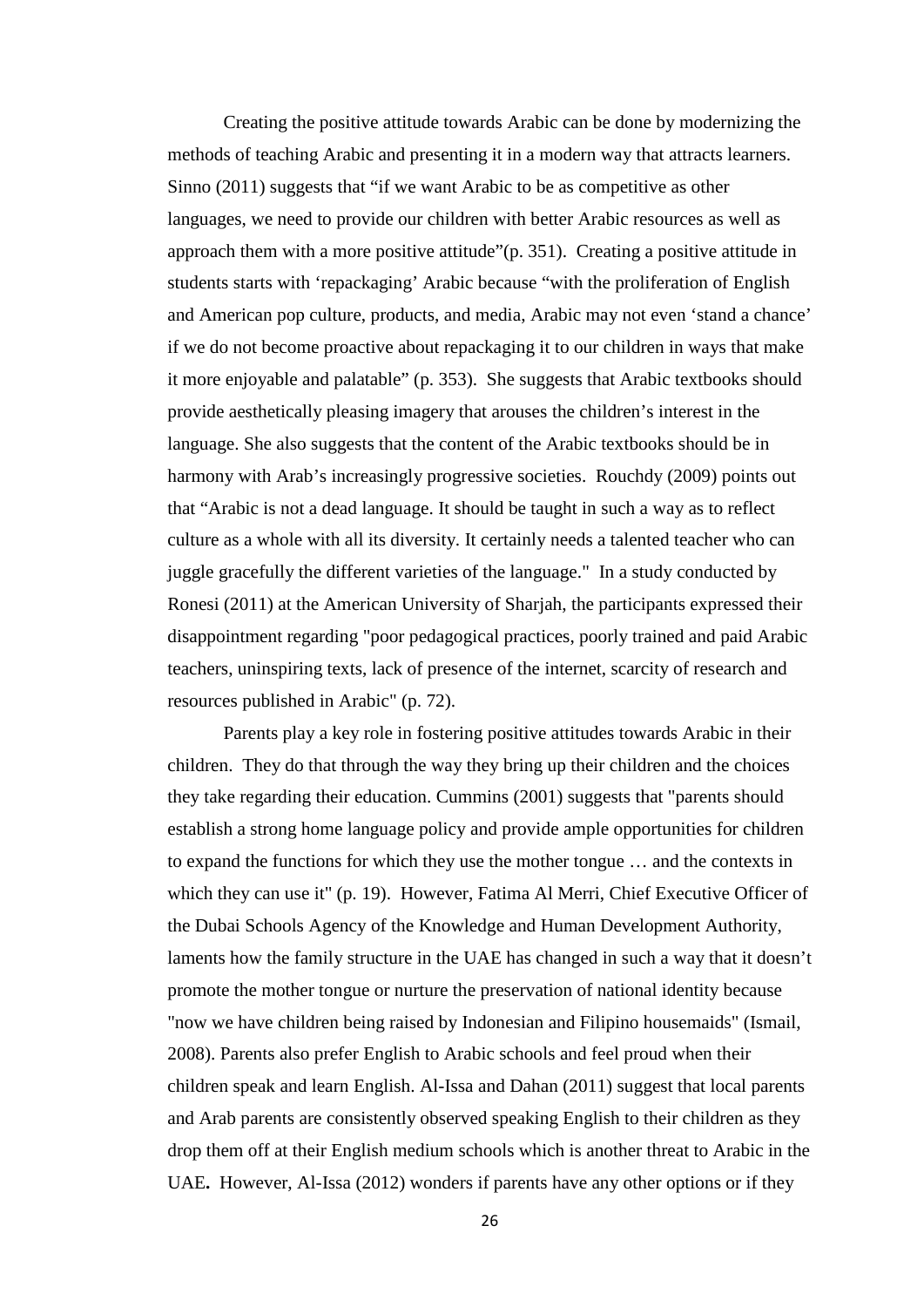were even consulted. He writes in the National newspaper that "the combination of the language policies of the country, the fact that English is the medium of instruction in higher education, and the fact that they see English as a pathway to success, all lead parents to seek the best for their children."

### **Arab Intellectuals' Awareness of the Threats Facing their Language and Identity**

Arab intellectuals and scholars are aware of the unequal duel between Arabic and English. Mejdell (2008) points out that "a growing awareness and frustration among intellectuals, [and] educators…can be observed in the last ten to fifteen years**,**  relating to what are perceived as serious threats and challenges to the present and future status of the language" (p. 109). Arab intellectuals are concerned because English is replacing Arabic in many domains that should favor Arabic over English. Mejdell quotes Al-Sha'b newspaper complaining that "our beautiful language is being raped in commercials, on shop facades, in the streets, in school and universities" (p. 112).

This Arabic awareness of the dangers facing the Arabic language is demonstrated by the number of articles written about it. Rouchdy (2010) suggests that "recently there were many articles in Arab media related to the Arabic language. The single theme of these articles is "the future of Arabic: such as the preservation of Arabic in the face of globalization, the poor instruction of the language, the outdated books and methods, the dominance of English in business…and finally the threat to Arab national identity."

Howeidy (2011) is one of those concerned about the future of the Arabic language. In the article he wrote commenting on the distorted Arabic language of Egyptian lawyers in the trial of Hosni Mubarak, he considers that the lawyers' speech is a linguistic scandal that represents a humiliation and challenge to the Arab identity. He strongly declares that the current situation of the Arabic language makes us very pessimistic about its future in which, he expects, it will receive more deadly blows. Howeidy argues that the decline of the Arabic language is strongly related to the retrogression in the feelings of national identity and pride. He concludes by holding the schools and universities that compete to foster English the responsibility for bringing up Arab generation who is best described as illiterate in its own mother tongue. This illiteracy doesn't mean losing the ability to speak Arabic. "Certainly, people will continue to speak Arabic, but fluent classical or Modern Standard Arabic (MSA) will became a language of the past" (Al-Issa, 2012).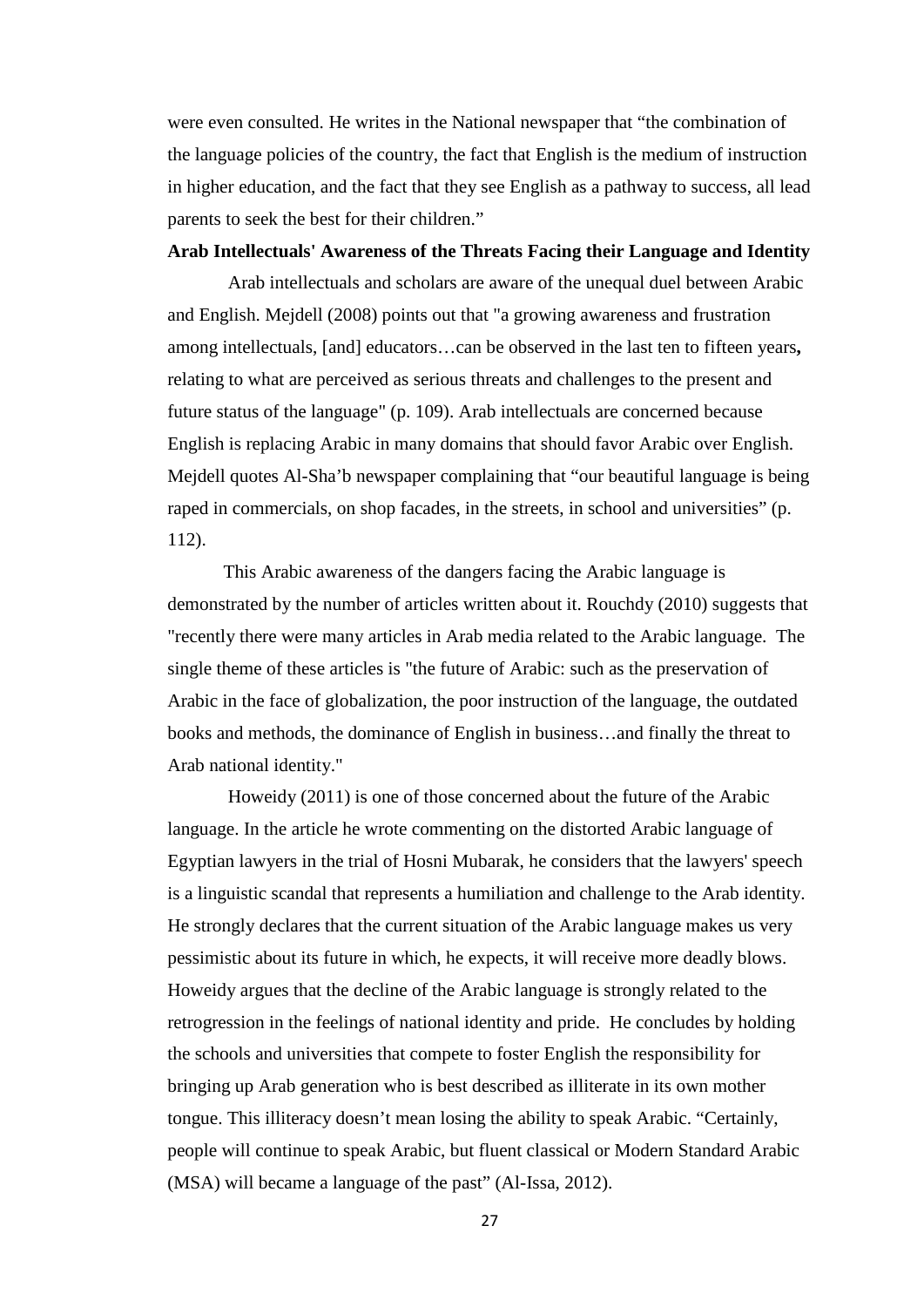The awareness of Arab intellectuals of the dangers that threaten Arabic is manifested in the increasing number of symposia, conferences and debates all over the Arab world to discuss its present situation, future and what should be done. Rouchdy (2010) suggests that almost everywhere in the Arab world, "articles are written, meetings are held, committees are established, and Arabic language festivals are organized." She also points out that "the debate on the decline of the Arabic language in the Arab world never ceases to be discussed in the local media".

However, the awareness of the dangers that are threatening Arabic is not enough if no real procedures are taken to stop the decline of the Arabic language. Even though the Arabic language and the challenges that face it have been discussed in all kinds of media, national and international, "no proper measures seem to be undertaken to remedy the situation." Rouchdy concludes that all of these efforts are futile because "the real reasons for such decline are never seriously considered and acted upon by the authorities."

On the national scene in the UAE, the intellectuals' awareness of the dangers facing Arabic seems to be limited or have no impact on the greater society and policy makers. Many Emirati and Arab intellectuals in the UAE are calling for the reform of the current educational system. Farah (2011) reports Dr. Jamal Sanad Al Swaidi, director general of the ECSSR (Emirates Center for Strategic Studies and Research), saying that "among the concerns [we have is] how the UAE could reform its current educational programs." This confession of the need for reform leads Dr. Jamal to call for "a national strategy that ensures that Arabic and English are taught comprehensively [and considers it] essential as academic attainment and basic communication skills all depend on the effective teaching of language." However, the gap is still persisting between the realization that the educational system is not effective and the actual situation which is still waiting for translating words into action. Badry (2012) explains the reasons for this disconnect by arguing that policy makers seem to have a different agenda because they are under the pressure of globalization and the need to promote English, not Arabic. She suggests that "educational policies seem to be motivated more by pragmatic goals stemming from globalization pressures" (p. 2).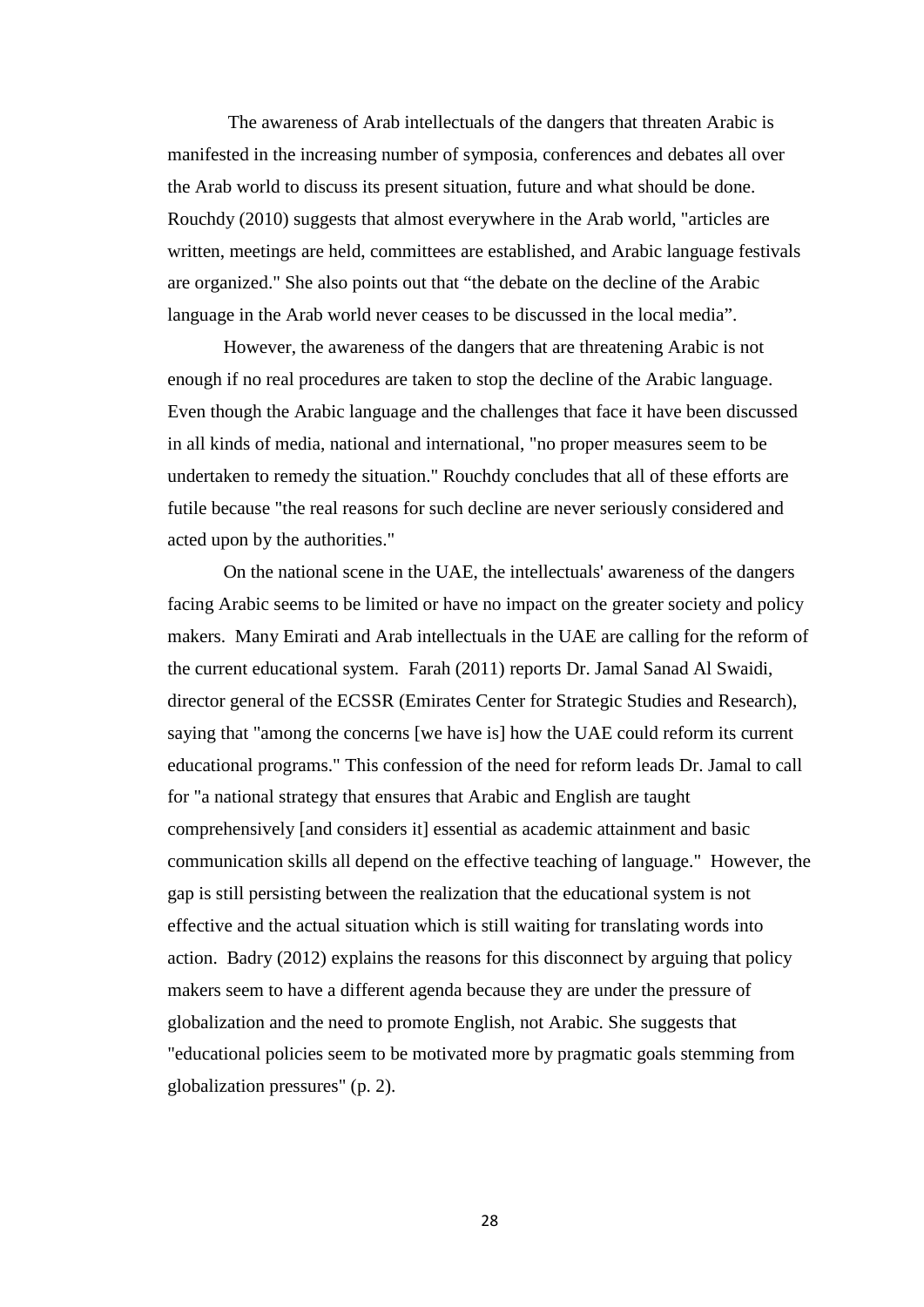# **Necessary Factors for an Effective Bilingual Education The Importance of the Mother Tongue in Learning a Second Language**

Designing bilingual programs is very critical and its impact is huge. Lincoln (2003) suggests that "if education is the key to the future, then language is the vehicle to that future" (p. 163). Janks (2010) emphasizes that the education system is the key means for privileging a particular language or variety and legitimizing its dominance. Hence, a good bilingual program should aim to develop both languages equally well. Garcia (2009) suggests that bilingual education's goal should be "the use of two languages to educate generally, meaningfully, equitably, and for tolerance and appreciation of diversity" (p. 6). She warns that "in situations of unequal language power, bilingualism develops poorly, or not at all, and cognitive and social advantages are not at all forthcoming" (p. 106).

The acquisition of the second language should not be at the expense of the mother tongue because "a deprivation of the mother tongue/first language may prevent or seriously harm aspects of cognitive growth, and prevent one from profiting from even the initial years of basic education" (Skutnabb Kangas, 2004, p. 132). On the contrary, advanced L1 can have positive effect on acquiring L2 because "there is transfer of knowledge and learning processes across languages and development of L1 literacy entails concrete benefits for students' acquisition of subsequent languages" (Cummins, 2000, p. 180). Nero (2005) suggests that "students who are highly educated in the L1 are more likely to have a clearly defined L1 on which to build L2 CALP [cognitive academic language proficiency]" (p. 202). This conclusion could buttress the view that "the stronger the foundation and continuing development in L1, the greater the potential for enhanced learning for L2" (Hornberger, 2003, p. 19). Such views are also shared by Vygotsky who emphasizes the importance of the first language and considers that "success in learning a foreign language is contingent on a certain degree of maturity in the native language. The child can transfer to the new language the system of meanings he already possesses in his own" (quoted in Cummins, 2000, p. 191). This transfer is possible because of the existence of, as Cummins (2000) suggests, "the same central processing system that underlies the interdependence of L1 and L2 proficiencies" (p. 191). The CUP (common underlying proficiency) enables the transfer of strategies. However, this transfer of academic skills is not automatic. It will not happen unless students are given opportunities to read and write extensively in the L2 in addition to their L1 (Cummins, 2000).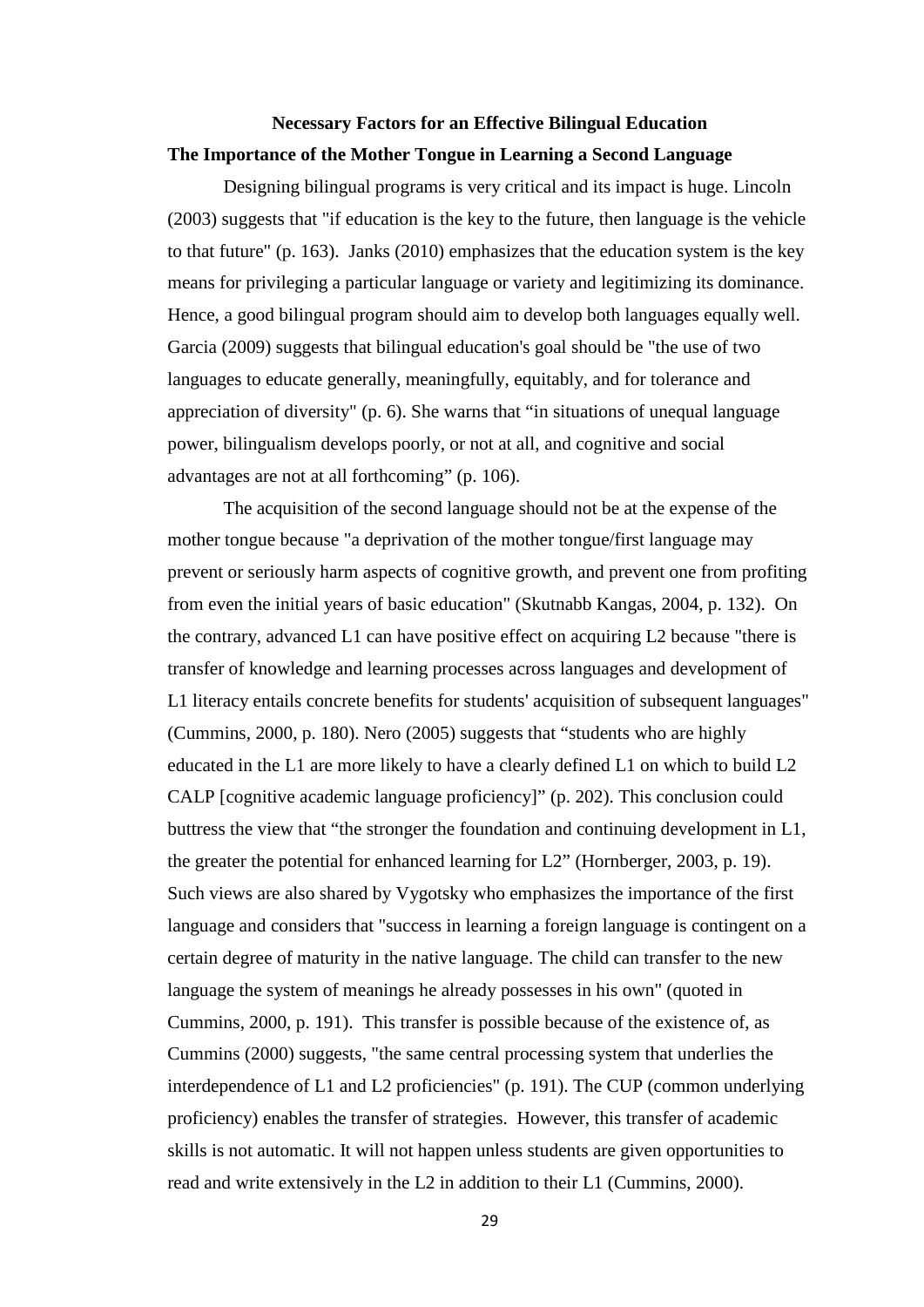Therefore, in order for students to develop proficiency in both languages, continued academic development of both languages should take place to achieve cognitive and linguistic benefits of learning both languages. Moreover, the language policy of the country determines the choices available to learners and their parents and impacts the identity of learners. Garcia (2009) claims that "the language choice available to [learners] and their parents, as well as the discursive practices that are encouraged and supported in school, have an important impact on [their] identity and their possibilities of developing agency or resisting" (p. 84).

Although the above mentioned literature highlights the importance of the mother tongue in education, the multiglossic nature of Arabic adds to the complexities involved in teaching in Arabic language. Indeed Arabic diglossia makes the acquisition of MSA as a mother tongue difficult because it is a variety that is not acquired at home. Haeri (2000) suggests that "if we define 'mother tongue' as a language that is learned at home without instruction, there is no community of native speakers of classical Arabic" (p. 64). Moreover, Arabic language teaching is not effective in creating a generation proficient in Arabic in the UAE because it is not delivered to students in an appropriate way. Dr. Mohammad Hasab Al Nabi, head of the Education Department at Al Hosn University, was reported by Sherif (2012) in Gulf News, lamenting the approaches that Arabic teachers use in teaching Arabic which are based on "memorization that puts off the students' motivation in learning the language" and describes the methods used in teaching it as "unattractive methods [that] reduce the students' abilities in learning new lexis and create a resentful attitude towards the language" (Sherif, 2012). Swan (2012) also reports Howard Reed, the head of Dubai Women's College of the Higher Colleges of Technology, suggesting that "an overhaul of Arabic teaching methods is long overdue". He explains that "Arab children need to be inspired. Right now they think Arabic is boring and they don't enjoy it, like it is one of their punishments in life." This is expected in the light of the absence of professional development of teachers. Badry (2012) suggests that "activities focused on promoting and improving the teaching of Arabic are minimal if not inexistent" (p. 2). She concludes by warning that these "language-in-education practices may lead to altering the core of local identity of future generation whose Arabic literacy skills are dwindling" (p. 3).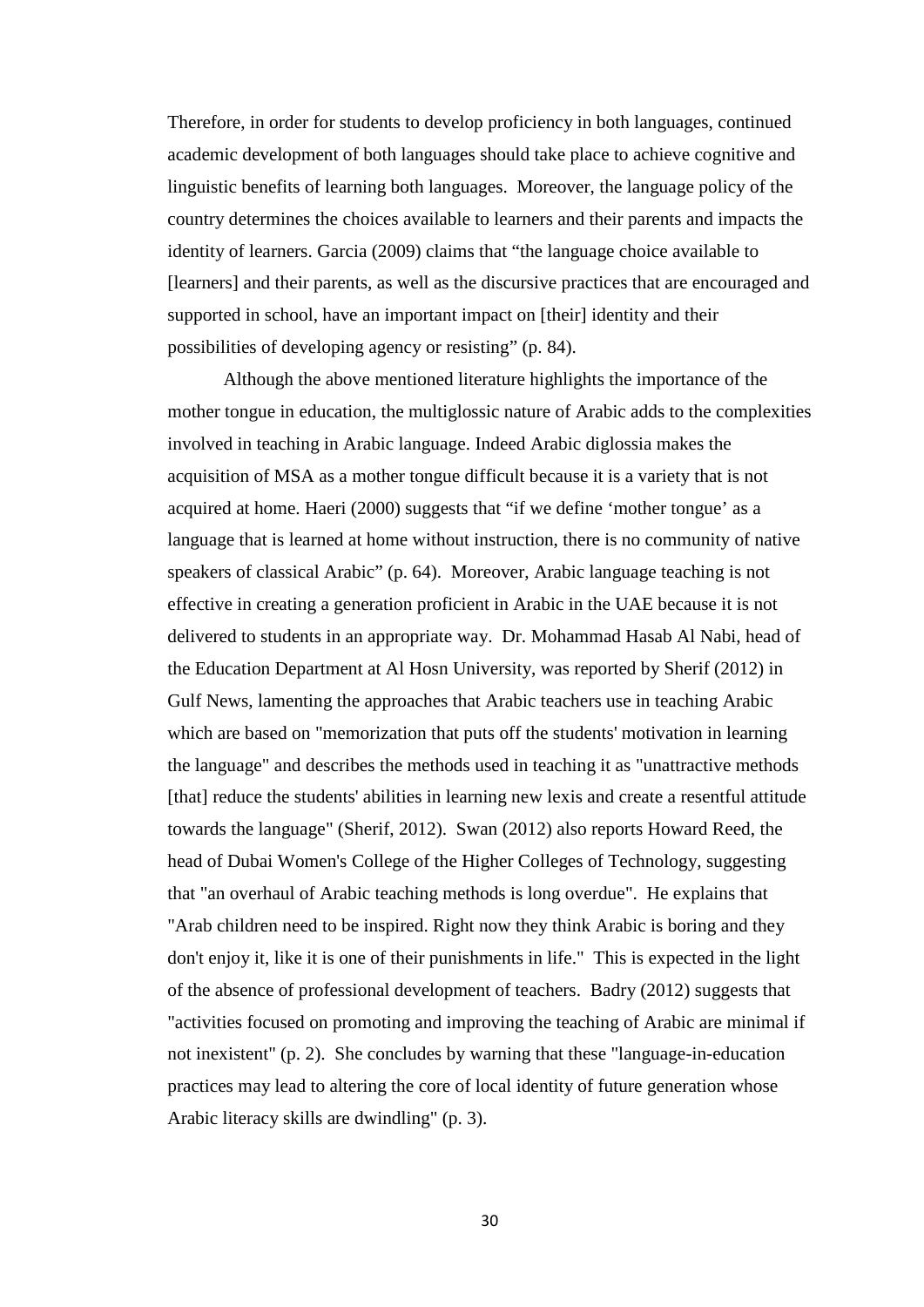#### **Achieving Language Proficiency**

Achieving language proficiency should be one of the goals of bilingual programs. However, the question we need to address here is what is proficiency? Cummins (2000) suggests that "the question of how we conceptualize language proficiency and how it is related to academic development is central to many volatile policy issues" (p. 57). He explains that we need to make a fundamental distinction between conversational and academic aspects of language proficiency which are BICS (basic interpersonal communication skills) and CALP (cognitive academic language proficiency). Baker (b2003) suggests that while surface fluency or BICS is context embedded, cognitively undemanding, CALP is the language that is cognitively and academically more advanced. The distinction between BICS and CALP is "aided by an image of an iceberg" (Baker, b2003, p. 170). While conversational fluency, such as comprehension and speaking skills, appears above the surface of the iceberg, the cognitive/academic proficiency lies deeper below the surface (Baker, b2003). Baker (b2003) suggests that Cummins' distinction between BICS and CALP explains why students tend to fail having achieved surface fluency while "their cognitive academic language proficiency is not developed enough to cope with the demands of the curriculum" (p. 172) because "simple communication skills…may hide a child's relative inadequacy in the language proficiency necessary to meet the cognitive and academic demands of the classroom" (p. 169). Baker (b2003) concludes that "the theory suggests that bilingual education will be successful when children have enough first or second language proficiency to work in the context reduced, cognitively demanding situation of the classroom" (p. 173). In order to realize that, Garcia (2009) emphasizes that the transition between contextembedded and reduced activities should be smooth but still there should be 'a point of rupture' when the scaffold is taken away so that learning can take place. Garcia (2009) suggests that "the task of the teacher is to progressively take away the structure provided by the context-embeddedness, while keeping the high cognitive demands of the lesson" (p. 330).

#### **Achieving Biliteracy**

Bilingual programs should aim to develop students' literacy in both languages. Hornberger defines biliteracy as "any and all instances in which communication occurs in two (or more) languages in or around writing" (quoted in Hornberger and Skilton-Sylvester, 2003, p. 35). Biliteracy, as Garcia (2009) proposes, is "much more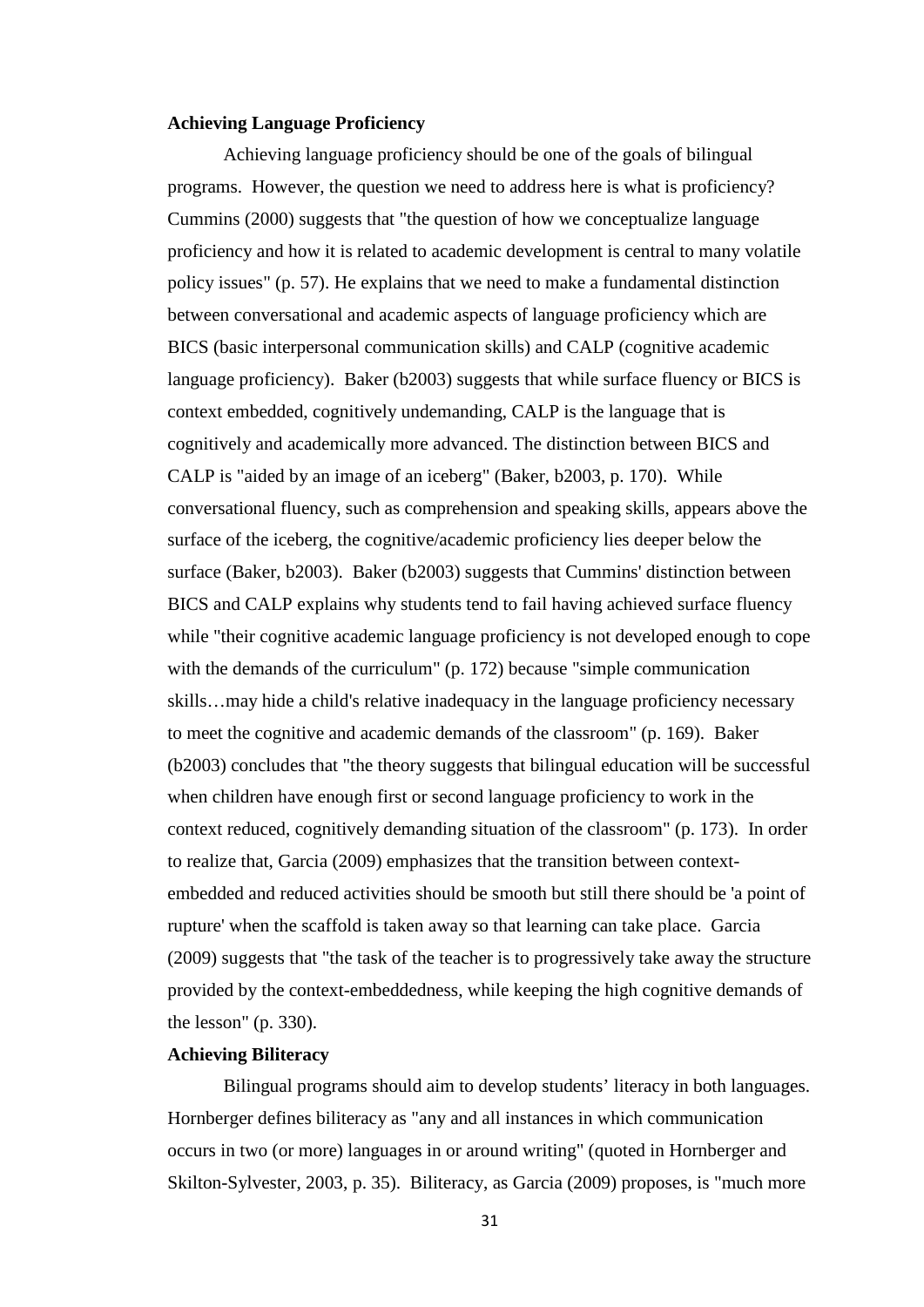than the plain mastery of reading and writing in two languages" (p. 339). Hudleson goes further and considers that "literacy is language and language is literacy" (quoted in Garcia, 2009, p. 337). Literacy instills values, norms of behavior and codes of conduct, creates benign citizens, develops thinking and reasoning as well as enculturates and empowers, provides enjoyment and emotional development, raises critical awareness, fosters religious devotion, community development, and most importantly, is central to academic success across the curriculum (Baker, a2003).

It is important for students to develop literacy in their first language. Baker (b2003) emphasizes that literacy in the first language is a chance for the traditions and the culture to be assessed and reproduced. He warns that first language oracy without literacy can disempower the students while literacy in the first language "may encourage rootedness, self-esteem, the vision and world –view of one's heritage culture, self-identity and intellectual empathy" (p. 350). To develop literacy in the first language, Baker suggests that students should read their first language literature which may be both "for education and recreation, for instruction and for enjoyment" (Baker, b2003, p. 350). When literacy skills and strategies are developed in the first language, they appear to be transferred to the second language. Baker (b2003) suggests that generalizable skills in decoding and reading strategies such as scanning, skimming, tolerating for ambiguity, reading for meaning, and using background knowledge can be easily transferred from first to second language literacy.

Literacy has expanded to include digital literacy. Janks (2010) suggests that teachers need to see the importance of and the challenge for critical literacy in a digital world, where students enter new spaces and use their literacies to communicate with real audience in an entirely new landscape of local, global and virtual communities. However, she argues that digital literacy should not replace the existing literacy pathways; "rather they need to be established in addition to the old pathways" (p. 58).

#### **Considering Macro Variables**

Garcia (2009) proposes that policy makers need to consider the macro interdependent situational, operational and outcome factors when designing bilingual programs in light of considering the local context because each local context should adapt the type of bilingual program that fits its needs. She argues that "the advantages of one type over the other are always related to the lens through which one looks, and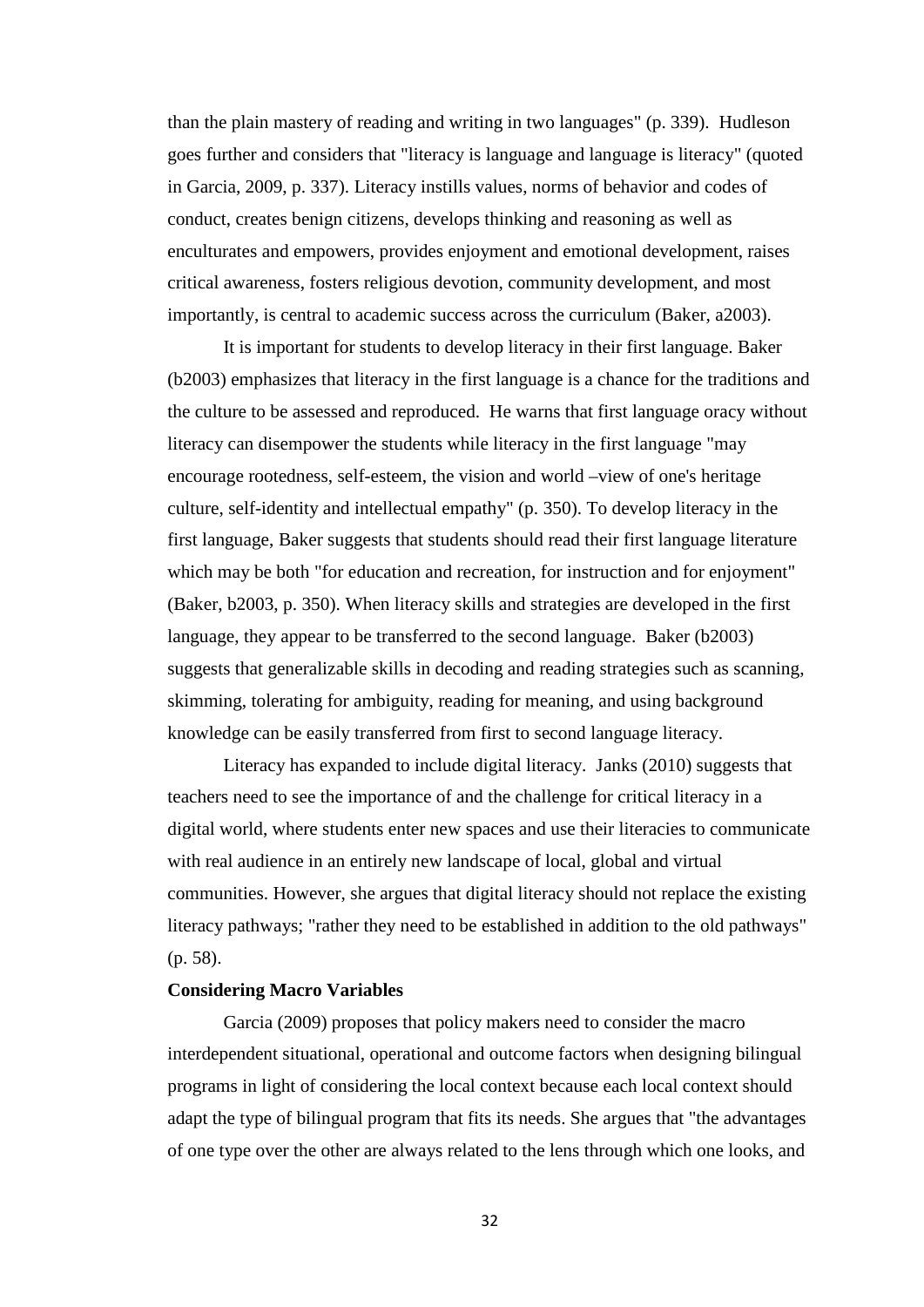the goals, aspirations, and wishes of parents and children, as well as the educational resources that are available" (p. 135).

Under situational factors, the status and the opportunities for language use need to be considered when designing a bilingual program. Garcia suggests that the bilingual program should consider whether "the language taught is used in classroom only so the burden of using it is left to the classroom or there are chances to use it outside the classroom" (p. 142) because "school use of a language is not enough" (Fishman, quoted in Garcia, p. 142, 2009). She emphasizes that "part of the school success of English in many non-English-speaking countries can be attributed to its being so widely available outside the classroom, via the media, advertising, and tourist contacts, that it benefits from automatic promotion" (p. 142). However, lack of prevalence in the wider society, as suggested by Garcia, can be compensated if the language has high-status. The major problem is when the language is not the language of prestige and is also not prevalent in the wider society. Garcia warns that "if the perceived status of a language is less prestigious … it is less easy to introduce bilingual programs [because] the community's and students' attitude towards a language has much to do with the implementation and success of a bilingual education program"(p. 143).

One of the most important operational factors of a successful bilingual program is having good teachers. Teachers in bilingual programs, as Garcia suggests, teach not only language but also content because two languages are used as media of instruction. Therefore, one of the biggest challenges for bilingual programs is finding teachers who can teach the content and language well. That is why Garcia considers that "a major variable, difficult to meet… is finding sufficient qualified subject-matter teachers capable of teaching through another language" (p. 150). These teachers need, as Garcia suggests, "appropriate initial and in-service training" (p. 150) because lack of in service-training may account for the inadequacies in outcomes.

Teachers in bilingual programs need to be bilingual. Perez, Flores and Strecker (2003) point out that "[t]eachers' knowledge of and level of comfort with the vernacular of both languages, as well as knowledge of the standard and literacy forms of both languages, will contribute to learning success" (p. 212). Teachers need also to be tolerant of diversity. Cahnmann (2003) suggests that "teachers [should] examine their own teaching biases and change their role from that of 'language police' to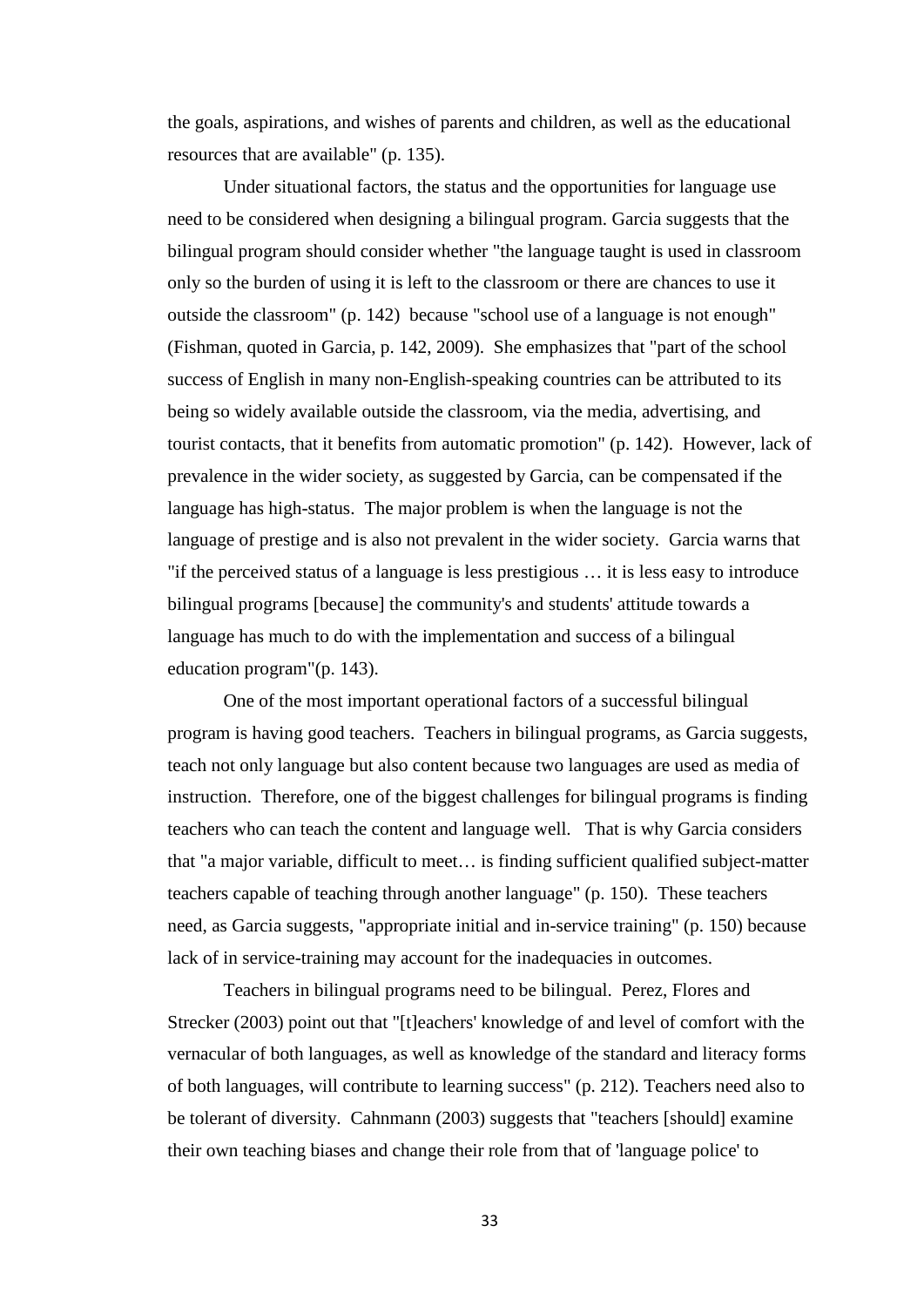'linguist,' one who studies, tolerates, and appreciates variety while still teaching- but not enforcing- the language of power" (p. 187).

In order to have an effective bilingual program, the whole school should demonstrate balanced emphasis to both languages. Garcia (2009) emphasizes the role of the whole school "in fostering the use of the two languages on the premises" (p. 151) in that "all personnel should equally promote a positive approach to multilingualism in all times" (p. 152).

Bilingual programs, as Garcia suggests, should consider the expected outcomes in terms of linguistic proficiency and scholastic achievement. However, achieving bilingualism and biliteracy doesn't have one formula but it can be approached differently depending on the context and resources available.

#### **Assessment in Bilingual Programs**

Assessment is a very important piece in the chain of the educational system. Davidson and Mandalios (2009) suggest that "[a] program may have excellent curriculum and materials, but if its assessment component is not well designed and integrally aligned with both of these, then the entire program may ultimately fail to achieve its objectives" (p. 49). Garcia also highlights that "there cannot be meaningful pedagogy without valid assessment" (p. 322). Moreover, tests are powerful tools. Their power lies in their ability to determine the future of individuals. Therefore, tests, as suggested by Garcia (2009), "dominate curriculum, textbooks, and teaching" (p. 367).

Tests should have content validity in that "an overlap between the content and format of the test and the content and format of the curriculum must exist" (Coombe, 2009, p. 71). Content validity is assured when, as Coombe suggests, students know "what to expect from a test [which] will decrease the students' anxiety and hopefully allow their true language proficiency to shine through" (p. 77).

Because assessment affects the teaching and learning process, it needs to be fair and equitable to all students. Garcia (2009) suggests that "[t]eachers must learn to … construct equitable and valid tests" (p. 322) because fair assessment has consequential validity, that is, positive consequences both for the teaching and learning process (Coombe, 2009). Garcia also highlights that "[a]uthentic, formative assessments are much better ways of obtaining valid, reliable information that then informs our teaching" (p. 378). She also emphasizes that formative assessment "helps shape pedagogical practices and curriculum" (p. 322).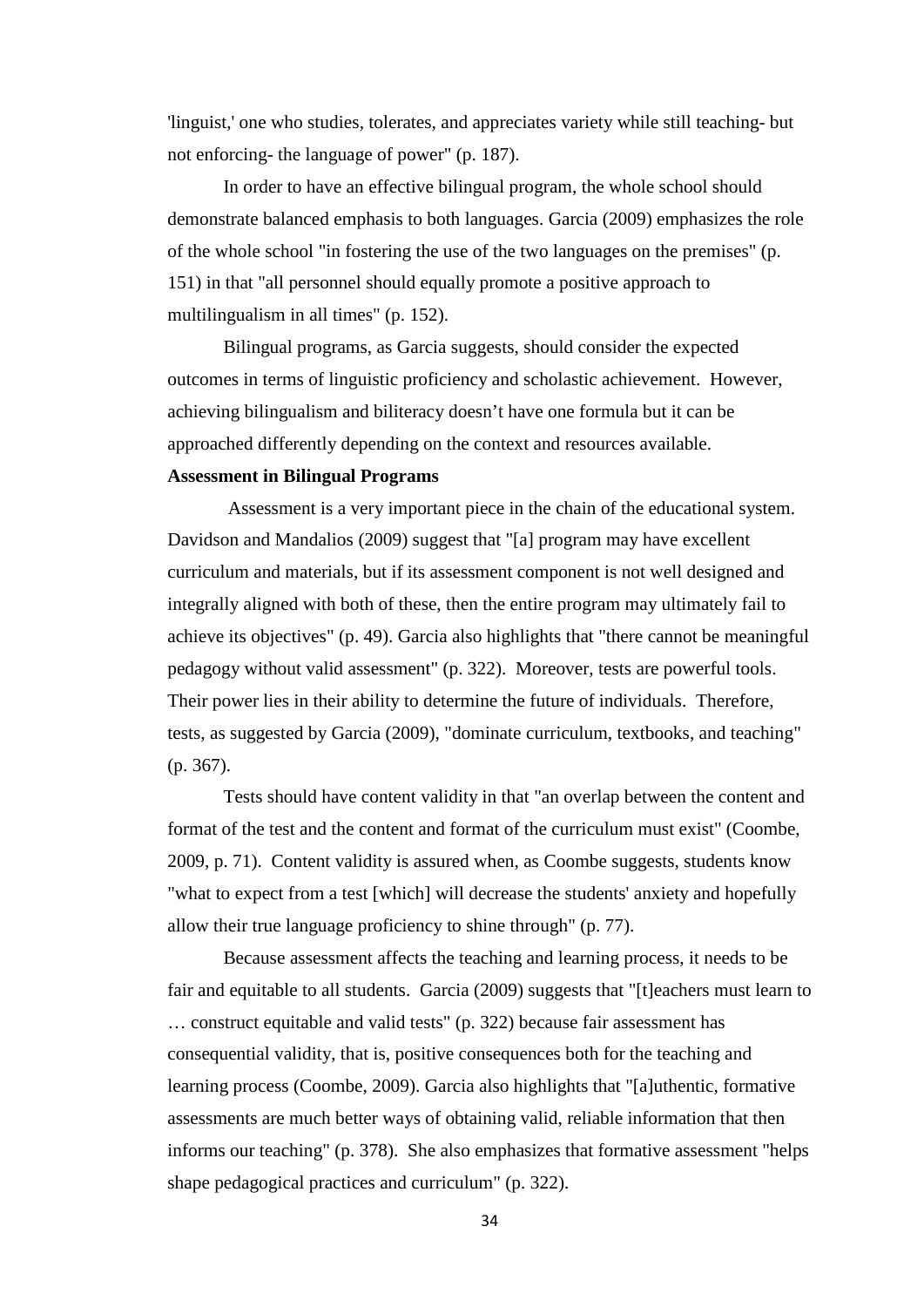# **The Educational System in the UAE under the Pressures of Globalization Arabic in the UAE**

From a population estimated at 8 million in 2010, the UAE nationals make up less than 20% of the total population which "has resulted in the UAE nationals being a minority in their own country" (Badry, 2011, p. 90). If we exclude the Arabs who share with the nationals the Arabic language, about 66% speak other languages. Instead of communicating in the country's language, most of the people speak English, and not Arabic as the primary language of communication.

This demographic composition has encouraged most private schools to use English as the medium of instruction. For many, this policy is leading to Arabic losing its major role as the mother tongue and as the language of heritage because it is increasingly introduced as a minor subject relegated to the areas of social studies and religion (Al-Issa and Dahan, 2011; Howeidy, 2011; Mejdell, 2008; Trudi and Jendli, 2011)**.** The problem is that even in public schools that are still shy to use English as a medium of instruction, there are strong messages to the students to excel in English because English has become the medium of instruction in most universities in the UAE both public and private. As Zakharia (2010), who studied language and education policies in Lebanon, points out, "changing the language of instruction at the college mean[s] that all schools who [feed] their students into the college would also need to change their language policies" (p. 159). And that is what creates the gap between the school and university and encourages students to improve their English more than Arabic.

Although universities and colleges in the UAE stopped using Arabic as a language of instruction, some voices in these universities and colleges are now calling for improving students' proficiency in Arabic. Swan (2012) reports two university directors who are urging for "curriculum changes to help students who are unable to read and write in formal classical Arabic." Swan reports that Dr. Leo Chavez, director of Dubai Men's College, saying that while the business community is emphasizing written Arabic, the students are not equipped to do that. Swan reports him saying, "Our students are not fluent in formal Arabic." Swan also reports Dr. Ken Wilson, head of Zayed University's Dubai campus who comments on Arabic instruction in schools saying, "It should be more of a priority at school level because if students are not equipped in their native language, they will find it a lot harder to learn another."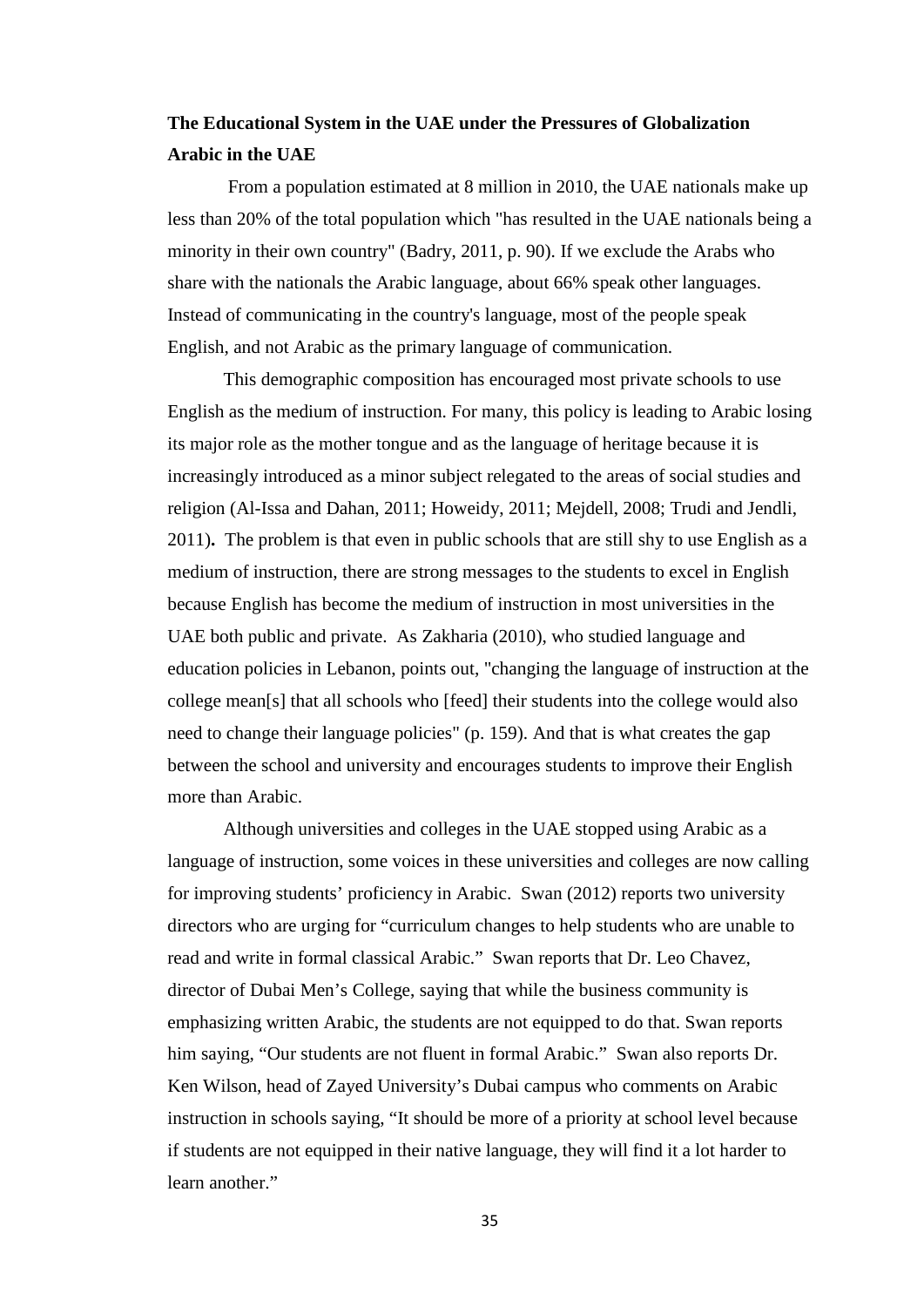#### **The Bilingual Educational Practices in the UAE Schools**

The UAE educational policy has been trying to prepare the students for the globalized world and its demands without paying much attention to its effects on the students' values and identity. Al Saayegh (2008) suggests in an article in Gulf News that "the UAE reviewed the school curricula to cope with the requirements of the job market, but failed to maintain local cultural and social values [which] resulted in bringing in new curricula that contributed to instilling new and strange social values in younger generation."

Moreover, the school curricula have failed to give the Arabic language the prestigious status it deserves as a mother tongue. Sherif reports Badry (2011) in Gulf News saying that Arabic is reserved for traditional studies such as Arabic literature and Islamic studies which has resulted in "downgrading Arabic in the eyes of our children who become apprehensive of using it and focus instead on the language that will help them integrate in the workplace or society." Limiting Arabic to such domains is dangerous because, as Baker (2003) suggests, "relegating a language to affective, integrative domains is too romantic a notion of the function and value of language in a new century" (p. 86).

Another problem is that achieving bilingualism and biliteracy are not clearly stated objectives by the Ministry of Education. Badry (2012) proposes that at all levels of the hierarchical structure of the educational system, the development of bilingual and bi-literate future citizens is not a clearly articulated objective. She points that this "lack of explicitly stated objectives advocating the development of biliteracy in the perpetual educational reforms fail to adopt practices that value Arabic literacy and instill a sense of pride in Arabic as a modern language that can meet the challenges of globalization" (p. 3).

How can educational policy give Arabic and English equal importance and at the same time preserve and foster the students' national Arab identity? Al-Issa and Dahan (2011) propose that the remedy for the unequal status of Arabic and English in the UAE is to encourage bilingualism by improving the teaching of global English in the educational system but at the same time keeping it as a second language. It should not be used in a subtractive way in which Arabic is relegated to second class status in an Arab country. Therefore, "[w]hat is needed, in the teaching of a powerful language like English, is classroom pedagogy that reverses this [unequal status;] that gives mastery of English together with a critical view of its status" (Janks, 2010, p. 48).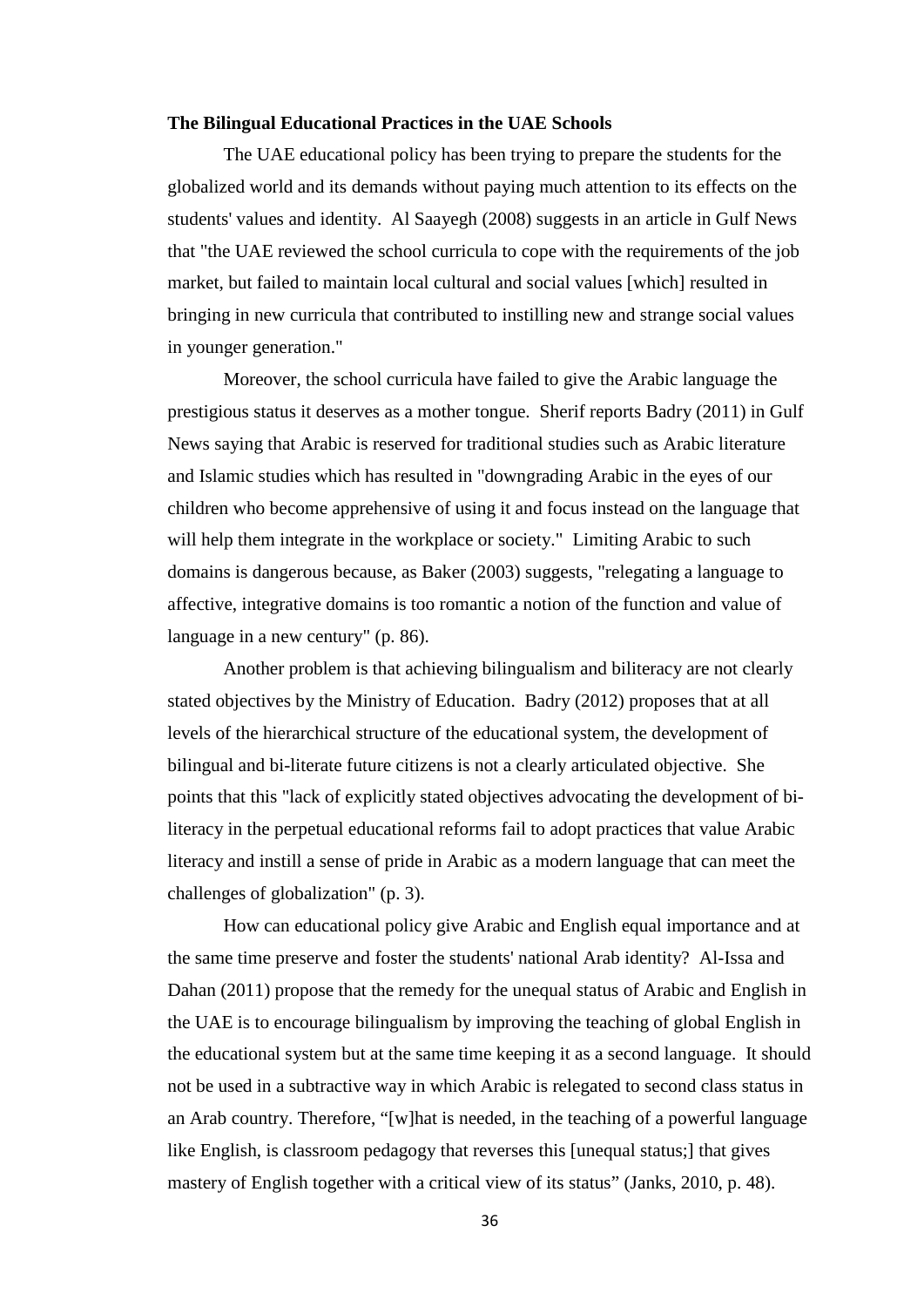Al-Issa (2012) concludes that "if we view language as a standard bearer of identity, then the gradual loss of Arabic in the UAE is a serious problem in need of immediate attention." In spite of the general awareness in the UAE about the necessity to maintain Arabic and national identity (Al Najami, 2007; Al Saayegh, 2008; Ismail, 2008), "there has not been any tangible action at decision making or curricular levels to resurrect Arabic" (Trudi and Jendli, 2011, p. 37). Thus, the problem persists and is in need of a solution.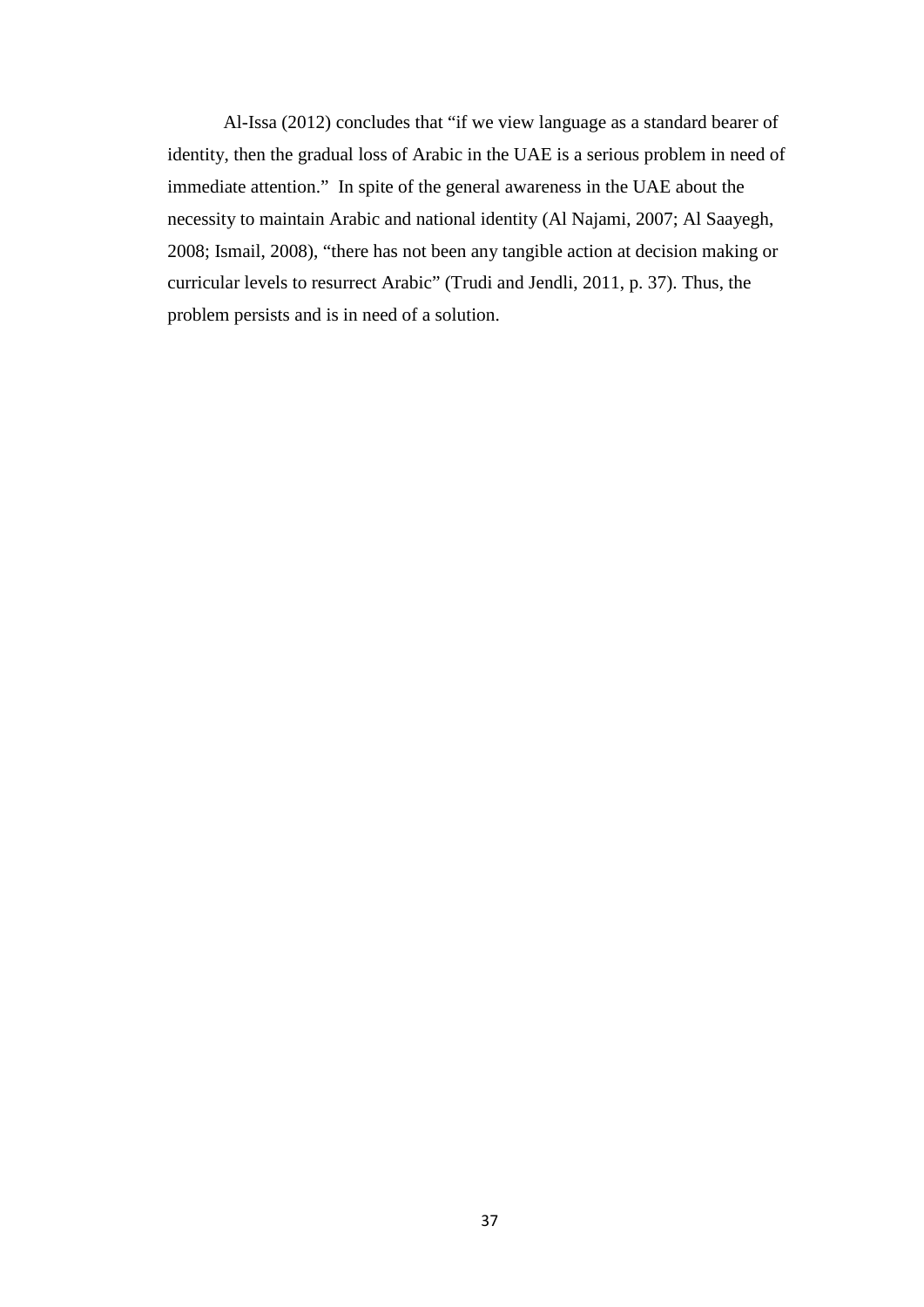# **Chapter 3: Methodology**

This chapter presents the research method, study area, data collection methods, and data analysis.

### **Design of the Study**

A preliminary review of the literature indicates that learners' identity affects and is affected by second language learning. It specifically reveals that global English is a powerful language that may threaten maintenance of national languages if they are not given equal importance in the educational system of any society. In order to investigate to what extent the expanding role of the English language has actually affected UAE Arab learners' identity and their perceptions of their language and culture, the data in this study come from two public secondary schools in Dubai. I have chosen Dubai because it is the Emirate where the impact of globalization is the greatest in the UAE. Therefore, it may have a clear effect on the student population in it. Out of all the four schools contacted, two schools allowed me to conduct a survey of their  $11<sup>th</sup>$  and  $12<sup>th</sup>$  graders, carry out an observation of the class ethnographic and conduct interviews with teachers and students. The two schools are representative of two different areas in Dubai. Amna bint Wahab school is located in Deira which is considered the old city of Dubai compared to Bur Dubai which is a newer area of modern Dubai where Al Raya school is located. UAE public schools are gender segregated. Both schools in my study cater to female students.

#### **The Participants**

The first group of participants in this study includes 11 and 12 grade UAE national female students attending the two schools. The decision to select a female sample rather than males is motivated by the fact that female students are the mothers of the future and their perception and attitudes towards their languages are highly valuable in that they can be informative about the values to be transmitted to future generations.

The 16 to 18 age bracket was selected because teenagers are said to be in a stage of transforming or searching for their identity. Abi-Nader (1990) suggests that "inner struggles for self-identity affect adolescents and make their experience of school different from that of younger children" (p. 41). Adolescence, as suggested by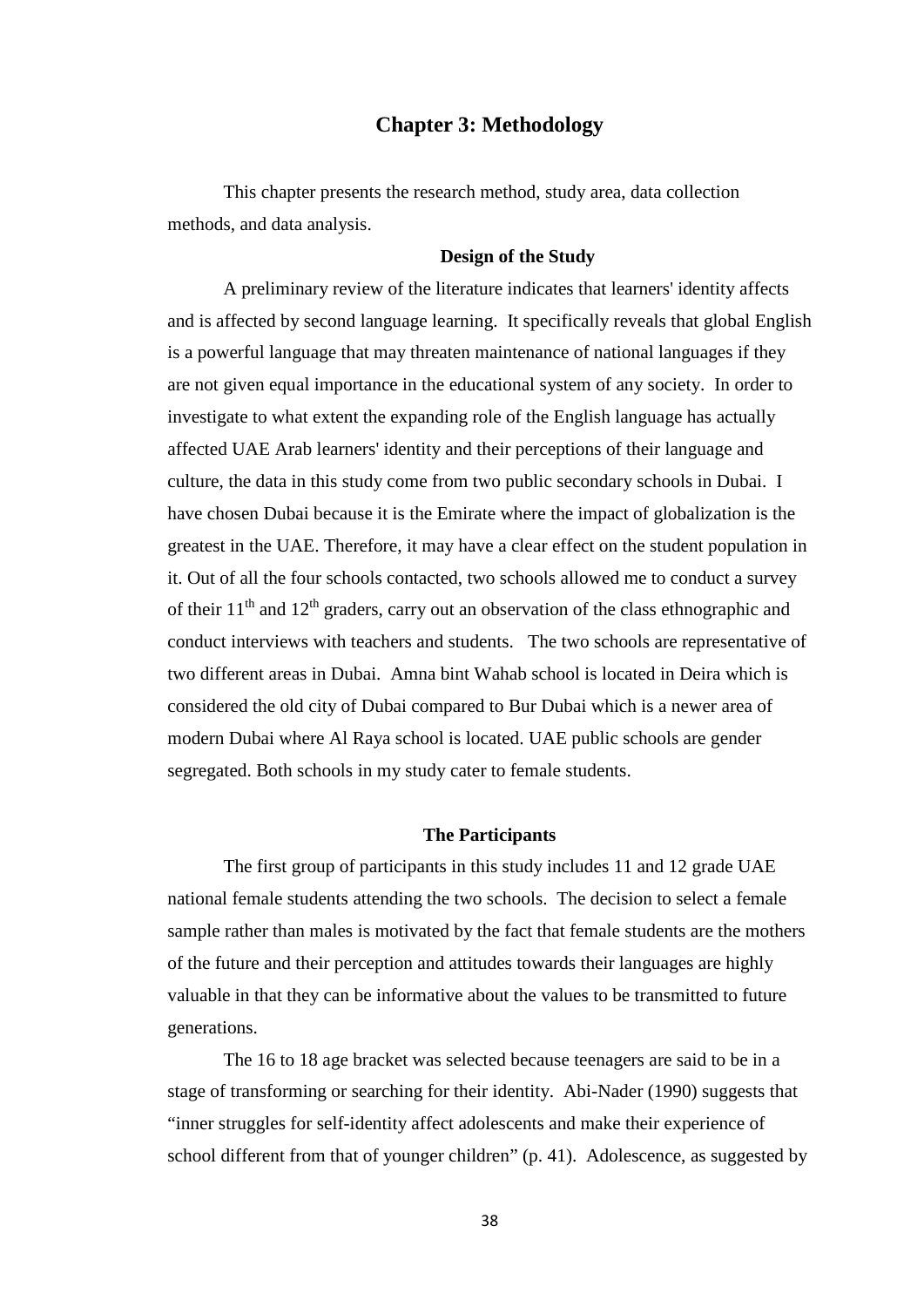Bowie (2010), is a developmental stage at which adolescents clearly mark themselves as members of social groups by their use of different linguistic features. As they change their social affiliations, which they do with some frequency, they change their linguistic behavior to reflect their new social identity. Bowie concludes that adolescents mark their own changes in identity through language. Therefore, I believe that it is very important to examine the way these adolescent students' linguistic choices and perceptions are affecting the construction of their future, adult identities. Buckner (2011) also suggests that this age group is the "most likely to be affected by the rise of global English as well as those most likely to be in the process of planning for future education and employment" (p. 223) because they are in their last years of school study. To triangulate the survey and to get greater insight into the students' attitudes and preferences, six students from the two schools were interviewed. These students were chosen from different levels of proficiency in the two languages.

Teachers and one administrator were also participants in the study. Arabic and English teachers' evaluation of their students' attitudes, perceptions and their causes was examined. Teachers are in constant interaction with the students and they are the best people who understand their needs and problems. Therefore, teachers would provide us with a different perspective. To address the third question in the study, I interviewed one administrator to assess her understanding of language policies and their implications.

### **Data Collection**

I collected the data throughout the second and third terms of the academic year 2011-2012. I distributed the questionnaires in the schools myself. At the beginning, I thanked the teachers and the students for letting me in their classrooms. I then explained to the students that the survey was part of my research about the English and Arabic languages. I didn't reveal to them what my research was all about in order not to affect their thoughts and opinions. I conducted the teachers and students' interviews in February, March and April, 2012.

### **Design of the Instruments**

#### **Students' Questionnaire**

Students' views, perceptions, and linguistic preferences were obtained by means of a questionnaire. The questionnaire has two parts; multiple choice questions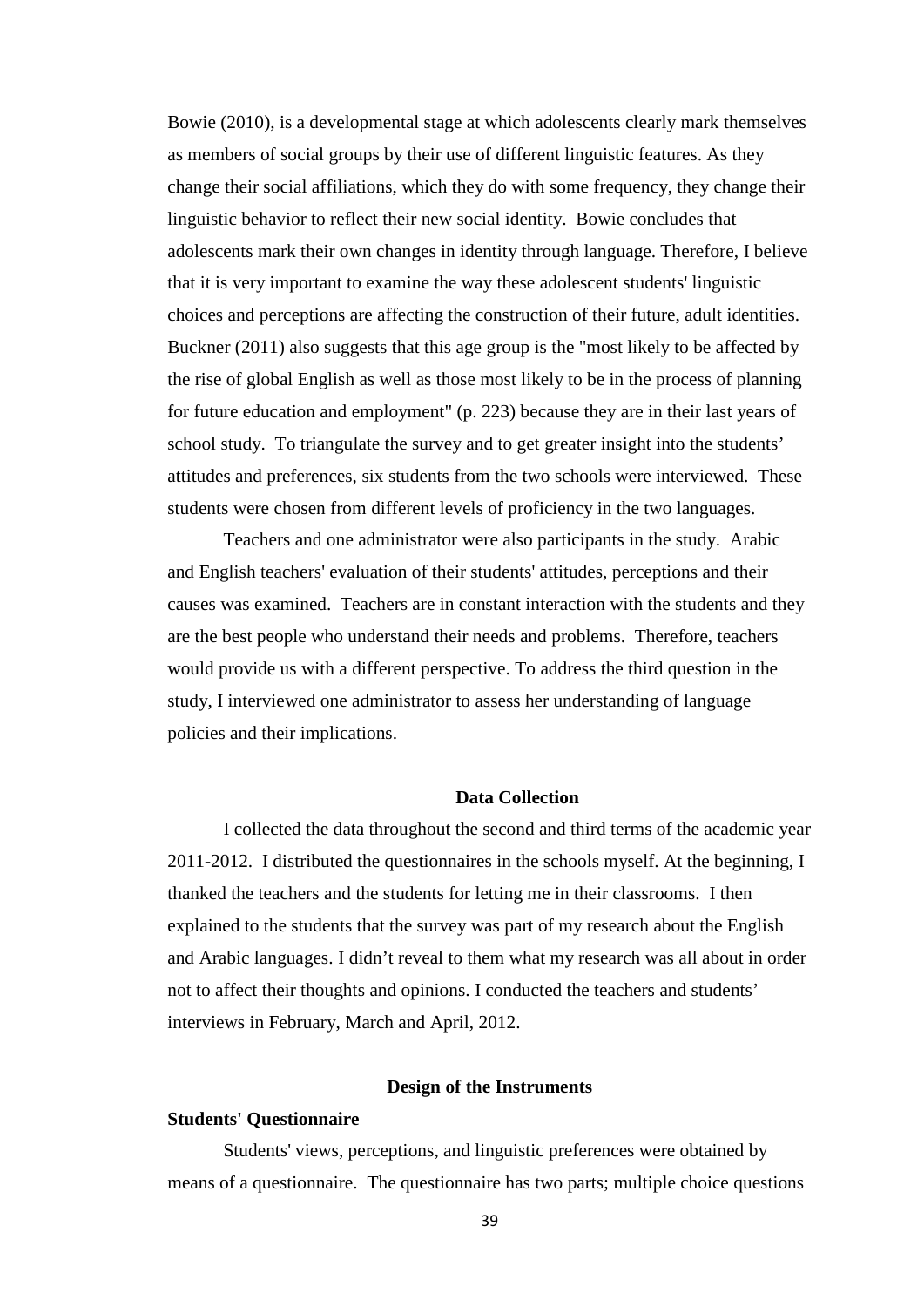and open-ended questions (See Appendix A). The multiple choice question section has two subsections. In the first part, students read 17 statements and choose from among three options: a. Arabic language, b. English language, c. Both languages. The second subsection contains 22 Likert scale questions. The students were asked to read the statements and choose from among five responses: "Strongly Agree", "Agree", "Neutral", "Disagree", or "Strongly Disagree." In addition, the questionnaire contains five open-ended questions to allow participants to express their thoughts.

### **Semi-Structured Interviews**

The questionnaire was triangulated with interviews with teachers and students. Four Arabic teachers (See Appendix B) and four English teachers' (See Appendix C) opinions regarding the language they teach were examined. These semi-structured interviews are conducted to reveal teachers' viewpoints and interpretations of their students' linguistic behaviors and proficiency in the two languages (See Appendix B). Teachers' views of the curriculum, the methodology used, and emphasis given to the two languages are also elicited to inform me about their attitudes towards the languages in education policy and its implications on students' attitudes and linguistic preferences.

Semi-structured interviews conducted with six students in the two schools are aimed at adding further insight and clarification to students' responses from the questionnaire. The interview questions were formulated and designed in light of the questionnaire analysis (See Appendix F). Students were chosen from different proficiency levels in English and Arabic.

Semi-structured interview is also conducted with one administrator of one of the two surveyed schools (See Appendix D). The interview is important in order to better understand the educational policy and its philosophy, expectations and restrictions. It sheds light on how people in authority perceive the situation of Arabic and English as well as the legitimacy of their choices and decisions.

### **Ethnographic Study**

To complement the surveys and interviews, observations were carried out to describe ethnographic verbal and nonverbal behaviors in class and school in general. The aim of observations of Arabic and English classes is to explore the type of interaction taking place in the classroom and the methods used in teaching the two languages. Five Arabic sessions and five English sessions were observed in the two schools. Moreover, an ethnographic observation of the schools' physical setting and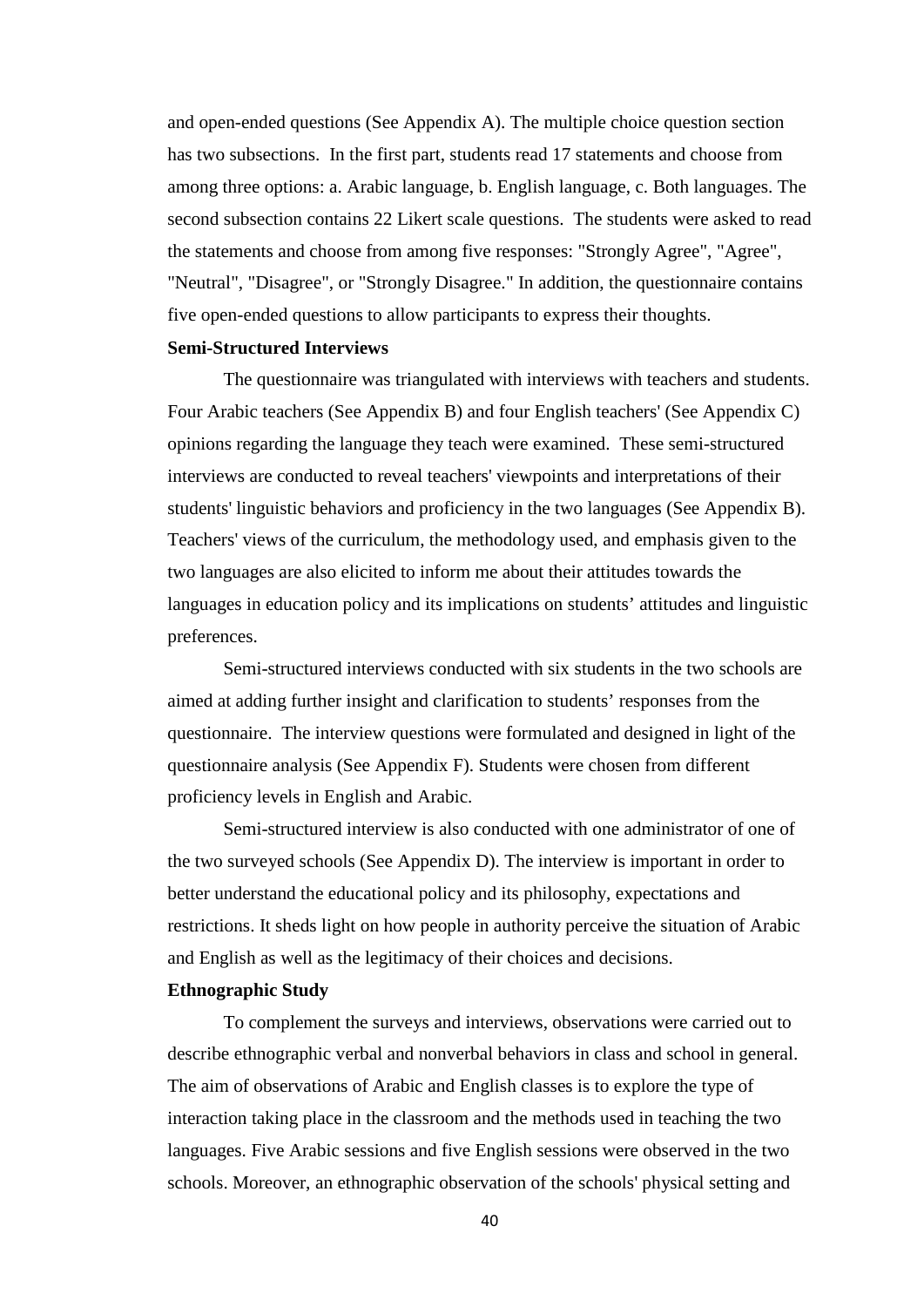environment can also contribute to the understanding of the status of the two languages in the context of the schools. The nonverbal information gathered will deepen my understanding of the emphasis given to both languages and the metamessages it sends to students.

### **Data Analysis**

Data are analyzed both qualitatively and quantitatively. Data collected from the questionnaire are analyzed quantitatively to see the frequencies and percentages of each response in the multiple choice sections. Means were calculated for the responses and the results are presented in tables. Qualitative data, which were obtained from the open-ended questions of the students' questionnaires, teachers and students and the administrators' interviews are discussed and triangulated with the quantitative data to respond to the questions raised in this study.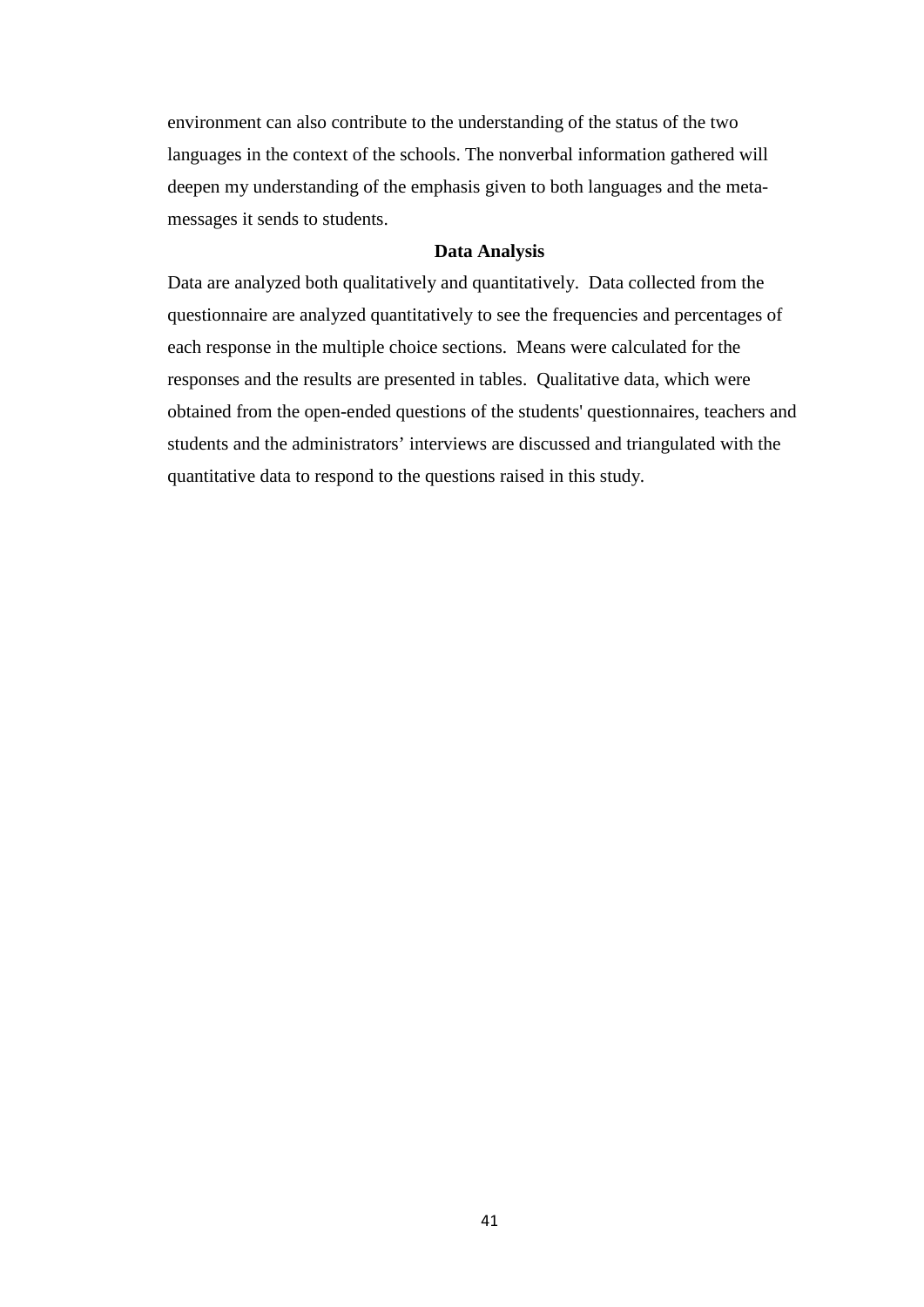# **Chapter 4: Data Analysis and Findings**

#### **Introduction**

This chapter reports the results and analysis of the study in three major sections. The chapter starts with an introduction. The second section presents the demographics of the participants. The third section comprises the analysis and discussion of the findings of the study whose aim was to investigate the impact of global English on Arab students' identity in the UAE. The study is designed to answer the following three main questions:

- 1. To what extent does students' proficiency in Arabic and English affect their practices and preferences?
- 2. How do high school students perceive the prevailing use of English and its impact on their Arab identity?
- 3. Does the language policy of the educational system enable students to attain proficiency in both languages?

320 questionnaires were distributed for eleventh and twelfth graders in Amna Bint Wahab and Al Raya schools. 220 questionnaires were completed by Emirati students who are the target population of the present study. The other completed questionnaires by non-Emiratis were excluded from the analysis. The distribution by school was one hundred and three Emirati female students from Amna Bint Wahab school and one hundred and seventeen Emirati female students from Al Raya school. Their ages ranged from 16 to 19 years old. Students identified themselves as bilingual or multilingual. Students also reported speaking English, Hindi, Tagalog, Russian and Swahili which suggests that their mothers were not Emirati.

Of the 220 students who completed the questionnaire, 6 were interviewed. Three of the six interviewed students' mothers were not Arabs. Eight teachers and 1 administrator also participated in this study. All the participants are females. Arabic teachers who were interviewed were all Emirati. Two of the four interviewed English teachers were Emirati, one was Syrian, and one was Egyptian. Their experience ranged between 16 and 25 years. The administrator was Emirati. The administrator in Al Raya school has 8 years of experience in teaching English and 12 years in administration. The administrator of Amina Bint Wahab school was supposed to be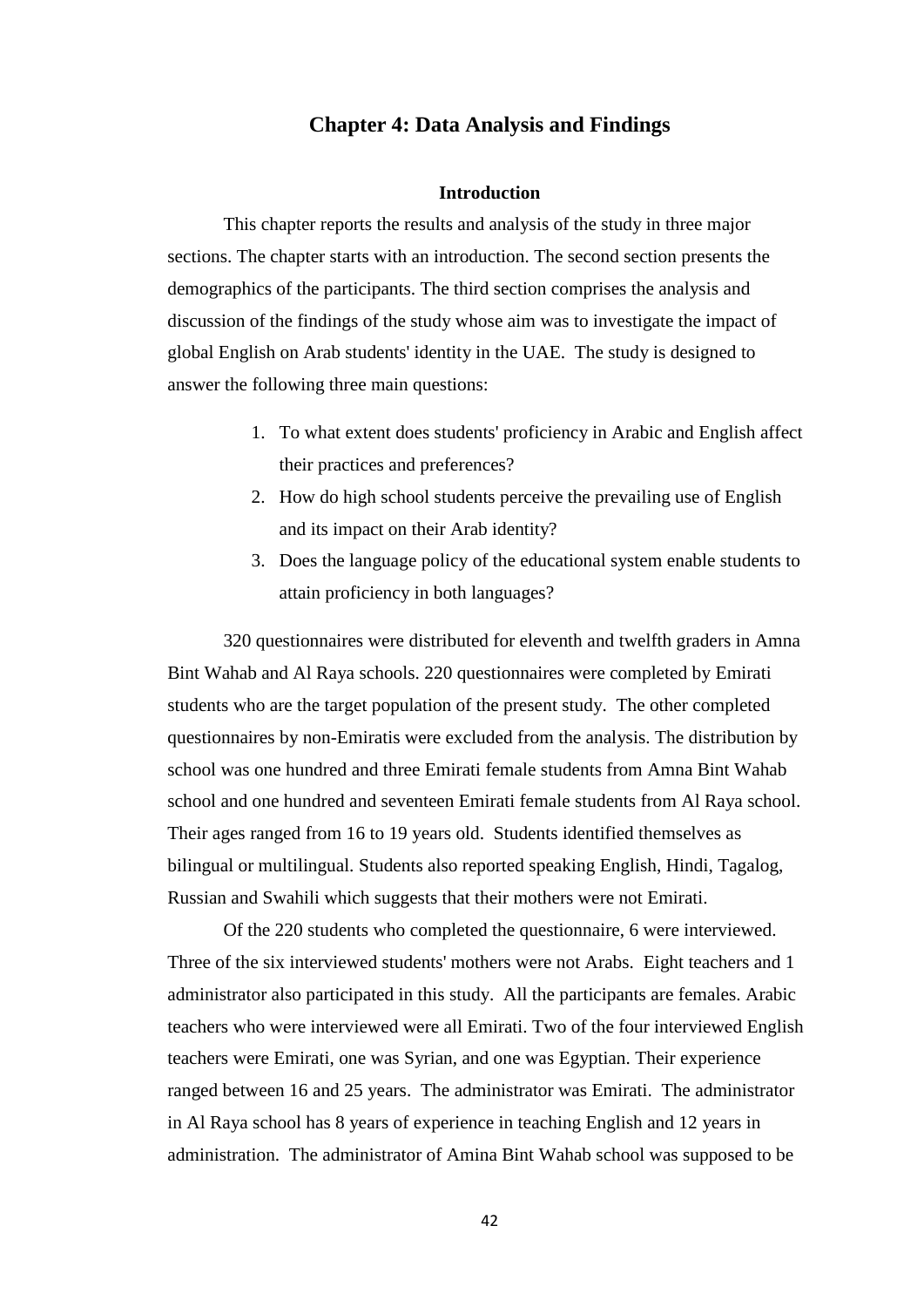interviewed but she was always busy and overwhelmed with school work. Therefore, I wasn't able to obtain an interview with her. The eight teachers and six students interviewed are given pseudonyms. Arabic teachers' pseudonyms are Hadia, Hala, Huda, and Hissa. English teachers' pseudonyms are Tamara, Kamelia, Kawthar, and Hamda. Students' pseudonyms are Sheikha, Sara, Noor, Laila, Marwa and Farah.

| Students $(n=220)$       | Teachers $(n=8)$         | Administrator $(n=1)$  |
|--------------------------|--------------------------|------------------------|
| Al Raya school $(n=117)$ | Arabic teachers $(n=4)$  | Al Raya school $(n=1)$ |
| Grade 12 $(n=65)$        | English teachers $(n=4)$ |                        |
| Grade 11 $(n=52)$        |                          |                        |
| A B W school $(n=103)$   |                          |                        |
| Grade 12 $(n=48)$        |                          |                        |
| Grade 11 $(n=55)$        |                          |                        |

**Table 1: Background data about the participants**

The close-ended questions in the survey consisted of a 41 item questionnaire designed specifically for this study. They were in two sections, A and B. Five openended questions were in section C. The close and open-ended questions were designed to elicit responses to four major issues. First, students' perception of their proficiency in English and Arabic was addressed in questions 2, 5, 13, and 17 in section A. Second, the students' linguistic preferences in socializing, entertainment, and expressing feelings as well as in literacy were addressed in questions 6, 7, 9, 11, 12, and 16 in section A. Third, the relation between proficiency and change in identity was addressed in questions 3, 4, 10 in section A and statement 11 in section B. The students' perception of the impact of English on Arab identity and culture was the focus of statements 6, 7, 8, 9, 10, 13 in section B and open-ended question 4. Fourth, students' attitude towards Arab identity and Arabic language was addressed in statements 4, 5, 12, 13, 14, and open-ended question 1. The survey also collected biographical information about the students' age, nationality, languages spoken, and the name of their school.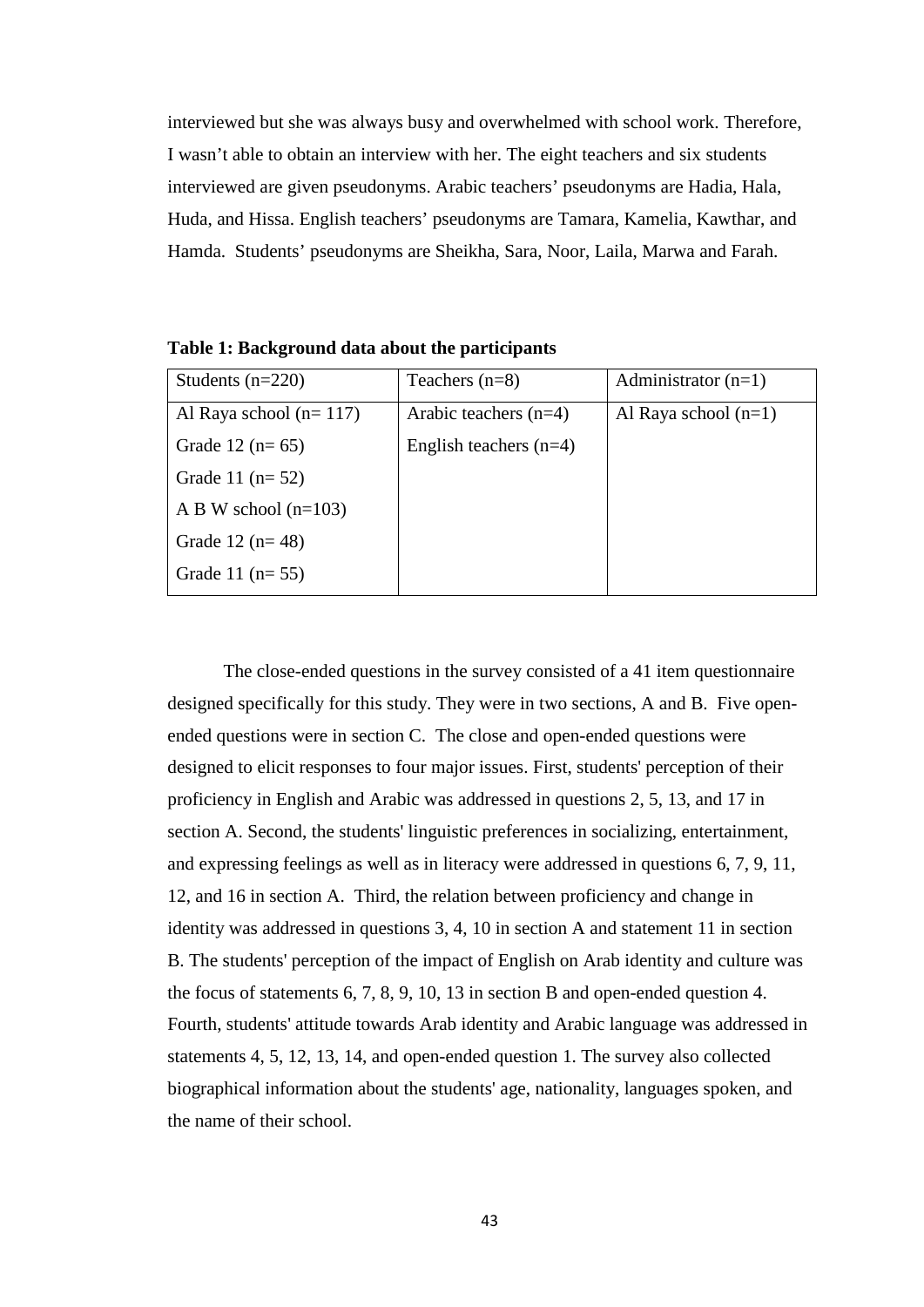#### **Results**

Results are presented and discussed under the following sections: (a) the perceived and actual proficiency in the Arabic language, (b) the perceived and actual proficiency in the English language, (d) the relation between proficiency and change in identity, and (c) perceived impact of English on Arab identity and culture. Since there were no major differences between the two schools surveyed, the results of the two schools are put together. The questionnaire was analyzed using frequencies and percentages. All of the 220 students completed the close-ended statements. However, 181(out of 220) students answered the open ended questions in both schools and 152 of the 181participants chose to write their answers in Arabic with only 29 students writing their answers in English.

## **Proficiency in the Arabic language**

### **The Perceived Proficiency in the Arabic Language**

Findings suggest that students' linguistic preferences are driven by their proficiency in the two languages. Students perceive themselves as fluent and proficient in Arabic while they feel that they have poor proficiency in English. Results in table 2 show that nearly two thirds, 62.7% (138/220), of the students surveyed considered themselves more proficient in Arabic while only 18.6% (41/220) believed that they are more proficient in English and 18.6% (41/220) reported that they are proficient in both. This also indicates that only a small group of students (18.6%) considered themselves to be bilingual in the two languages which suggests that the educational system has not enabled the majority of students to achieve bilingualism in the Arabic and English languages.

|         |  | Table 2: Students' Perception of their proficiency in Arabic as compared to |  |
|---------|--|-----------------------------------------------------------------------------|--|
| English |  |                                                                             |  |

| Language | Which      | Which          | Which         | Which language do      |
|----------|------------|----------------|---------------|------------------------|
|          | language   | language is    | language do   | you receive or need to |
|          | you feel   | more difficult | you wish to   | receive private        |
|          | you are    | to learn?      | be better in? | tutoring in?           |
|          | better at? |                |               |                        |
| Arabic   | 62.7%      | 32.7%          | 8%            | 17.5%                  |
| English  | 18.6%      | 63.5%          | 81.8%         | 75.5%                  |
|          |            |                |               |                        |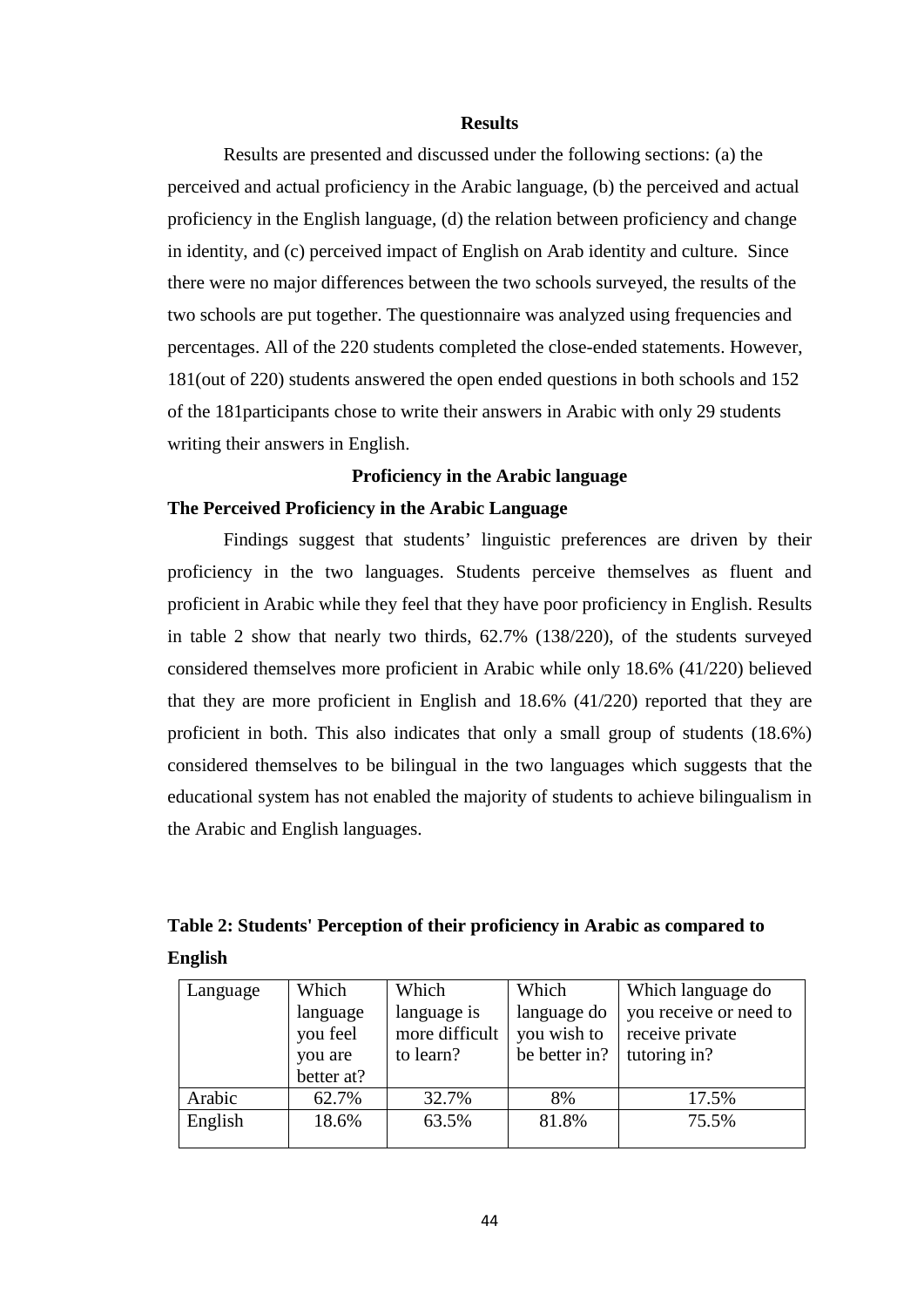| <b>Both</b> | 18.6% | $3.6\%$ | 10% | 6.9% |
|-------------|-------|---------|-----|------|
|             |       |         |     |      |

Regarding difficulty, results in table 2 above show that nearly two thirds, 63.5% (138/220), of the surveyed students believed that English is more difficult compared to one third, 32.7% (71/220), who felt that Arabic is the language that is more difficult to learn and only 3.6% found both languages difficult. These responses indicate that even though students consider themselves better in Arabic, still one third believes that Arabic is more difficult than English. This may be attributed to the conception that students have that the Arabic language is a difficult language as one of their teachers suggests. Hadia, a teacher of grade 12 explains that "students have this idea that Arabic is a difficult language that cannot be learned or mastered well which is really a misconception. This misconception keeps them away from the language and demotivates them to learn it." In the survey, 44% (97/220) agreed or strongly agreed that learning standard Arabic is difficult because it is used only in the classroom. This suggests that almost half of the surveyed students experience difficulty with the Standard Arabic which indicates that students may be referring to colloquial Arabic when they point to their better proficiency in the Arabic language.

In their response to the question of which language they wish to be more fluent in, only 8% (18/220) of the surveyed students wished they were more fluent in Standard Arabic while the majority 81.8% wished they were more fluent in English and only 10% expressed their wish to be more fluent in both. This desire to have better proficiency in English might be the result of students' perception that their proficiency in Arabic is good or it might be a result of their recognition of the importance of English. Their stress on English fluency, rather than Arabic, correlates with their perceived need to excel more in English. This importance given to English over Arabic is also apparent in which language receives additional support outside school. Responses reveal that only 17.5% (38/220) receive or think they need to receive private tutoring in Arabic compared to 75.5% (164/220) in English and 6.9% (15/220) in both languages.

In response to the question of which class period they preferred, results in table 3 show that students' responses were equally divided. While 31.3% (69/220) preferred the Arabic language classes, 32.2% (71/220) preferred the English period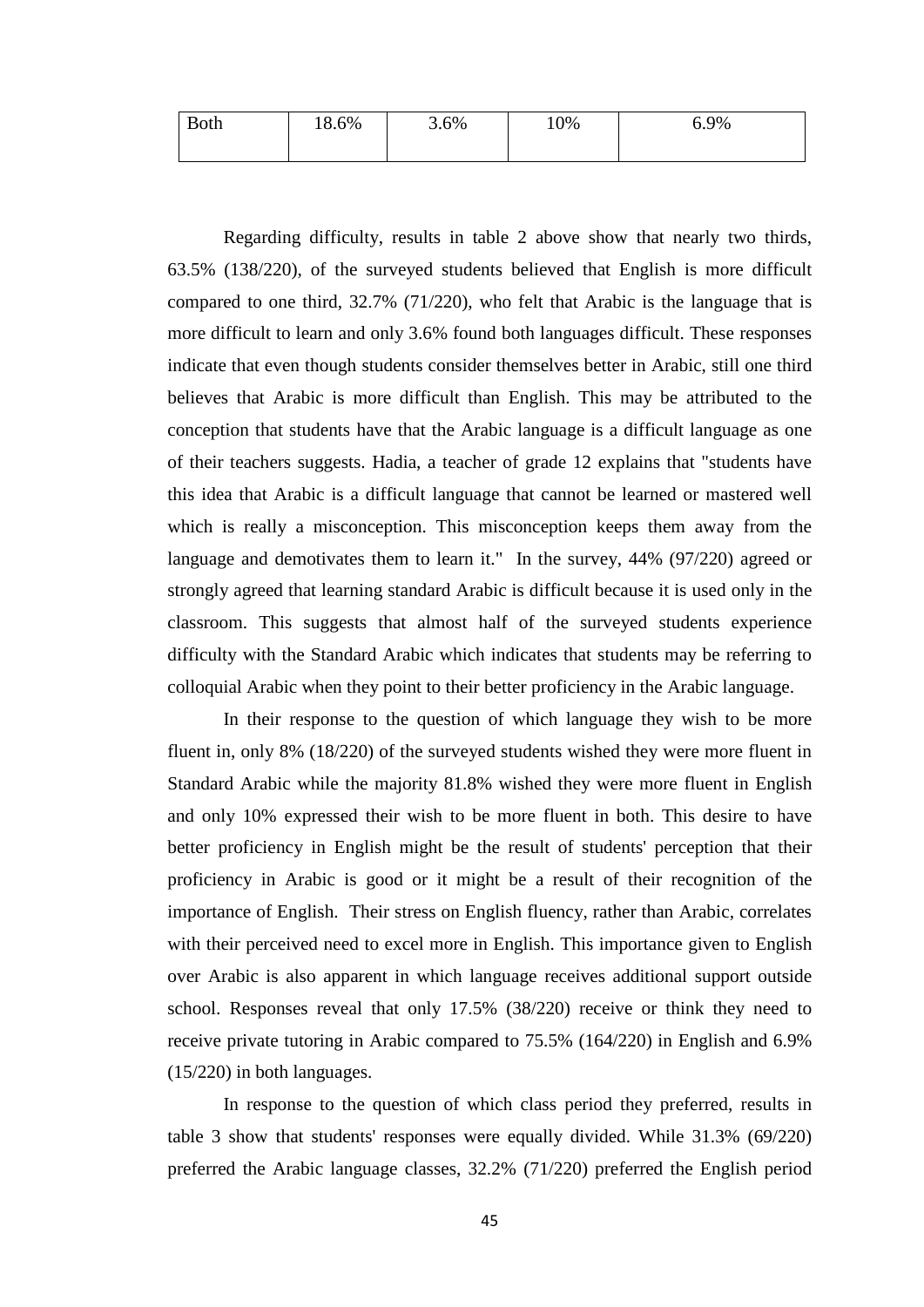and 36.3% liked both periods. This shows that even though almost two thirds of the students (138/220) think that English is more difficult than Arabic, almost two thirds of the students either prefer English period only or both.

| Preferred Period | What is your preferred period |
|------------------|-------------------------------|
| Arabic period    | 31.3%                         |
| English period   | 32.2%                         |
| Both periods     | 36.3%                         |

**Table 3: Preferred Period**

Students' self positive evaluation of their proficiency in Arabic correlates with their linguistic preferences. Results presented in table 4 show that Arabic is the preferred language for socializing, entertainment and expression of feelings. Almost 3/3 (74%) of the students reported using Arabic when conversing with their friends while 67% (147/220) reported using Arabic for expressing their feelings, and 43% (93/220) suggested that they prefer to listen to Arabic music.

Regarding literacy, findings suggest that students prefer Arabic over English in literacy. Reading in Arabic was preferred by 61% (134/220) compared to 12.7% who expressed preference for reading in English, and 26.3% for reading in both languages. When it comes to writing, these percentages change a little for English. While 51.3% (113/220) of the students surveyed preferred to write in Arabic, 25% preferred to write in English and 23.6% preferred writing in both languages. The students' preference for Arabic in reading more than in writing shows that students prefer Arabic when they lack mastery in that skill in English. Because reading in Arabic is easier due to its being their first language, students prefer to read in Arabic. However, nearly half of the students either prefer writing in English or in English and Arabic. The preference of nearly half of the students for English in writing raises questions about their perceived proficiency in Arabic particularly in literacy skills.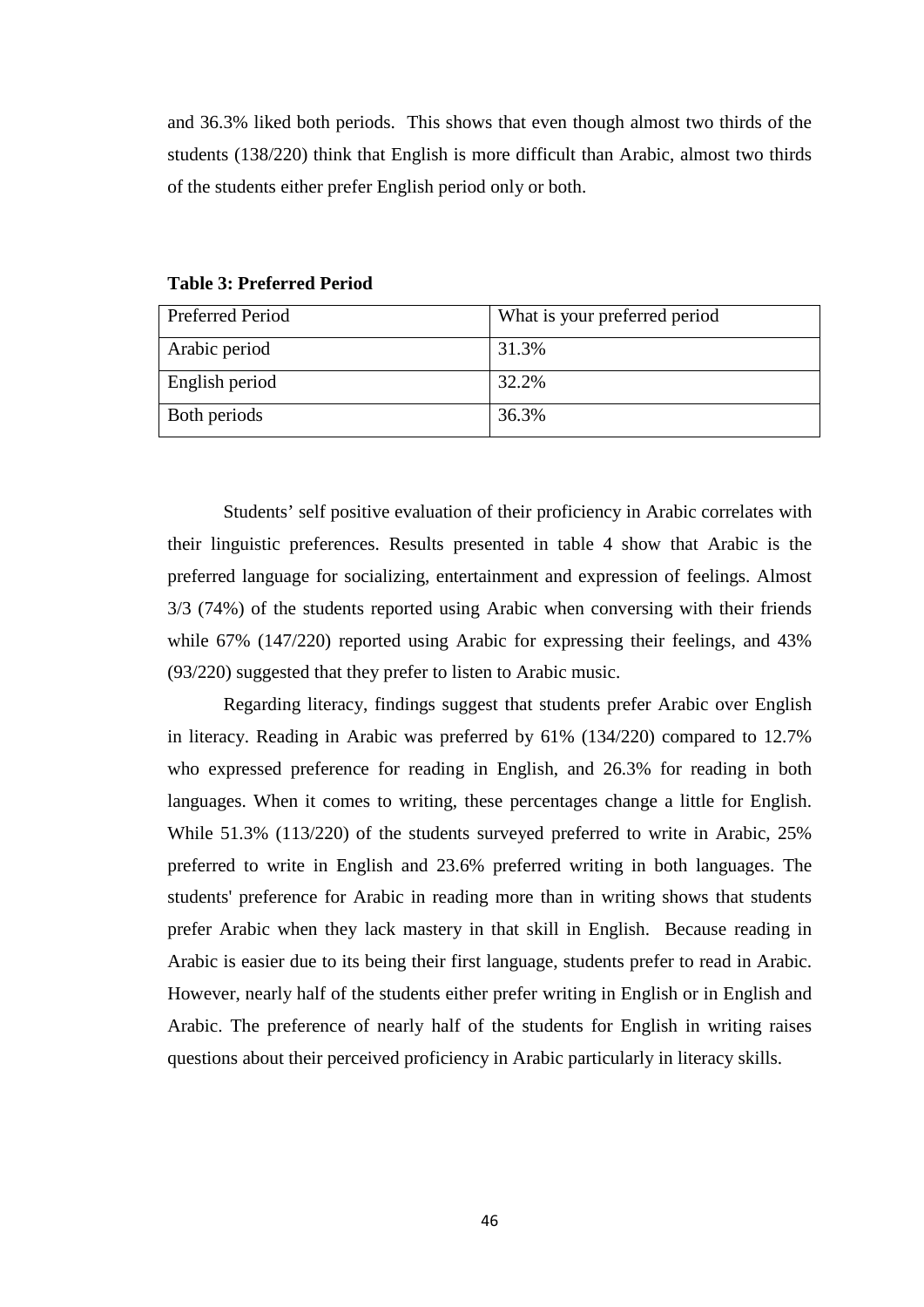| Preferred domains for Arabic use | Percentages |
|----------------------------------|-------------|
| Socializing                      | 74%         |
| Entertainment                    | 42.6%       |
| <b>Expressing feelings</b>       | 67%         |
| Receptive literacy (reading)     | 61%         |
| Productive literacy (writing)    | 51.3%       |
| Doing research                   | 74%         |

### **Table 4: Students' preferences for Arabic**

With regard to doing research, 74% (163/220) suggest that Arabic is easier for doing research. This preference seems to be relative to their lack of mastery of English and may refer more to spoken Arabic rather than to proficiency in MSA as revealed by their test scores and teacher interviews discussed below.

Moreover, results in table 5 show that almost half of the students believed that Arabic curriculum doesn't motivate them to learn Arabic. In their response to the close-ended question in which they were asked if they think Arabic curriculum needs to be modified and updated, 44% agreed or strongly agreed that it needs to be modified and updated and 41.3% agreed or strongly agreed that the topics of the Arabic curriculum are dry and boring. In the interview with the students, five students out of six expressed their boredom with the curriculum. Sheikha, a student in grade 11 stated,

Although the Arabic curriculum is easier than English, the same topics are repeated every year. They don't recognize that we are growing up. In the composition, every year in the final exams, we either have to write about Mother Day, National day, environment, internet, or picnics.

Sara, who is also a student in grade 11, said, "In Arabic, I don't think there is anything to understand. All we have to do is to memorize."In their response to the openended question in which the students were asked to suggest the changes they would like to make if they were the Minister of Education, some students wrote that they would change the Arabic curriculum. One student wrote, "I will try to change the Arabic book and make it more interesting and I will try to make activities that will make the students love to learn Arabic."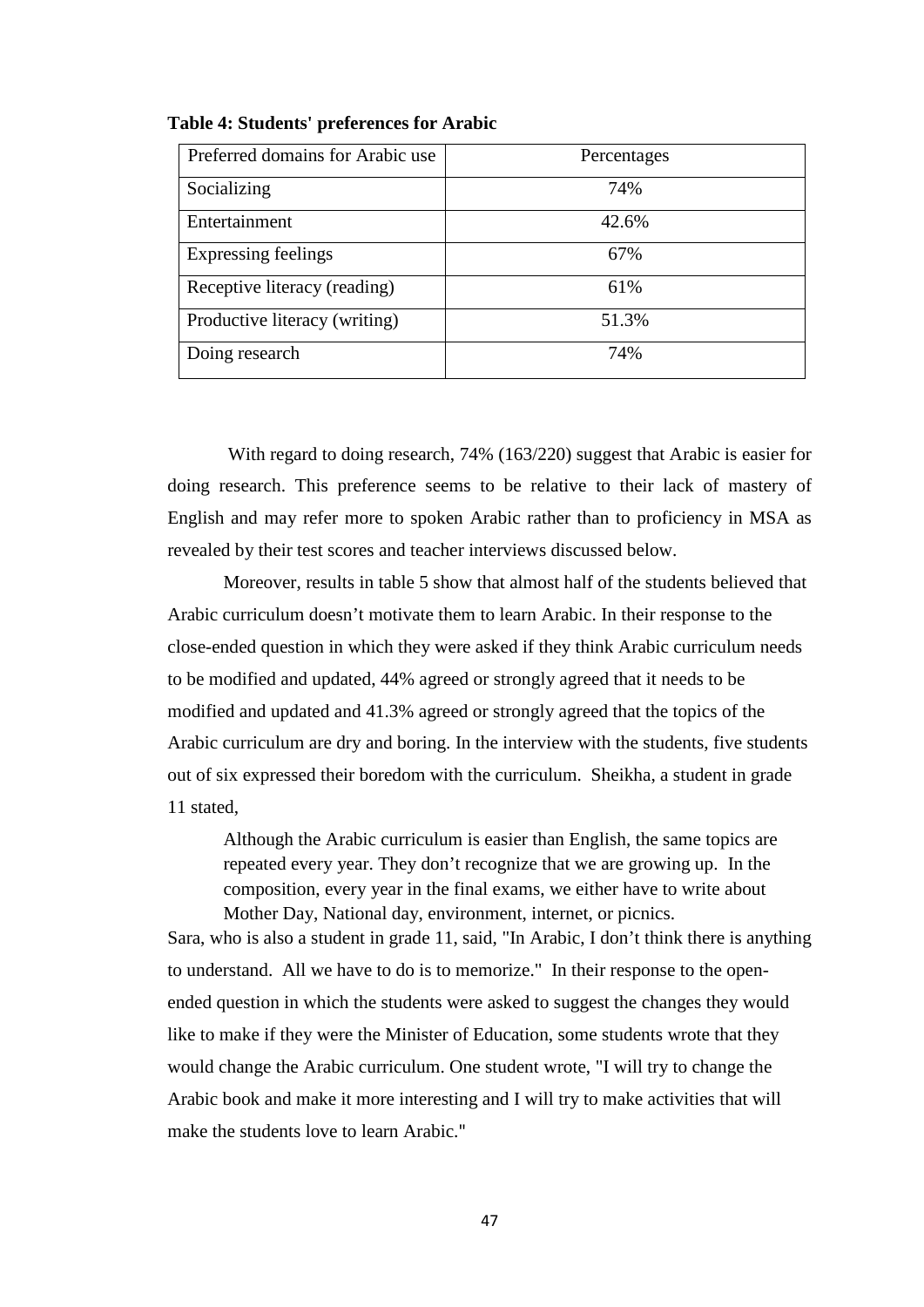| Students' views of the | Arabic curriculum needs to | The topics are dry and |
|------------------------|----------------------------|------------------------|
| curriculum             | be modified and updated    | boring                 |
| Agree and Strongly     | 44%                        | 41.3%                  |
| agree                  |                            |                        |
| Neutral                | 19%                        | 21.8%                  |
| Disagree or Strongly   | 38%                        | 36.8%                  |
| disagree               |                            |                        |

**Table 5: Students' views of the Arabic Curriculum**

### **Actual Proficiency in the Arabic Language**

Students' positive self-assessments of their Arabic proficiency is contradicted by their Arabic teachers' assessment and their score records. Three of the four Arabic teachers interviewed in both schools lamented about students' poor proficiency in Standard Arabic for academic purpose and attributed students' lack of interest in Arabic to several factors related to the Arabic curriculum. They stated that the content of the Arabic classes is often "superficial", "devoid of any message," and "boring." They attributed these deficiencies to its "uninteresting topics and inadequate resources." And emphasized that students are unmotivated and "indifferent" towards Arabic. Hala, the Arabic teacher of grade 11, explained that "the girls have no motivation to read in Arabic especially in the secondary stage.**"** Hala, explained students' stated preferences for Arabic by saying,

The curriculum makes the students feel good about themselves in Arabic because it is presented to them in formulas resembling mathematical equations. If they know the formula, they can get the correct answer. Their false sense of proficiency comes as a result of a simple syllabus which does not require much critical thinking or analytical skills. It is simplified to a great extent.

The teacher added that "students can get good grades very easily because the exams do not measure proficiency but memorization." She also observed that "beyond the curriculum, the same students stumble in reading, writing and even in speaking Standard Arabic. They ask their teacher to 'translate' the colloquial expressions into Standard Arabic." She concluded by saying that "the students' weakness in Arabic is at all levels of MSA. They are unable to speak it fluently, their articulation is not correct, and their grammar and syntax are flawed."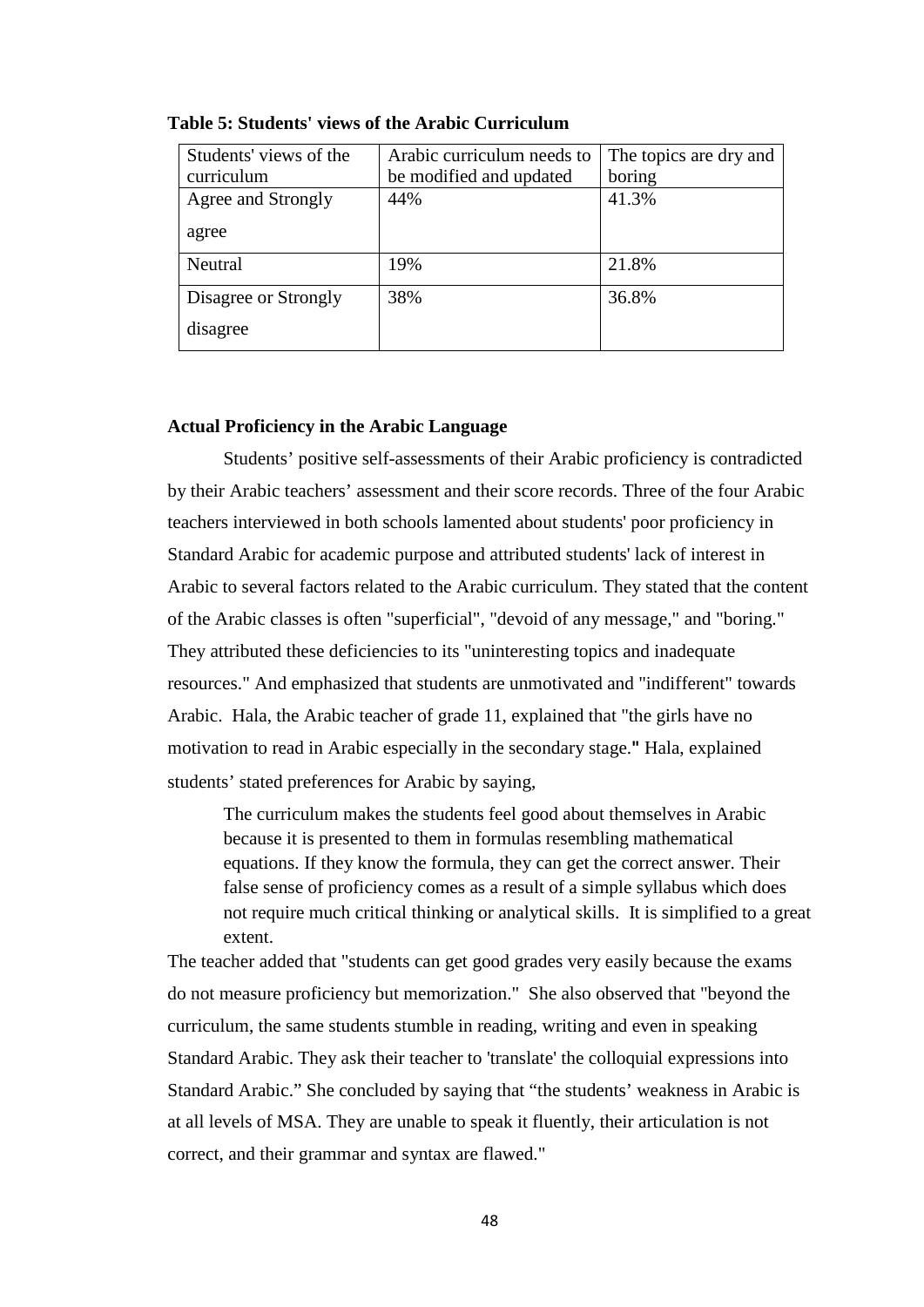Another Arabic teacher emphasized the fact that the curriculum in the past was much better and richer than it is today. Hissa, a teacher of grade 11, proposed that interesting topics and poems are replaced in the new curriculum with stories of Joha, the comic character and topics that are not appealing to students but are best described as "silly stories." This suggests that in an attempt to make the curriculum culturally relevant, textbook writers have ignored relevance to current interests of youth. The teacher added that "students often express their boredom with such topics that do not relate by any means to their lives and interests. We find nothing to say because we know that they are right**."** The teacher concluded by proposing that the curriculum should discuss topics that have value to the students or topics that shed light on the beautiful novels and modern pieces of the Arabic literature. She said, "What makes students interested, for instance, in a story of an Irish soldier? Why not have stories from our own rich Arabic literature?"

The principal of Al Raya school agreed in the interview with the Arabic teachers that the topics of the previous curriculum were stronger and deeper. However, she pointed out that the current curriculum is not the major cause responsible for students' poor proficiency. She stated,

I don't find that the curriculum is bad. Knowledge depends on the student. The curriculum is just a tool and a starting point. Then, the student needs to go deeper, search and write reports. The student should have awareness because he is responsible to search for knowledge.

The principal emphasized the role of teachers in making teaching Arabic successful and giving it back the value it deserves in the eyes of students. She said,

Arabic language teachers need more training. However, that training should not be done through short training courses but ongoing professional development that should be continuous and comprehensive. As the teacher has a bachelor degree in Arabic, he or she should have a teaching certificate that enables him or her to teach students how to do research, think critically and learn independently.

The principal also suggested that "parents at home have the biggest share of responsibility for encouraging their children to use Arabic at home." She concluded that because Emirati identity is a hybrid identity; students who are from non-Arabic origins have the Emirati passport but speak Persian or Balushi at home which weakens the Arabic language and limits its use to school settings.

Observation of Arabic classes provided further opportunity to gain a better understanding of the methodologies used in class, the content the Arabic curriculum,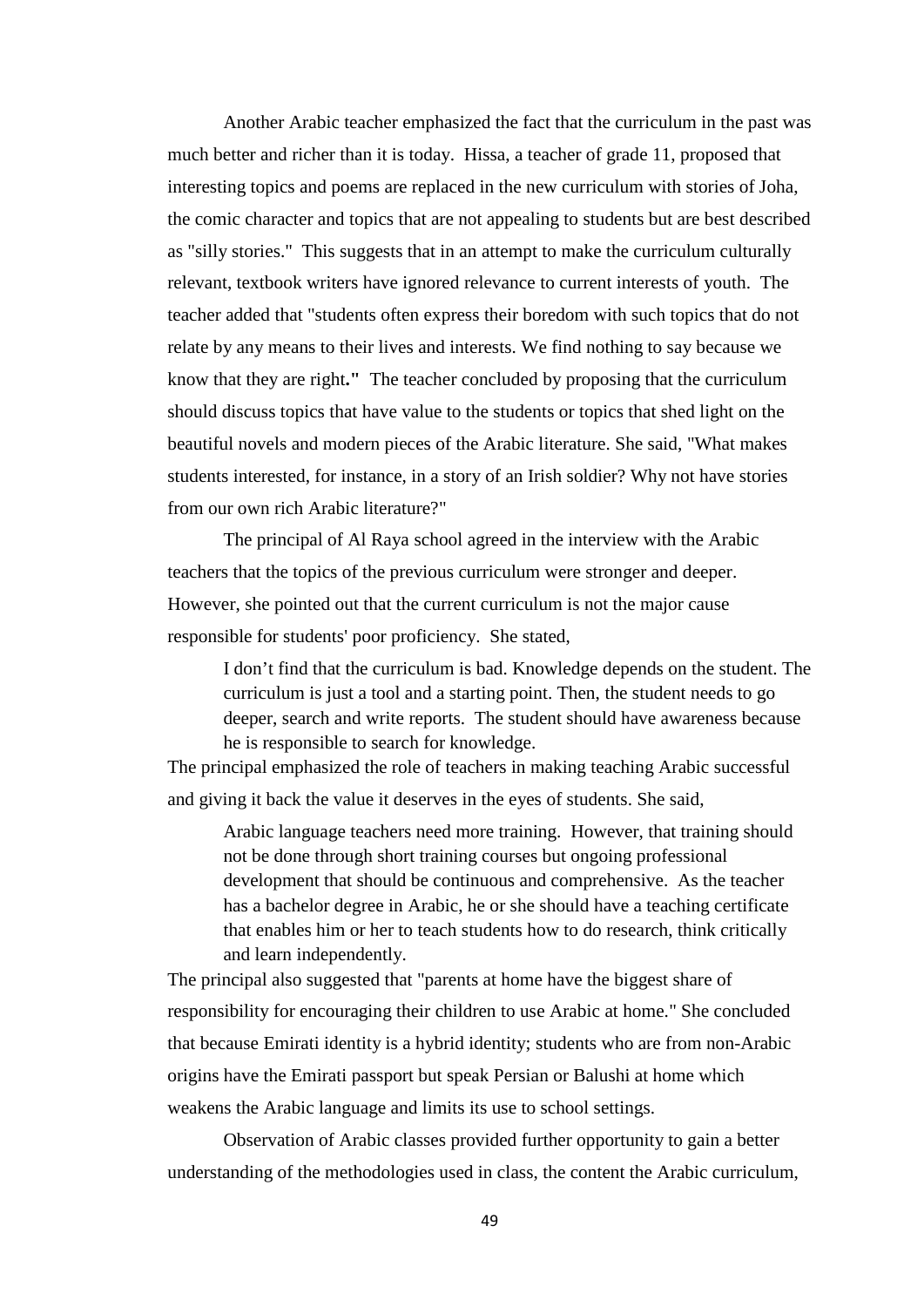and students' competencies. The subject of the Arabic classes observed varied between reading literary texts, poetry, and grammar. During these observation sessions, it was clear that students relied extensively on colloquial Arabic in their interaction with teachers while teachers used a mixture of Modern Standard and colloquial Arabic sprinkled with some English words such as 'Ok' and 'bonus'. In reading MSA texts students omitted suffixed inflections and many students stumbled in reading but were not corrected by their teachers. Their reading also revealed a strong phonological transfer from their dialect. Regarding the curriculum, it varied in its selection of poems and literary works from the well-chosen pieces of literature to poorly translated stories. One lesson was a beautiful poem from the modern Arabic literature by Abi Al Qasim Al shabbi. In another session, the lesson was reading a text and answering related questions. The literary text was a poorly translated story from the Irish literature. The beauty of the story of the Irish king, Cuchulain, was lost in the poor translation. The descriptions used in the story made no sense after being literally translated into Arabic. At the end of the session, asked by their teachers how they felt about the story, the students expressed their anger of such stories that they described as "stupid" and "silly." Throughout the lesson, students seemed to lack motivation or enthusiasm in both lessons. They were reluctant to raise their hands to answer. Some were putting their heads on the desks and did not rise unless called upon by the teacher. Both lessons depended on reading the lesson by the teacher, asking students to read and then answer the questions and highlighting the important recurrent questions in the final exams and nothing more.

Another important factor that misleads students into believing that they are doing well in Arabic is the assessment used. Hadia, the Arabic teacher of grade 12, blamed the assessment dictated by the Ministry for allowing students to get good grades without much effort. She suggested that "students can get a score of 60 out of 100 without even opening their book." The 60% score is awarded for presentations, doing research, and writing a report which are often not done by the students themselves but copied from the internet and presented in class. Only 40% of the grade is based on the actual assessment of students' written tests.

To get a clearer idea of the students' actual Arabic proficiency, I was able to obtain the scores for the 40%, allotted to the two written tests students have in the second semester. For the twenty eight students in the class observed, the highest grade was 38 and the lowest was 16 out of a possible 40 points. Eleven students scored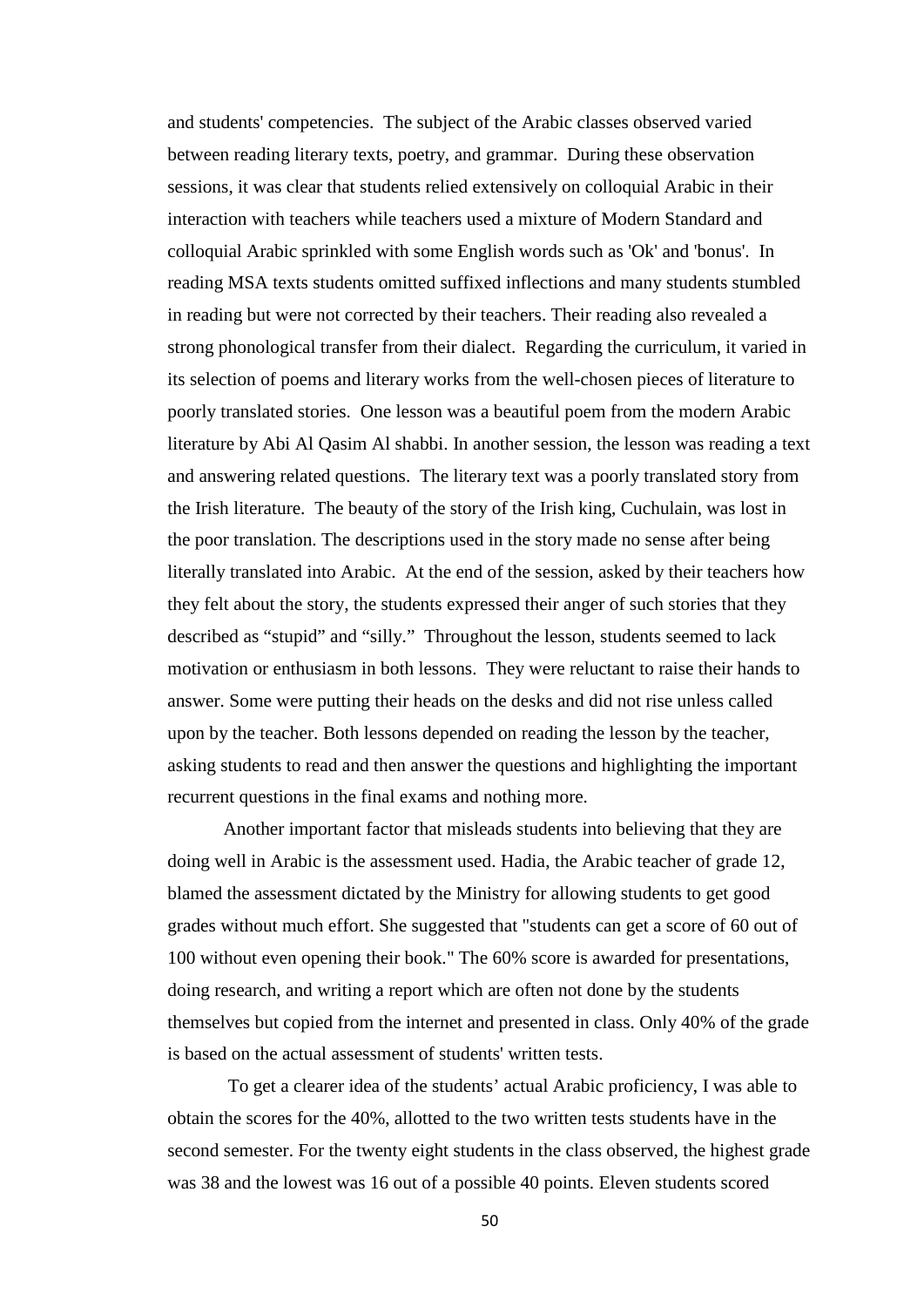above thirty, 16 students got below 25 and one student got 27. According to the teacher, these scores are in fact a measure of memorization skills and do not really reveal the much lower level in Arabic literacy of these students.

### **Proficiency in the English Language**

## **The Perceived Proficiency in the English Language**

While students' self-evaluation of their proficiency in Arabic is positive, they perceive themselves as weak in English. Only 18.6% (41/220) believed that they are better in English than in Arabic. About 63.5% (138/220) thought that English is more difficult than Arabic. In the interviews, students mentioned many reasons for perceiving English as more difficult than Arabic. These include a judgment that the Arabic textbook is easier than the English one, that in Arabic, they are tested on what they memorize while in English, exams require general knowledge of English because the questions are not from the book. At the same time, 81.8% (180/220) wished they were more fluent in English and 75.5% (164/220) felt that they need private tuition to remedy this low proficiency because they think that English is important for their future (see table 6).

| <b>Survey Questions</b>                       | English |
|-----------------------------------------------|---------|
| 2. Which language is more difficult to learn? | 63.5%   |
| 10. Which language do you feel you are better | 18.6%   |
| at?                                           |         |
| 17. I wish I was more fluent in               | 81.8%   |
|                                               |         |
| 13. Which language do you receive or need     | 75.5%   |
| to?                                           |         |

|  | Table 6: Perceived proficiency in English language |  |  |
|--|----------------------------------------------------|--|--|
|  |                                                    |  |  |

This perception of not being proficient in English makes students refrain from using it and explains why they rely on Arabic in their socializing, expressing their feelings or entertainment. Findings show that 14% use English for expressing their feelings. Only 1% of the respondents use English for socializing. However, 24.5% of surveyed students code-switch between Arabic and English in their socializing which may indicate that in spite of the students' low proficiency in English, they code-switch as a result of language contact in their context. About 25% prefer to listen to music in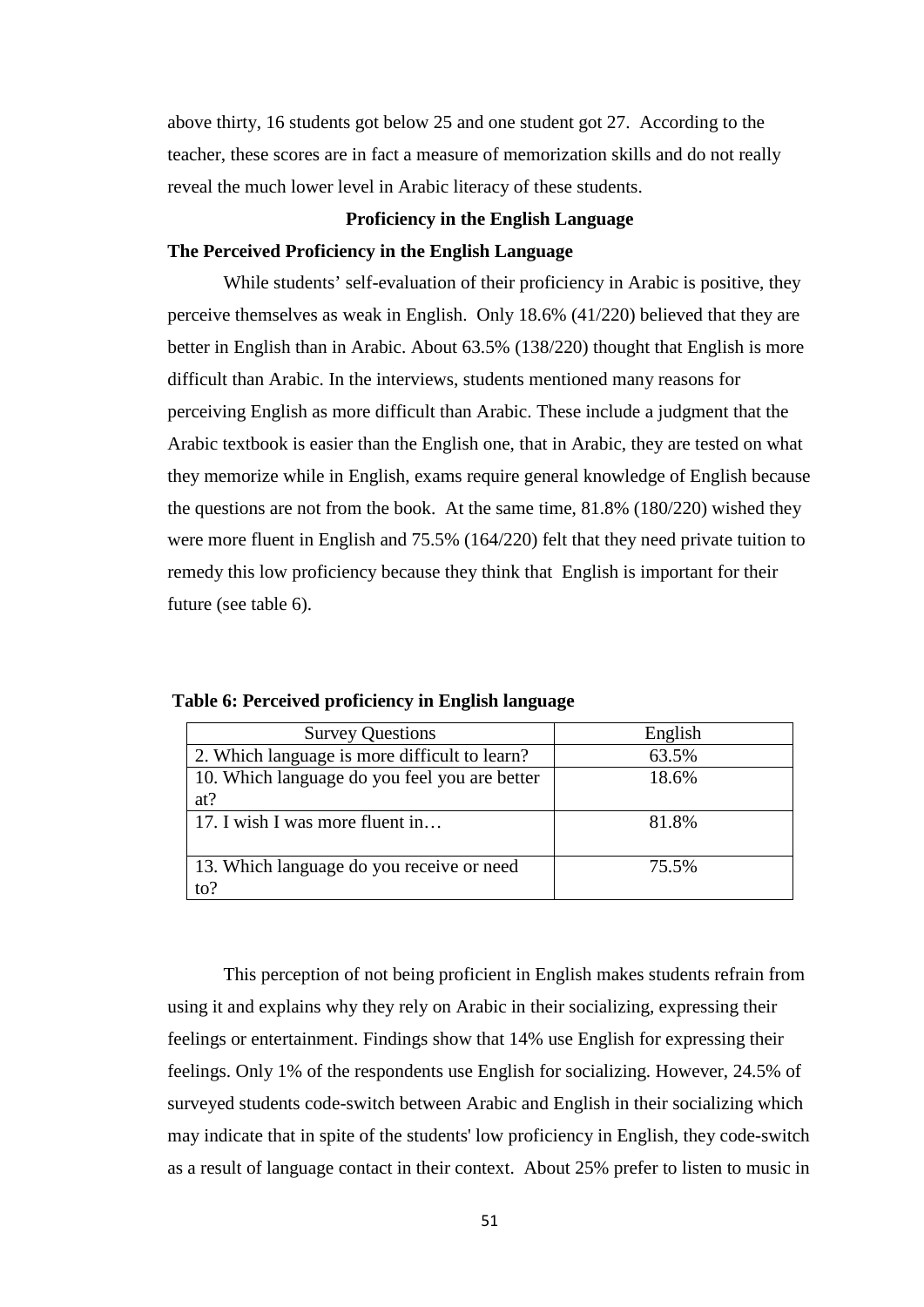English compared to 33% who prefer listening to both English and Arabic music. This shows that more than half of the surveyed students are exposed to English through music. In the interview with one of the students, Sara, she said, "I like to listen to English music. The songs talk about freedom, friendship and love in a direct way that we don't find in Arabic songs."

The students' poor proficiency in English can be inferred from their expressed low preference of English for literacy and research uses. Only 15% prefer reading in English and 25% prefer writing in English. English is considered easier for doing research for 14% and is preferred for reading for 12.7% of the surveyed students. Observing English classes showed that the majority of students have low reading skills in English.

The preferences for Arabic in socializing might be explained by the students' poor proficiency in English. In the interviews, three students out of the six interviewed considered themselves more proficient in Arabic. Asked if they would use more English if they were more proficient in it, all of them said that they would definitely use English. Farah, twelfth grader said, "Honestly speaking, if I was more proficient in English, automatically I will talk more in English. I like English more than Arabic. But still Arabic is important."

| English           | Numbers in Percentages |
|-------------------|------------------------|
| Socializing       | 1%                     |
| Entertainment     | 25%                    |
| Feelings          | 14%                    |
| Literacy(reading) | 12.7%                  |
| Literacy(writing) | 25%                    |
| Doing research    | 14%                    |

**Table 7: Students' Preferences in English**

Students' perception of having poor proficiency in English is not based on their grades. Their records show that their grades in English are very high. In grade eleven, 24 out of 26 students got 95/100 and above while two students got 84.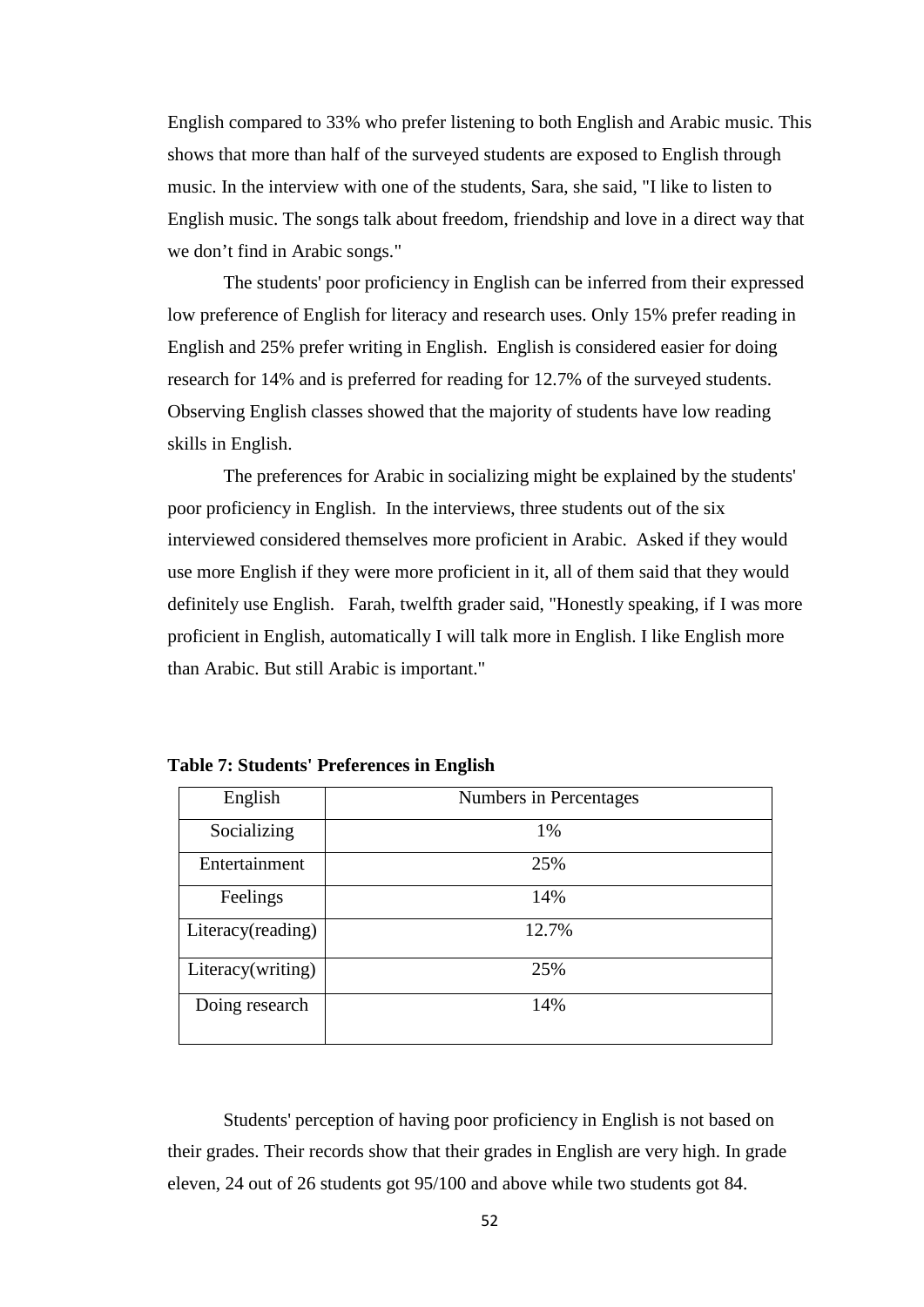Thirteen scored a perfect 100%. These grades are their ongoing assessment for the second semester in the four skills and the project that they do in groups. Students' perception of having poor proficiency in English in spite of having these inflated grades shows that the assessment doesn't have reliability or validity in their eyes. Such discrepancies suggest that students know that their grades are not valid. In the interview with Noor, a student in grade 12, who got 92 in the final exam said, "I know that I have poor proficiency in English because of the way I speak the language and express myself. I also don't have enough vocabulary to help me write well or read." In the interview with Marwa, a student in grade 11, she pointed out that "exams are thing and real life is something else. What we are tested in is very simple in comparison to what we have to do with the language outside the school." What these students suggest reveals that they don't base their perception of having poor proficiency on grades because they feel unable to use the language effectively in different domains and contexts.

Because students feel that they are not proficient in English, results in Table 8 below show that more than half of them didn't want to be taught math and science in English. About 52% (115/220) disagreed or strongly disagreed to teaching math and science in English while 26% (58/220) agreed or strongly agreed. Seventy one% (156/220) of the surveyed students agreed or strongly agreed that Arabic can be as effective in teaching math and science as English. This resistance for using English as the language of instruction in teaching math and science is against the vision of the educational system that is gradually implementing the use of English in teaching math and science in public schools.

| Students' views about<br>using English in<br>teaching math and<br>science | Math and science should<br>be taught in English | Arabic can be as<br>effective as English in<br>teaching math and<br>science |
|---------------------------------------------------------------------------|-------------------------------------------------|-----------------------------------------------------------------------------|
| Agree or strongly agree                                                   | 26%                                             | 71%                                                                         |
| Neutral                                                                   | $22^{\circ}\%$                                  | 12%                                                                         |
| Disagree or s. disagree                                                   | 52%                                             | 17%                                                                         |

|  |  |  |  | Table 8: Students' views on using English in teaching math and science |  |
|--|--|--|--|------------------------------------------------------------------------|--|
|--|--|--|--|------------------------------------------------------------------------|--|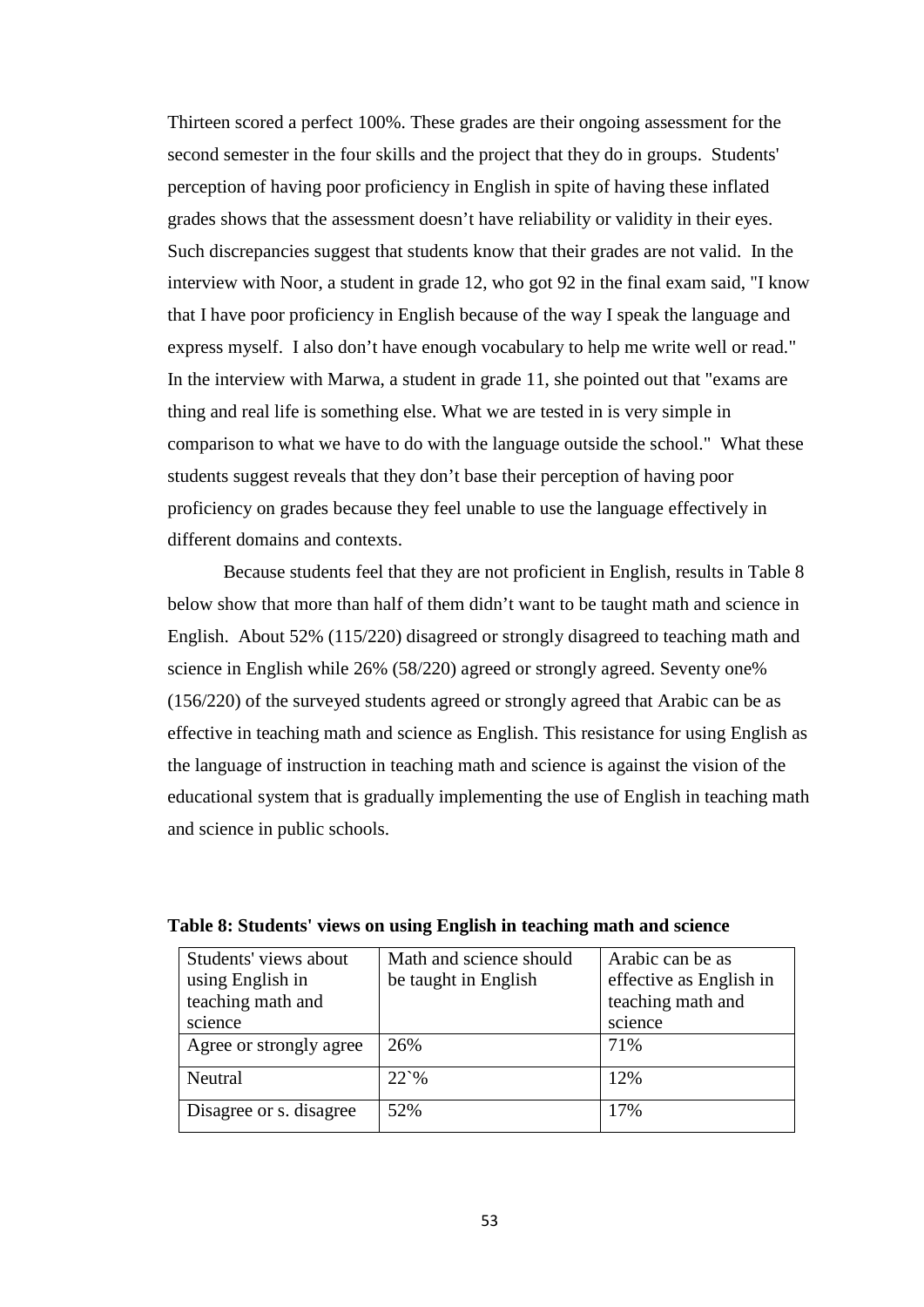### **Actual Proficiency in the English Language**

Students' evaluation of their low proficiency in English is confirmed by their teachers. The English teachers interviewed expressed their concerns about their students' weak proficiency in English and blamed the whole educational practices that do not encourage or support language proficiency. English teachers explained that the poor proficiency of students in English is due to many reasons. Tamara, the English teacher of grades 11 and 12 stated, "How can we expect our students to be proficient in English when they only study it as a subject for five classes a week?" She explained that the curriculum doesn't enable students to be proficient in English. The teacher remarked that "the book is not helpful." She summarized the reasons for her perception by saying that "the themes and topics do not relate to students' life and experience. The vocabulary items are not the frequent words that students encounter and use in their daily life. Moreover, Students have to write about issues that do not relate to their interests as teenagers." She added with a sigh, "What can motivate students, for instance, to know about all kinds of wild animals and the differences between cats and dogs?" Kamelia, the English teacher of grade 12, shared Tamara views regarding the inability of the curriculum to help students achieve proficiency and pointed out that "those students who are proficient in English are not so because of school but because of their personal effort." She suggested that "they read in English, surf the internet and watch English channels."

Kawthar, the English teacher of grade 11, didn't have the same opinion about the curriculum. She suggested that,

The book is good but it requires higher skills that students don't have. Learning English does not happen overnight. It is a cumulative process. Students come to the secondary stage very weak because they have not been exposed enough to English to cope with the demands of reading and writing because they studied the old curriculum that was not as strong as the current one.

She also remarked that "students hate to write. They refuse to be taught writing. That is why I stopped teaching them this skill." She added that "there is no hope. Students can never be motivated to read or write. Most of the students come to school to socialize and not to learn. That is why it is very difficult to convince them of the importance of such skills." Another problem is the gap between the material covered and the final exams. Final exams, as Kawthar suggested, include two reading passages and essay writing that are only thematically related to the curriculum.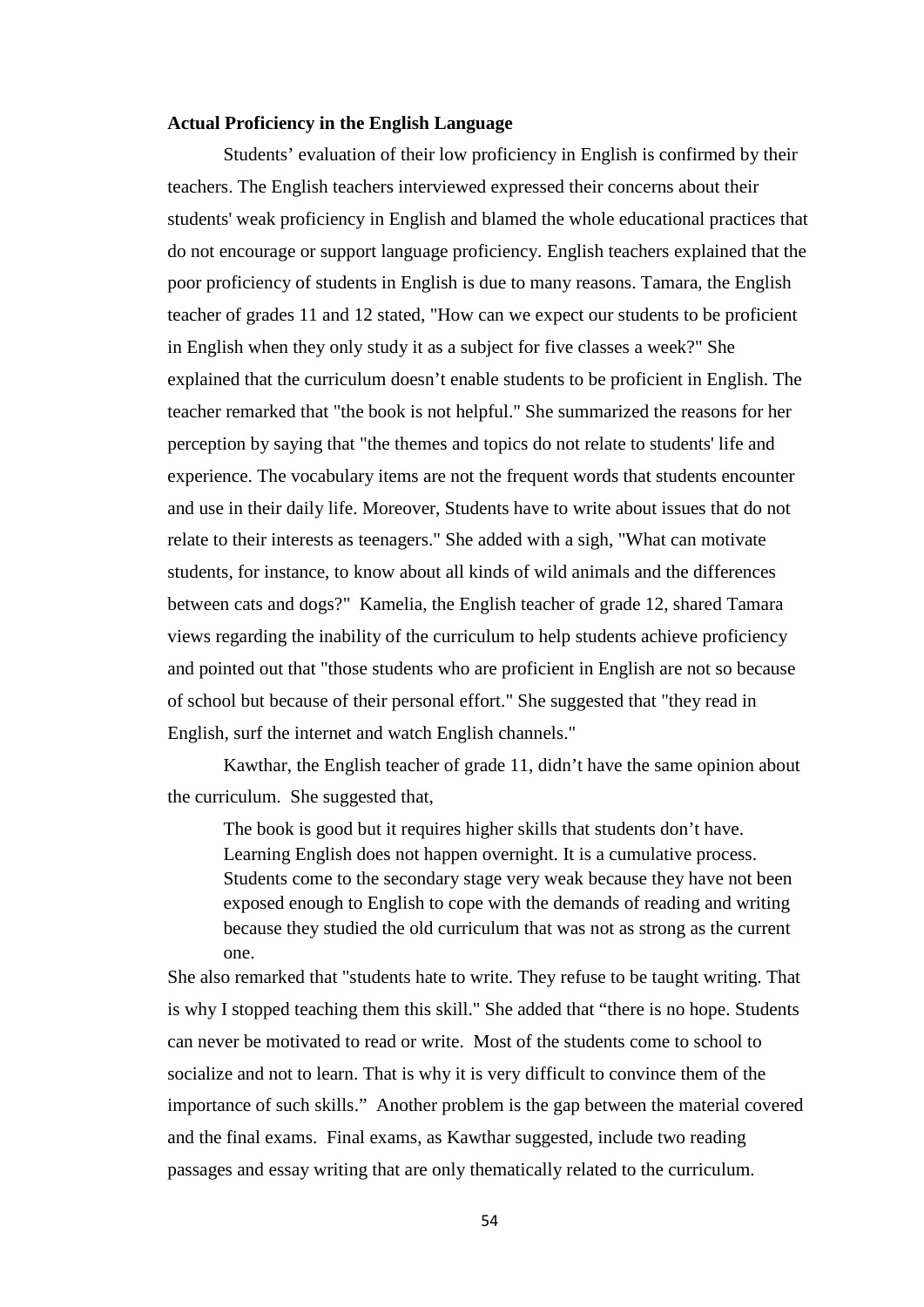Kawthar proposed, "While we are required to design communicative activities in classroom that emphasize listening and speaking, tests are only measuring reading comprehension and writing." She further suggested that,

What we do as teachers is not teaching but training because in the final exam, the students are not tested in the material covered in class. For instance, they are demotivated to learn vocabulary items because they know they will not be tested in them. Their final exams are like the IELTS or the TOEFL. That is why students don't prepare for the exams.

Another English teacher of grade 11, Hamda, suggested that as teachers, they didn't receive enough training to know how to deal with the curriculum and its goals and objectives. That is why they find themselves unable to figure out what to do especially that the teachers' guide book doesn't elaborate on what they need to do with the textbooks. She suggested that "every teacher interprets the book and what she needs to do with it according to her experience and abilities." Regarding students' proficiency, she considered that students' poor proficiency in English is due to their poor proficiency in Arabic. She pointed out that she realized that students are unable to differentiate between parts of speech. When she asked the Arabic teacher, she told her that they don't differentiate between them in Arabic, either.

Students didn't seem to share teachers' views on the English curriculum. They expressed satisfaction in response to questions about the English curriculum and English period. When interviewed, Salma, a student in grade 12 said, "When we know that we have an English period, we feel thrilled to go to the English classroom because we know we will have activities and drawings. But when we know that we have Arabic period, we feel disappointed because we know that we will feel sleepy and bored." She added that "the English textbook is more interesting than the Arabic textbook because it has pictures. In the English period, we are not confined to the book. We discuss issues we want to talk about, but in Arabic we have to stick to the book." Students suggested that their poor proficiency in English doesn't mean that they don't like English or they don't enjoy English periods.

Credibility and reliability of the assessment tools are another issue for the English language teachers. They blamed the assessment used for the low proficiency of the students. Kawthar stated that "students are very careless because they know they will succeed even if they have very low proficiency." The teacher related an incident where one of her students got 23 out of 100 in the make-up exam in grade 10 but was passed to grade 11 to her surprise. She concluded that "nobody fails. The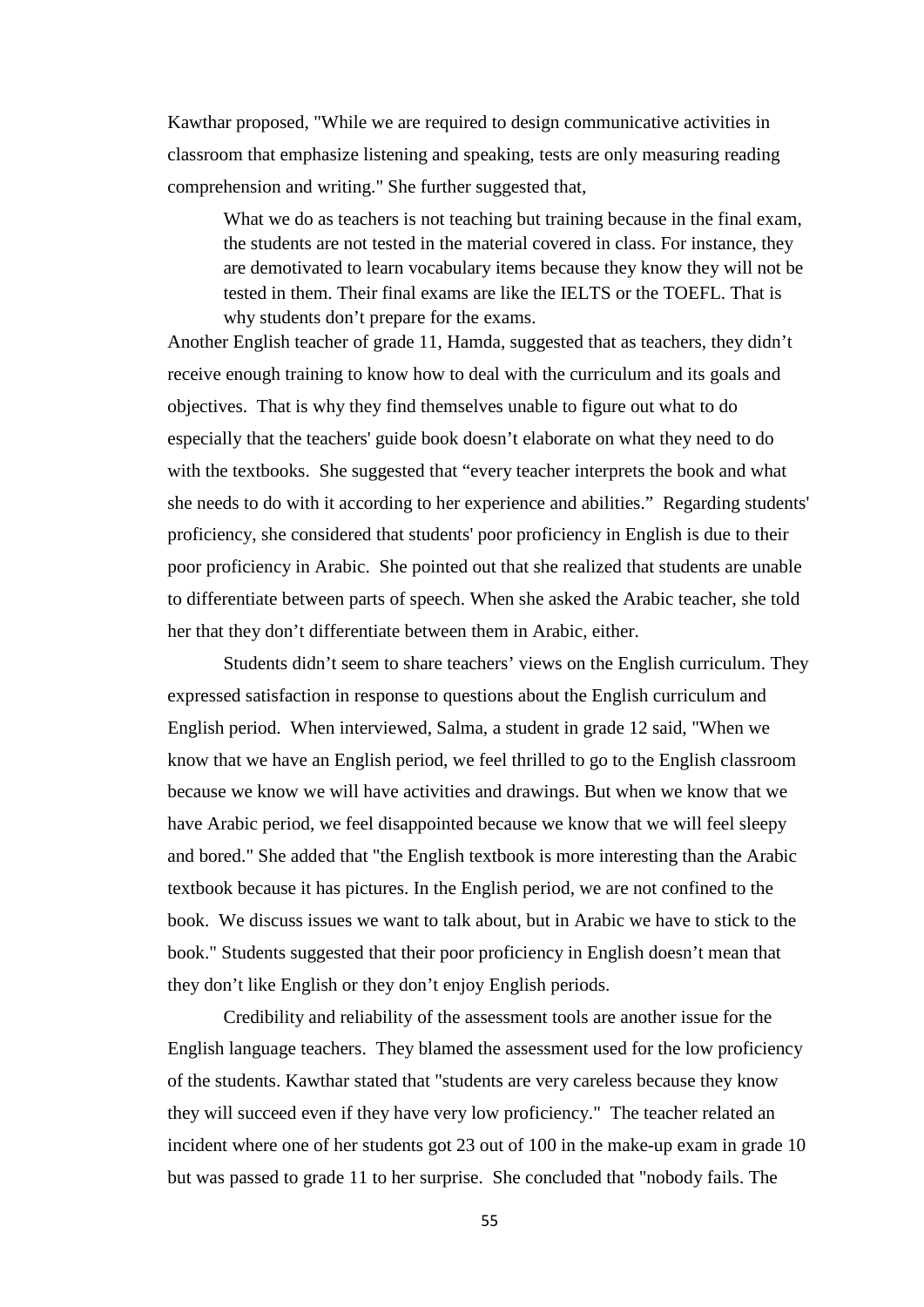grade distribution generally aids students to get final marks they don't deserve." In the ongoing assessment, 30 points are allotted for projects which are, according to teachers and students interviewed, copied and pasted from the internet without any effort on the part of the student. The teacher pointed out that the lowest grade she can give for a project is 26 out of 30. 40 grades are allotted for reading and writing and 30 for listening and speaking. Kawthar also said, "A student who cannot write a word or read a sentence can get 85 in English very easily." The principal of Al Raya School also responded to a question about assessment in the following way,

The Ministry doesn't believe that weak students should fail. They consider that students should not fail the whole academic year if they struggle in one or two subjects. Their policy is that we need to let the weak student pass and then find where the areas of their weakness lie and work on improving them because students who are weak in one subject might be brilliant in other subjects.

Observing the English classes was a chance to get a deeper look into the real picture. The proficiency of students varied greatly among students and sections. Emirati students whose mothers were not Arabs were more fluent in speaking English. Students in the Science sections were more fluent in English than their peers in the Arts section who had very low proficiency in English and most of them were unable to interact in English or read very simple sentences or words. Moreover, I noticed that the students in Al Raya School were better in interacting in the classroom and speaking in English even though their reading and writing skills might be similar to the students in Amna bint Wahab School. This might be due to the location of the school in Al Jumeira where students need to interact more in English.

The English lessons I observed were closer to being art lessons than being English lessons. There was exaggerated emphasis on drawing and doing activities that were done at the expense of teaching the language which resulted in losing the time of the period drawing posters or making manual objects such as a stethoscope. In one of the periods, students spent twenty minutes drawing posters without even writing their own sentences on the posters. Moreover, group work was misused because one or two students were doing the work while others were doing nothing other than conversing in Arabic. The observation revealed that there was a sincere attempt to make students motivated to learn English but there was no real teaching of the language by doing extensive reading and writing or analyzing texts. The principal of Al Raya school responded to a question about the weakness of students in reading and writing by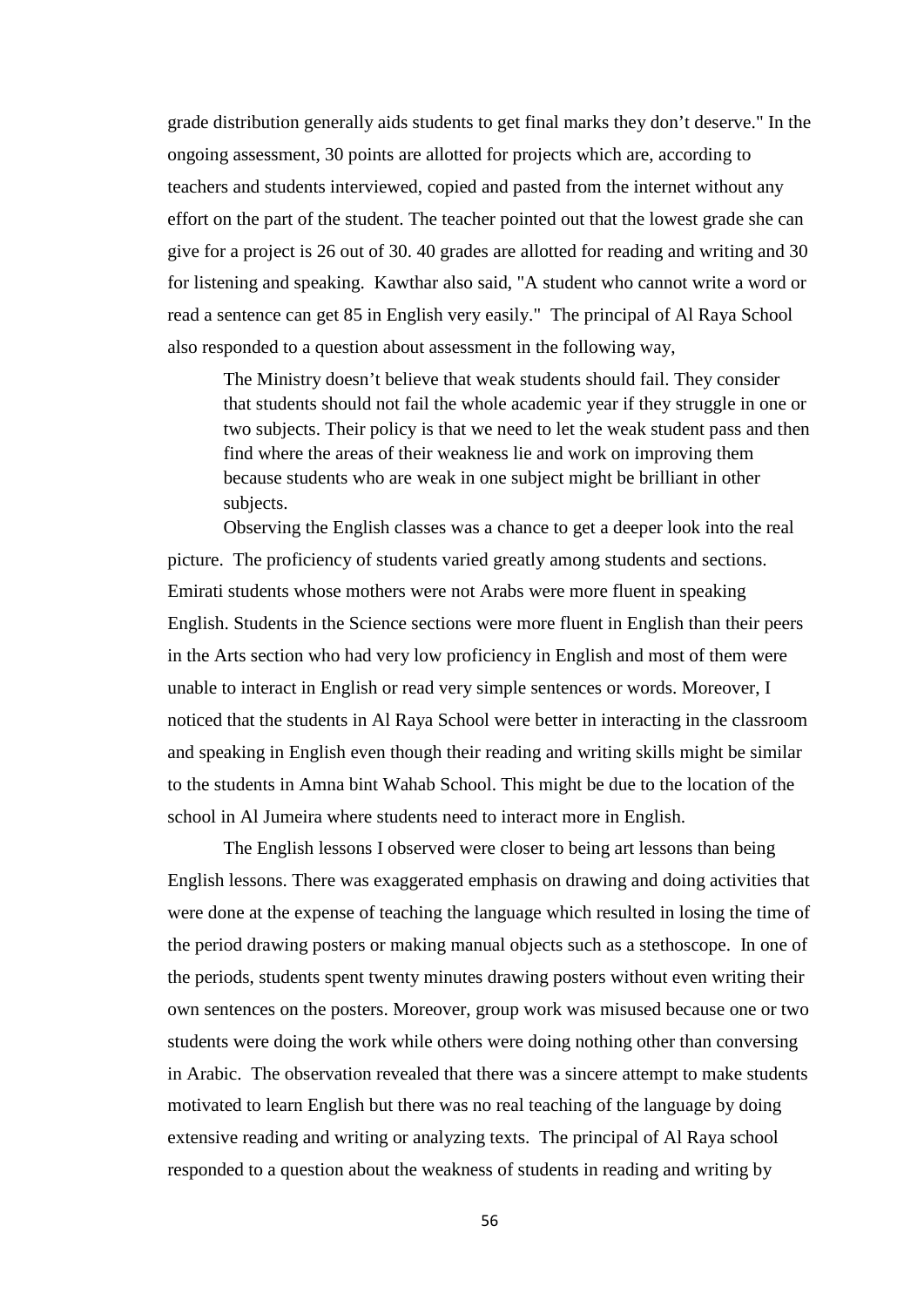saying that the focus on communicative activities is truly done at the expense of reading and writing skills which she considered to be the skills least developed among students. She suggested that "students don't write while the most important thing is writing." She highlighted the fact that "there is no time to develop this skill because of the ongoing assessment and because the students and teachers are exhausted with activities that we need to have because of the Ministry."

### **The Relation between Proficiency and Change in Identity**

Although students are aware that their English is poor, they associate it with modernity and better outlooks for the future. Results in Table 9 show that 42% (91/220) believed that English is more important for their future and study compared to only 7% (15/220) who stated that it is Arabic which is more important. This indicates that students believed that while English alone can guarantee better future, Arabic alone cannot. Nevertheless, 51% suggest that both languages are important for their future. English is also preferred for technology with 45% preferring English for using the internet as compared to 28% who prefer Arabic.

| Language    | <b>Future Outlook</b> | Technology | Shopping | Parental  |
|-------------|-----------------------|------------|----------|-----------|
|             |                       |            |          | pressures |
| English     | 41%                   | 45%        | 41%      | 51%       |
| Arabic      | 7%                    | 28%        | 17%      | 14.5%     |
| <b>Both</b> | 52%                   | 27%        | 42%      | 34.5%     |
| languages   |                       |            |          |           |

**Table 9: English and Modernity** 

Globalization pressures appear to play a major role in creating the need for learning English for both students and their parents. Results in table 10 show that more than three thirds of the students agreed that globalization has made learning English more important with 77% (170/220) who agreed or strongly agreed to that. Only 10% who disagreed or strongly disagreed. The effect of globalization in making English so important is demonstrated in the need for English in shopping. Of the surveyed students, 41% use English only in shopping compared to 17% who use Arabic for shopping. Both languages are perceived by 42% of the surveyed students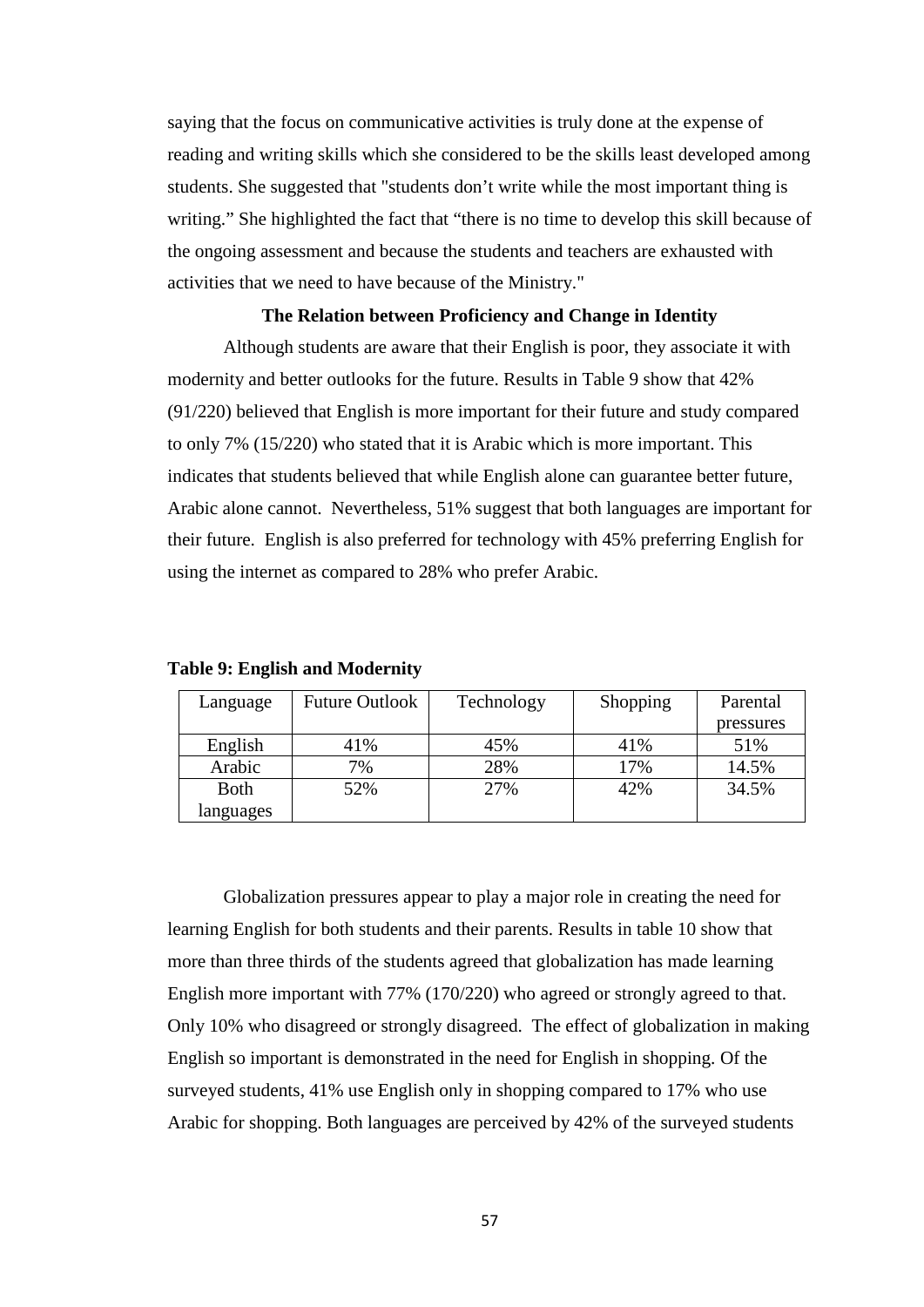to be necessary in shopping. This indicates that students need English outside of the school in their interactions in the wider society.

| <b>Globalization Pressures to learn English</b> | Numbers in percentages |
|-------------------------------------------------|------------------------|
| Agree or Strongly agree                         | 77%                    |
| Neutral                                         | 13%                    |
| Disagree or Strongly disagree                   | 10%                    |

#### **Table 10: Globalization and English**

Parents are also aware of these globalization pressures. Over half of the students (51%) stated that their parents encourage them to be better in English while 14.5% (32/220) suggested that their parents encourage them to be better in Arabic. These parents are sending indirect messages to their children that English, not Arabic, is the important and prestigious language. They are unintentionally downgrading Arabic in the eyes of their children. About 34.8% (76/220) suggested that they are encouraged by their parents to excel in both languages. This shows that almost one third of the parents are aware of the importance of both languages for their children's future.

# **Perceived Impact of English on Arab Identity and Culture**

Students feel the need to improve their English language because it is important for technology and future outlook. At the same time, they perceive English as the language that is flourishing at the expense of their first language which they consider central for their identity. An overwhelming majority of the participants (92%) considered Arabic language central to their identity and 88% suggested that Arabic is more important for them as Arabs (see table 11). However, students' perception of the centrality of Arabic language in their identity depended on their mothers' ethnicity. Students whose mothers were Arabs considered Arabic language one of the core components of their Arab identity whereas students whose mothers were not Arabs considered Arabic as part of the outer layers of being an Arab and tended to use more English in their interaction. The three students, whose mothers were not Emiratis, out of the six students interviewed, didn't include Arabic language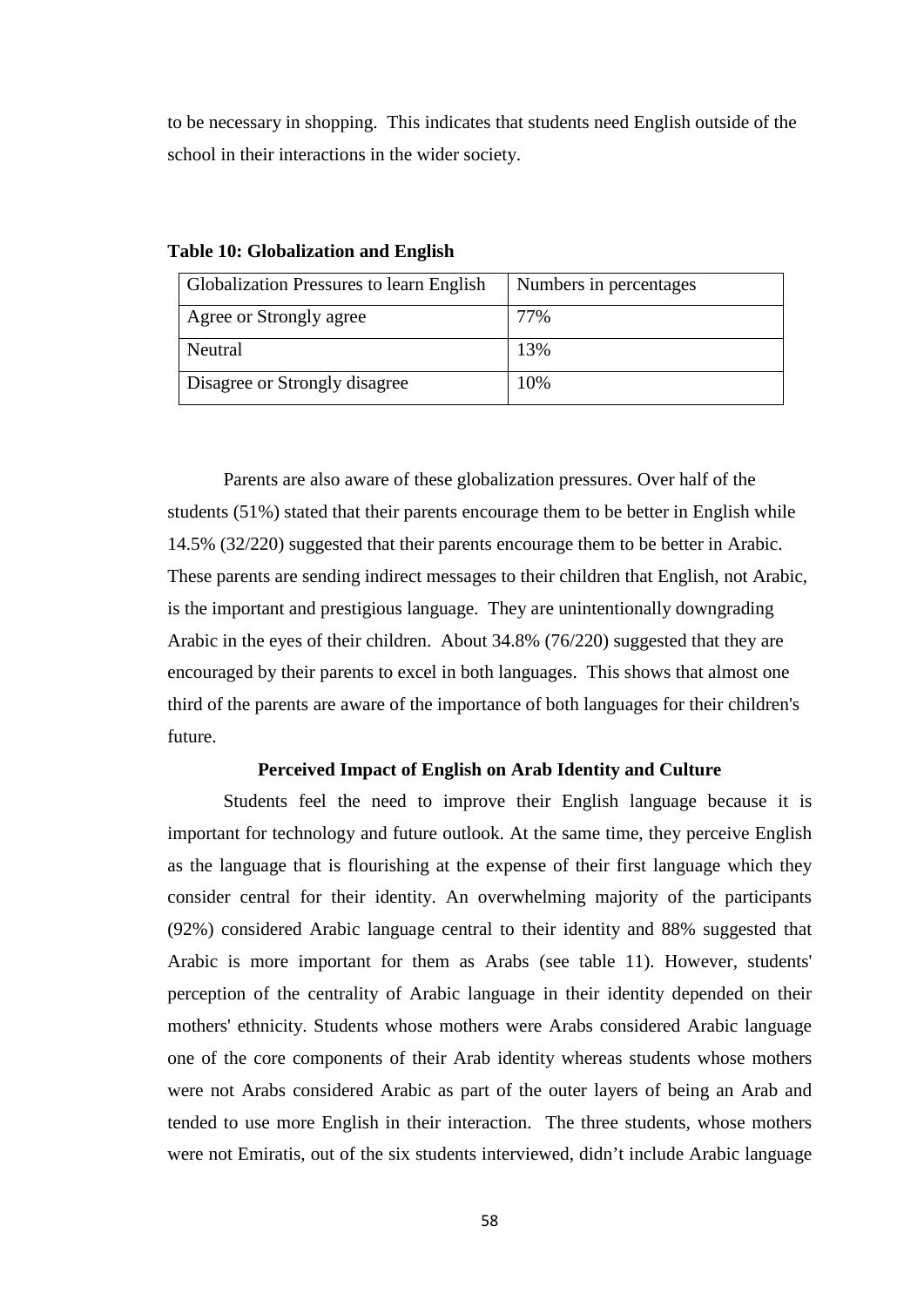in their definition as a core component of what it means to be an Arab. Laila, whose mother was Indian, said that Arabic identity means sharing "Islamic religion, to be born in Arabic country, and to have belonging to the Arab world." Sara, whose mother was Filipina said,

It is not because I talk in English or that my mother is not an Arab that I don't have Arab identity. You can be an Arab without speaking Arabic. However, Arabic will stay forever because it is who we are.

Sheikha, whose mother was also Filipina, revealed that she speaks Arabic only at school. She stated, "We don't speak our native language as much as we speak English." She suggested that she mainly uses English in her interaction at home with her siblings and parents. Therefore, being a UAE national doesn't entail for these Emirati students being proficient in its national language.

| Perceived identity | Arabic is central to my identity | Arabic is more   |
|--------------------|----------------------------------|------------------|
|                    |                                  | important for me |
|                    |                                  | as an Arab       |
| S. Agree and Agree | 92%                              | 88%              |
| Neutral            | 6%                               | 7%               |
| S. Disagree and    | 1%                               | 3%               |
| Disagree           |                                  |                  |

### **Table 11: Perceived identity**

One of the Arabic teachers had her say regarding identity. Hissa, the Arabic teacher of grade 11 said, "Identity is not a passport we have but being." She pointed out that "the Arabic language is not at the core of the Emirati identity because the demographic population in the UAE doesn't help students feel that their language is the prevalent. Non-Arabs outnumber Arabs in the UAE." She mentioned another reason which is "the marriages to non-Arabs which affect the students' perception of their Arabness and identity." She added that "the students whose mothers are not Arabs or Emiratis have very weak belonging. They are not pure Emirati. Their mothers' cultures and religious beliefs affect their identity and their language." She concluded by saying that some Emirati students whose mothers are non-Arabs tell her that the only place their tongue speaks Arabic is in the school.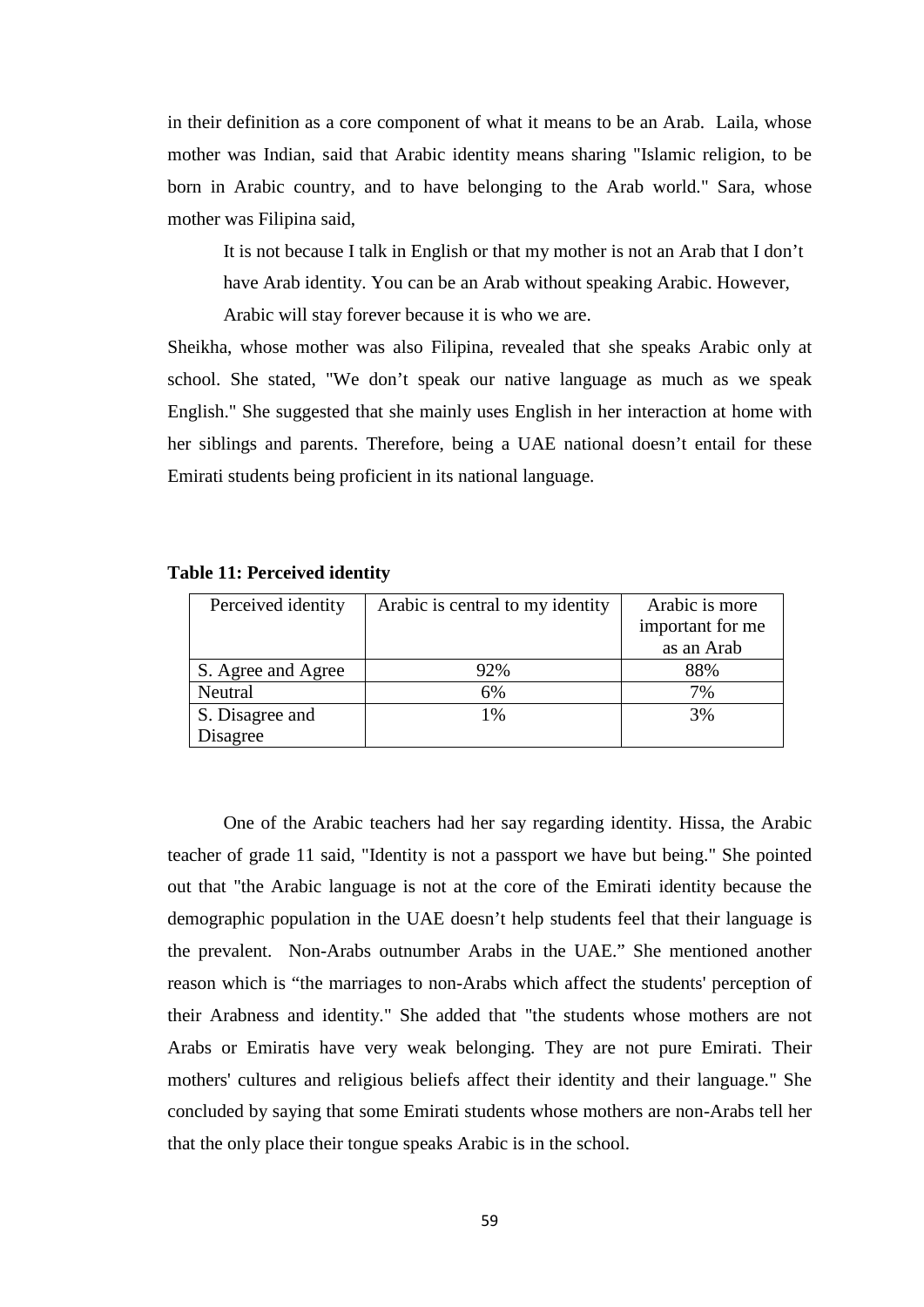Students believed that English has negatively impacted Arabic and that it is responsible for its decline with 58% agreeing or strongly agreeing with the statement that English is responsible for the decline of the Arabic language. In the open-ended question in which they were asked to state if they think that Arabic is declining and why, the majority of the students who responded to this question stated that Arabic is actually declining. Moreover, most of the students hold English responsible for the decline in Arabic. Students wrote:

- Yes. Because learning in universities depends on English language and not on Arabic language. So how can this not be decline?
- Yes, because job requirements demand English and no work is accepted without English certificates.
- Yes, because everyone talks in English and writes in English. No one talks in Arabic. The entire world tries to be better in English.
- Yes, because the English language has become the main and major language.
- Yes, because we use English more than Arabic.
- Yes, because English is more important than Arabic.
- Arabs don't care about their language and have replaced it with English.
- Yes, because universities and colleges depend mainly on English, and also job market which has resulted in weakening the Arabic language among Arabs themselves.
- Arabs are forced to learn English and leave their Arabic language.
- Using English expressions

Students, who stated that Arabic is not in decline, suggested that the Arabic language will be forever safe because it is the language of the Quran. One student expressed this duality of feelings towards the Arabic language and whether it is in decline because of the English language or saved because it is the language of the Quran. She wrote, "I am neutral: yes; because some Arab people use the English language more than Arabic and they are shy to speak Arabic. They don't feel proud about the Arabic language. In the UAE, we see English more than Arabic language. No; because it is the language of the Quran and heavens."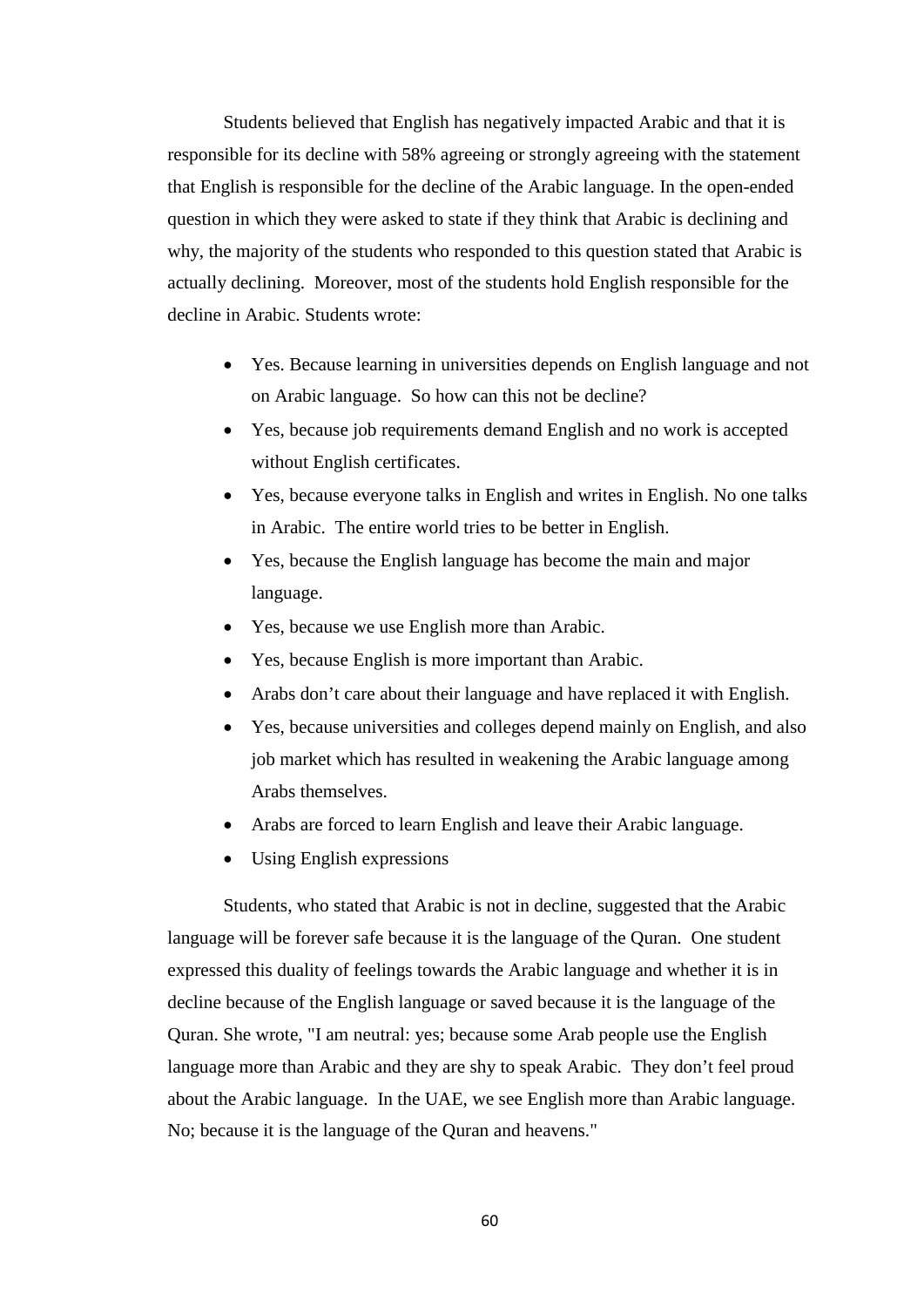Most of the students expressed their concern about the future of Arabic. In their response to the open-ended question in which they were asked to foresee the future of Arabic under globalization, students' responses showed fear of losing Arabic in the near future. Some of the responses were:

- The future of Arabic is dark because Arabic is in a state of slow dying in light of what we see nowadays in our Arabic societies.
- If we continue to abandon it, it will be lost and will have no future because we are not taking care of it as our grandparents used to do. Arabic language is the language of the Quran.
- Unsuccessful because people are not caring about it much because of the dominance of other languages especially English.
- There is no future. Now I have a feeling that the Arabic language has started to disappear.
- It is going down and no one is taking care of it in the UAE.
- It is diminishing
- It is in constant decline.
- Everybody will use the English language and will forget the language of their prophets, religion, and the language of the Quran.
- Everybody will use the English language.
- In constant deterioration
- It will become extinct

Arabic teachers expressed their fear of losing Arabic in the coming generations. Hadia, the Arabic teacher of grade 12 said, "If students continue neglecting the Arabic language, mixing it with English and using symbols and Roman letters in text messaging and chatting, Arabic will vanish." She added,

The use of Arabizi among students doesn't only destroy the standard Arabic but also the colloquial Arabic. Students are creating new words we have never known. Their mothers don't know what they are chatting about because of the use of symbols in their writing.

The principal of Al Raya school said in response to a question about if she thinks Arabic is in decline that "the reasons for the diminution of the Arabic language lie in the demographic population in the UAE which is unnatural besides the people's readiness for absorbing new cultural and intellectual trends." However, she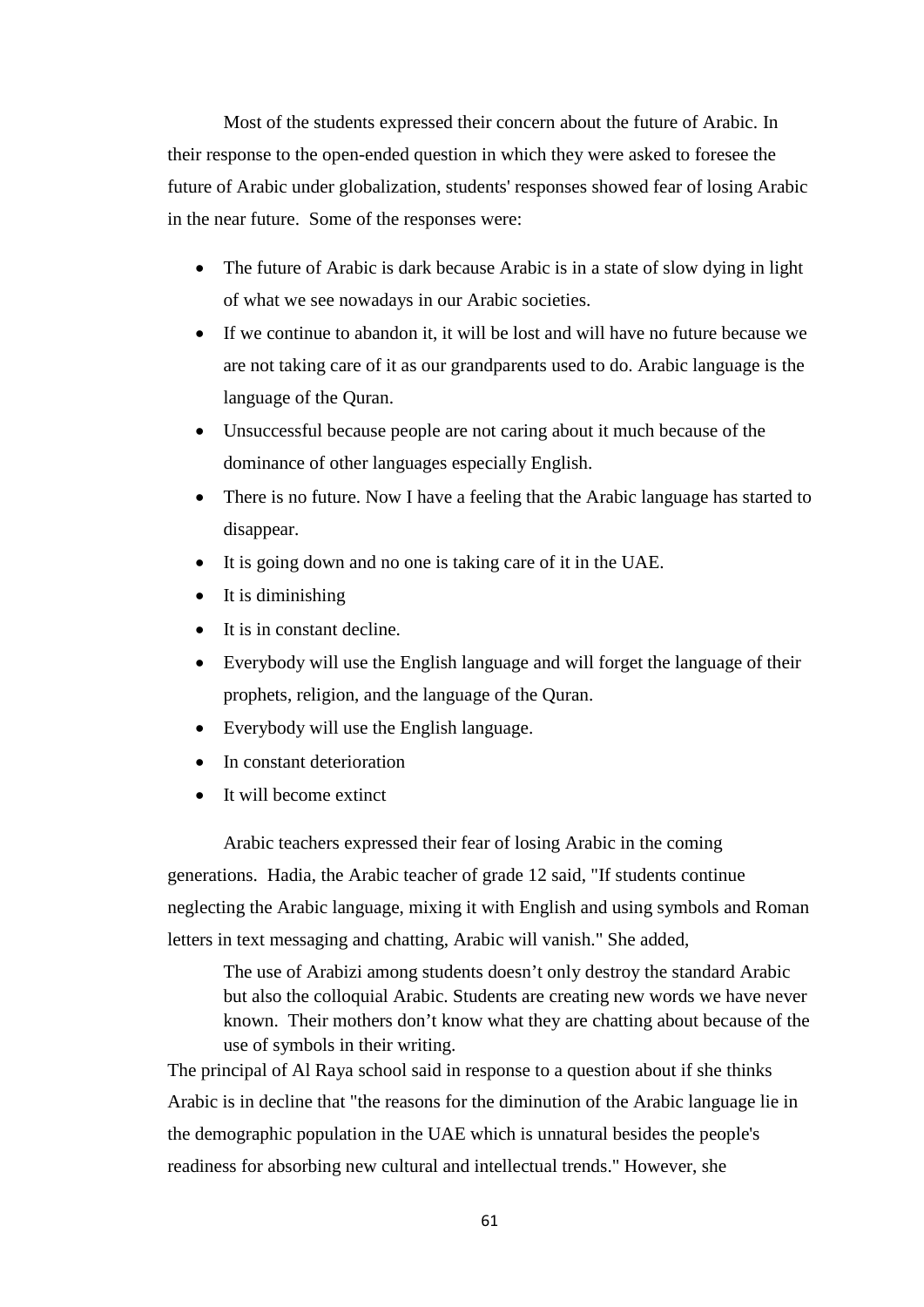considered that decline temporal and that one day people will wake up and realize the importance of the Arabic language. She suggested that "the Arabic language is like a strong man who is weak and sick with flue. Once given the appropriate medicine or vaccination, he will stand strong on his feet again."

More than half of the surveyed students (58%) believed that English has higher status and more prestige than Arabic in their society. This situation makes them angry and makes them believe that foreign expatriates should learn Arabic when they are in the UAE. Almost 78% (171/220) agreed or strongly agreed that all people living in the UAE should learn to speak Arabic (see table 12). In their responses to the second open-ended question in which they were asked to give solutions to make Arabic equal to English, students wrote the following:

- Foreigners should learn Arabic as we are learning their language.
- Making the Arabic period a basic period, not one class a week in English schools.
- Using Arabic in all sectors and teaching Arabic language in universities and colleges. Besides enforcing all people who live in the UAE to learn Arabic and speak it.
- Making it the primary language and forcing everybody to speak it.

These responses show that students are disappointed because they have to speak with non-Arabs in English. There is a feeling of anger and bitterness in their responses. Speaking English in their home country makes students feel that they are colonized by the language that has far exceeded its function and role as a second language. They want others to be "forced" to use Arabic and not vice versa.

| Perceived impact of | English causes    | English has      | Foreigners in |
|---------------------|-------------------|------------------|---------------|
| English on Arabic   | Arabic to decline | more status than | the UAE       |
| language            |                   | Arabic language  | should learn  |
|                     |                   |                  | Arabic        |
| S. Agree and Agree  | 58%               | 58%              | 78%           |
| Neutral             | 13%               | 13%              | 12%           |
| S. D and Disagree   | 29%               | 29%              | 10%           |

| Table 12: Perceived impact of English on Arabic language |  |  |  |
|----------------------------------------------------------|--|--|--|
|----------------------------------------------------------|--|--|--|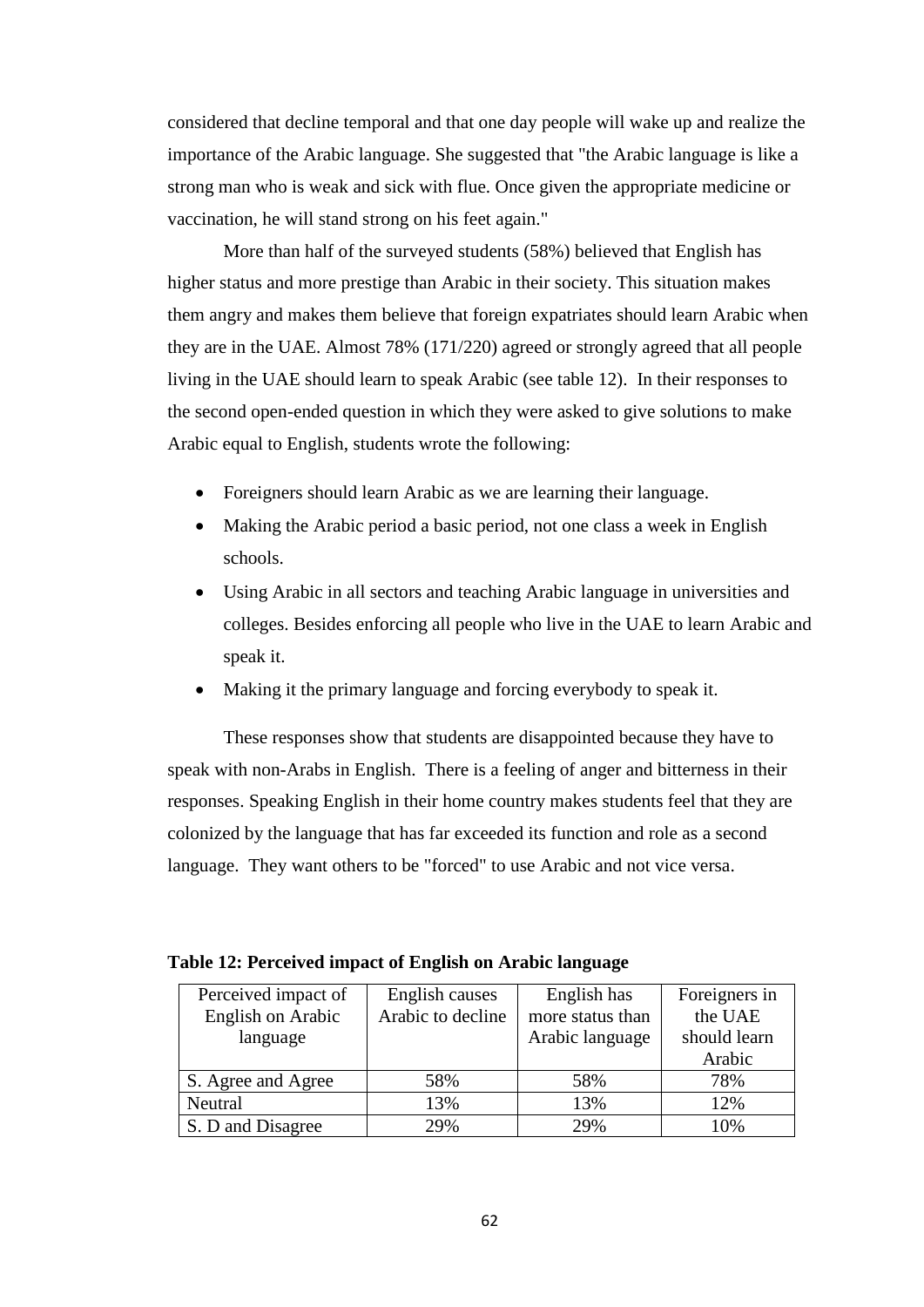Students are aware that English is not only impacting Arabic language but also Arabic culture and identity. Percentages presented in Table 13 show that almost two thirds of the surveyed students believe that their culture and identity face threats from the English language. Sixty% (132/220) agree or strongly agree that English is a threat to local culture and Arab identity. Students are also aware of the link between language and culture. They, in spite of their poor proficiency in English and their awareness of the threat English constitutes to their culture, suggest that learning English has made them appreciate western culture. Fifty three% (116/220) agree or strongly agree that learning English has made them appreciate western culture compared to only 19% (41/220) who disagree or strongly disagree. This indicates that although they perceive English as a threat to their language, culture and identity, they appreciate its culture and they want to learn it because it is important for them and because it is the language that gives them access to modernity. In the interviews with the students, they said that English culture has affected them in many ways. Sara said that "English culture has influenced me in everything; the way I dress, eat and even the way I think." Sheikha also said, "I like the English culture; I watch English movies. I don't wear traditional Emirati clothes. Even the food we eat has been westernized. We should have corn flakes in our breakfast."

| Perceived impact of | Learning English has made me | English is a threat  |
|---------------------|------------------------------|----------------------|
| English on culture  | appreciate western culture   | to local culture and |
| and Arab identity   |                              | Arab identity        |
| S. Agree and Agree  | 53%                          | 60%                  |
| Neutral             | 28%                          | 15%                  |
| S. Disagree and     | 19%                          | 25%                  |
| Disagree            |                              |                      |

**Table 13: the perceived impact of English on Arabic culture and identity**

The three students whose mothers are Emiratis said that English culture has impacted them. They suggested that they look at the west as a model for family democratic relations. Farah, twelfth grader, said that

I wish we had the way of thinking that people in the west have. The parents there have dialogue with their children but here everything is prescriptive and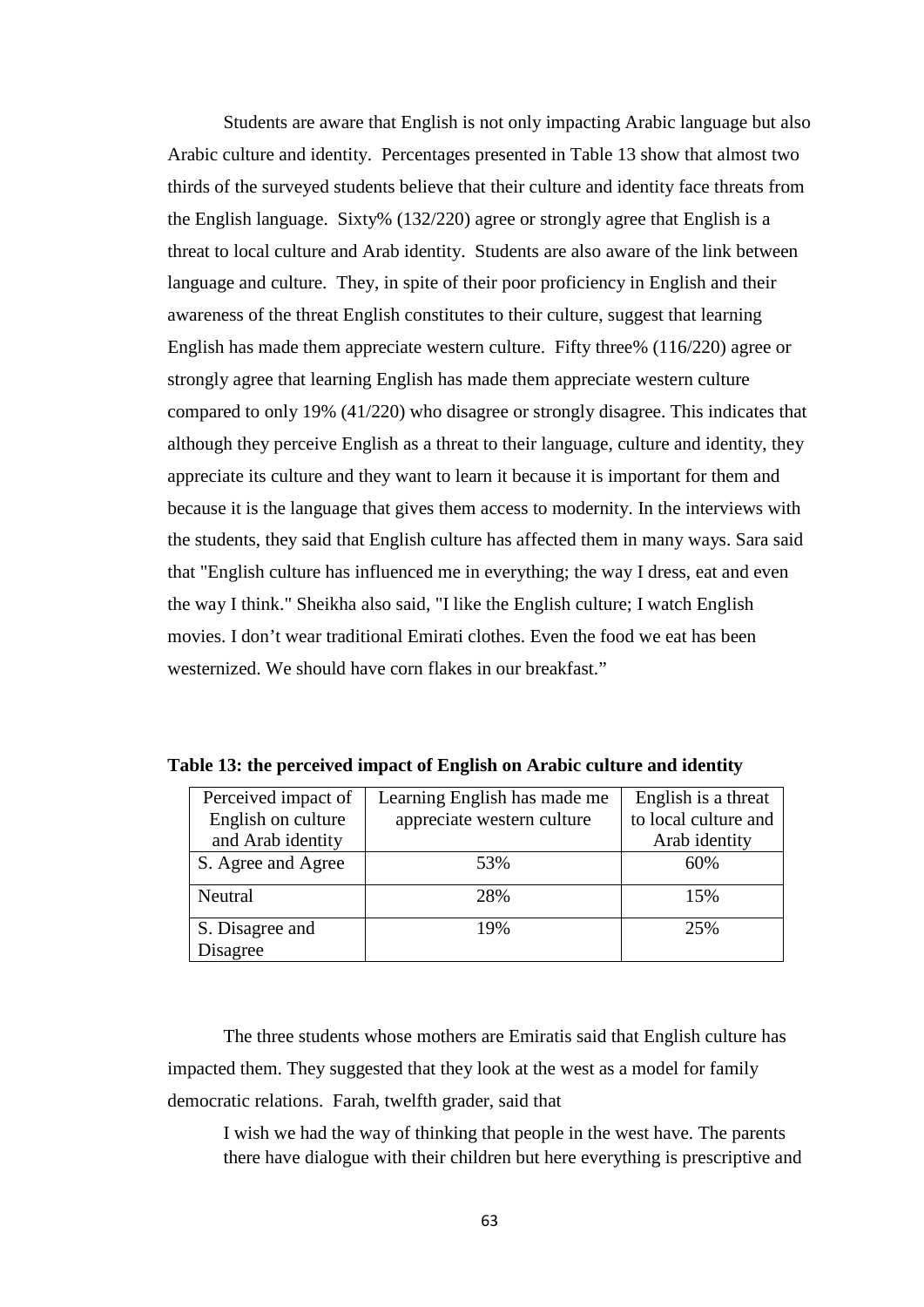nonnegotiable. Here, we just need to know what to do and what not to do without paying attention to what we want.

Tamara, the English teacher of grades 11 and 12 suggested that the students' proficiency in English affects their attitude towards the western culture. She said that "the students who are good in English like the English culture more than the Arabic culture whereas the weak students have negative attitude towards it. It depends on their proficiency."

# **Discussion**

### **Students' Linguistic Choices and their Motivation**

Findings indicate that students' linguistic choices are mainly motivated by their perceived proficiency in both languages. While students seemingly appear to prefer Arabic to English in socializing, entertainment and literacy, a closer examination of their responses reveals that this preference is not really a choice they have made based on preference but out of limitations. Students express their desire to improve their English and suggest that they would use more English than Arabic if they were more proficient in it. In short students are using Arabic because they are not proficient in English. However, in technological domains, proficiency does not seem to limit these students' choice of English which is generally perceived as the language of the future, whether for higher education or employment. It is a linguistic capital that is appreciated by the wider society. This finding is in line with Badry's (2011) statement that "the dominant ideology in the UAE, espousing globalization to achieve rapid modernization and assigning high value to English, may have predetermined what choices" (p. 108) students make.

When students state that they are better in Arabic than in English, this is a reference to their performance in colloquial Arabic because, according to their teachers, their grades and actual observation of their interaction during the Arabic lessons, they cannot speak, read or write well in MSA. In the interviews, all students suggested that they feel better in Arabic because it is their mother tongue in which they interact and socialize. This socialization is not done in MSA which is restricted to the classroom. In the observation of the Arabic periods, students were stumbling in using it as they did in English. However, students don't realize their poor proficiency in Arabic. They are unable to make a distinction between their academic proficiency in Arabic which is weak, and their fluency in oral communication in dialectal Arabic. This low proficiency in Arabic literacy skills supports Cummins' (2000) view that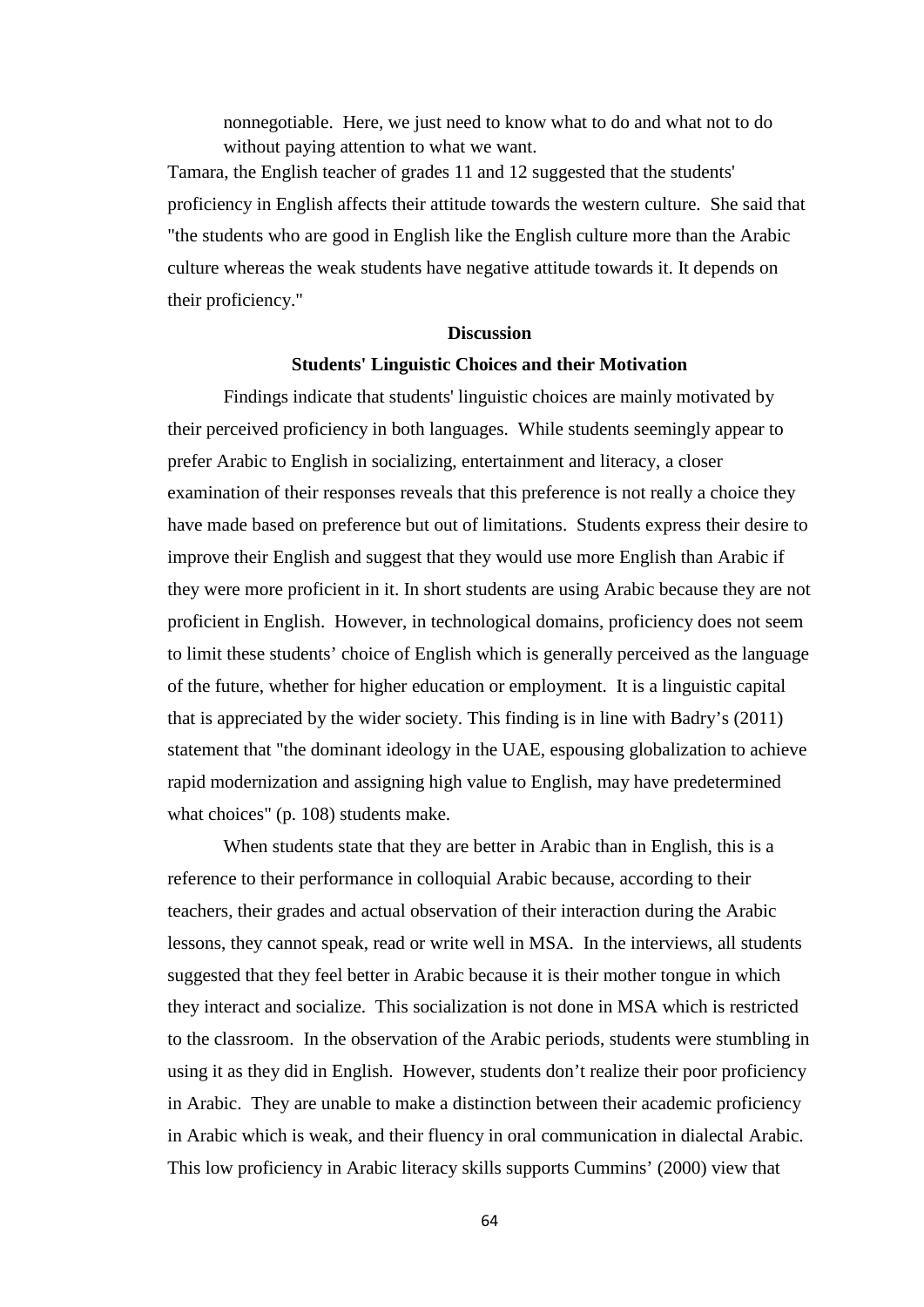surface fluency might hide inadequate academic proficiency. Students don't seem to be concerned with their lacunae in Arabic literacy because they realize that Arabic does not enjoy a high-status in their society and that it will not bring them any benefits. Therefore, they don't want to invest in a language that is, as they suggest, in decline and its future is dim and tragic.

Many factors can be used to explain these attitudes and behaviors. Arabic is a diglossic language that has MSA as the High variety that is used in literacy while the Low variety is usually the regional dialect that differs from region to region across the Arab world. Ferguson (1959) defines diglossia as

a relatively stable language situation in which…there is a very divergent, highly codified...superposed variety, the vehicle of a large and respected body of written literature, either of an earlier period or in another speech community, which is learned largely by formal education and is used for most written purposes but is not used by any sector of the community for ordinary conversation (quoted in Haeri, 2000, p. 63).

Haeri (2000) suggests that one of the most distinctive features of the Arab world is that Classical Arabic coexists with national vernaculars. She points out that "the first is the language of writing, education, and administration, while the latter are the media of oral exchanges, non-print media, poetry, and plays" (p. 63). The diglossic nature of the Arabic language has created a gap that is widening between MSA that is rigidly kept away from changes that are considered by Arabic language specialists and grammarians as impure or impoverished, and the various Arab dialects that are changing and adopting western terms. Haeri (2000) suggests that "while many reform proposals submitted to the language academies were either not followed or were implemented briefly and then stopped because of opposition of many sources" (p. 72), Arabic dialects "have been so accepting of foreign borrowings" (Haeri, 2000, p. 67).

Students are aware of the gap between MSA and their dialects. They suggest in the survey that one of the problems facing them with learning MSA is using it only in the Arabic classroom. The use of MSA for literacy has been confined to the classroom settings. It is taught and used primarily in the classroom, which limits opportunities to practice it. Even the interaction in the classroom is not done exclusively in MSA. Teachers mix it with colloquial in teaching and interacting with students. Therefore, lack of chances for input in MSA makes students unable to have proficiency in it. That is students find Arabic difficult even though the curriculum is easy. Moreover, interviewed students expressed their resistance to using it. They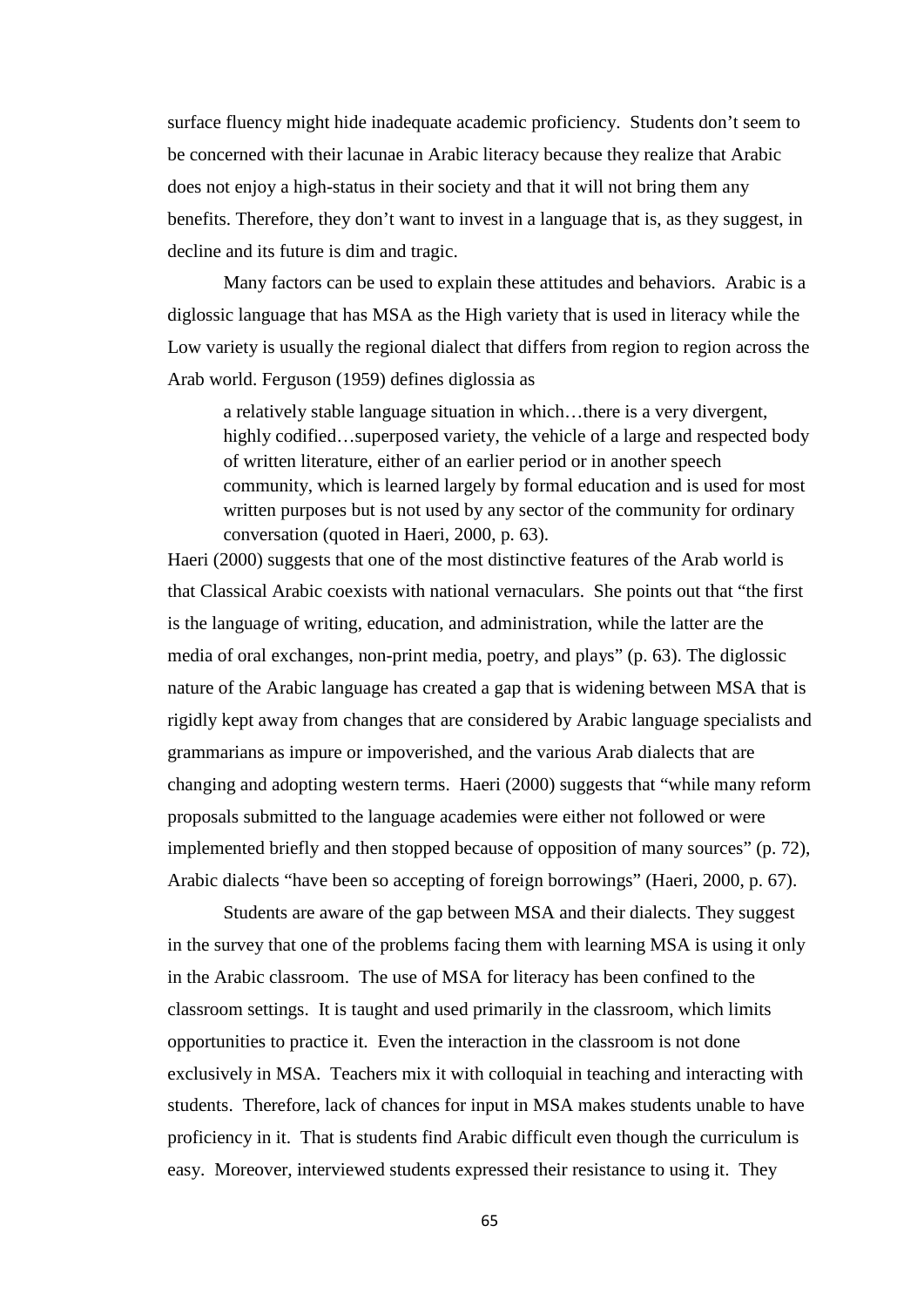expressed feeling 'fake' or 'sham' when they speak it. One student said, "I feel shy conversing in MSA even in the Arabic classroom. It makes me feel awkward and unnatural. I also feel I am one thousand years old when I speak it." Another student expressed her fear of being "laughed at" by her friends when speaking it. This indicates that MSA is connected in the students' minds with backwardness while English is the language of future and success they wish to be better in and feel the need to improve. When it comes to reading and writing, students are also unable to read and write in MSA without making major grammatical or lexical errors.

 Ignoring the differences between MSA and the dialect has led to students' failure in MSA. The ministry needs to consider that students don't use it in their life outside the school which is one of the reasons for the failure of any bilingual program. This variable is not taken into account when designing the language policy because the transition from the colloquial to MSA is considered to be automatic while it is argued that learning MSA is similar to a great extent to learning a second language than learning a formal register of the same language (Badry, 2012). Garcia suggests that the bilingual program should consider whether "the language taught is used in classroom only so the burden of using it is left to the classroom or there are chances to use it outside the classroom" (p. 142). She emphasizes that the lack of prevalence for a language in society can be compensated by having high status and prestige in the society. However, MSA, unfortunately, is not the language of prestige and is also not prevalent in the wider society which makes dealing with it academically a thorny issue that requires serious thought.

Another problem has to do with the methods and approaches used in teaching MSA. Based on the findings of the study, the interviews and the observations, Arabic language is not presented in an appealing way for students to love the language and to be motivated to excel in it. Morrow and Castleton (2011) report Arabic instructor saying, "There is no love to the language and there is nothing interesting in the curriculum for students anymore" (p. 314). The dry content of the curriculum and the inability of teachers to adapt it to the students' needs and interests have resulted in having superficial Arabic lessons that cannot compete with the teaching of English, that is described by the interviewed students as more fun and more colorful. The findings of the study support the views which suggest that the teaching methods and materials used in teaching Arabic are traditional, prescriptive, and outdated which has resulted in "the demotivation to learn Arabic and its perceived irrelevance to the 21th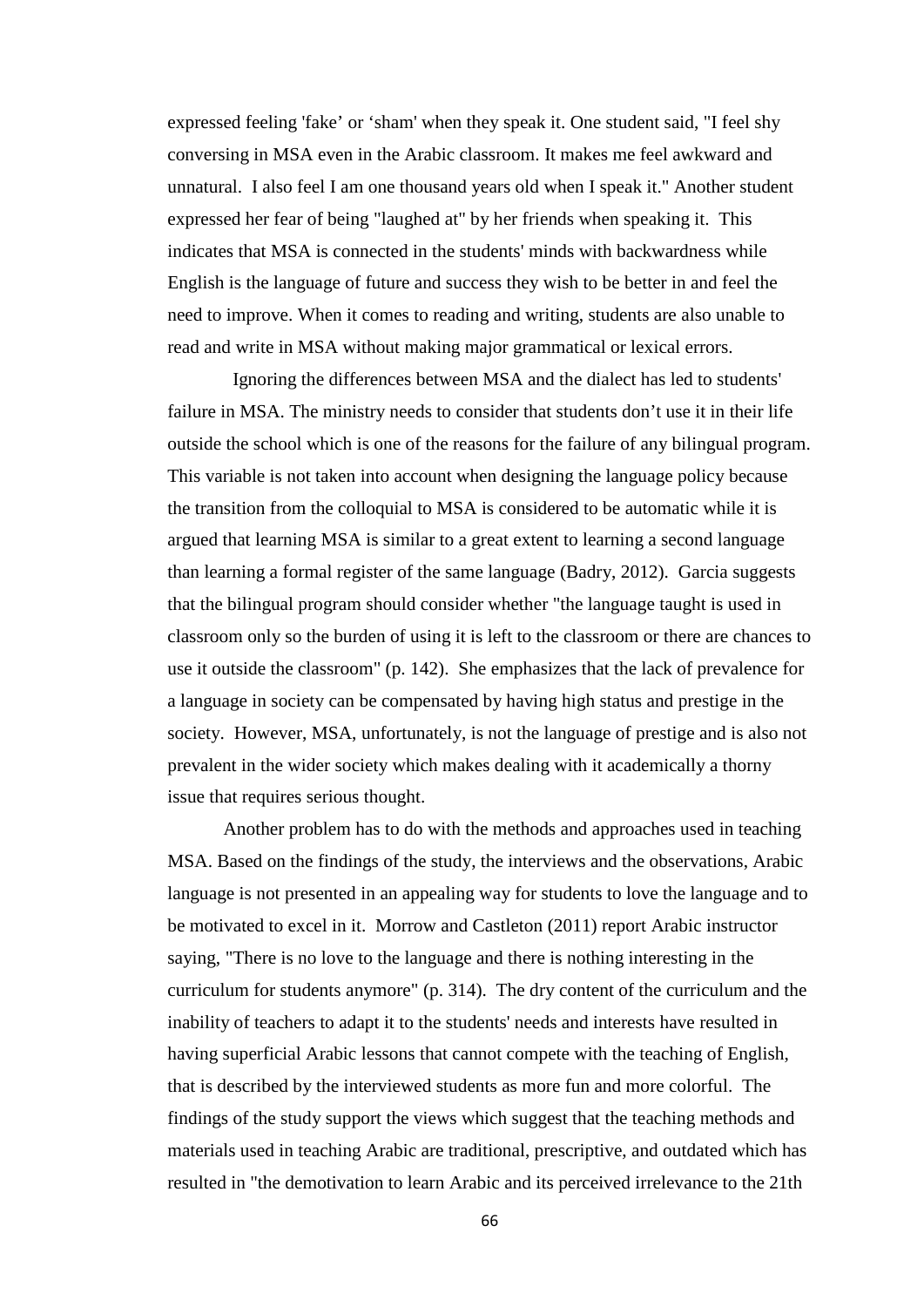century communicative and pragmatic needs" (Badry, 2012). The way Arabic is taught doesn't give students the chance to develop their CALP in MSA within the classroom because they are not exposed to extensive reading and writing in the language which Cummins considers the primary conditions for developing CALP. Therefore, what is needed for an effective teaching of MSA is what Badry (2011) suggests, "A serious reflection on the diglossic nature of Arabic and how it impacts literacy development, an overhaul of the Arabic language and its pedagogy, and an emphasis on teacher training are all urgently called for to maintain bilingualism and strengthen the Arabic act of identity in the UAE" (Badry, 2011, p. 111).

There are certain conditions that need to be met in order to develop students' CALP within the school setting. According to Cummins (2000), teaching is effective and develops students' CALP when they "are generating new knowledge, creating literature and art, and acting on social realities that affect their lives" (p. 99). In order to achieve that, Cummins highlights that "instruction should be cognitively challenging and require students to use higher-order thinking abilities rather than the low-level memorization and application skills that are tapped by typical worksheets or drill-and-practice computer programs" (p. 98). This view is further supported by Brown (2000) who agrees with Ausubel's cognitive theory of learning. He suggests that rote learning that is based on memorizing isolated items that are not relatable to the learners' cognitive structure doesn't allow for establishing meaningful relationships. It doesn't result in meaningful subsumption and therefore cannot be retained in long-term memory. Therefore, the input that students receive should be "rich, intensive, and of good quality [in that it should be] authentic, meaningful and communicative" (Beardsmore, 1996, p. 116). Beardsmore highlights that "this does not necessarily mean that more hours should be devoted to English but that the hours provided in the curriculum be used more efficiently" (p. 116).

In order to develop students' academic language proficiency, reading is crucial "since academic language is found primarily in written texts" (Cummins, 2000, p. 98). Cummins emphasizes that extensive reading is a prerequisite for getting access to the language of academic success. He points out that collaborative learning and talking about texts help students internalize and comprehend the academic language they find in reading texts. This will not happen unless students have developed their reading skills to the point "where processing text is so fast that readers have enough time to reflect on what they are reading while they are reading" (Janks, 2010, p. 58). Janks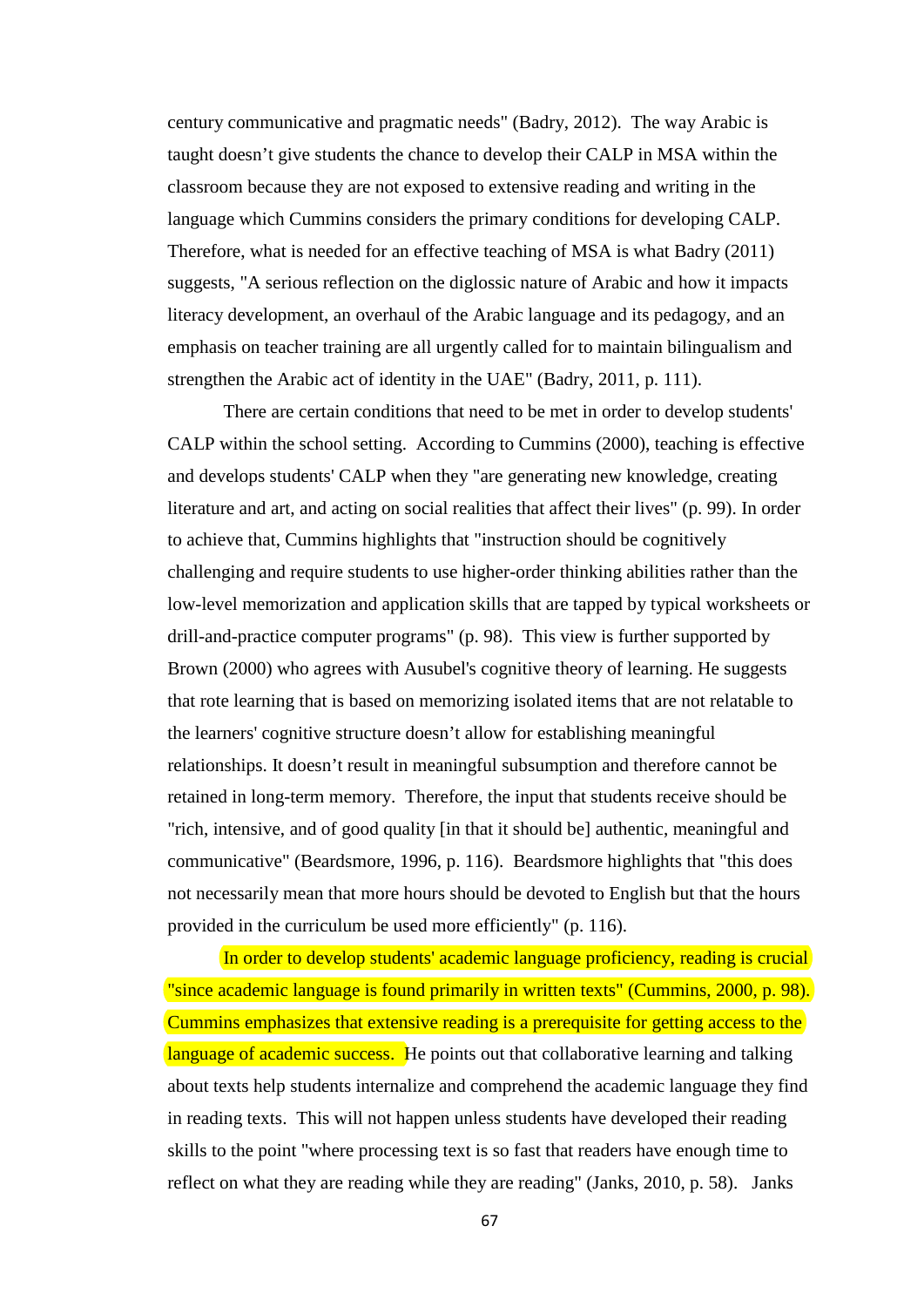(2010) further points out that the new brain research suggests that reading is not innate. According to Wolf, "Reading can only be learned because of the brain's plastic design, and when reading takes place, that individual brain is changed forever, both physiologically and intellectually" (quoted in Janks, 2010, p. 58).

Cummins (2000) highlights the importance of writing about topics that are relevant to students' life and interests. When students write about issues that matter to them, they consolidate aspects of academic language they have been reading. More importantly, "they also express their identities through language" (Cummins, 2000, p. 98). Cummins also proposes that critical language awareness should be fostered in students by encouraging them to compare and contrast their languages and by giving them the chance to investigate their own and their community's language use, practices, and assumptions. Janks (2010) also propones that students "whose main language is not English can work with and question the use of language and the concepts language signifies" (p. 43).

In spite of the importance of reading in developing students' CALP, as suggested by Cummins, students don't like reading. The problem of students' low motivation for reading is applicable to both languages. English and Arabic teachers suggest that students don't like to read in any of the languages. As a result, teachers feel frustrated and discouraged to find ways to motivate their students to read. When teachers lose hope in their students, the whole educational process is in danger because if teachers are demotivated, how can they motivate their students? However, what teachers don't realize here is that students are victims of the whole educational system and cultural and societal attitude. Students' demotivation for reading is a natural consequence of their poor proficiency and the techniques used in teaching these skills.

There are additional factors that lead students to have negative attitude towards reading. Swan and Ahmed (2011) summarize the major reasons that keep students away from reading and suggest that "young people's reading skills are deteriorating because of an addiction to technology, lack of reading material in homes and the absence of a literary tradition." Students find interactive games, browsing and chatting easier than reading books. Moreover, reading is not emphasized in the culture of students outside the school. According to Swan and Ahmed (2011), the typical home lacks a culture of reading. They report a teacher who suggests that it is a result of the fact that "parents do not read to their children or encourage them to read."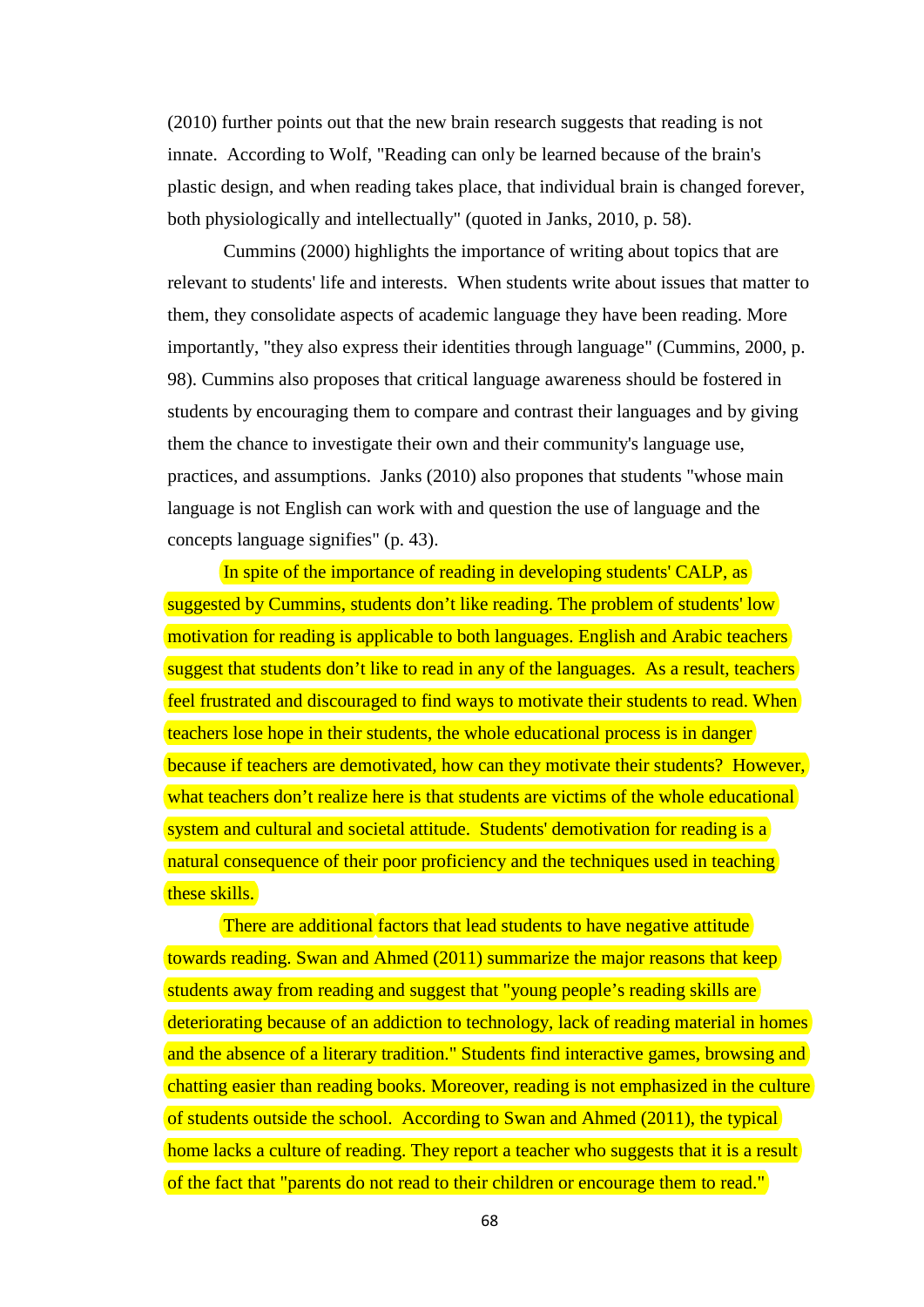University students also don't like to read. Swan (2012) reports Abrar Mikawi, a cofounder of the Arabic cultural club at Dubai Women's College, saying that students don't read Arabic books because "they don't see their parents reading and have no idea about Arabic culture, history or figures such as Ibn Battuta. They don't read anything other than what they have to in their textbooks." Lack of the culture of reading is not limited to the UAE. It has become part of the Arab's culture in the Arab world. Swan (2012) points out that according to a 2008 UN survey, "the average Arab in the Middle East reads about four pages of literature a year. Americans read an average of 11 books a year and Britons an average of eight." Therefore, it is not surprising to find that young students don't like to read in this type of environment. Such conditions need to be considered when planning to develop literacy skills in the curriculum and should be compensated by fostering intensive reading in class.

Assessment and testing used in these two public schools lack content validity and reliability. While students are exposed minimally to writing and reading in classrooms, they are tested in their final exams in reading comprehension and writing only. This disconnect between what students do in the classroom and what they have in exams has made students reluctant to study. Moreover, fair and equitable assessment is a prerequisite for any successful bilingual program. All English and Arabic teachers hold the assessment policies responsible for the failure to instill in students the responsibility towards their learning and also for their demotivation and low proficiency level. Flattering students with good grades doesn't solve the problem of their poor proficiency but makes it more complicated because it sends wrong messages to the parents. Moreover, high grades enable students to go the university but makes them unable to cope with the academic requirements of their study.

After examining all of the factors that have resulted in making Arabic weak, we can conclude that the Arabic language suffers from inherent internal problems that make it vulnerable and not able to be equal to English. Diglossia and the unsuccessful language policies have left students unable to attain proficiency in Arabic. Therefore, English impact on Arabic is so obvious and strong because Arabic is so weak and is not taken care of by its own people who are supposed to value it as a national language and learn English as a second language.

### **Students' Perception of the Impact of English on their Arab Identity**

Students' poor proficiency in English and their awareness of its importance in their globalized world has caused them to have identity dilemma. Because of their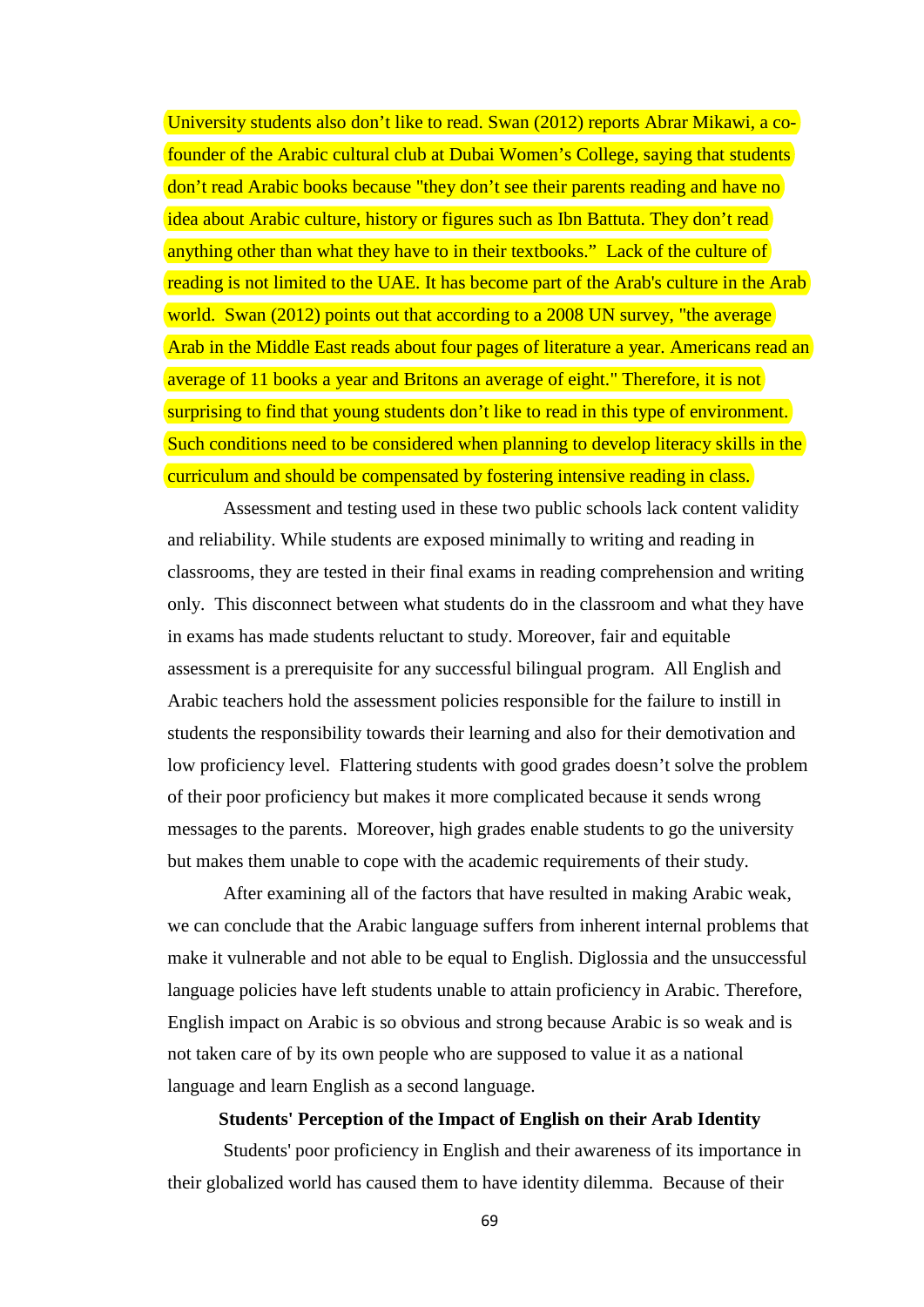poor proficiency in both languages, they are unable to associate themselves with either one of them. The majority of the students revealed in the questionnaire that globalization has made learning English necessary but they cannot attain this proficiency because of the inability of the educational system to develop full bilingualism and bi-literacy in both languages. This identity dilemma is also clear in students having double standards towards English. They seem to be against its exerting power on their language and the culture of their society, but they want to master it and become proficient in it especially as they feel they are under parental and globalization pressures. Students' identity dilemma is manifested in their wish to excel in English, the language of modernity on the one hand, and their perception that English is responsible for the decline in their language on the other. Most of the students suggested that English has higher status than Arabic which is relegated to a secondary position. Although students suggest that Arabic is threatened, has a low status, and is in decline, they are not concerned about their low proficiency in it. They consider Arabic almost a dying language, but don't consider themselves responsible for it and blame the society.

Although students suggest in the survey that the Arabic language is part of their identity, their indifference about the proficiency in Arabic reveals that it is not. Moreover, half of the interviewed students didn't include Arabic language in their definition of Arab identity. As one student said, "You can be an Arab without speaking Arabic." This finding supports Badry's study of the American University of Sharjah students that revealed that Arabic language is no more at the core of Arab identity. Using Hofstede's 'onion metaphor,' Badry (2011) suggests that "language has moved away from the center of the onion to become one of the intermediate layers that can be peeled off" (p. 106). She concludes that "the influence of a second language on native culture and identity must be interpreted outside of the earlier paradigms which placed language at the core of cultural identification" (p. 106).

Students are more interested in improving their English than Arabic. Although the majority of students suggest that English is more difficult than Arabic, they still like it and want to improve their skills in it. Usually when students find a subject or a language difficult, they develop a negative attitude towards it. But the students here wish to be more fluent in it and want to learn it and become proficient in it. The image of English and its power as the lingua franca of the world has impacted them. This finding supports Kachru's view when he suggests that English is like Alladin's lamp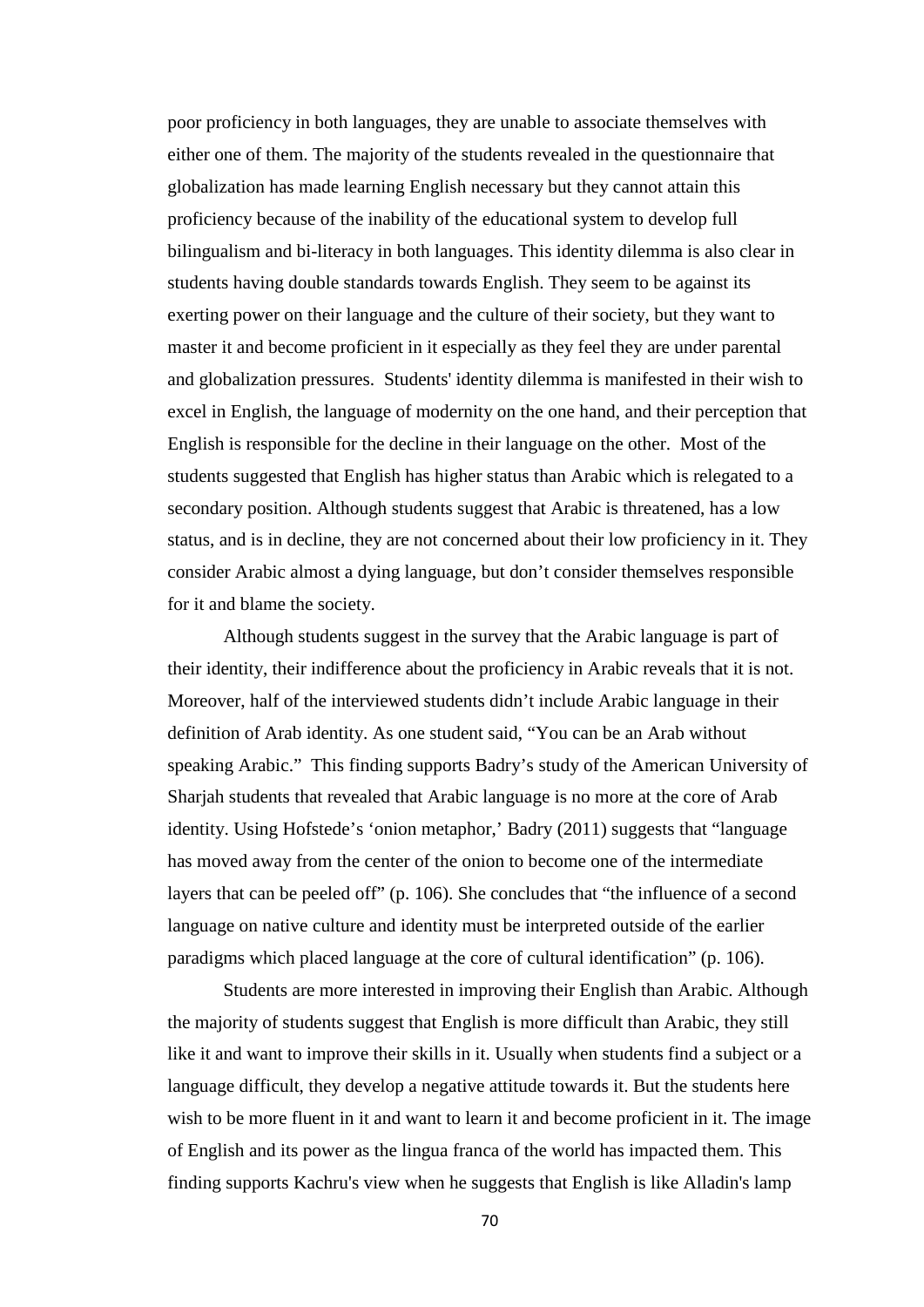that makes wishes come true. Students' enthusiasm for English although they find it difficult is highlighted by Swan (2012) who reported an English teacher saying that his Emirati students "find it easier to learn Arabic, but they enjoy English more, even though it's harder." Their wish to excel in English is motivated by their wish to enter the imagined community of the west. Their poor proficiency is the obstacle that stops them from joining this community which is looked at as the liberal democratic world where girls are free to do whatever they want while they perceive themselves restricted and confined to the Arabic culture. "Studies of English language learners have shown that discursive assimilation is often based on freedom…. The association of liberation with English is particularly salient, though much of the time it arguably remains largely imagined rather than based on lived experience" (Higgins, 2010, p. 384). The author adds that this is true especially for women who feel that "English gave them a new 'voice' for expressing themselves without constraints" (p. 384), enabled them to discuss openly their relations and to express their responses to societal pressures. English has impacted students' identity because of its overwhelming dominance and use in society, media and universities. English is perceived as the gate to modernity and success. It is perceived as the guarantor of better future and study and the gate to technology and internet. Therefore, the findings of the study support the literature that highlights that identity is fluid and in constant flux. The students in the study have a change in their identity because of learning English even though their proficiency in it is weak.

#### **The Language Policy of the Educational System towards the Two Languages**

The findings of the study suggest that the educational system has failed to create an effective bilingual program that enables students to achieve proficiency in Arabic and English languages. According to the principal of Al Raya school, "The ministry policy of teaching English and Arabic aims at having students who are selfconfident in using English and Arabic and having a linguistic repertoire in both languages." These objectives do not articulate clearly achieving bilingualism and biliteracy in both languages and the procedures that lead to achieving them. They are left ambiguous and elastic enough as to have different interpretations. Therefore, the absence of articulated objectives has resulted in a blurry vision of the goals to be reached and in inadequate methods to achieve them. This view suggested by the principal supports Badry's (2012) claim that there is absence of articulated objectives at the decision making level.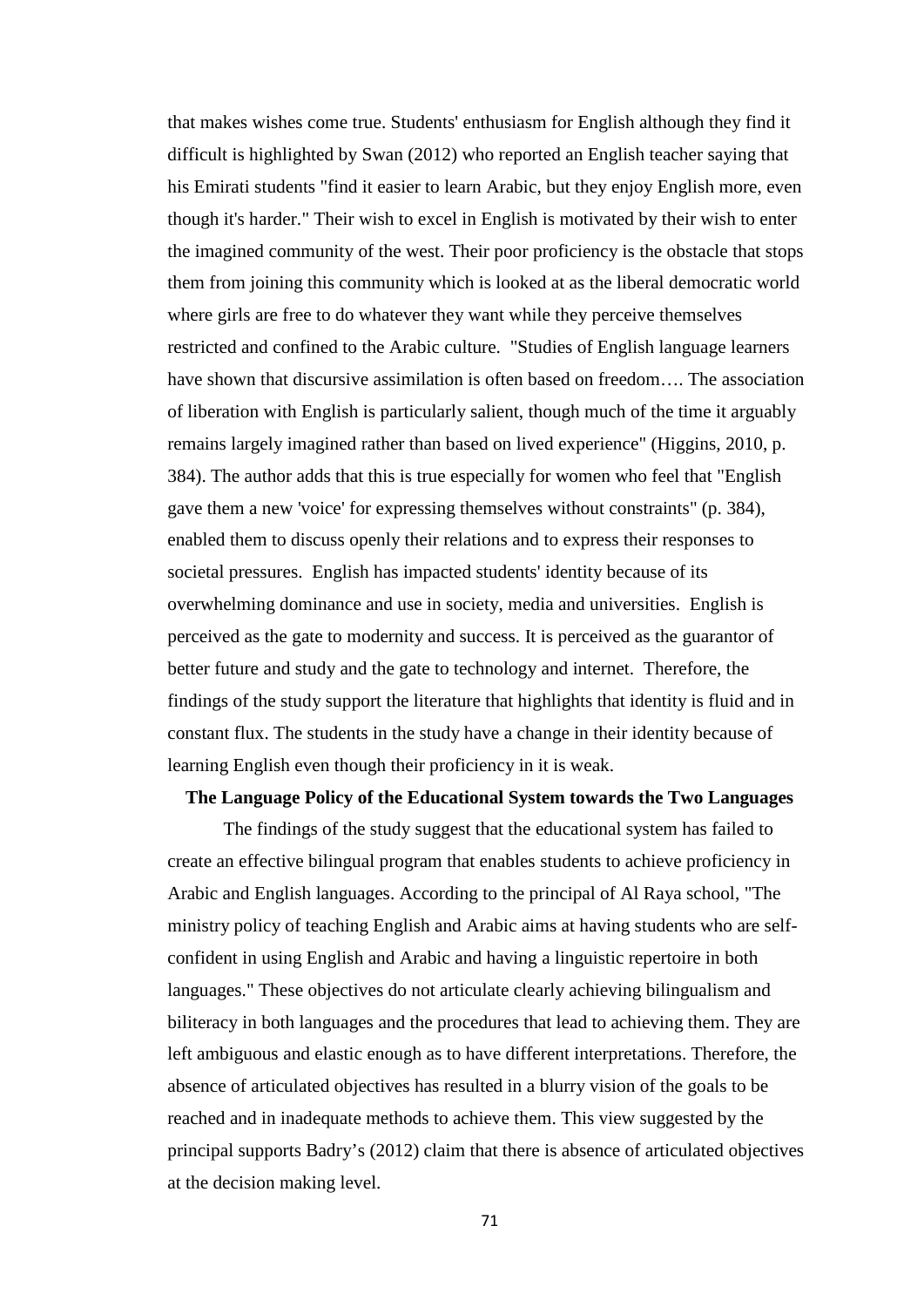The educational policy has not equipped students with the appropriate linguistic capital that helps them in the age of globalization. The emphasis on surface fluency in both languages with the absence of any serious concentration on cognitive academic proficiency in both of them has resulted in having students unable academically to read and write in their first language or in their second language. Even when there is emphasis on reading and writing, it comes out of nowhere in the final exams. It appears that globalization and language contact in the wider society has made students enthusiastic about English without giving them the access to it. As Janks (2010) points out, while such contexts may fail to provide students with knowledge of and access to the dominant language, it succeeds in teaching them recognition of its legitimacy.

The ministry keeps trying and changing strategies and policies which confuse teachers and students. The principal of Al Raya school suggests that "the ministry keeps changing the curriculum which troubles the teachers and students." This reflects the fluctuation in the language policy. Changing the Arabic curriculum four years ago suggests that the ministry is aware that there are drawbacks in the teaching of Arabic. However, this change in the curricula has increased the problem especially that there are no much differences between the old and new one except that the new is easier and more superficial. Arabic teachers revealed in the interviews that they wished the old curriculum was not changed and replaced by the new one because it was richer and better. Whole paragraph is awkwardly written

While the ministry is trying to solve the issues of the students' weakness in Arabic by changing the curriculum, it overlooks a very important component of the success of the teaching process which is teachers' professional development. Professional development is not at all implemented on a regular basis or given the importance it deserves. English and Arabic teachers expressed their feeling of being left alone and abandoned to dig for themselves without any guidance. One English teacher said that "we feel that we are left on our own. We don't even have inspectors from the Ministry anymore." Arabic teachers also said that they only have to attend workshops when a new curriculum is introduced. One Arabic teacher said that "in the past we had Arabic language meetings, but now we don't have." Moreover, teachers do not play any role in language planning. The principal of Al Raya school suggests that teachers should be consulted when designing the curriculum because they have good conception of the students' needs, weaknesses and interests. Besides, when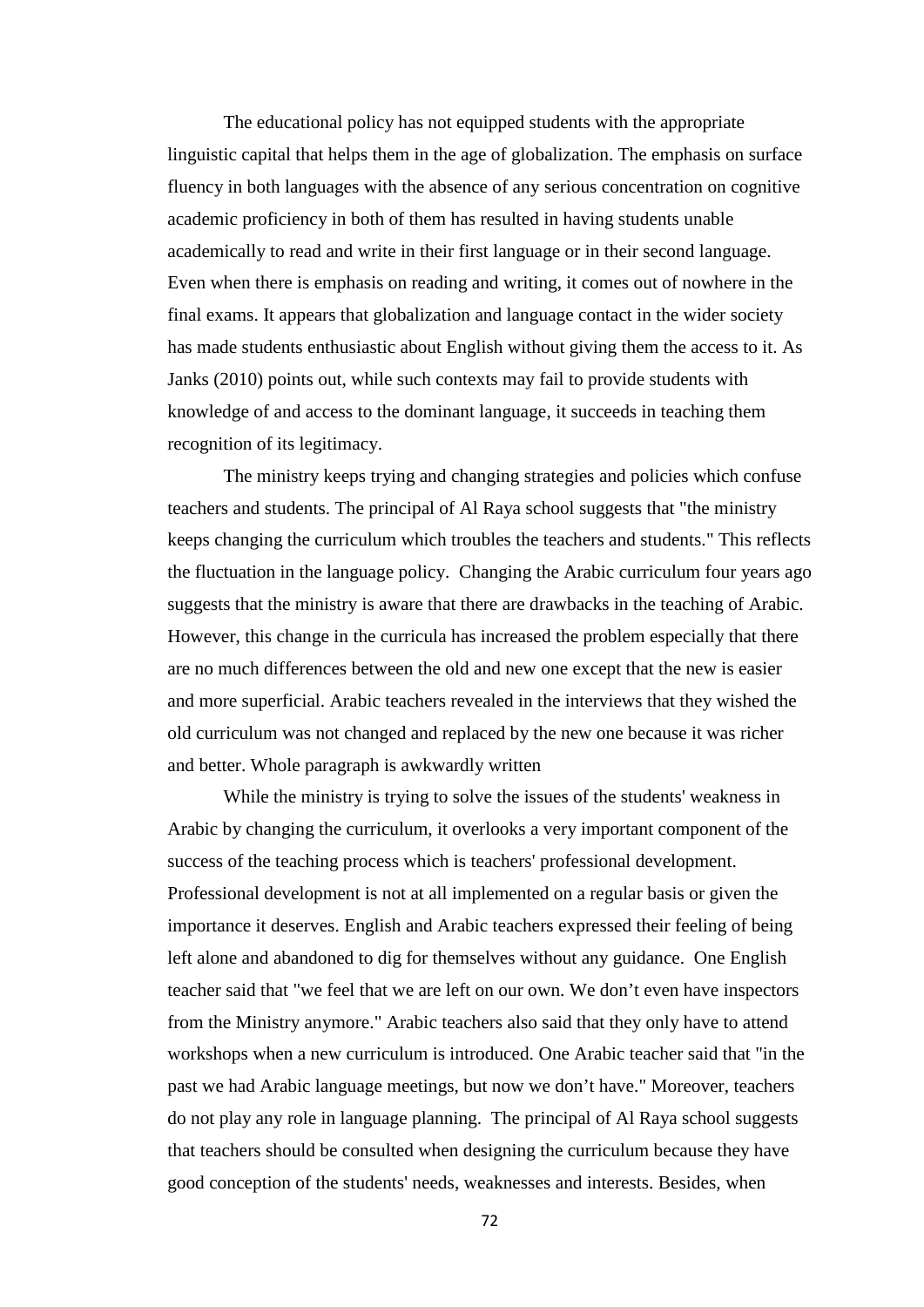teachers feel that they are part of the educational policy, they will be more motivated. The principal considers the involvement of teachers in the educational policy a kind of professional development.

There is a disconnect between the messages sent within the educational system and those prevalent outside of school. While the colloquial dialect, mostly the Emirati dialect, is prevalent in the school and is used in the interaction, announcements and in teaching all subjects, MSA is used in the paper work and morning assembly and is the language of the corridor displays and notice boards. However, English is not given any role beyond being a subject taught for five periods a week. English is not present on the corridor displays, notice board or cultural events. The absence of bilingual emphasis on the school premises contradicts with the messages sent to students outside their schools. In the wider society, English is prevalent and is considered the prestigious language and the language of modernity and globalization. These contradicting messages invalidate the educational practices and leave students unable to attain the required proficiency to propel in the wider society.

While the recent interest in the Arabic language is still evident only in conferences and symposia held to discuss the decline in Arabic, English is given more emphasis in the educational system. The principal of Al Raya school suggests that there is currently increased interest in the Arabic language that is demonstrated in holding conferences and meetings and doing research about the Arabic language. She points out that Sheikh Khalifa, the ruler of the UAE, has given orders to take care of the Arabic language. However, the principal believes that the ministry policy pays more attention to English. She points out that "'MAG schools' is a realization of that attention." She says that the ministry is under the tremendous pressure of the demands of globalization and students' prospective study in the university. She highlights that "the Ministry is trying to enforce more English because English is the language of instruction in Higher Education." The principal concludes that "this emphasis on English affects the students and sends them a message that English language is better than Arabic language."

73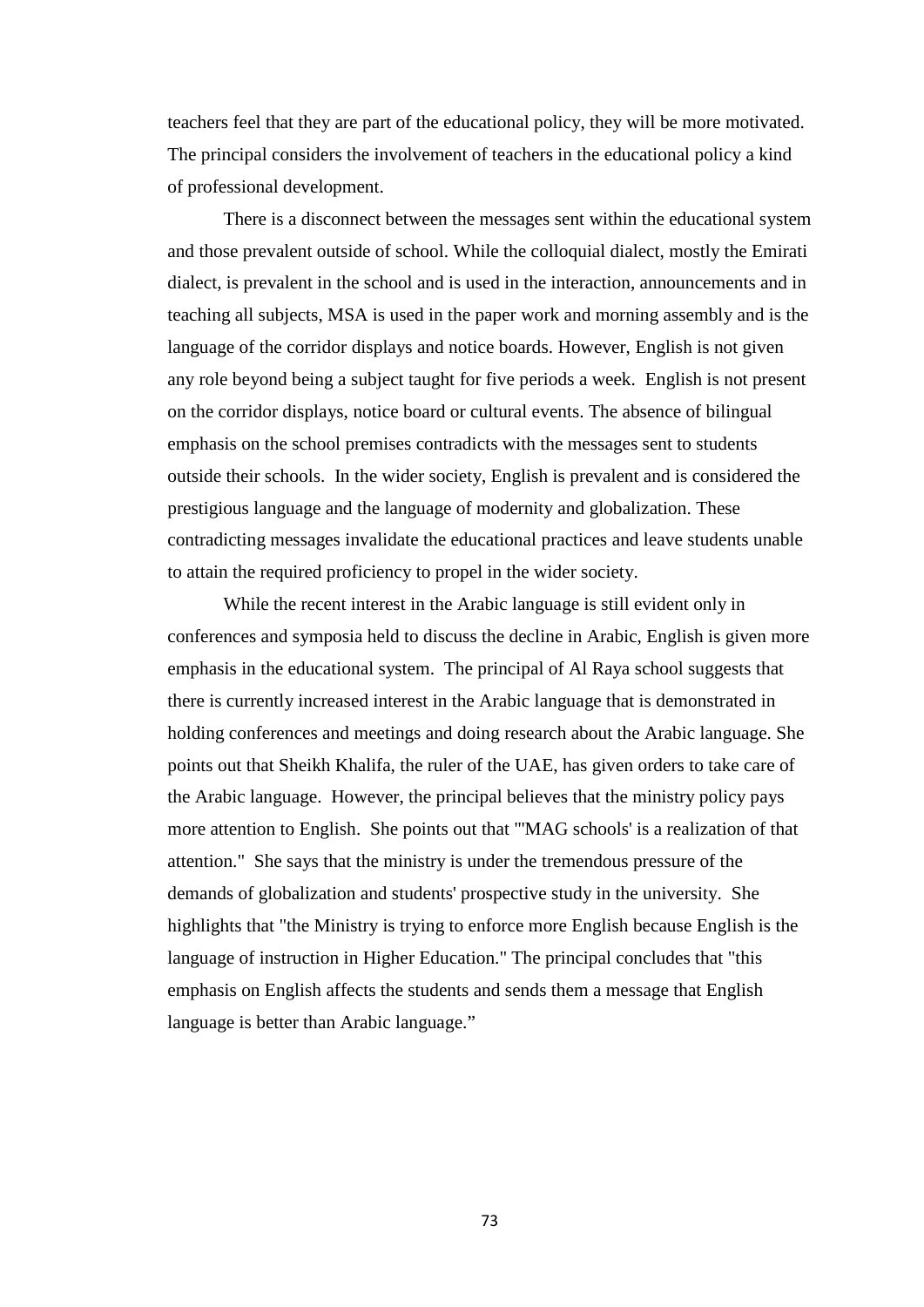## **Chapter 5: Conclusions, Implications and Limitations**

This chapter recapitulates the major findings of the study. Some implications are based on the findings are suggested for teachers, educators, and policy makers. Furthermore, the limitations of the study, and recommend suggestions are pointed out for further research.

#### **Summary of Findings**

Students' linguistic choices are driven by their perceived proficiency in the two languages. While their perceived proficiency in English seems to be in line with their teachers' views, their proficiency in Arabic doesn't reflect their actual proficiency in academic Arabic and is basically conceptualized on the basis of having the BICS in Arabic. This poor proficiency in the two languages and the disconnect between the school setting and the wider society has left students unable to associate themselves with either language and hence created for them identity dilemma.

Students associate English with modernity and future outlook. They, under the pressure of globalization and the demands of parents to excel more in English, feel that English is more crucial for their future and success. Students have double standards towards English. They suggest that English has negatively impacted Arabic. They express their concerns about imperialistic English having higher status than Arabic in society and feel angry for speaking English with foreigners in their own country. However, they wish to be more proficient in English and express their enthusiasm of its culture that has penetrated into many aspects of their lives. They suggest that English, which threatens their culture, language and identity, is the language that gives them cultural and linguistic capital. Although most of the students consider Arabic language central to their identity, Arabic is no longer at the core of this identity.

## **Implications of the Study**

This study has many implications for policy makers, teachers and stakeholders. The educational system doesn't enable students to have proficiency in Arabic and English which has resulted in creating identity dilemma for them. The gap between the society and school context needs to be redeemed. The disconnect between the school and the society has left students unable to function in both

74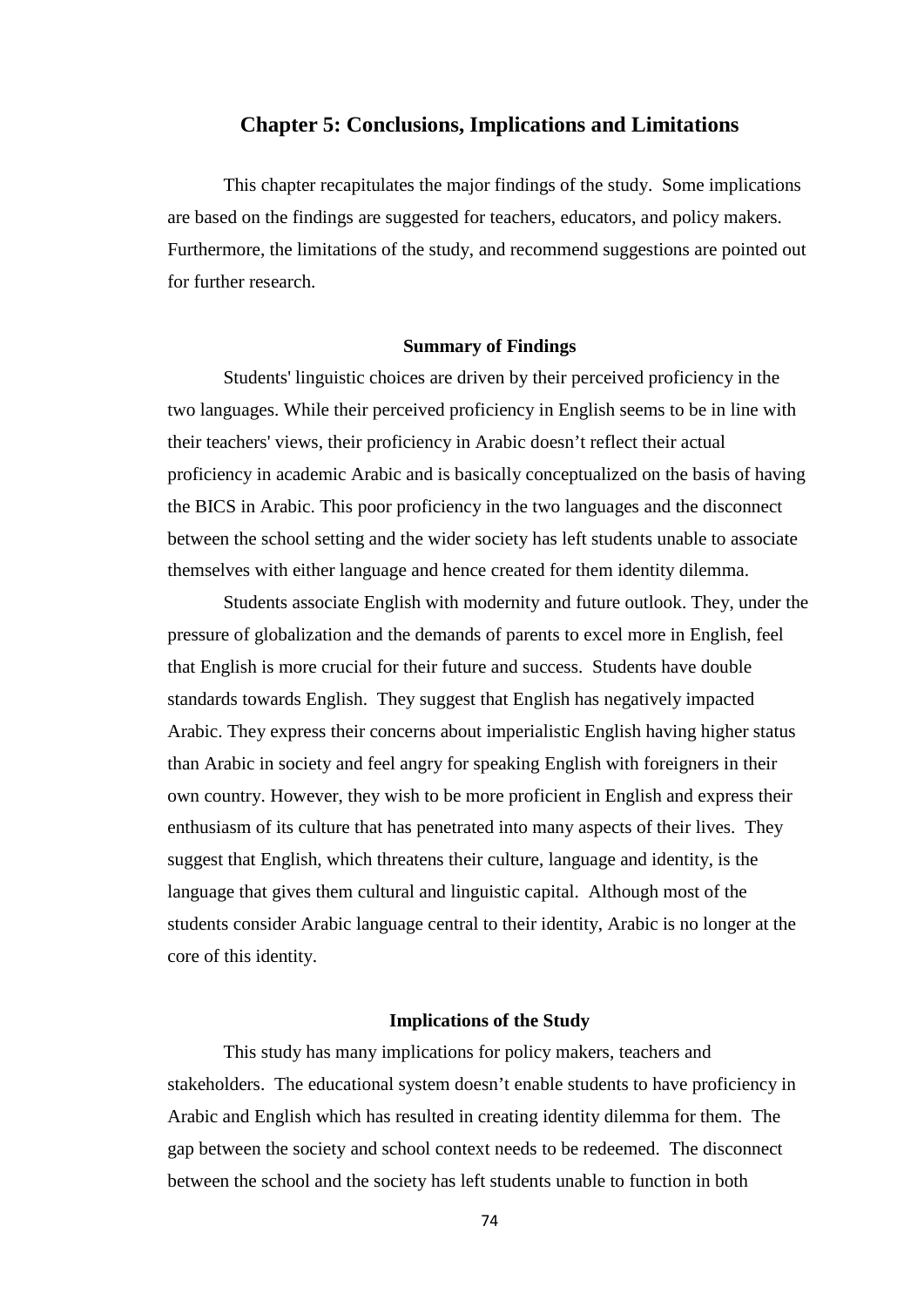contexts. Therefore, a real comprehensive reform that emphasizes achieving bilingualism and biliteracy in Arabic and English in a balanced bilingual program is needed and due. Emphasizing academic proficiency and designing English and Arabic curricula that help students to propel in the globalized world by having proficiency in its global language, English and to maintain their identity by having proficiency in their mother tongue.

The Ministry needs to address the diglossic problem in the Arabic language and should plan teaching Arabic accordingly. Badry (2011) suggests that "adopted language-in-education policies do not address the impact of the complex diglossic nature of Arabic." (p. 108). She explains that the exclusive use of MSA in literacy development ignores the differences between the dialectal varieties used at home and the MSA used in school. Therefore, she recommends "establishing a transition from dialectal varieties to the standard form [which] may ease learners into the literate form and motivate them to learn it" (p. 109)

The Ministry is obliged to train teachers and listen to them, involve them and not leave them work without guidance and support. Teachers are very important asset in making the bilingual education successful. Therefore, more attention needs to be given to their professional development and their orientation towards the articulated objectives and goals to be achieved out of the educational process.

Arabic and English teachers have their share of responsibility. The study revealed that they are demotivated as a result of being left to struggle alone. However, they need to challenge the obstacles facing them. They need to alter their attitude because they are the agents of change. They can turn boring lessons into interesting experience if they change their methods and adopt new strategies to empower their students to do their best and instill in them the love of the language and the inspiration to learn.

I think that substantial changes are needed to take place at all levels of the educational system. Everybody has a share of responsibility. As Alim (2010) points out, "Change begins with one student, one teacher, one classroom, one school, [and] one district" (Alim, 2010, p.227).

#### **Limitations of the Study**

The scope of time didn't allow for investigating parents' perception of the educational policy and their satisfaction with their children's proficiency in the two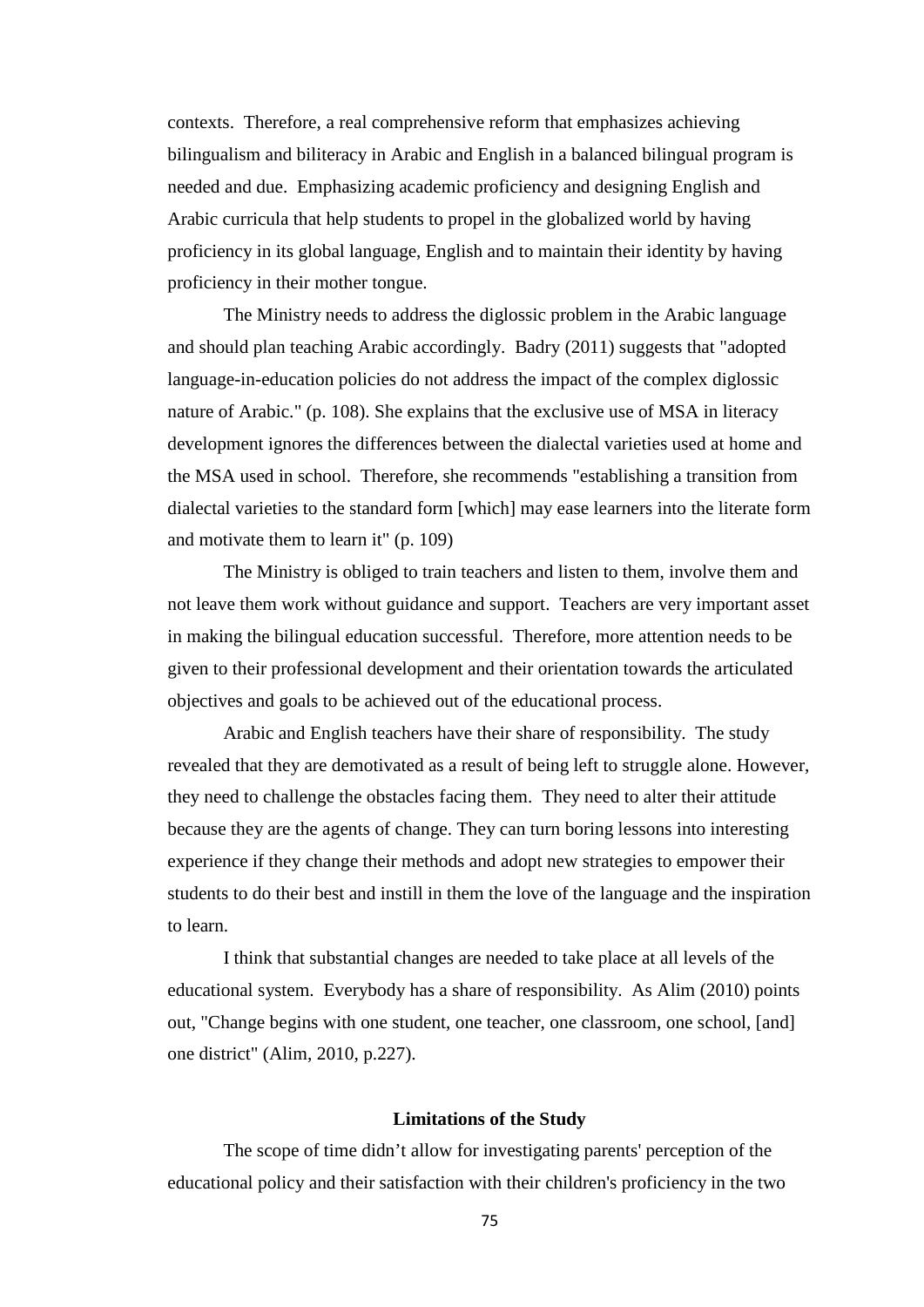languages and their perception of the effect of the prevalent English outside of school on their children's Arab identity. Another thing is that the study investigated only the female students and female teachers. Examining male students and male teachers and then comparing between them might give another perspective into the study and an indication of the gender variable in identity construction and how it might result in different perceptions and linguistic preferences.

#### **Suggestions for Further Studies**

The study aimed to examine the impact of global English on Arab students' identity. However, it examined female high school students. Other studies are needed to examine male high school students to see if gender makes any difference in the perception of students of their languages and identities. Moreover, as this study shows that the students have identity dilemma that leaves them unable to associate themselves with their first or second language, more studies are required to investigate how this identity dilemma affects the way students relate to their wider society outside school.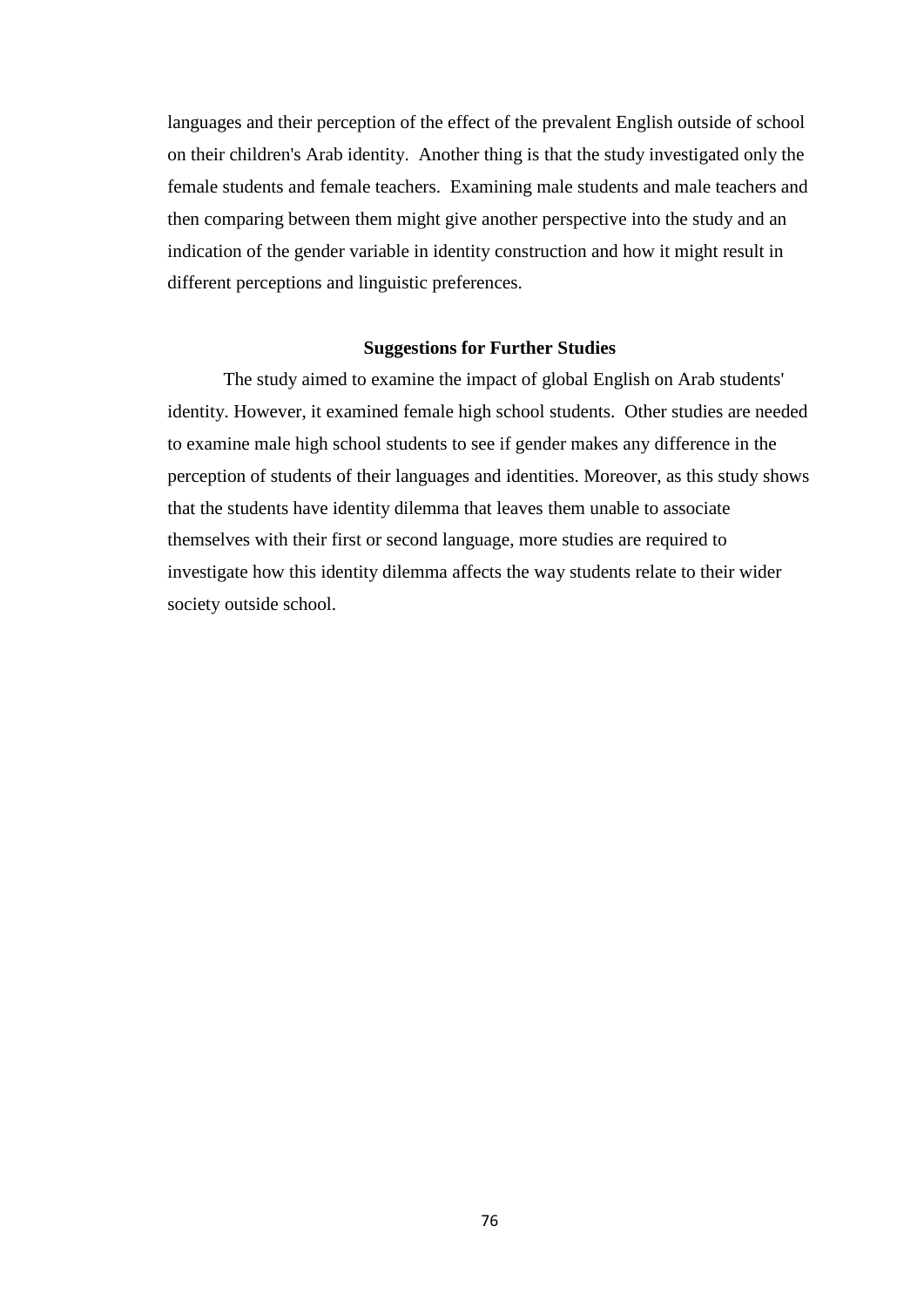#### **References**

- Abi-Nader, J. (1990). "A house for my mother": Motivating Hispanic high school students. *Anthropology and Education Quarterly, 21*( ), 41-58.
- Al-Issa, A. (9 February 2012). Arabic must be the focus in pursuit of 'true' bilingualism. *The National.* Retrieved from: http://www.the national.ae/thenationalconversation.
- Al-Issa, A., & Dahan, L. (2011). Global English and endangered Arabic in the United Arab Emirates. In A. Al-Issa. & L. Dahan (Eds.), *Global English and Arabic: Issues of language, culture, and identity* (pp. 1-22). Switzerland: Peter Lang.
- Alim, H. S. (2010). Critical language awareness. In N. H. Hornberger & S. Lee McKay. S. (Eds.), *Sociolinguistics and language education*. (pp.205-231). Bristol: Multilingual Matters.
- Al Najami, S. (18 October 2007). Bilingual education hangs in the balance for schools. [The Nation: Education] *Gulf New,* Retrieved October 20, 2011, from http://gulfnews.com/news/news/gulf/aue/education/ibilingual-educationhangs-in-the-balance-for-schools-I.207122
- Al Saayegh, F. (27 May 2008). How can we maintain a national identity? *Gulf News*.
- Badry, F. (2011). Appropriating English: Languages in identity construction in the United Arab Emirates. In A. Al-Issa & L. Dahan (Eds.), *Global English and Arabic: Issues of language, culture, and identity* (pp. 81-122). Switzerland: Peter Lang.
- Badry, F. (2012) Education in the UAE: Local identity and global development. In *Essentials of school education in the UAE*. Abu Dhabi, UAE: ECSSR publications.
- Baker, C. (a. 2003). Biliteracy and transliteracy in Wales: Language planning and the Welsh National Curriculum. In N. Hornberger (Ed.). *Continua of biliteracy: An ecological framework for educational policy, research, and practice in multilingual settings.* (pp. 71- 90). Clevedon: Multilingual Matters LTD.
- Baker, C. (b. 2003). *Foundations of bilingual education and bilingualism*. Clevedon: Multilingual Matters Ltd.
- Barakat, H. (1993). *The Arab world: Society, culture and state.* Berkeley, CA: University of California Press.
- Ben Rafael, M., & Schmid, M. S. (2007). Language attrition and ideology: Two groups of immigrants in Israel. In B. Kopke, M. S. Schmid, M. Keijzer & S. Dostert (Eds.), *Language attrition: Theoretical perspectives* (pp. 205-226). Amesterdam: John Benjamins Publishing Company.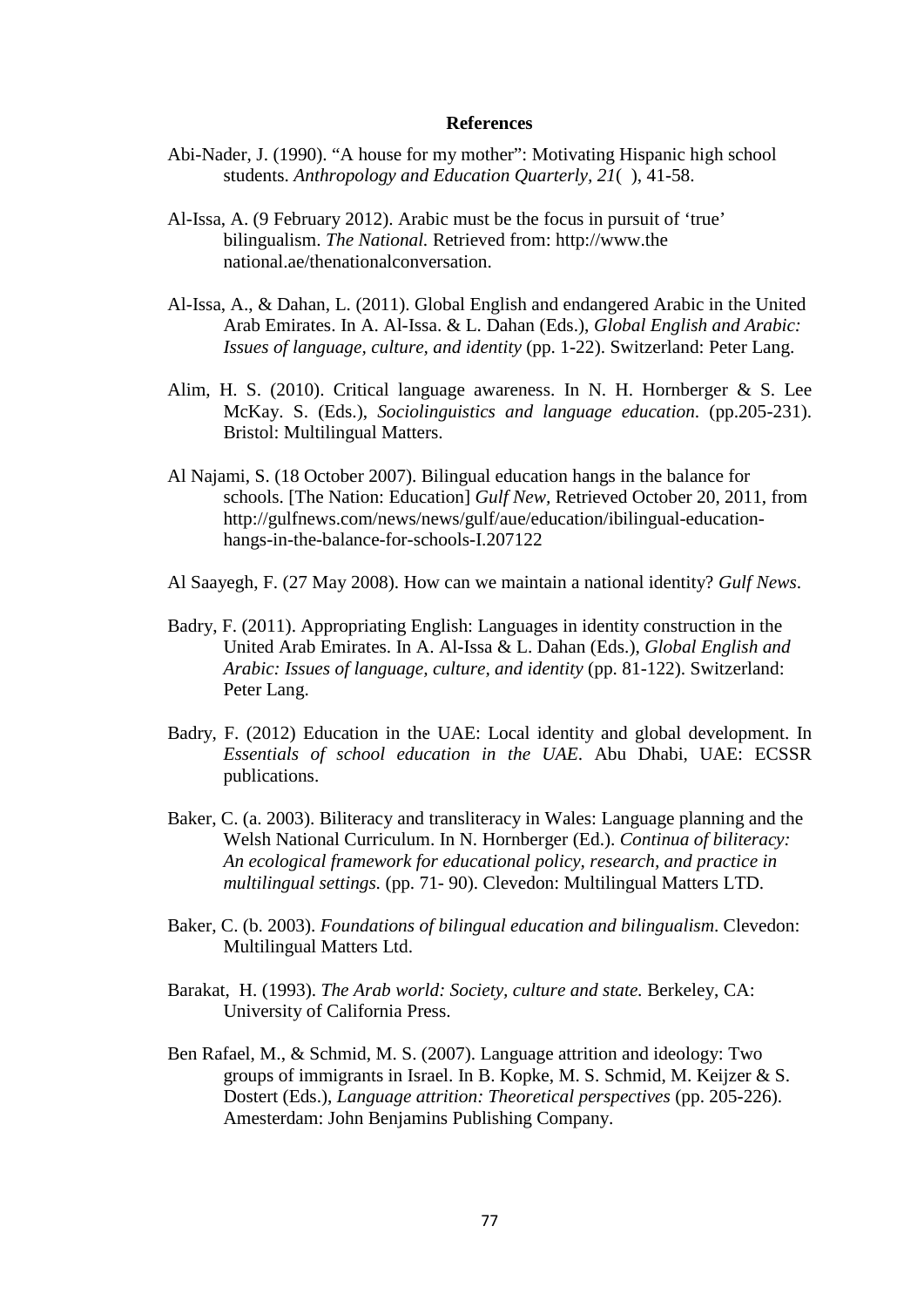- Beardsmore, H. B. (1996). Reconciling content acquisition and language acquisition in bilingual classrooms. *Journal of Multilingual and Multicultural Development, 17*(2-4), 114-122.
- Bowie, D. (2010). The ageing voice: Changing identity over time. In C. Llamas & D. Watt (Eds.), *Language and identities* (pp. 55-66). Edinburgh: Edinburgh University Press.
- Brown, H. D. (2000). *Principles of language learning and teaching*. (4<sup>th</sup> ed.). New York: Longman.
- Brutt-Griffler, J. (2005). "Globalization" and Applied Linguistics: Post-imperial questions of identity and the construction of applied linguistics discourse. *International Journal of Applied Linguistics, 15* (1), 113- 115.
- Buckner, E. (2011). The growth of English language learning in Morocco. In A. Al-Issa & L. Dahan (Eds.), *Global English and Arabic: Issues of language, culture, and identity* (pp. 213- 252). Switzerland: Peter Lang.
- Cahnmann, M. (2003). To correct or not to correct bilingual students' errors is a question of continua-ing reimagination. In N. Hornberger (Ed.), *Continua of biliteracy: An ecological framework for educational policy, research, and practice in multilingual settings.* (pp. 187- 204). Clevedon: Multilingual Matters LTD.
- Canagarajah, S. (2006). Negotiating the local in English as a lingua franca. *Annual Review of Applied Linguistics, 26*, 197-218.
- Chin, N. B. & Wigglesworth, G. (2007). *Bilingualism: An advanced resource book*. London: Routledge Applied Linguistics.
- Coombe, C. (2009). Washback and the impact of high-stakes tests on teaching and learning. In C. Coombe, P. Davidson & D. Lloyd (Eds.), *The fundamentals of language assessment: A practical guide for teachers* (pp. 71-79)*.* Dubai, UAE: TESOL Arabia Publications.
- Cook, V. (2003). The changing L1 in the L2 user's mind. In V. Cook (Ed.), *Effects of the second language on the first*. Clevedon: Multilingual Matters LTD.
- Cummins, J. (2000). *Language, power, and pedagogy: Bilingual children in the crossfire*. Clevedon: Multilingual Matters Limited.
- Cummins, J. (2001). Bilingual children's mother tongue: Why is it important for education? *Sprongforum*, 7(19), 15- 20. Retrieved from http://www. iteachilearn.com/cummins/mother.htm.
- Davidson, P., & Mandalios, J. (2009). Assessment for learning. In C. Coombe, P. Davidson & D. Lloyd (Eds.), *The fundamentals of language assessment: A practical guide for teachers* (pp. 47-52)*.* Dubai, UAE: TESOL Arabia Publications.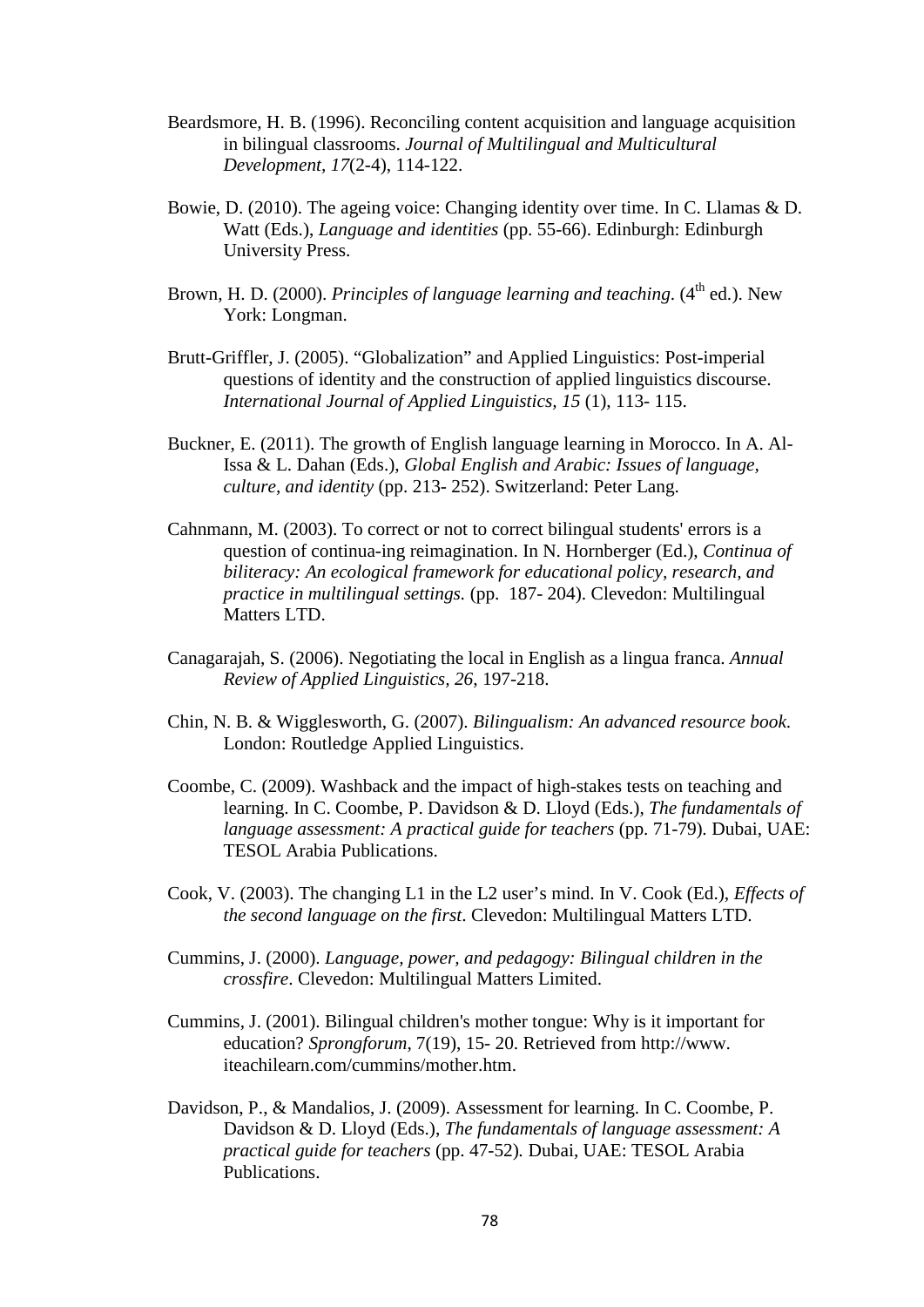- De Bot, K., & Hulsen, M. (2002). Language attrition: Tests, self-assessments and perceptions. In V.J. Cook (Ed.), *Portraits of the L2 user* (pp. 253- 274)*.*  Clevedon: Multilingual Matters LTD.
- De Oliviera, S. M. (2002). Discourses of identity at the Spanish/Portuguese borders: Self-identification strategies of centre and periphery. *National Identities 4*(3), 245-256.
- East, M. (2008). Moving towards 'Us-Others' reciprocity: Implications of glocalisation for language learning and intercultural communication. *Language and Intercultural Communication, 8*(3), 156-171.
- Ennaji, M. (2005). *Multilingualism, cultural identity, and education in Morocco*. New York: Springer.
- Farah, N. (5 October 2011). Education forum calls for bilingual curriculum. *Gulf News.*
- Garcia, O. (2009). *Bilingual education in the 21st century: A global perspective*. West Essex: Wiley-Blackwell.
- Haeri, N. (2000). Form and ideology: Arabic sociolinguistics and beyond. Annual Review of Anthropology, 29, 61-87.
- Heinz, B. (2001). 'Fish in the river': Experiences of bicultural bilingual speakers. *Multilingua, 20*(1), 85-108.
- Higgins, C. (2010). Gender identities in language education. In N. H. Hornberger, N & S. Lee McKay (Eds.), *Sociolinguistics and language education*. (pp.370- 397). Bristol: Multilingual Matters.
- Hornberger, N. (2003). Continua of biliteracy. In N. Hornberger (Ed.), *Continua of biliteracy: An ecological framework for educational policy, research, and practice in multilingual settings.* (pp. 3-34). Clevedon: Multilingual Matters LTD.
- Hornberger, N., & Skilton-Sylvester, E. (2003). Revisiting the continua of biliteracy: International and critical perspectives. In N. Hornberger (Ed.), *Continua of biliteracy: An ecological framework for educational policy, research, and practice in multilingual settings.* (pp. 35-67). Clevedon: Multilingual Matters LTD.
- Hornberger, N. H. (2010). Language and education: A Limpopo Lens. In N. H. Hornberger & S. Lee McKay (Eds.), *Sociolinguistics and language education*. (pp.549-564). Bristol: Multilingual Matters.

Howeidy, F. (11 August 2011). المحكمة في فضيحة. *Shorouk Newspaper.*

Ismail, M. (27 April 2008). Being an Emirati. *Gulf News*.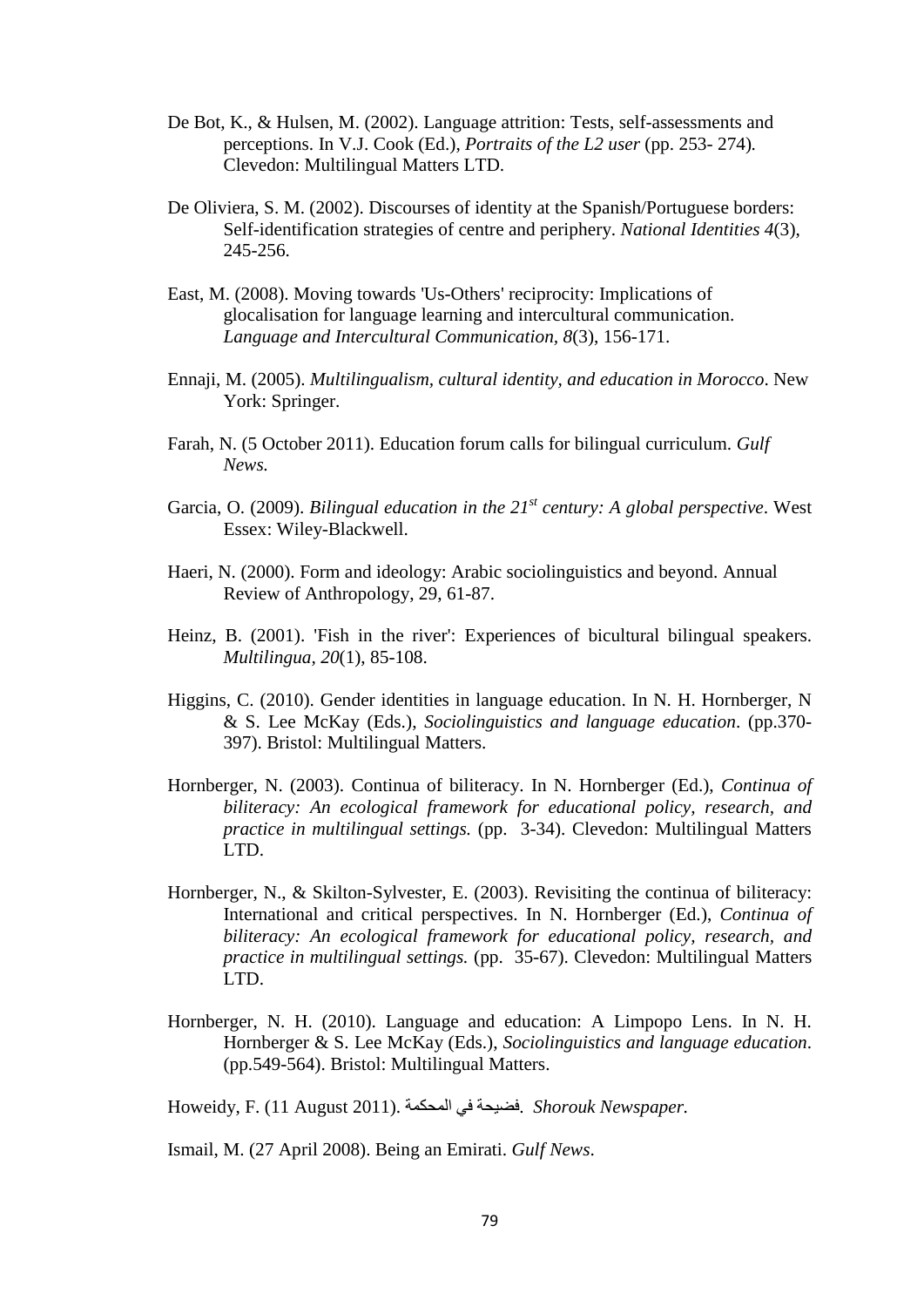- Janks, H. (2010). Language, power, and pedagogies. In N. H. Hornberger & S. Lee McKay (Eds.), *Sociolinguistics and language education*. (pp.40-61). Bristol: Multilingual Matters.
- Kanno, Y., & Norton, B. (2003). Imagined communities and educational possibilities: Introduction*. Journal of language, identity, and education, 2* (4), 241-249.
- Karmani, S, & Pennycook, A. (2005). Islam, English, and 9/11. *Journal of Language, Identity and Education, 4*(2), 157-172.
- Khashan, H. (2000). *Arabs at the crossroads: Political identity and nationalism*. Gainesville: University Press of Florida.
- Kim, L. S. (2003). Multiple identities in a multicultural world: A Malaysian perspective. *Journal of Language, Identity, and Education, 2*(3), 137-158.
- Kraidy, M. M. (2005). *Hybridity, or the cultural logic of globalization*. Philadelphia: Temple University Press.
- Lin, A. M. Y. (2008). Modernity, postmodernity, and the future of "identity": Implications for educators. In A. M. Y. Lin (Ed.), *Problematizing identity: Everyday struggles in language, culture, and education* (199- 217). New York: Lawrence Erlbaum Associates.
- Lincoln, F. (2003). Language education planning and policy in Middle America: Students' voices. In N. Hornberger. (Ed.), *Continua of biliteracy: An ecological framework for educational policy, research, and practice in multilingual settings.* (pp. 147-165). Clevedon: Multilingual Matters LTD.
- McKay, S. L. (2010). English as an international language. In N. H. Hornberger & S. L. McKay (Eds.), *Sociolinguistics and language education*. (pp. 89-115). Bristol: Multilingual Matters.
- Mejdell, G. (2008). What is happening to Lughatuna L-Gamila? Recent media representations and social practice in Egypt. *Journal of Arabic and Islamic Studies,* 8, 108-124.
- Morrow, J. A. & Castleton, B. (2011). The impact of global English on the Arabic language: The loss of the Allah Lexicon. In A. Al-Issa & L. Dahan (Eds.), *Global English and Arabic: Issues of language, culture, and identity* (pp. 307- 334). Switzerland: Peter Lang.
- Nero, S. J. (2005). Language, identities, and ESL pedagogy. *Language and Education, 19*(3), 194- 211.
- Norton, B. (1997). Language, identity, and the ownership of English. *TESOL Quarterly, 31*(3), pp. 409- 429.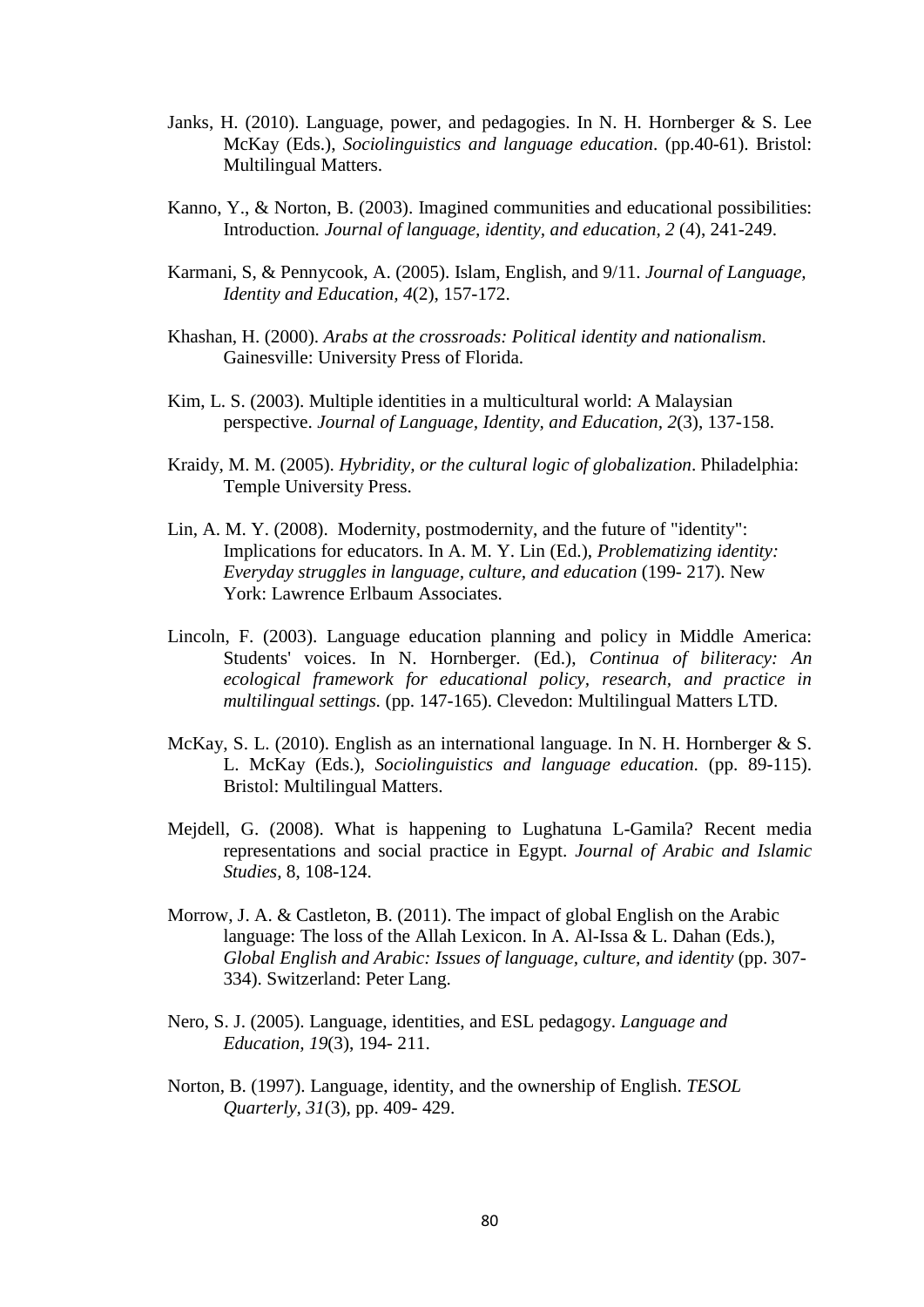- Norton, B. (2010). Language and identity. In N. H. Hornberger & S. L. McKay (Eds.), *Sociolinguistics and language education*. (pp. 349-369). Bristol: Multilingual Matters.
- Paiva, V, L, M, D. (2011). Identity, motivation and autonomy in second language acquisition from the perspective of complex adaptive systems. In G. Murray, X. Gao & T. Lamb (Eds.), *Identity, motivation and autonomy in language learning*. (pp. 57-72). Bristol: Multilingual Matters.
- Pavlenko, A. (2006). Bilingual selves. In A. Pavlenko (Ed.), *Bilingual minds: Emotional experience, expression and representation (pp. 1-35). Clevedon:* Multilingual Matters Limited.
- Pennycook, A. (2003). Beyond homogeny and heterogeny: English as a global and worldly language. In C. Mair (Ed.), *The politics of English as a world language*. (pp. 3-17). Amsterdam: Rodopi.
- Pennycook, A. (2010). Nationalism, identity and popular culture. In N. H. Hornberger & S. L. McKay (Eds.), *Sociolinguistics and language education*. (pp. 62-86). Bristol: Multilingual Matters.
- Perez, B., Flores, B. B., & Strecker. S. (2003). Biliteracy teacher education in the US Southwest. In N. Hornberger (Ed.). *Continua of biliteracy: An ecological framework for educational policy, research, and practice in multilingual settings.* (pp. 207-231). Clevedon: Multilingual Matters LTD.
- Pessoa, S., & Rajakumar, M. (2011). The impact of English-medium Higher Education: The case of Qatar. In A. Al-Issa & L. Dahan (Eds.), *Global English and Arabic: Issues of language, culture, and identity* (pp. 153-178). Switzerland: Peter Lang.
- Phillipson, R., & Skutnabb-Kangas, T. (1996). English only worldwide or language ecology. *TESOL Quarterly, 30*(3), 429-452.
- Phillipson, R. (1998). Globalizing English: Are linguistic human rights an alternative to linguistic imperialism? *Language Sciences, 20*(1), 101-112.
- Ronesi, L. (2011). Who am I as an Arab English speaker? In A. Al-Issa & L. Dahan (Eds.), *Global English and Arabic: Issues of language, culture, and identity* (pp. 49-80). Switzerland: Peter Lang.
- Rouchdy. A. (31 December 2010). The Arabic language in the News. *Arabic Across Cultures.* Retrieved October 4, 2011, from http://arabiclanguageinamerica .blogspot. com/search?updated-min=2010-01-01T00%2
- Rouchdy, A. (28 October 2010). What is happening to classical Arabic. *Arabic Across Cultures.* Retrieved October 4, 2011, from http://arabiclanguageinamerica blogspot. com/2010\_10\_01\_archive.html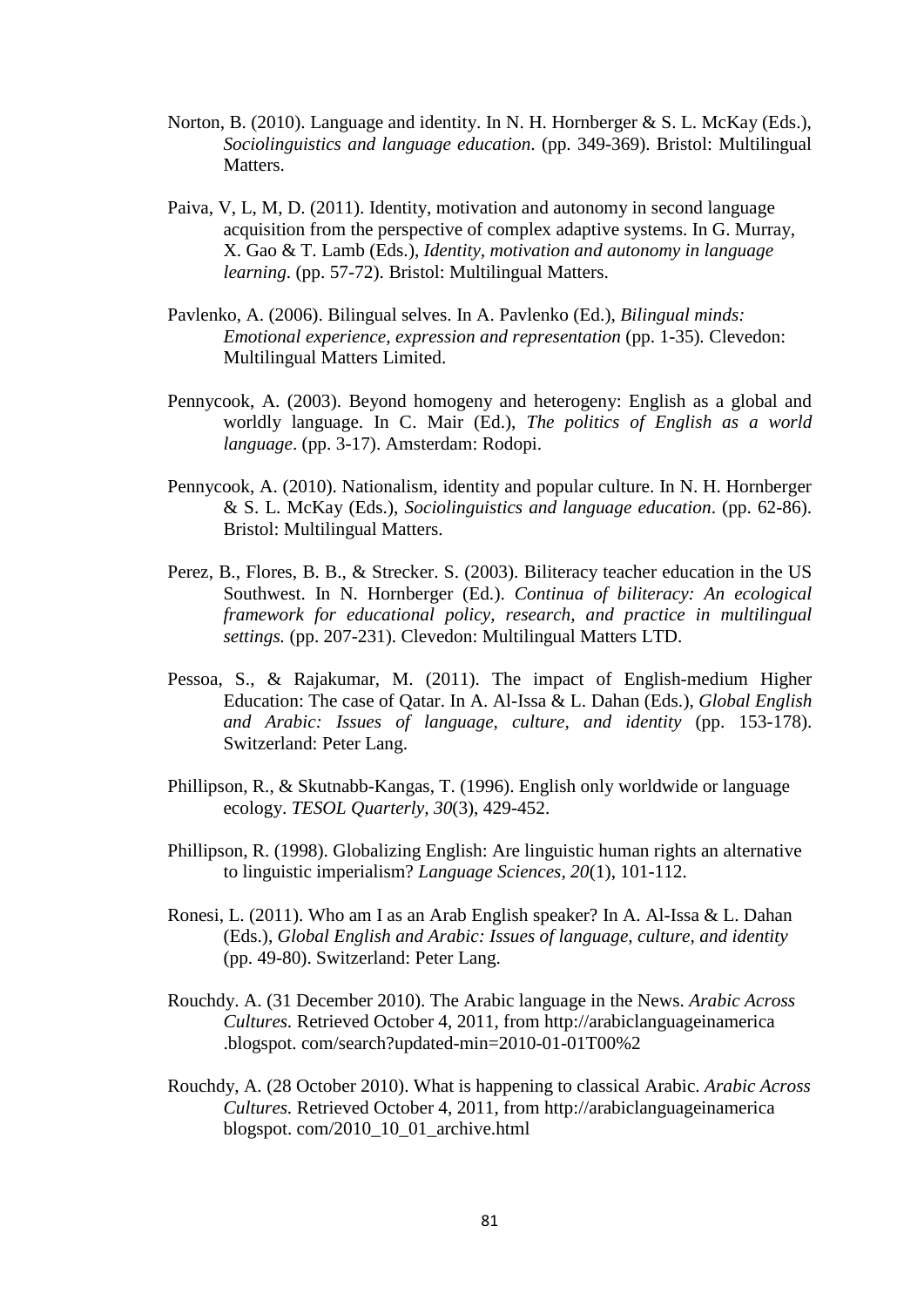- Rouchdy, A. (18 November 2009). Which Arabic ought to be taught*? Arabic Across Cultures.*
- Rouchdy, A. (28 December 2009). Language and identity. *Arabic Across Cultures*.
- Said, F. F. S. "Ahyaanan I text in English 'ashan it's ashal": Language crisis or linguistic development? The case of how Gulf Arabs perceive the future of their language, culture, and identity. In A. Al-Issa & L. Dahan (Eds.), *Global English and Arabic: Issues of language, culture, and identity* (pp. 179-212). Switzerland: Peter Lang.
- Schmid, M. (2007). The role of L1 use for L1 attrition. In B. Kopke, M. S. Schmid, M. Keijzer & S. Dostert (Eds.), *Language attrition: Theoretical perspectives* (pp. 135-154). Amesterdam: John Benjamins Publishing Company: Amesterdam.
- Schmid, M. S. (2002). *First language attrition, use and maintenance: The case of German Jews in Anglophone countries*. John Benjamins Publishing Company: Philadelphia. Retrieved from http://site.ebrary.com /lib/aus/Doc?id =100234
- Sherif, I. (4 October 2011). Call to make Arabic language of instruction. *Gulf News.*
- Sherif, I. (8 April 2012). Poor Arabic language curriculum, teaching plague education system. *Gulf News.*
- Sinno, N. (2011). Navigating linguistic imperialism, cultural hybridity, and language pedagogy. In A. Al-Issa & L. Dahan (Eds.), *Global English and Arabic: Issues of language, culture, and identity* (pp. 335-354). Switzerland: Peter Lang.
- Skutnabb-Kangas, T. (2004). Don't cut my tongue, let me live and die with my language. *Journal of Language, Identity and Education, 3*(2), 127-160.
- Srinivasan, N. (2 December 2005). Arabic language use on decline in its own land. *Al Khaleej Times.*
- Suleiman, Y. (2001). *The Arabic language and National identity.* Washington, D.C: Georgetown University Press.
- Suleiman, Y. (2006). Charting the nation: Arabic and the politics of identity. *Annual Review of Applied Linguistics,* 26, 125-148.
- Swan, M. (5 February 2012). Students not fluent in Arabic, say university chiefs. *The National.* Retrieved from http://www.the national.ae/news/uae-news/edu
- Swan, M., & Ahmed, A. (11 May 2011). Young people's reading skills deteriorating. *The National.*
- Swan, M. (26 April 2012). Arabic school aims to boost popularity of the language. *The National.*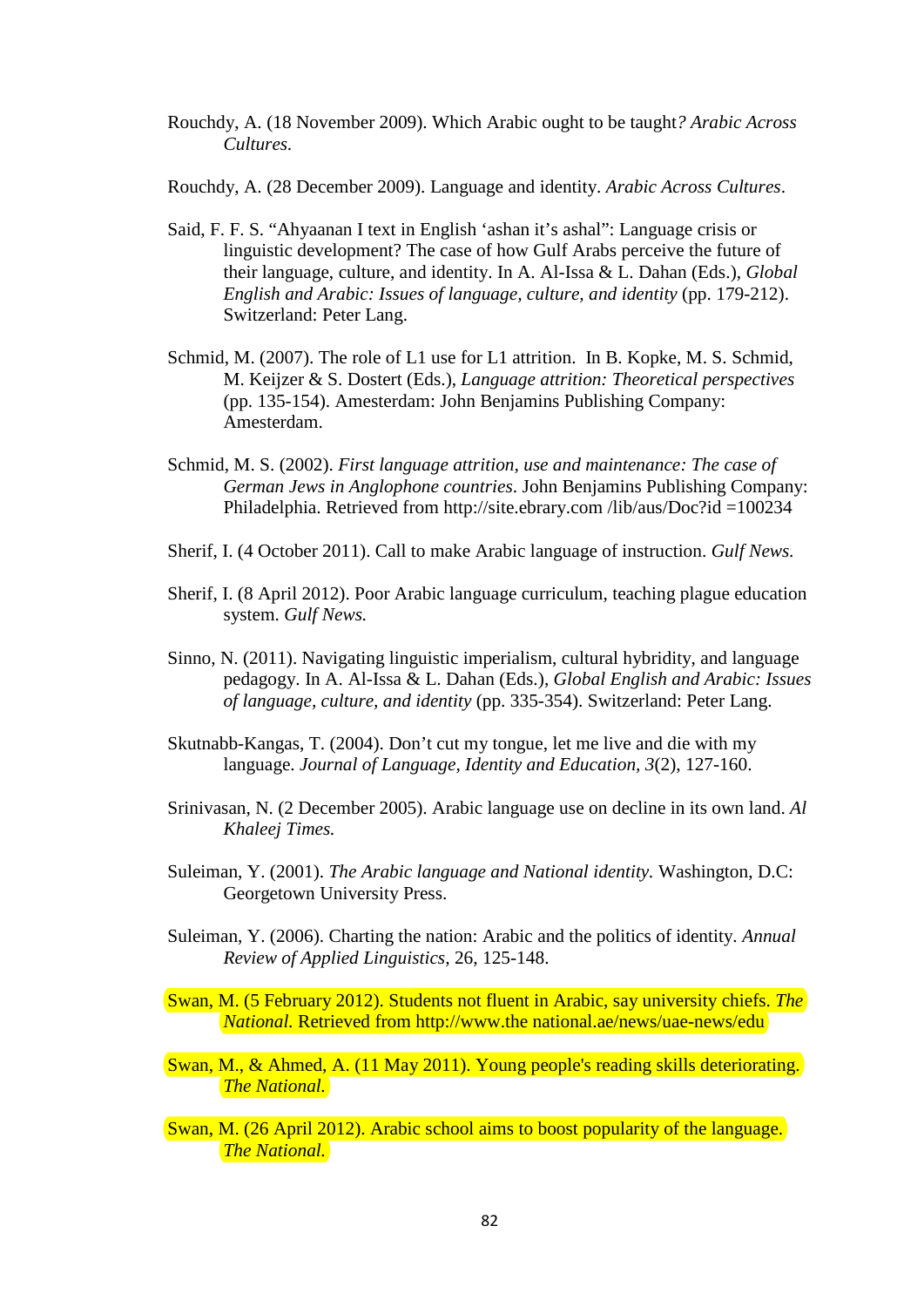- Troudi, S., & Jendli, A. (2011). Emirati students' experiences of English as a medium of instruction. In A. Al-Issa & L. Dahan (Eds.), *Global English and Arabic: Issues of language, culture, and identity* (pp. 23- 48). Switzerland: Peter Lang.
- Ushioda, E. (2011). Motivating learners to speak as themselves. In G. Murray, X. Gao & T. Lamb (Eds.), *Identity, motivation and autonomy in language learning*. (pp. 11-24). Bristol: Multilingual Matters.
- Wardhaugh, R. (2006). *An introduction to sociolinguistics*. MA, USA: Blackwell Publishing.
- Wodak, R., de Cillia, R., Reisigl, M., & Liebhart, K. (2009). *The discursive construction of national identity.* Edinburgh: Edinburgh University Press.
- Zakharia, Z. (2010). Language-in-education policies in contemporary Lebanon: Youth perspectives. In O. Abi-Mershed (Ed.), *Trajectories of Education in the Arab World: Legacies and challenges* (pp.157-184). London: Routledge.
- Zughoul, M. R. (2003). Globalization and EFL/ESL pedagogy in the Arab world. *Journal of Language and Learning, 1*(2), 106 – 146.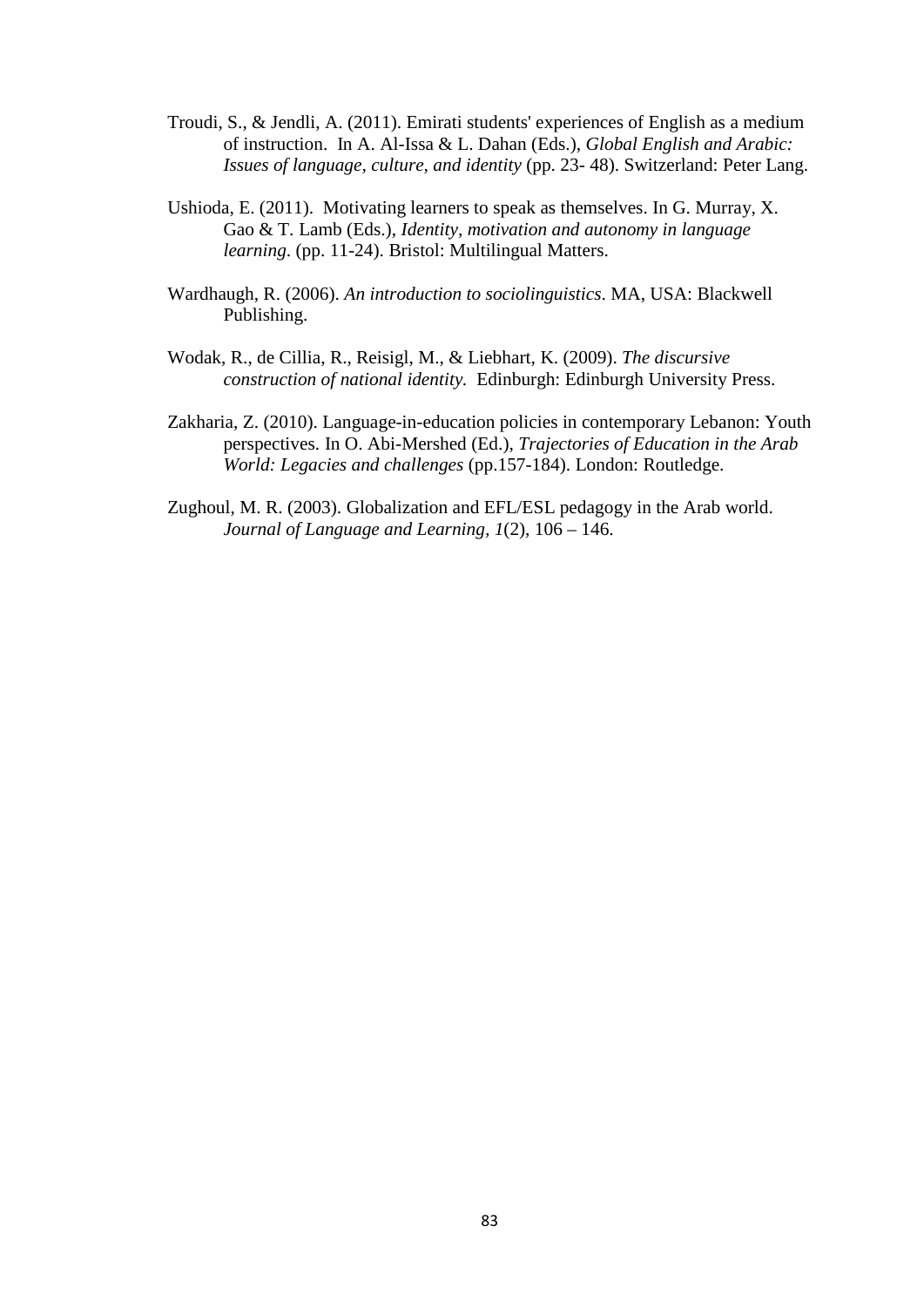## **Appendix A**

#### Students' Survey

## **استبيان الطلبة**

This survey is part of research on the use of English and Arabic in schools in the UAE. Your participation in the survey is highly valued and the data collected will be held confidential. Thank you for agreeing to participate by responding to these questions.

ان هدا الستبيان جزء من بحث يتناول استخدام اللغتين العربية والانجليزية في مدارس الدولة. اننا نثمن قبولكم المشاركة في هدا الاستبيان و كل المعلومات فيه سرية.

العمر:-----------------Age

الجنسية:-------------------Nationality

اللغات التي تتحدث بها: :------------------spoken Languages Name of school:--------------------------------------المدرسة اسم

## Section A

## **Choose a, b or c.**

1. Which is your preferred period المفضلة؟ حصتك ماهي

| a. Arabic period | b. English period                     | c. both periods |
|------------------|---------------------------------------|-----------------|
|                  | b. كلاهما .c    حصـة اللغة الانجليزية |                 |

2. Which language is more difficult to learn التعلم؟ في الاصعب اللغة ماهي

| a. Arabic language | b. English language c. Both languages |              |
|--------------------|---------------------------------------|--------------|
| a. اللغة العربية   | اللغة الانجليزية .b                   | ا كلاهما . c |

3. Which language is more important for your future and study

اي لغة أهم لمستقبلك ودراستك?

a. Arabic language b. English language c. Both languages

- 4. Which language is your preferred language for using the internet اي لغة تفضل عند استخدام الانترنت؟
	- a. Arabic language b. English language c. Both languages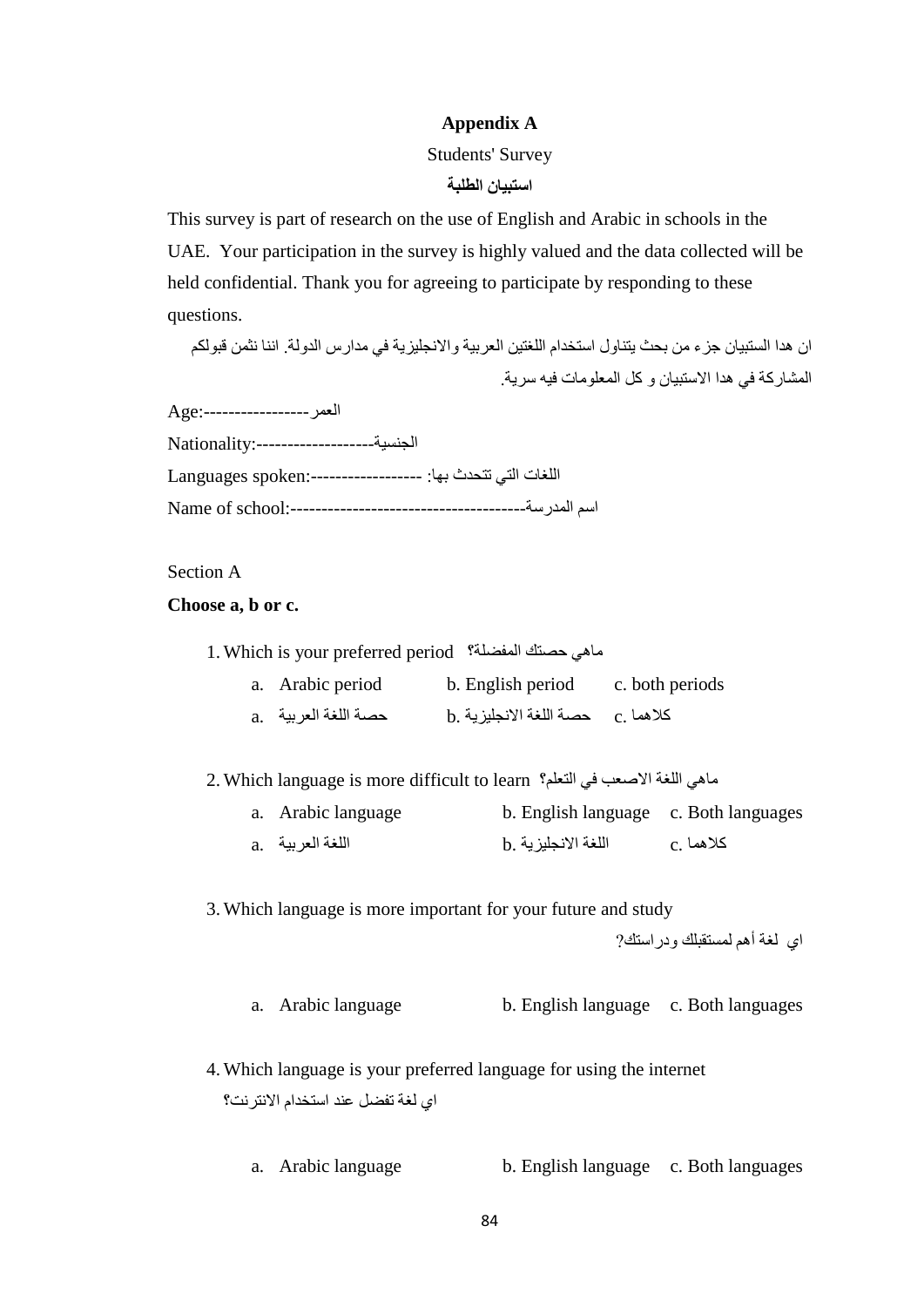|     | 5. Which language you feel you are better at                                                                |                                       | باي لغة تشعر انك افضل؟               |
|-----|-------------------------------------------------------------------------------------------------------------|---------------------------------------|--------------------------------------|
|     | a. Arabic language                                                                                          | b. English language c. Both languages |                                      |
|     | 6. Which language do you prefer to read in                                                                  |                                       | اي لغة تفضل للقراءة؟                 |
|     | a. Arabic language                                                                                          | b. English language c. Both languages |                                      |
|     | 7. Which language do you prefer to write in                                                                 |                                       | أي لغة تفضل عند الكتابة؟             |
|     | a. Arabic language                                                                                          | b. English language c. Both languages |                                      |
|     | 8. Which language do you speak when shopping in the shopping malls<br>ماهي اللغة التي تتكلم بها عند التسوق؟ |                                       |                                      |
|     | a. Arabic language                                                                                          | b. English language c. Both languages |                                      |
|     | 9. Which language do you use when you speak with your friends                                               |                                       |                                      |
| 10. |                                                                                                             |                                       | ماهي اللغة التي تتكلم بهامع اصدقائك؟ |
|     | a. Arabic language                                                                                          | b. English language c. Both languages |                                      |
| 11. | Which language do your parents encourage you to be better in<br>اي اللغتين يشجعك والديك على تعلمها اكثر؟    |                                       |                                      |
|     | a. Arabic language                                                                                          | b. English language c. Both languages |                                      |
| 12. | Which language do you use to express your feelings<br>ماهي اللغة التي تعبر فيها عن مشاعرك؟                  |                                       |                                      |
|     | a. Arabic language                                                                                          | b. English language c. Both languages |                                      |
|     |                                                                                                             |                                       |                                      |

13. Which language do you prefer to listen to music in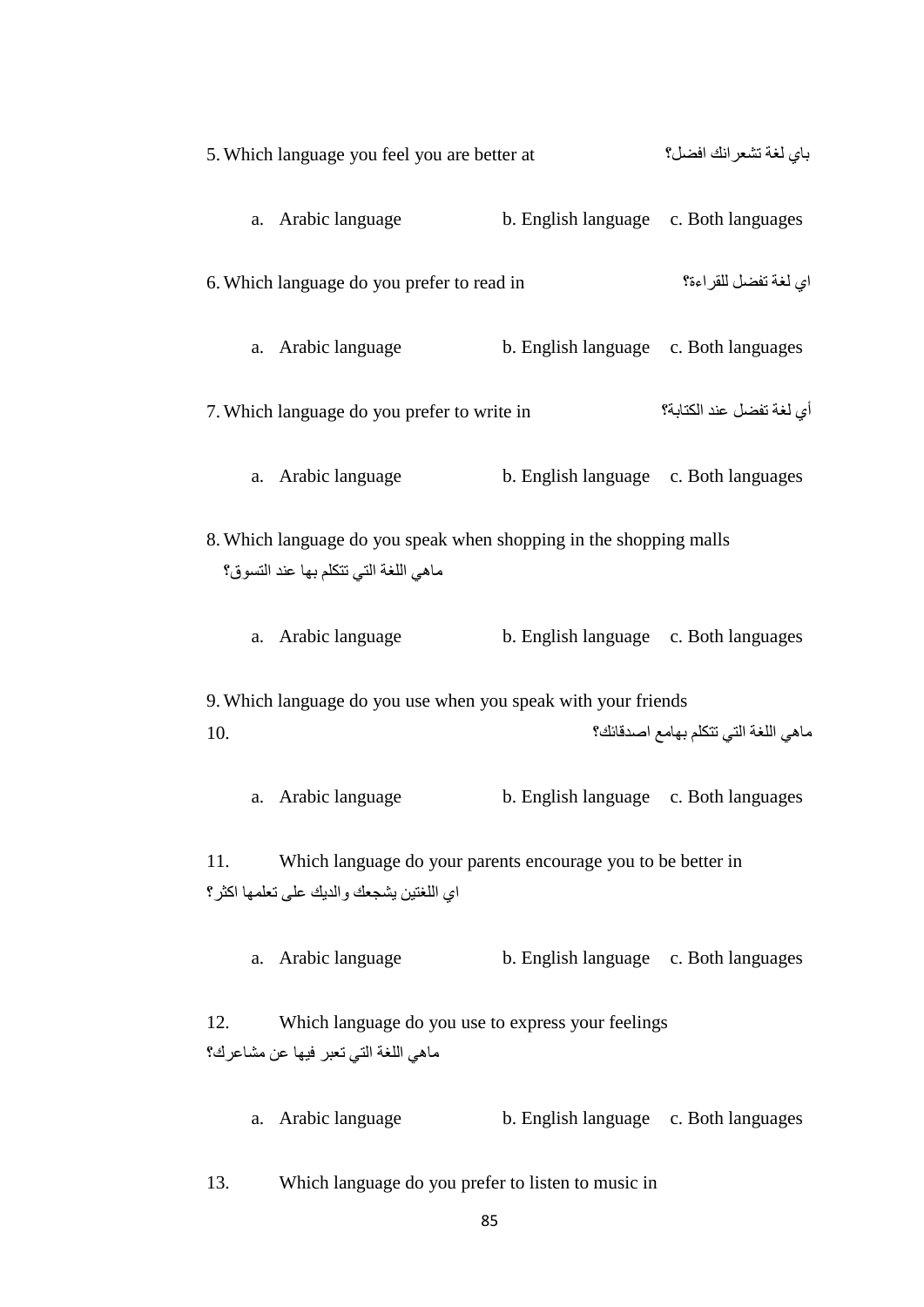ماهي اللغة التي تفضلها لسماع الموسيقى؟

a. Arabic language b. English language c. Both languages 14. Which language do you receive or need to receive private tuition in بأي لغة تحتاج الى الدروس الخصوصية اكثر؟

a. Arabic language b. English language c. Both languages

15. Which language promotes in you independent learning اي لغة تساعدك اكثر على استقلالية التعلم؟

a. Arabic language b. English language c. Both languages

16. Which language is enhancing your critical thinking ماهي اللغة التي تطور تفكيرك الناقد؟

| a. Arabic language | b. English language c. Both languages |  |
|--------------------|---------------------------------------|--|
|--------------------|---------------------------------------|--|

17. Which language is easier to do research in الأبحاث؟ عمل في اسهل اللغتين اي

- a. Arabic language b. English language c. Both languages
- 18. I wish I was more fluent in في طلاقة اكثر كنت لو اتمنى a. Standard Arabic b. English language c. Both languages

#### Section B

**Please indicate to what extent you agree or disagree with the following statements on a scale of 1-5 where 1 is strongly agree and 5 is strongly disagree**

1. Math and Science should be taught in English يجب ان يتم تدريس الرياضيات و العلوم بالانجليزية

1. Strongly agree 2. Agree 3. Neutral 4. Disagree 5. Strongly disagree لااوافق مطلقا لااوافق محايد اوافق اوافق بشدة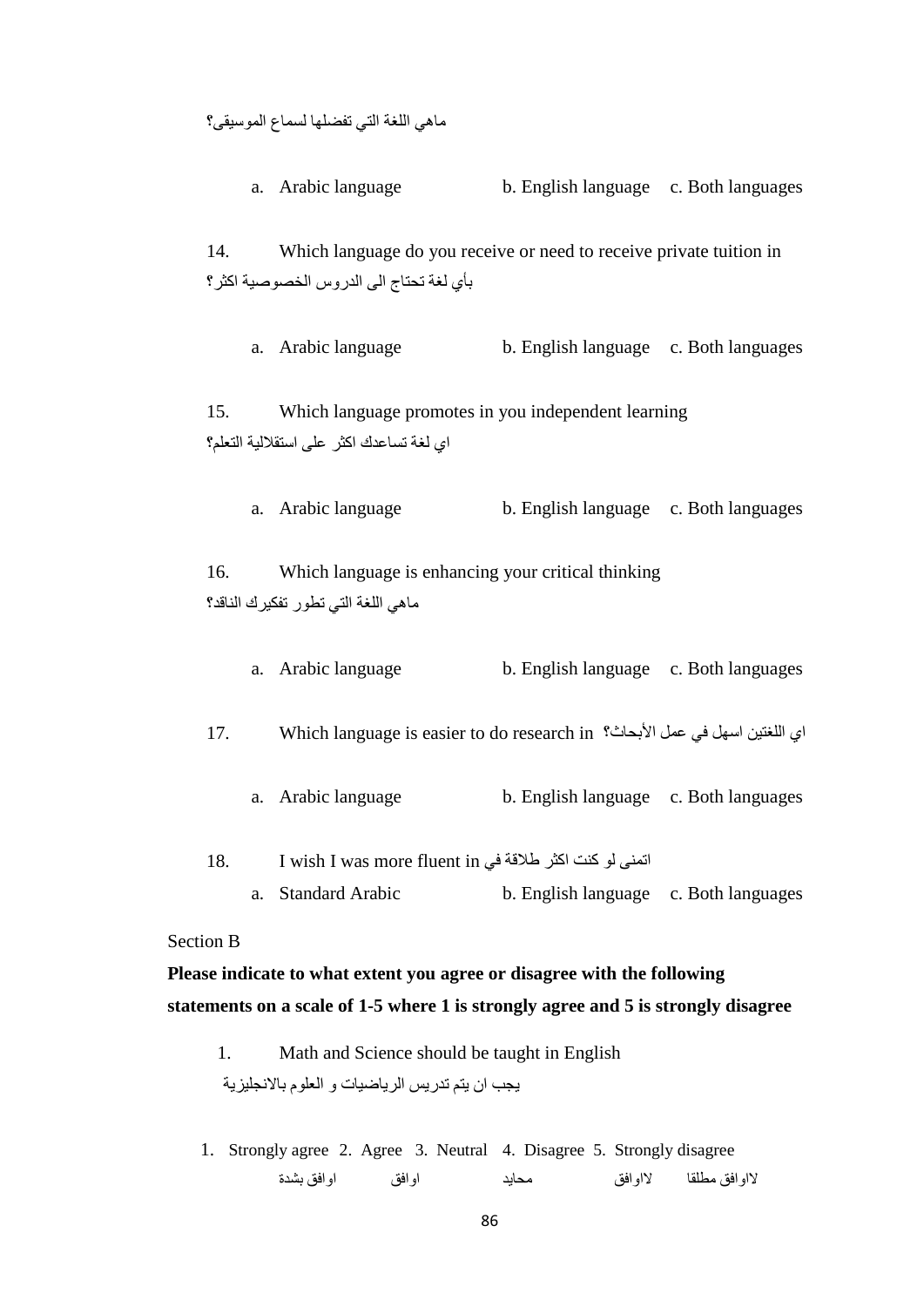2. In schools, we need more Arabic periods than English periods نحتاج الى حصص لغة عربية اكثر من الانجليزية

| Strongly agree                                                          | Agree Neutral                                      | Disagree                                                           | Strongly disagree                                                                   |
|-------------------------------------------------------------------------|----------------------------------------------------|--------------------------------------------------------------------|-------------------------------------------------------------------------------------|
| 3.<br>منهاج اللغة العربية بحاجة الى التعديل و التحديث                   | Arabic curriculum needs to be modified and updated |                                                                    |                                                                                     |
| Strongly agree                                                          | Agree Neutral                                      | Disagree                                                           | Strongly disagree                                                                   |
| 4.<br>اللغة العربية تتراجع و مستقبلها مظلم                              |                                                    | Arabic language is declining and its future is dim and unclear     |                                                                                     |
| Strongly agree                                                          | Agree Neutral                                      | Disagree                                                           | Strongly disagree                                                                   |
| 5.<br>Quran                                                             |                                                    |                                                                    | Arabic language will be untouched because it is the language of the                 |
| اللغة العربية محمية لانها لغة القران<br>Strongly agree Agree Neutral    |                                                    | Disagree                                                           | Strongly disagree                                                                   |
| 6.<br>اللغة الانجليزية هي المسؤلة عن تدهور اللغة العربية                |                                                    | English language is responsible for the decline in Arabic language |                                                                                     |
| Strongly agree                                                          | Agree Neutral                                      | Disagree                                                           | Strongly disagree                                                                   |
| 7.<br>language<br>اللغة الانجليزية لها مكانة اعلى من العربية في المجتمع |                                                    |                                                                    | English language has more status and prestige in our society than the Arabic        |
| Strongly agree                                                          | Agree Neutral                                      | Disagree                                                           | Strongly disagree                                                                   |
| 8.                                                                      |                                                    |                                                                    | اللغة العربية اساس انتمائي للعروبة - Arabic language is central to my being an Arab |
| Strongly agree                                                          | Agree Neutral                                      | Disagree                                                           | Strongly disagree                                                                   |
|                                                                         | 87                                                 |                                                                    |                                                                                     |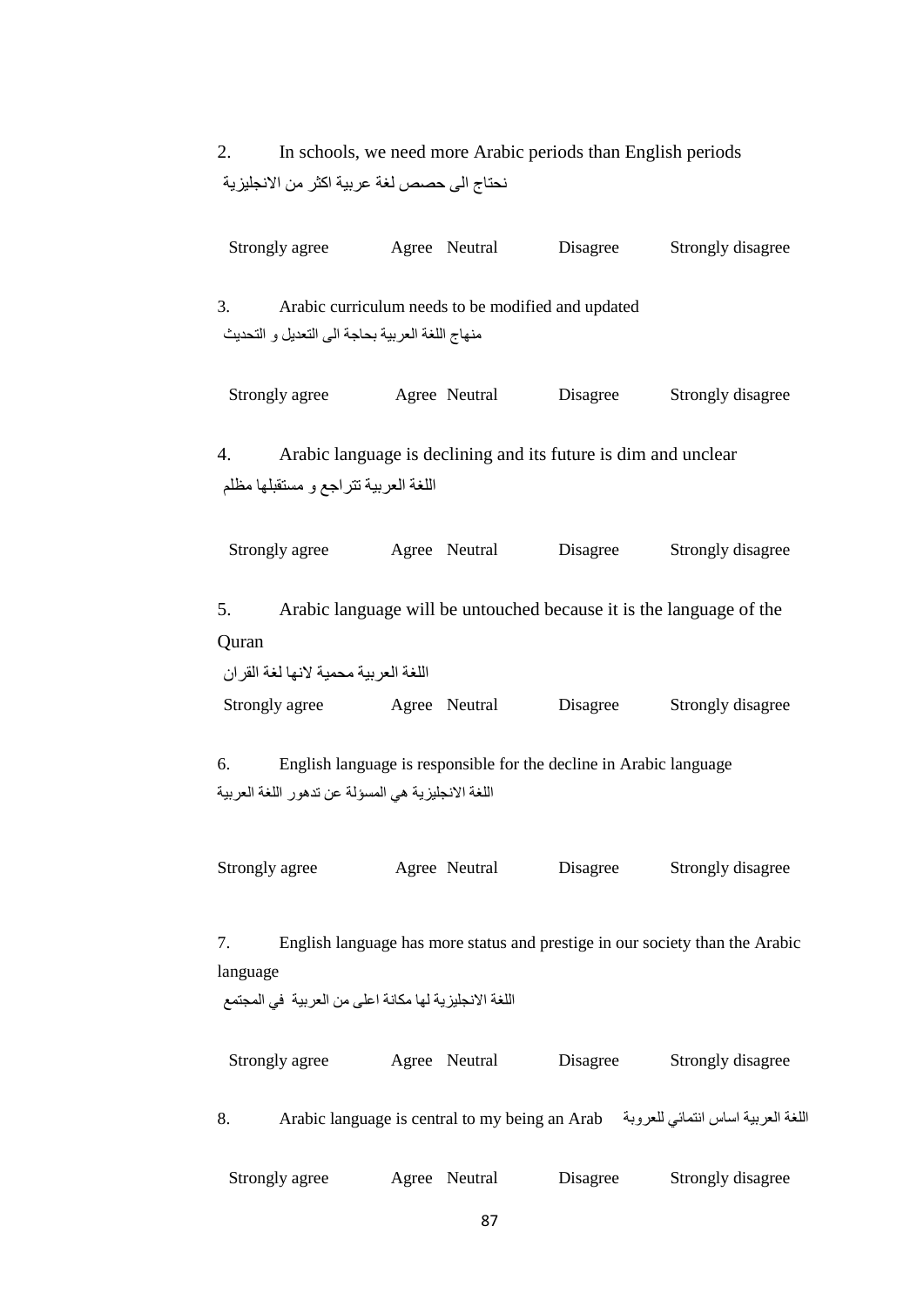9. English language learning has made me appreciate the western culture تعلم الانجليزية جعلني اثمن الثقافة الغربية

| Strongly agree |                                                        | Agree Neutral                                                   | Disagree | Strongly disagree                                                      |
|----------------|--------------------------------------------------------|-----------------------------------------------------------------|----------|------------------------------------------------------------------------|
| 10.            | تهدد اللغة الانجليزية الثقافة المحلية و الهوية العربية | English language is a threat to local culture and Arab identity |          |                                                                        |
| Strongly agree |                                                        | Agree Neutral                                                   | Disagree | Strongly disagree                                                      |
| 11.            | ادت العولمة الى جعل استخدام الانجليزية ملحا وضروريا    |                                                                 |          | Globalization has made the use of English more demanding and necessary |
| Strongly agree |                                                        | Agree Neutral                                                   | Disagree | Strongly disagree                                                      |

12. Despite learning English, I still feel that Arabic is more important for me as an Arab

```
بالرغم من تعلم للغة الانجليزية, ما زالت العربية اهم بالنسبة لي كعربي
```
Strongly agree Agree Neutral Disagree Strongly disagree

13. English language has negatively affected my Arab identity لقد اثرت الانجليزية سلبا على هويتي العربية Strongly agree Agree Neutral Disagree Strongly disagree

14. All people in the UAE should learn to speak, read and write in Arabic يجب على كل المقيمين في الامارات تعلم المحادثة و القراءة والكتابة باللغة العربية 15. Strongly agree Agree Neutral Disagree Strongly disagree

16. Arabic can be as effective in teaching Math and Science as English اللغة العربية تصلح لتدريس الرياضيات والعلوم كالانجليزية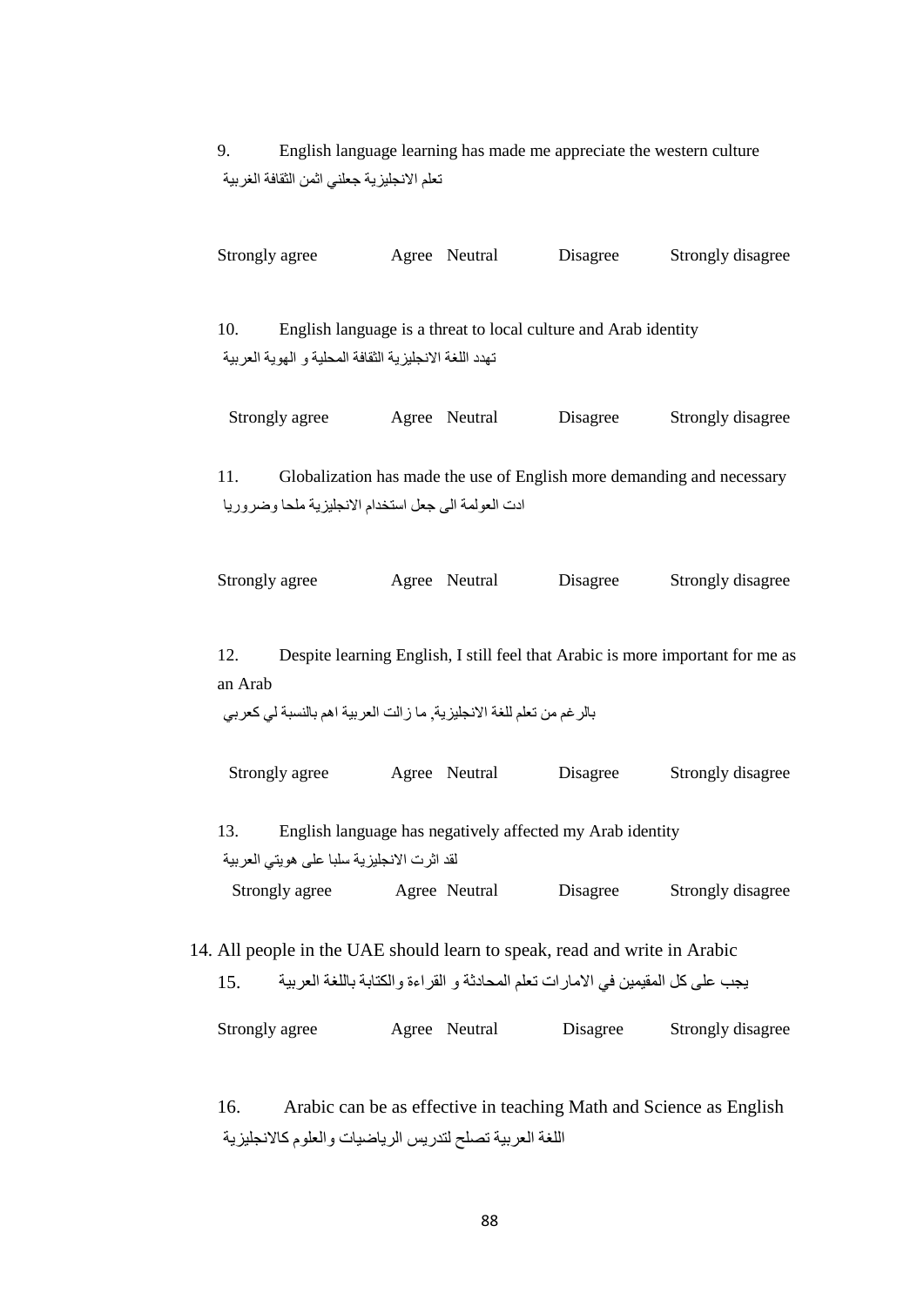|                         | Strongly agree |               | Agree Neutral                                              | Disagree                                                              | Strongly disagree                                                                                                              |
|-------------------------|----------------|---------------|------------------------------------------------------------|-----------------------------------------------------------------------|--------------------------------------------------------------------------------------------------------------------------------|
| 17.                     |                |               |                                                            |                                                                       | The topics of the Arabic curriculum are dry and boring ألمواضيع في منهج اللغة<br>العربية جافة ومملة                            |
|                         | Strongly agree |               | Agree Neutral                                              | Disagree                                                              | Strongly disagree                                                                                                              |
| 18.<br>Arabic difficult |                |               |                                                            | The difference between Standard Arabic and dialects has made learning | الاختلاف بين اللغة العربية الفصحى و اللهجات جعل تعلم العربية اكثر صعوبة                                                        |
| Strongly agree          |                |               | Agree Neutral                                              | Disagree                                                              | Strongly disagree                                                                                                              |
| 19.                     |                |               | تعلم اللغة العربية الفصحى صعب لان استخدامها يقتصر على الصف |                                                                       | Learning Standard Arabic is difficult because we use it only in the classroom                                                  |
| Strongly agree          |                | Agree Neutral |                                                            | Disagree                                                              | Strongly disagree                                                                                                              |
| 20.<br>ambitions        |                |               | نظام التعليم في الامارات يلبي طموحات الطلاب و احتياجاتهم   | The educational system in the UAE is meeting all students' needs and  |                                                                                                                                |
|                         | Strongly agree | Agree Neutral |                                                            | Disagree                                                              | Strongly disagree                                                                                                              |
| 21.                     |                |               |                                                            |                                                                       | ان نظام التعليم Our educational system is focusing on English and Arabic equally<br>يوازن بين العربية والانجليزية              |
| Strongly agree          |                | Agree         | Neutral                                                    | Disagree                                                              | Strongly disagree                                                                                                              |
| 22.<br>the job market   |                |               |                                                            |                                                                       | The education I am receiving prepares me for the demands of globalization in<br>ان تعليمي يؤهلني لمتطلبات العولمة في سوق العمل |
| Strongly agree          |                | Agree         | Neutral                                                    | Disagree                                                              | Strongly disagree                                                                                                              |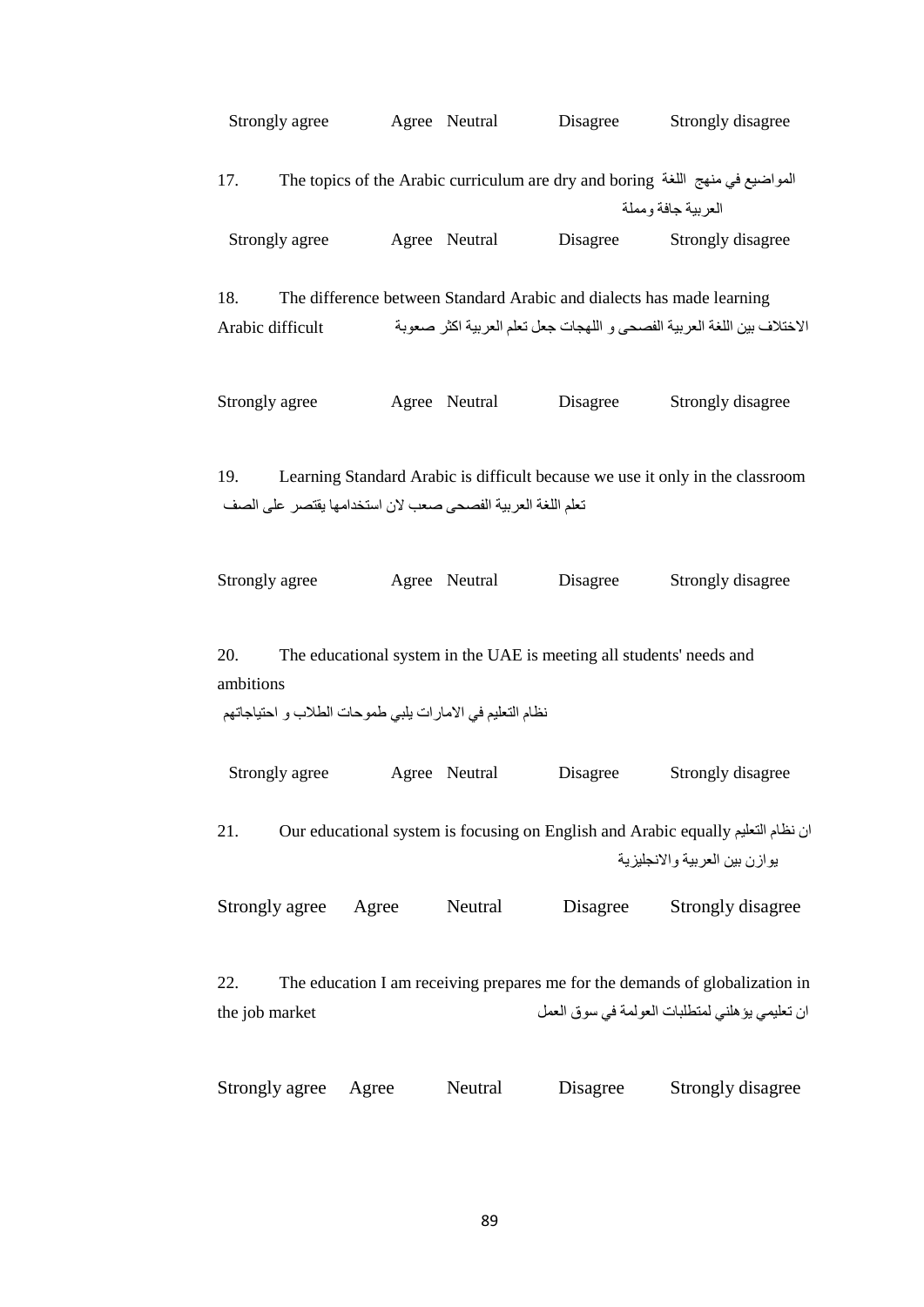| 23.     | The cultural and Islamic values are emphasized in the educational policy of |
|---------|-----------------------------------------------------------------------------|
| the UAE |                                                                             |
|         | ان نظام التعليم يؤكد على القيم الاسلامية والثقافية لدولة الامارات           |

Please answer these questions with what you really believe in. All the answers will be kept confidential.

| 1.<br>لمادا؟           | هل تعتقد ان  اللغةالعربية في انحطاط؟ (Do you think that Arabic is declining? Why                                                                                              |
|------------------------|-------------------------------------------------------------------------------------------------------------------------------------------------------------------------------|
| 2.                     | What solutions do you offer to make Arabic equal to English and not<br>ماهي الحلول التي يمكن أن تجعل اللغة العربية مساوية للانجليزية وليست مهددة من قبلها؟  ?threatened by it |
| 3.<br>Arabic language? | Do you think that the way of teaching English and Arabic is threatening the<br>هل تظن ان طريقة تدريس اللغة العربية و الانجليزية تهدد اللغة العربية؟                           |
| 4.                     | How do you see the future of Arabic under globalization? كيف ترى مستقبل اللغة<br>العربية في ظل العولمة؟                                                                       |
|                        |                                                                                                                                                                               |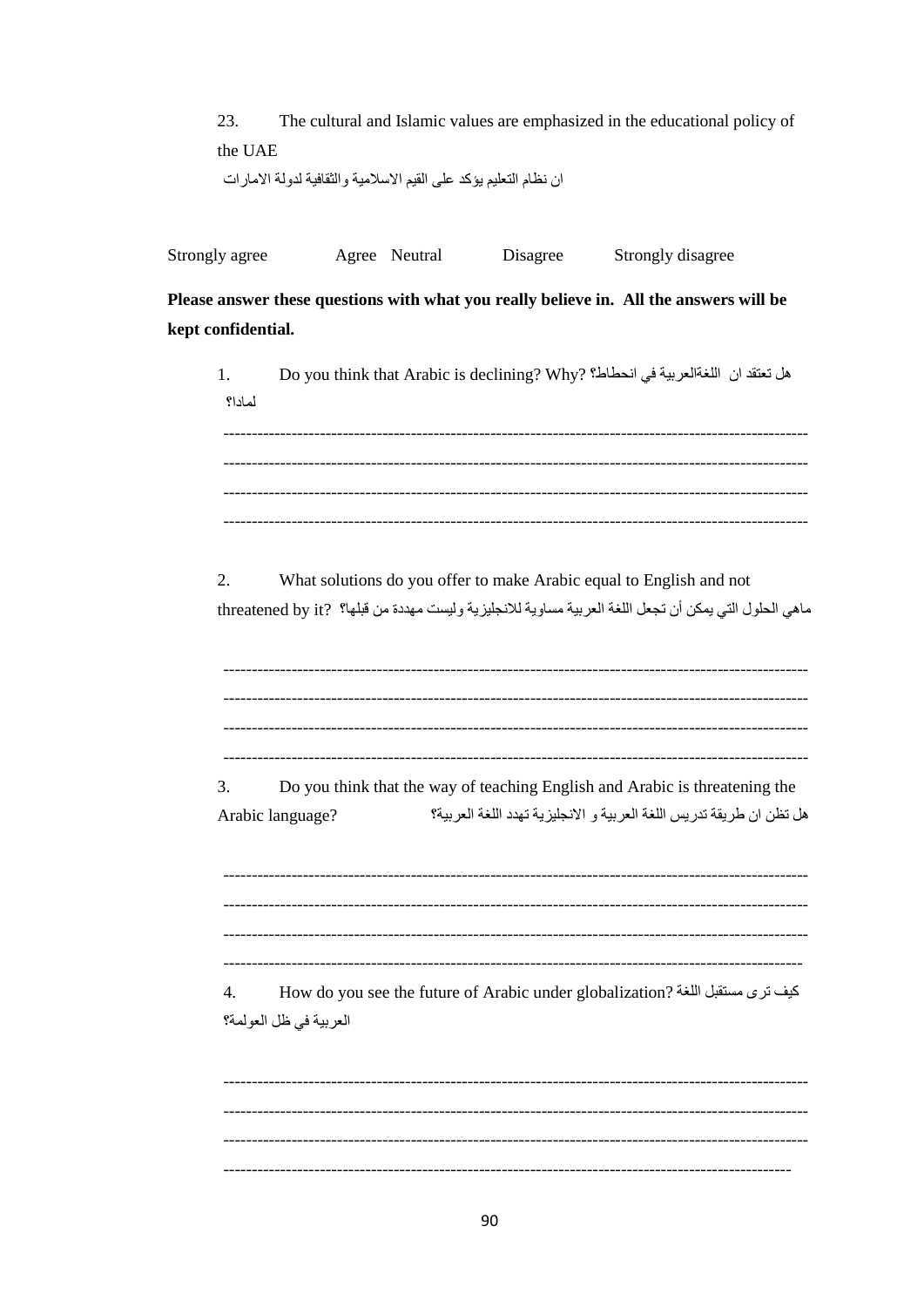5. If you were the Minister of Education, what changes you would like to make regarding the use of English and Arabic languages in your school? ادا كنت وزير التربية والتعليم ماهي التغييرات التي ستحدثها فيما يتعلق باستخدام العربية والانجليزية في مدرستك؟ ------------------------------------------------------------------------------------------------------- ------------------------------------------------------------------------------------------------------- ------------------------------------------------------------------------------------------------------- -------------------------------------------------------------------------------------------------------

Thank you for your time and effort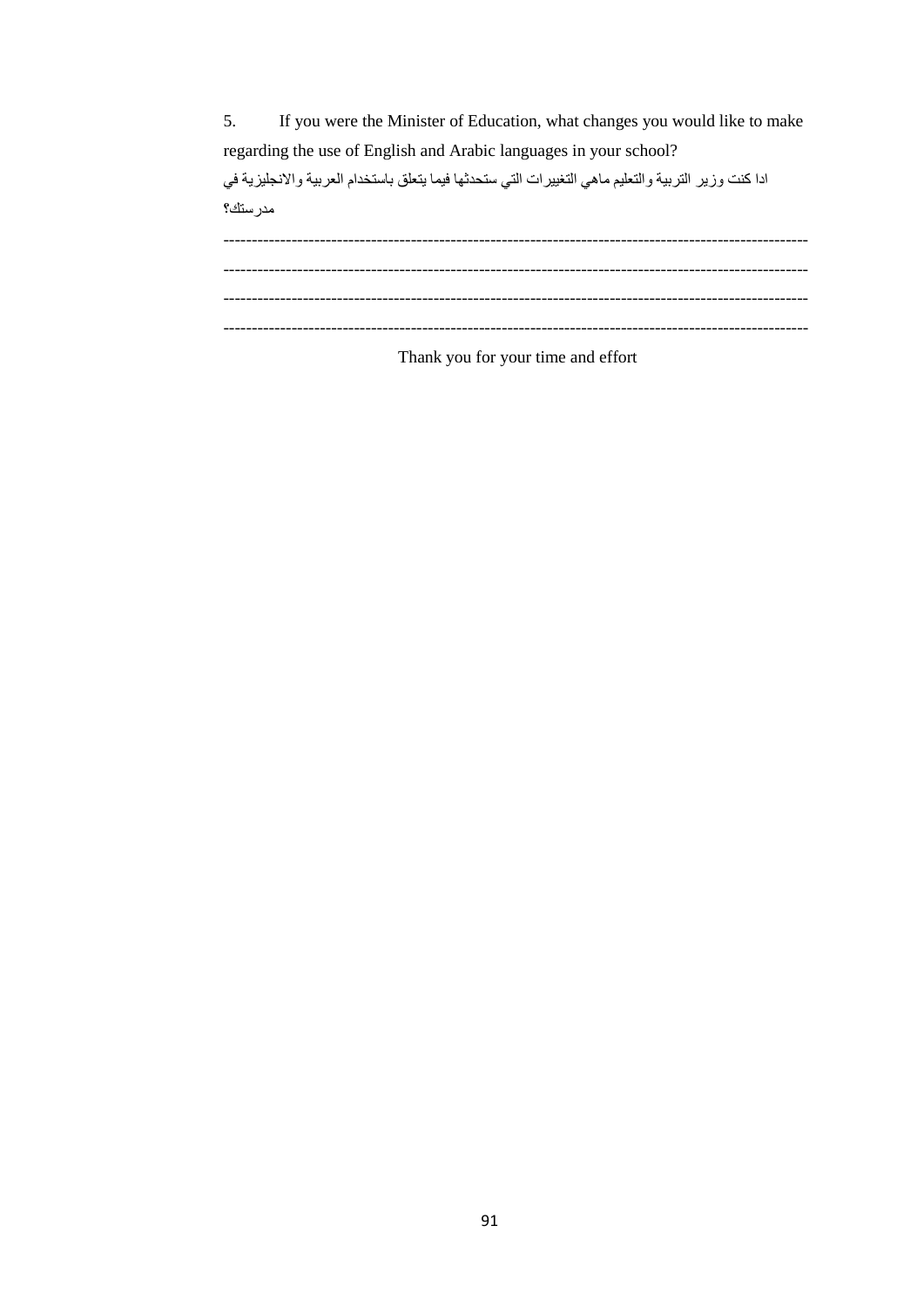## **Appendix B**

## Arabic Teachers' Interview Questions

- 1. How many years of experience do you have in teaching Arabic?
- 2. Are you bilingual?
- 3. Do you attend professional development workshops regularly?
- 4. What technology do you use? How do you use them?
- 5. What kind of resources available to you?
- 6. Do you have any kind of collaboration with the English teachers?
- 7. What are the attitudes of your students towards their first language?
- 8. How do you see the parents' attitude towards their children's proficiency in Arabic?
- 9. What can teachers do to improve students' attitude towards Arabic?
- 10. How do you feel about the curriculum in motivating students?
- 11. What can be done to improve the Arabic curriculum?
- 12. What are the areas in Arabic that students don't like or find difficult? Arabic grammar and parsing
- 13. How do the messages from the school environment impact students' linguistic preferences?
- 14. To what purpose are the two languages used in school outside the classroom?
- 15. How do you see the future of the Arabic language in the light of its current situation?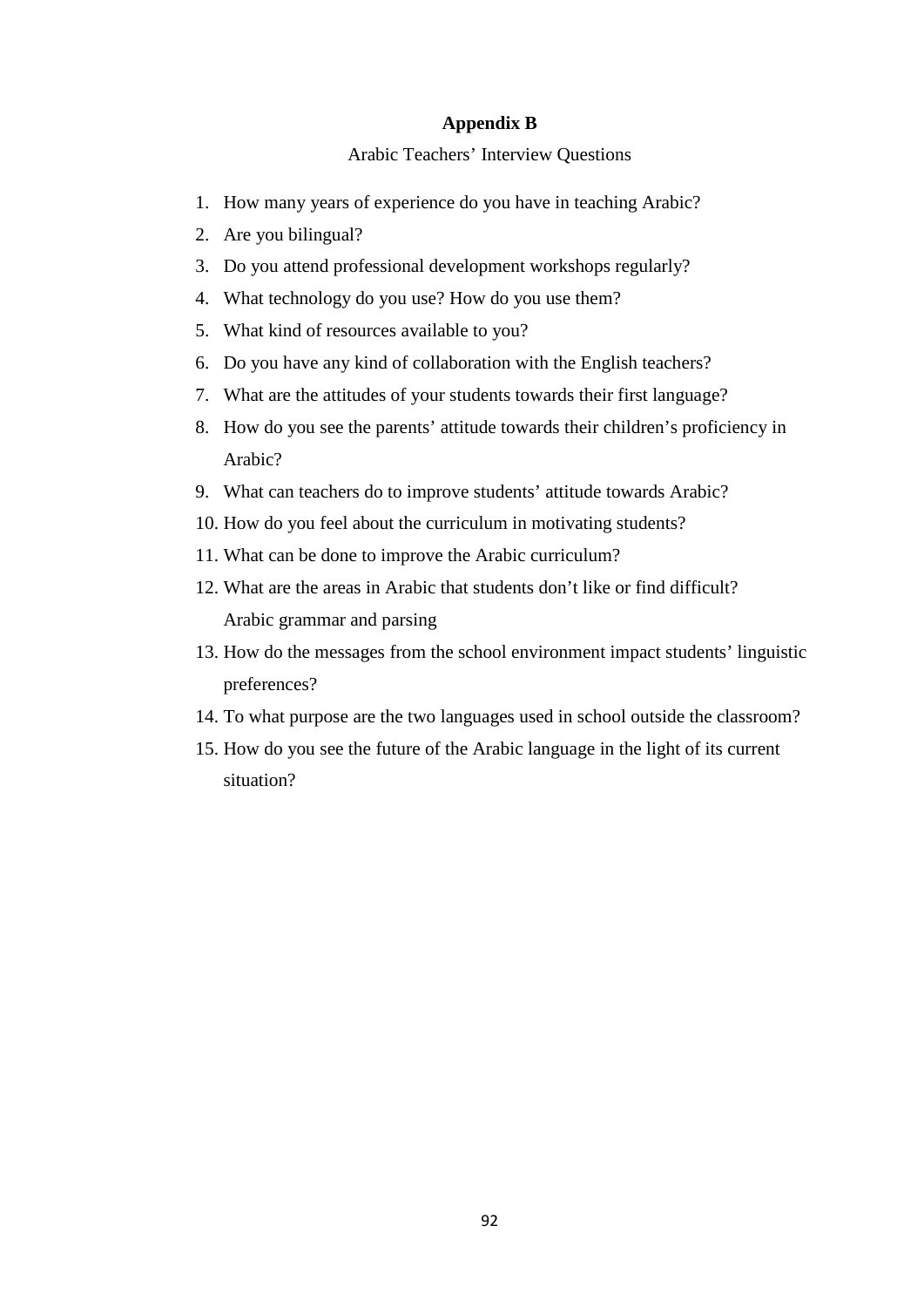## **Appendix C**

English Teachers' Interview Questions

- 1. How many years of experience do you have in teaching English?
- 2. Are you bilingual?
- 3. Do you attend professional development workshops regularly?
- 4. What technology do you use? How do you use them?
- 5. What kind of resources available to you?
- 6. Do you have any kind of collaboration with Arabic teachers?
- 7. What are the attitudes of your students towards their second language?
- 8. How do you see the parents' attitude towards their children's proficiency in English?
- 9. Do you think that your students prefer English to Arabic? Why?
- 10. Do you encourage students to compare between their culture and English speaking countries' culture?
- 11. In what ways do you think the first language of your students impacts their second language whether positively or negatively?
- 12. How do you encourage your students to express their identity when they learn the language?
- 13. What are the activities or skills that students are allowed to reveal their identity through?
- 14. Do the messages sent from the school environment impact students' linguistic preferences?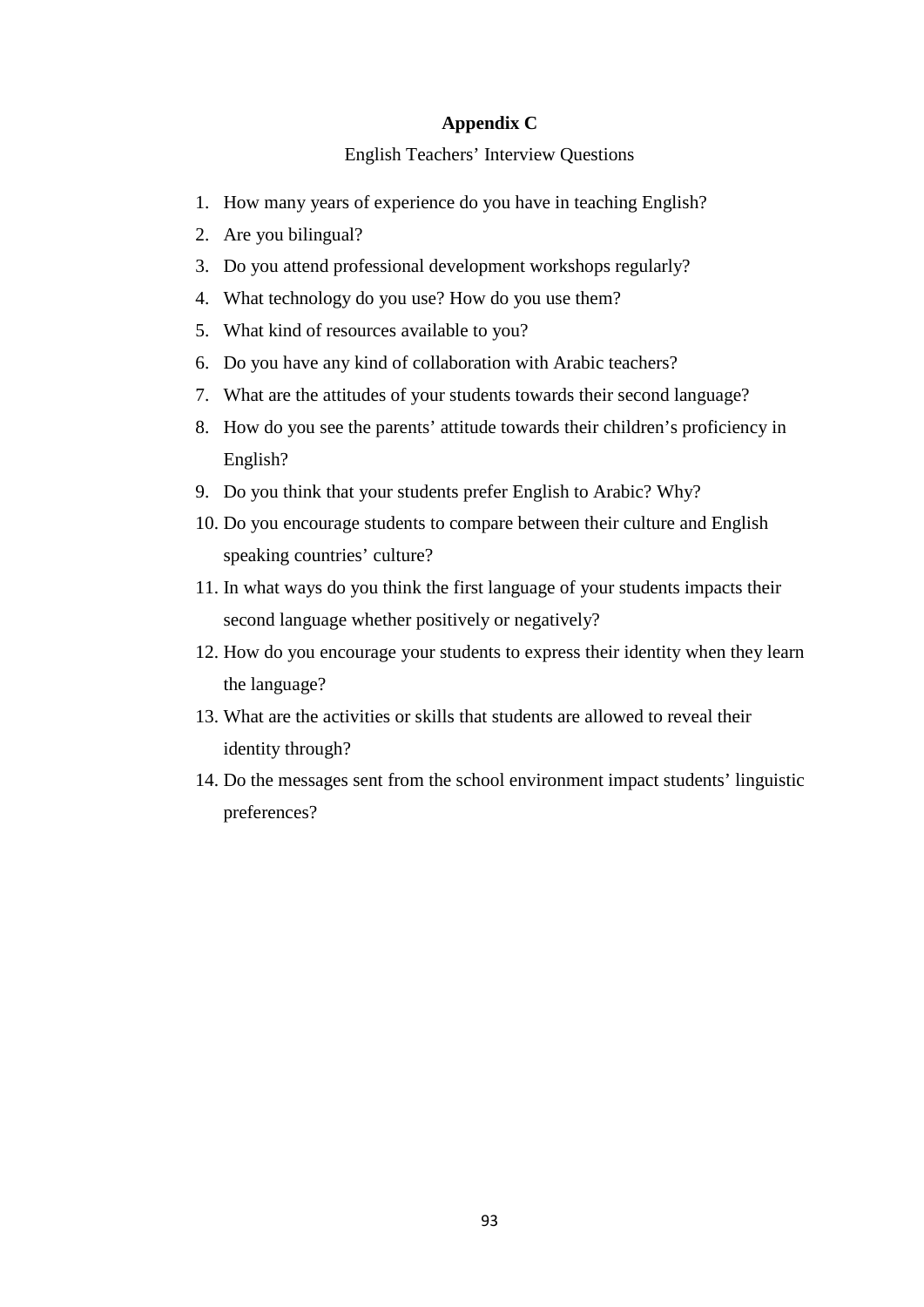## **Appendix D**

## Administrators' Interview Questions

- 1. What is the underlying philosophy of the language policy in the public schools?
- 2. What are the main causes for the decline in the Arabic language among students in the UAE?
- 3. Is English given priority over Arabic in the language policy?
- 4. Does the emphasis on English impact students' Arab identity?
- 5. Why is more attention paid to professional development of English teachers than Arabic teachers?
- 6. Does the interest in English language send a hidden message for students that it is more important than Arabic?
- 7. How do you think that the use of English as a language of instruction in the university affects the students' attitude towards Arabic?
- 8. How can Arabic regain its status in the schools as the first language of the students?
- 9. What are the goals of the language policy?
- 10. How is the Arab and national identity taken care of in designing the language policy?
- 11. What are the forces and considerations that affect planning language policy?
- 12. How do you see the future of Arabic in the light of the prevailing decline?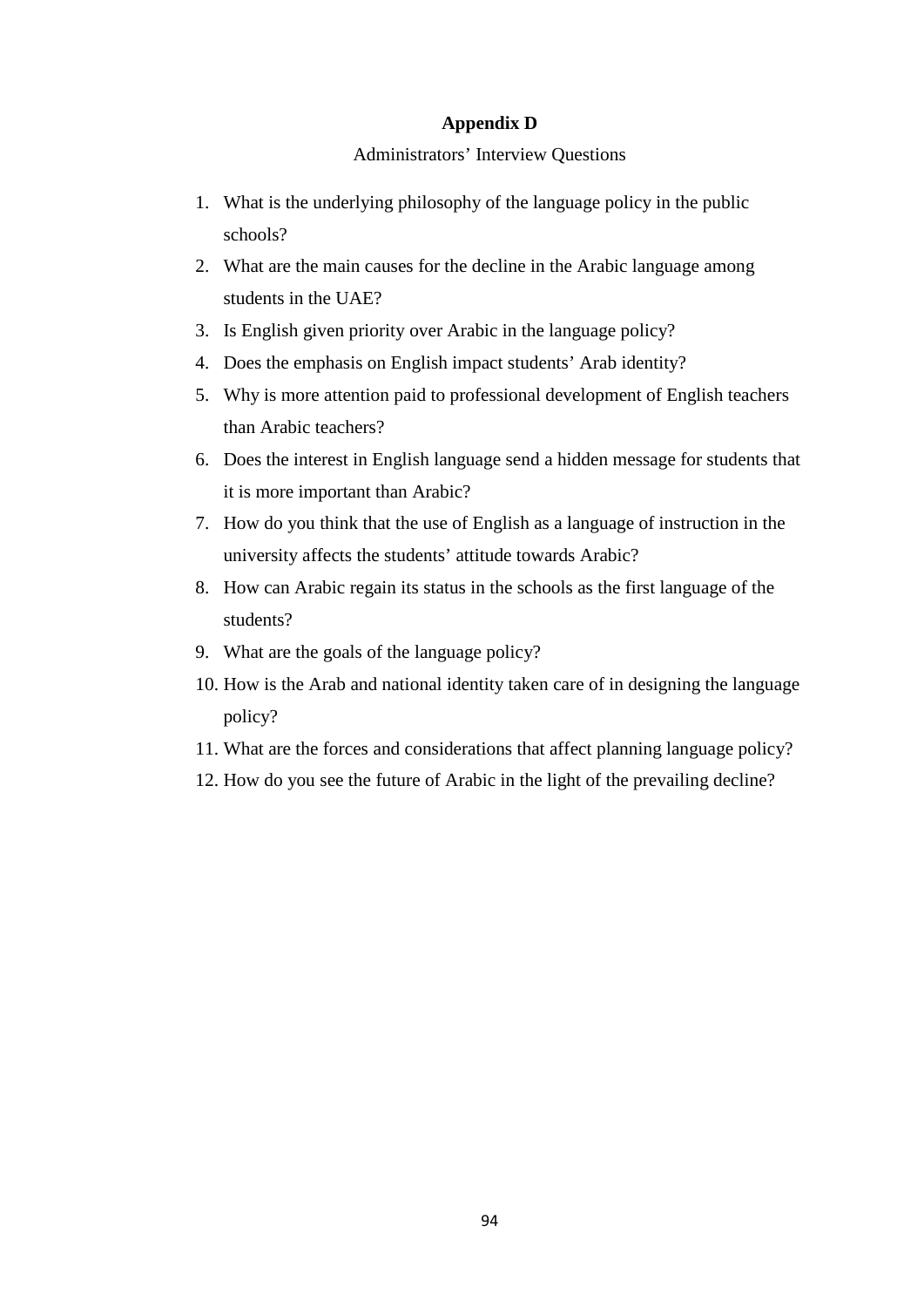## **Appendix E**

## Interview Questions with Students

- 1. How old are you?
- 2. What is the nationality of your mother?
- 3. What is the educational level of your parents?
- 4. What does your father do?
- 5. How do evaluate yourself in English and Arabic in terms of your proficiency?
- 6. Which language is more difficult to learn? Why?
- 7. What makes you an Arab? How do you define yourself as an Arab?
- 8. What are the essential components that constitute your Arabness?
- 9. If you had more proficiency in English, will you use it more in your everyday life?
- 10. How do you see the Arabic and English curriculum?
- 11. Do you feel that you are influenced by the western culture?
- 12. In what ways has the western culture impacted you?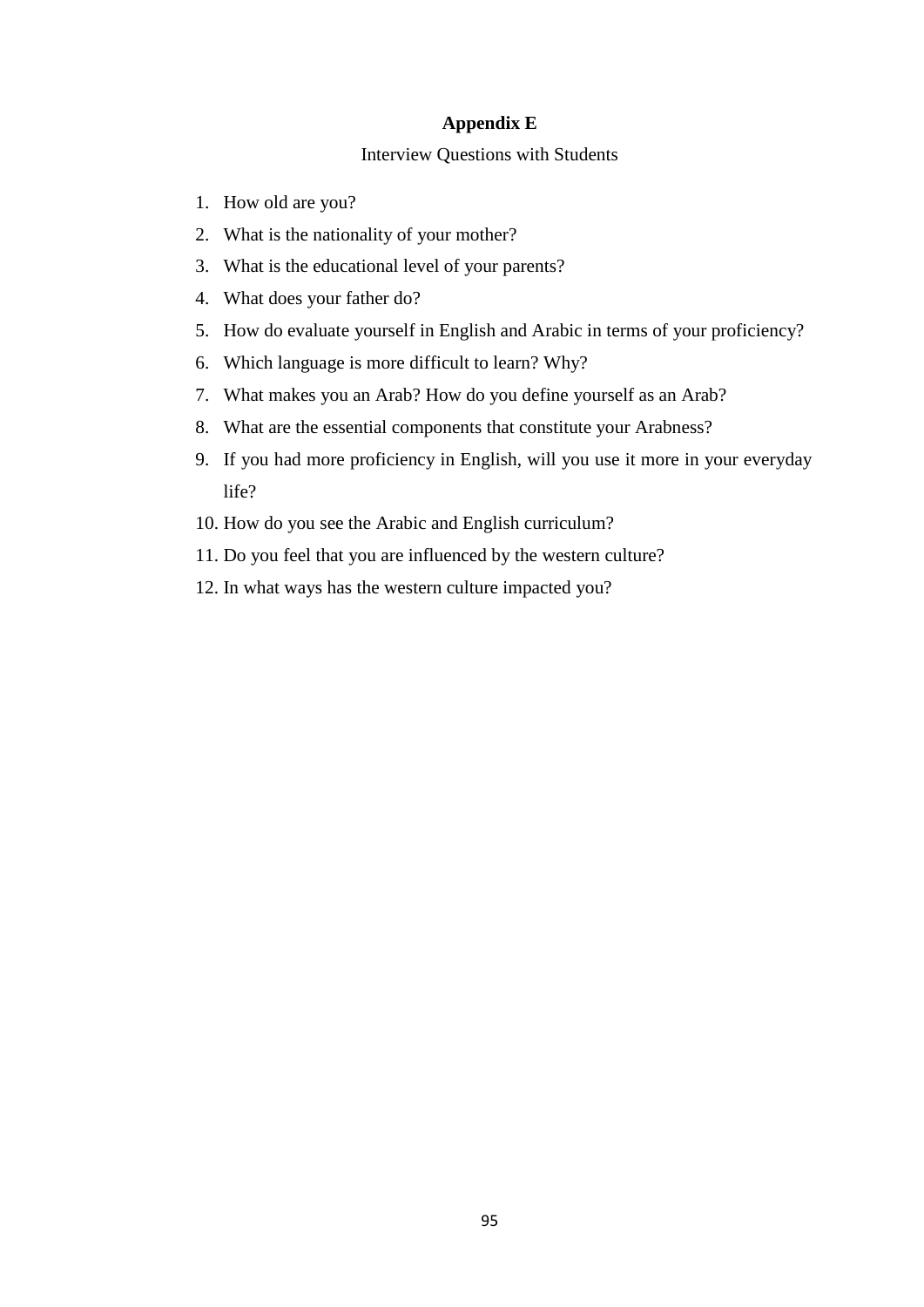# **Appendix F**

| ${\bf N}$<br>0.    | Question                                                                   | Arabic<br>language |                                    | T                   | <b>English Language</b> |                        | $\mathbf T$<br><b>Both Languages</b> |     | $\mathbf T$     |                          |
|--------------------|----------------------------------------------------------------------------|--------------------|------------------------------------|---------------------|-------------------------|------------------------|--------------------------------------|-----|-----------------|--------------------------|
|                    |                                                                            | A B<br>W           | $\mathop{\rm Al}\nolimits$<br>Raya | Both<br>School<br>S | ABW                     | $\mathbf{A}$ l<br>Raya | Both<br>School<br>$\mathbf S$        | ABW | Al<br>Raya      | Both<br>Schools          |
| 1.<br>A            | What is<br>your<br>preferred<br>period?                                    | $\overline{20}$    | 49                                 | 69<br>31.3%         | 40                      | 31                     | 71<br>32.2%                          | 43  | 37              | 80<br>36.3%              |
| 4.<br>$\mathbf{A}$ | Which<br>language<br>is your<br>preferred<br>for using<br>the<br>internet? | 25                 | $\overline{36}$                    | 61<br>27.7%         | 49                      | $\overline{50}$        | 99<br>45%                            | 29  | $\overline{31}$ | 60<br>27.2%              |
| 6.<br>A            | Which<br>language<br>do you<br>prefer to<br>read in?                       | 56                 | 78                                 | 134<br>$60.9\%$     | 16                      | 12                     | 28<br>12.7%                          | 31  | 27              | 58<br>26.3%              |
| 7.<br>A            | Which<br>language<br>do you<br>prefer to<br>write in?                      | 45                 | 68                                 | 113<br>51.3%        | 31                      | 24                     | $\overline{55}$<br>25%               | 27  | 25              | $\overline{52}$<br>23.6% |
| 12<br>А.           | Which<br>language<br>do you<br>prefer to<br>listen to<br>music in?         | 39                 | 54                                 | 93<br>42.6%         | 28                      | 26                     | 54<br>24.7%                          | 36  | 35              | 71<br>32.5%              |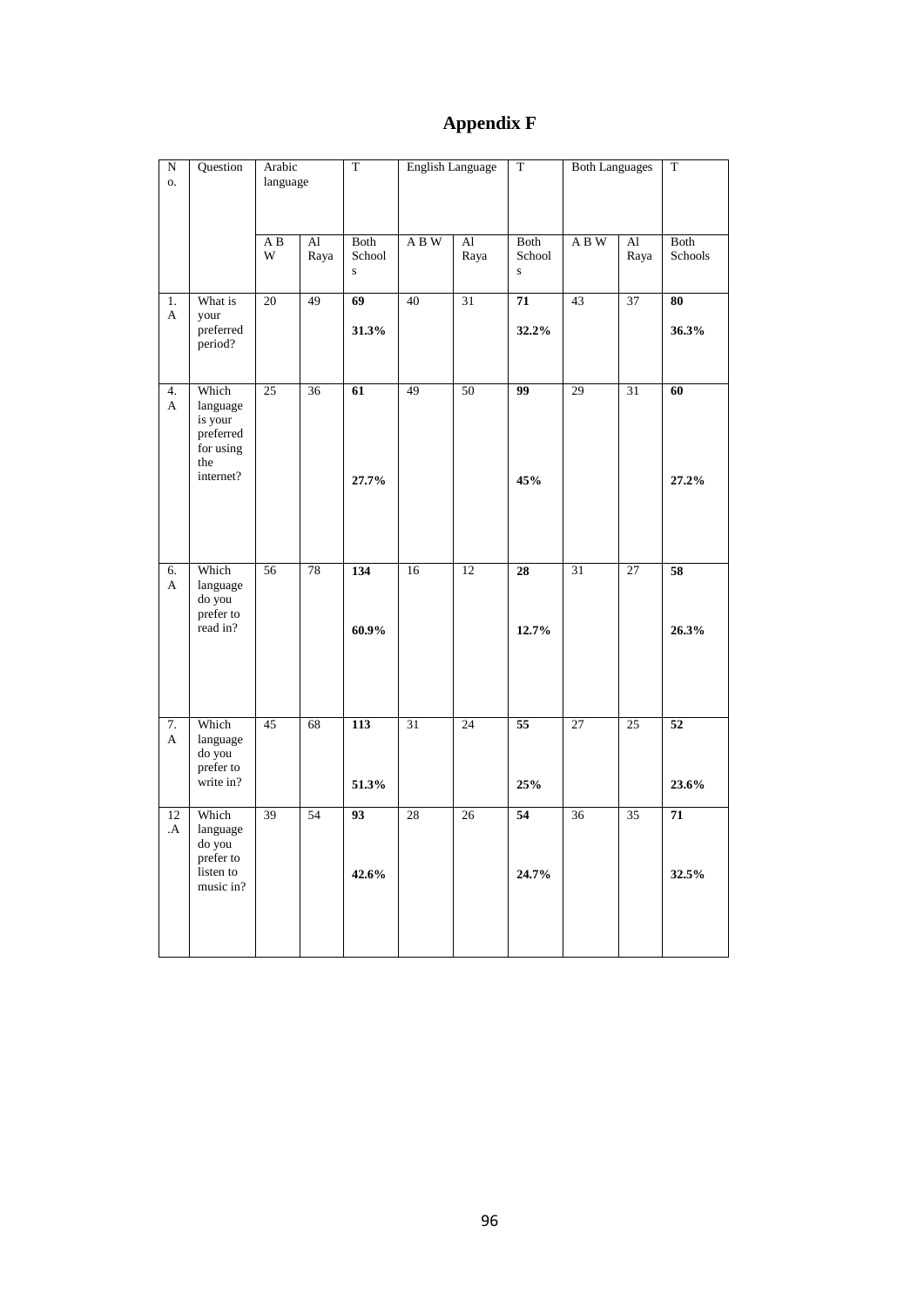| $\overline{N}$<br>0. | Question<br>$\mathbf S$                                                                | Arabic<br>language |                                    | $\overline{T}$           |                 | <b>English Language</b> | $\overline{T}$  | <b>Both Languages</b> |                  | $\overline{T}$          |
|----------------------|----------------------------------------------------------------------------------------|--------------------|------------------------------------|--------------------------|-----------------|-------------------------|-----------------|-----------------------|------------------|-------------------------|
|                      |                                                                                        |                    |                                    |                          |                 |                         |                 |                       |                  |                         |
|                      |                                                                                        |                    | (a)                                |                          |                 |                         |                 |                       |                  |                         |
|                      |                                                                                        | A B<br>W           | $\mathop{\rm Al}\nolimits$<br>Raya | Both<br>schools          | ABW             | $\mathbf{A}$ l<br>Raya  | Both<br>schools | ABW                   | $\rm Al$<br>Raya | Both<br>schools         |
| 3.<br>A              | Which<br>language<br>is more<br>important<br>for your<br>future                        | $\overline{7}$     | $\overline{8}$                     | 15<br>6.8%               | 41              | 50                      | 91<br>41.3%     | 55                    | 59               | 114<br>51.8%            |
|                      | and<br>study?                                                                          |                    |                                    |                          |                 |                         |                 |                       |                  |                         |
| 13<br>.A             | Which<br>language<br>do you<br>receive<br>or need<br>to receive<br>private<br>tutoring | 16                 | 22                                 | $\overline{38}$<br>17.5% | 80              | 84                      | 164<br>75.5%    | 5                     | 10               | $\overline{15}$<br>6.9% |
|                      | in?                                                                                    |                    |                                    |                          |                 |                         |                 |                       |                  |                         |
| 10<br>$\mathbf{A}$   | Which<br>language<br>do your<br>parents                                                | 17                 | $\overline{15}$                    | $\overline{32}$          | $\overline{52}$ | 60                      | 112             | $\overline{34}$       | 42               | 76                      |
|                      | encourag<br>e you to<br>be better<br>in?                                               |                    |                                    | 14.5%                    |                 |                         | 51%             |                       |                  | 34.5%                   |
| 5.<br>A              | Which<br>language<br>do you<br>feel you                                                | 56                 | 82                                 | 138                      | $22\,$          | 19                      | 41              | 25                    | 16               | 41                      |
|                      | are better<br>at?                                                                      |                    |                                    | 62.7%                    |                 |                         | 18.6%           |                       |                  | 18.6%                   |
| 17<br>.A             | I wish I<br>was<br>fluent<br>in                                                        | $\,8\,$            | 10                                 | 18                       | 86              | 94                      | <b>180</b>      | 9                     | 13               | $\overline{22}$         |
|                      |                                                                                        |                    |                                    | 8%                       |                 |                         | 81.8%           |                       |                  | 10%                     |
| 8.<br>A              | Which<br>language<br>do you<br>speak                                                   | 20                 | 18                                 | 38                       | 47              | 43                      | 90              | 36                    | 56               | 92                      |
|                      | when<br>shopping<br>in the<br>shopping<br>malls?                                       |                    |                                    | 17.2%                    |                 |                         | 40.9%           |                       |                  | 41.8%                   |
| 11<br>$\mathbf{A}$   | Which<br>language                                                                      | 64                 | 83                                 | 147                      | $17\,$          | 14                      | 31              | $22\,$                | $20\,$           | 42                      |
|                      | do you<br>use to                                                                       |                    |                                    | 67%                      |                 |                         | 14%             |                       |                  | 19%                     |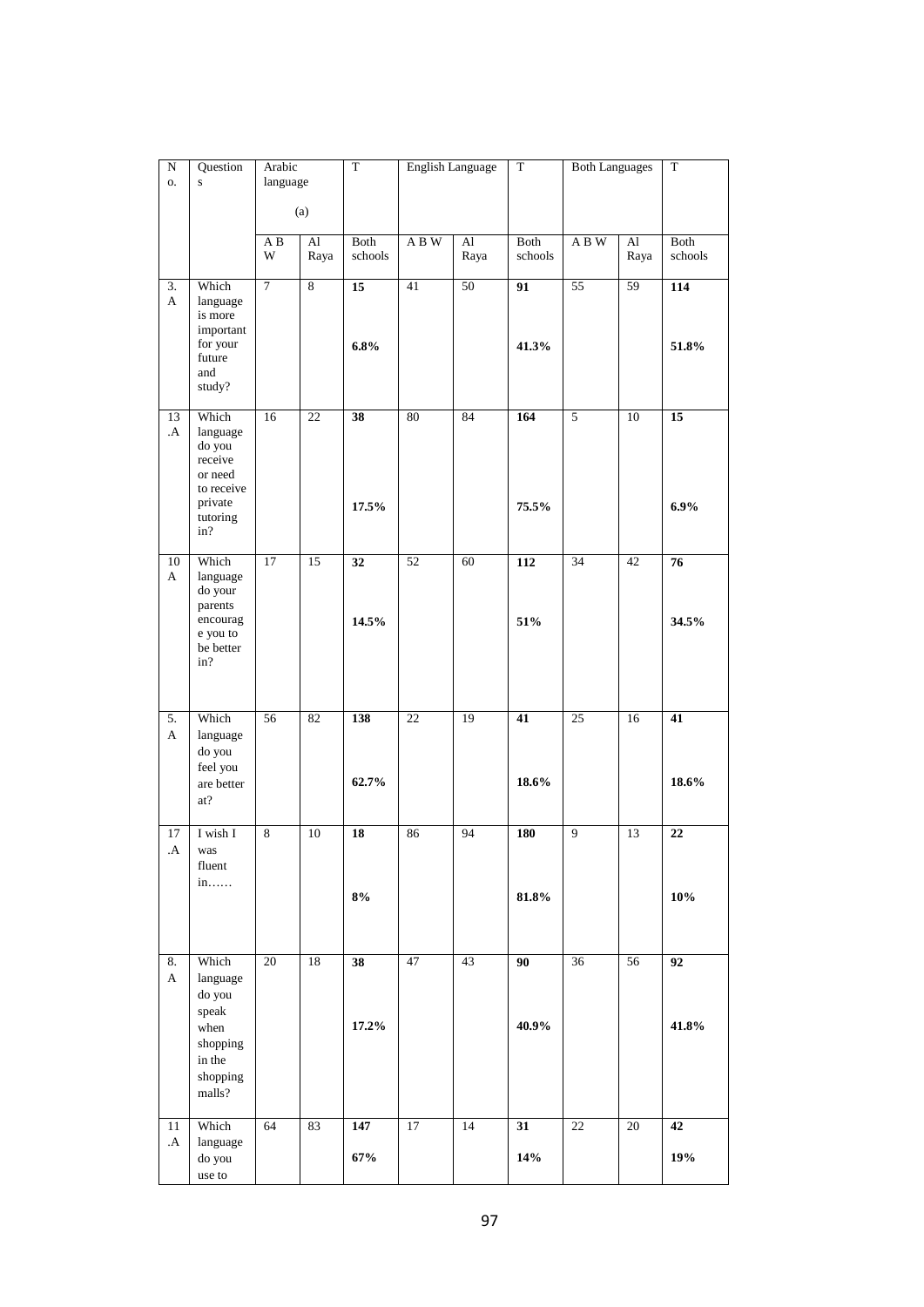|        | express<br>your<br>feelings?                                                     |    |    |            |   |                  |           |    |    |             |
|--------|----------------------------------------------------------------------------------|----|----|------------|---|------------------|-----------|----|----|-------------|
| 9<br>A | Which<br>language<br>do you<br>use when<br>you<br>speak<br>with your<br>friends? | 69 | 94 | 163<br>74% | 3 | $\boldsymbol{0}$ | 3<br>1.3% | 31 | 23 | 54<br>24.5% |

| ${\bf N}$<br>$\mathbf{O}$ . | Question<br>$\mathbf{s}$                                                | Arabic<br>language |            |                  | English Language |                        |       | <b>Both Languages</b> |                        |                         |
|-----------------------------|-------------------------------------------------------------------------|--------------------|------------|------------------|------------------|------------------------|-------|-----------------------|------------------------|-------------------------|
|                             |                                                                         | A B<br>$\mathbf W$ | Al<br>Raya | Total            | ABW              | $\mathbf{A}$ l<br>Raya | Total | ABW                   | $\mathbf{A}$ l<br>Raya | Total                   |
| 14<br>.A                    | Which<br>language<br>promotes<br>in you<br>independ<br>ent<br>learning? | 30                 | 50         | 80               | 40               | 30                     | 70    | 30                    | 36                     | 66                      |
| 15<br>$\mathbf{A}$          | Which<br>language<br>is<br>enhancin<br>g your<br>critical<br>thinking?  | $\overline{46}$    | 71         | 117              | 40               | 13                     | 53    | 17                    | 33                     | 50                      |
| 16<br>.A                    | Which<br>language<br>is easier<br>to do<br>research<br>in?              | 70                 | 93         | $\overline{163}$ | 18               | 12                     | 30    | $\overline{15}$       | 12                     | $\overline{27}$         |
| 2.<br>$\mathbf{A}$          | Which<br>language<br>is more<br>difficult<br>to learn?                  | 40                 | 31         | 71               | 58               | 80                     | 138   | $\overline{4}$        | $\overline{4}$         | $\overline{\mathbf{8}}$ |
|                             |                                                                         |                    |            | 32.7%            |                  |                        | 63.5% |                       |                        | 3.6                     |

| N              | Statemen | S. Agree |    |    | Agree |    |    | Neutral |    |                 | Disagree |    |                | S.       |    |    |
|----------------|----------|----------|----|----|-------|----|----|---------|----|-----------------|----------|----|----------------|----------|----|----|
| $\Omega$       | ts       |          |    |    |       |    |    |         |    |                 |          |    |                | Disagree |    |    |
|                |          |          |    |    |       |    |    |         |    |                 |          |    |                |          |    |    |
|                |          |          | Al |    |       | Al |    |         | Al |                 |          | Al |                |          | Al |    |
|                |          |          | Ra |    |       | Ra |    |         |    |                 |          |    |                |          |    |    |
|                |          | A B      | ya | т  | A B   | ya | T  | AB      | Ra | т               | AB       | Ra | т              | AB       | Ra | Т  |
|                |          | W        |    |    | W     |    |    | W       | ya |                 | W        | yа |                | W        | ya |    |
|                |          |          |    |    |       |    |    |         |    |                 |          |    |                |          |    |    |
|                |          |          |    |    |       |    |    |         |    |                 |          |    |                |          |    |    |
| $\overline{4}$ | Arabic   | 22       | 39 | 61 | 18    | 35 | 53 | 18      | 6  | $\overline{24}$ | 24       | 14 | $\frac{38}{5}$ | 21       | 23 | 44 |
|                | language |          |    |    |       |    |    |         |    |                 |          |    |                |          |    |    |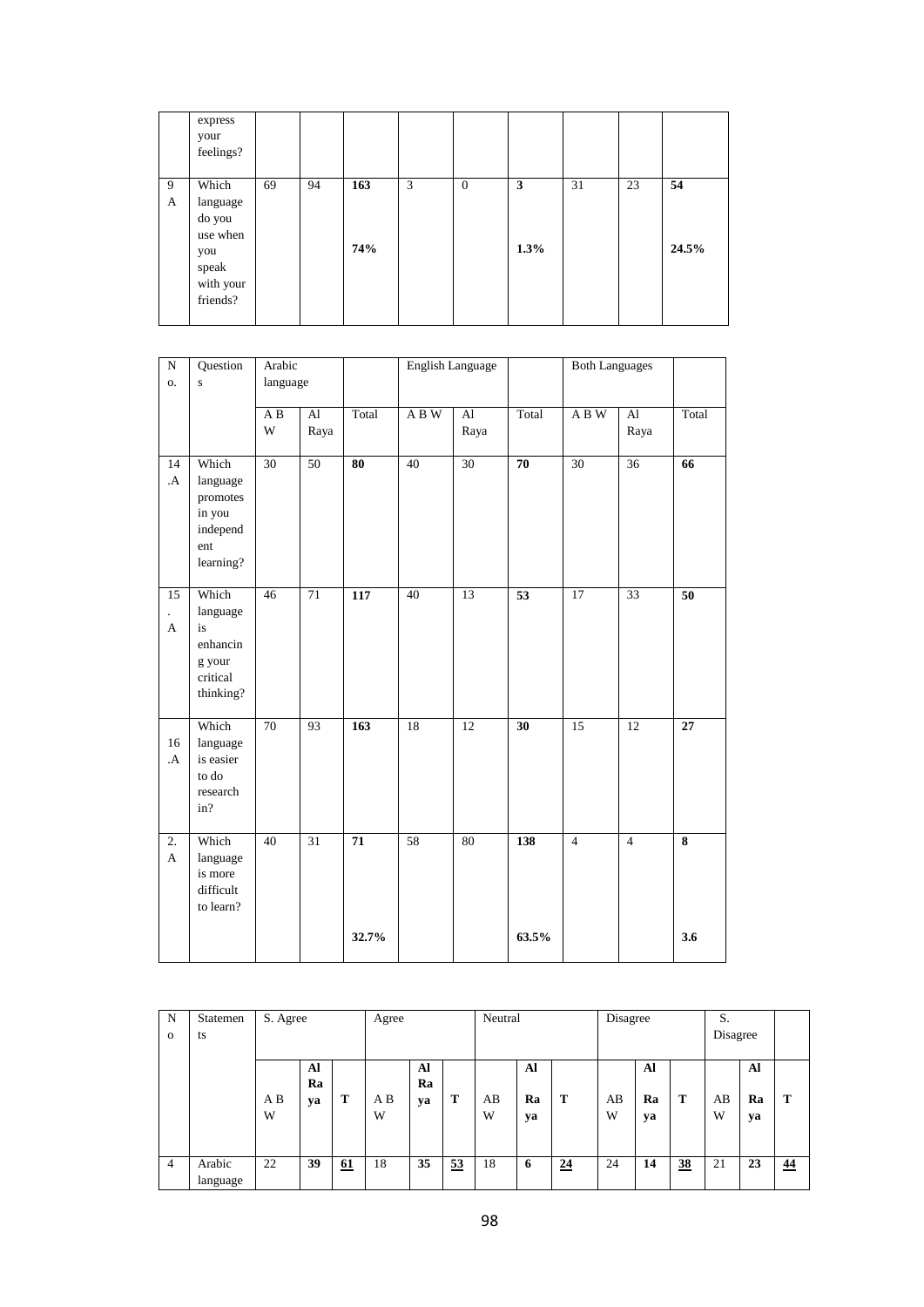| $\overline{B}$                 | is<br>declining<br>and its<br>future is<br>dim and<br>unclear.                                                       |                 |    | 27.<br>$\pmb{7}$<br>$\mathbf{0}_{\mathbf{0}}^{\prime}$ |                 |                 | 24<br>$\mathbf{0}_{\mathbf{0}}^{\prime}$ |              |              | 10.9<br>$\mathbf{0}_{\mathbf{0}}^{\prime}$ |              |                         |                 |                |                 |                 |
|--------------------------------|----------------------------------------------------------------------------------------------------------------------|-----------------|----|--------------------------------------------------------|-----------------|-----------------|------------------------------------------|--------------|--------------|--------------------------------------------|--------------|-------------------------|-----------------|----------------|-----------------|-----------------|
| 5<br>$\, {\bf B}$              | Arabic<br>language<br>will be<br>untouche<br>d because<br>it is the<br>language<br>of the<br>Quran.                  | $\overline{75}$ | 88 | $\overline{16}$<br>$\overline{3}$                      | 24              | 25              | 49                                       | $\mathbf{1}$ | $\mathbf{1}$ | $\overline{2}$                             | $\mathbf{1}$ | $\overline{\mathbf{3}}$ | $\overline{4}$  | $\overline{2}$ | $\bf{0}$        | $\overline{2}$  |
| $\sqrt{6}$<br>$\, {\bf B}$     | English<br>language<br>is<br>responsib<br>le for the<br>decline in<br>Arabic<br>language.                            | 18              | 36 | $\overline{54}$                                        | $\overline{30}$ | 43              | $\overline{73}$                          | 17           | 11           | $\overline{28}$                            | 28           | 16                      | 44              | 10             | 11              | $\overline{21}$ |
| $\overline{7}$<br>$\, {\bf B}$ | English<br>language<br>has more<br>status<br>and<br>prestige<br>in our<br>society<br>than the<br>Arabic<br>language. | $\overline{21}$ | 36 | $\overline{57}$                                        | $\overline{32}$ | $\overline{38}$ | $\overline{70}$                          | 16           | 13           | $\overline{29}$                            | 22           | 16                      | $\overline{38}$ | 12             | $\overline{14}$ | $\overline{26}$ |

|                              | Statement                                                                          | S. Agree    |            |            | Agree              |            |                 | Neutral |                |    | Disagree |                |                         |         | S. Disagree                |             |
|------------------------------|------------------------------------------------------------------------------------|-------------|------------|------------|--------------------|------------|-----------------|---------|----------------|----|----------|----------------|-------------------------|---------|----------------------------|-------------|
|                              |                                                                                    | A<br>B<br>W | Al<br>Raya | T          | A<br>$\bf{B}$<br>W | Al<br>Raya | T               | AB<br>W | Al<br>Ra<br>ya | T  | AB<br>W  | Al<br>Ra<br>ya | T                       | AB<br>W | $\mathbf{A}$ l<br>Ra<br>ya | T           |
| 8<br>$\bf{B}$                | Arabic<br>language is<br>central to<br>my being<br>an Arab.                        | 59          | 85         | <u>144</u> | 31                 | 28         | $\overline{59}$ | 11      | $\mathbf{3}$   | 14 | 1        | $\mathbf{1}$   | $\overline{\mathbf{2}}$ | 1       | $\overline{0}$             | $\mathbf 1$ |
| 1<br>$\theta$<br>$\mathbf B$ | English<br>language is<br>a threat to<br>local<br>culture and<br>Arab<br>identity. | 21          | 35         | 56         | 40                 | 36         | 76              | 15      | 18             | 33 | 20       | 21             | 41                      | $\tau$  | 6                          | 13          |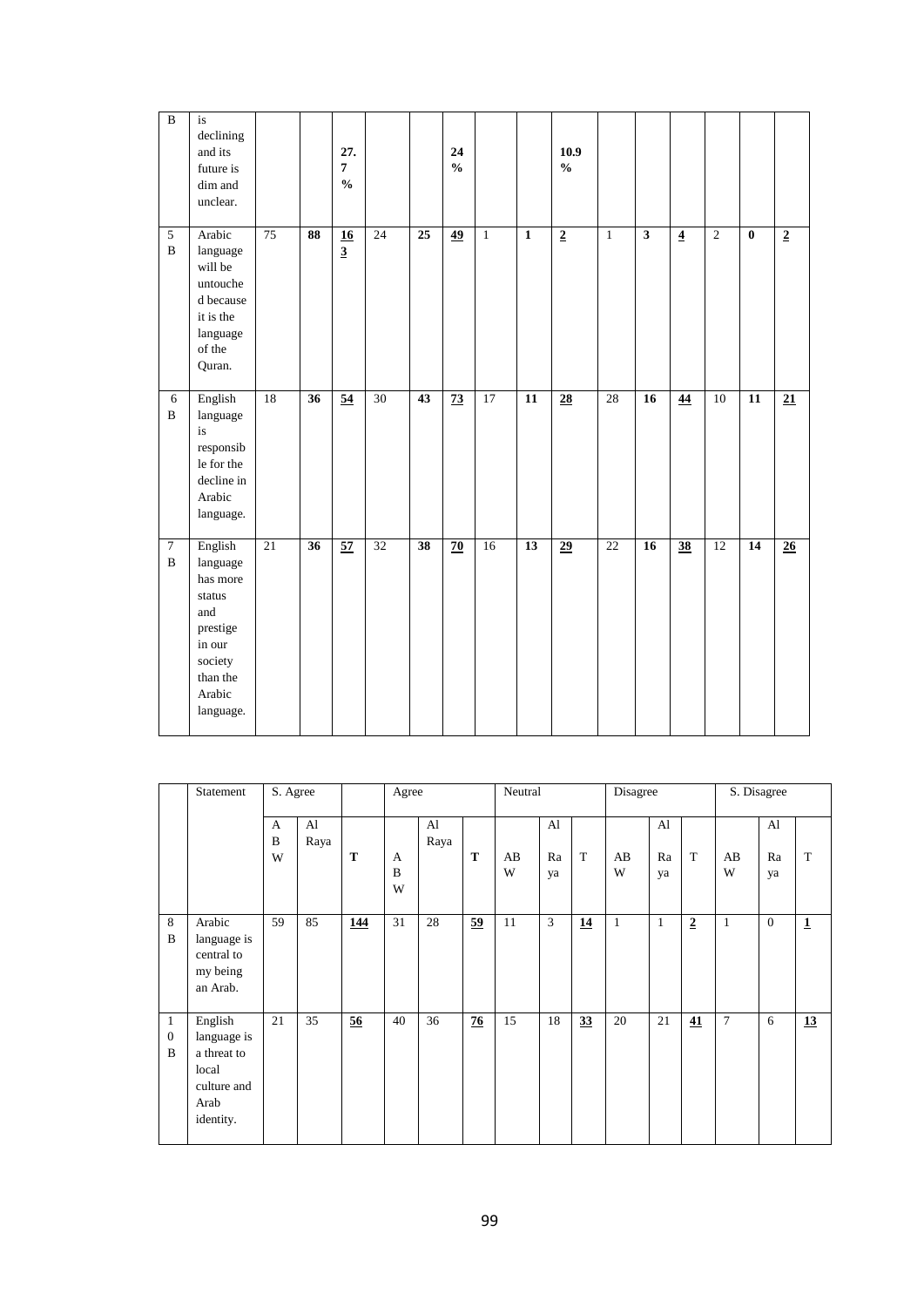| $\mathbf{1}$<br>$\mathfrak{2}$<br>$\mathbf B$ | Despite<br>learning<br>English, I<br>still feel<br>that Arabic<br>is more<br>important<br>for me as<br>an Arab. | 67 | 85 | 152             | 21 | 21 | 42              | 8  | $\tau$ | $\overline{15}$ | $\overline{4}$ | 3  | $\overline{z}$ | 3              | $\overline{0}$ | $\overline{3}$ |
|-----------------------------------------------|-----------------------------------------------------------------------------------------------------------------|----|----|-----------------|----|----|-----------------|----|--------|-----------------|----------------|----|----------------|----------------|----------------|----------------|
| $\mathbf{1}$<br>3<br>$\bf{B}$                 | English<br>language<br>has<br>negatively<br>affected my<br>Arab<br>identity.                                    | 11 | 9  | $\overline{20}$ | 19 | 36 | $\overline{55}$ | 20 | 18     | 38              | 37             | 37 | 74             | 16             | 16             | 32             |
| $\mathbf{1}$<br>$\overline{4}$<br>B           | All people<br>in the UAE<br>should<br>learn to<br>speak, read<br>and write<br>in Arabic.                        | 48 | 66 | <b>114</b>      | 26 | 31 | 57              | 15 | 12     | 27              | 10             | 6  | 16             | $\overline{3}$ | $\mathbf{1}$   | $\overline{4}$ |

| No.                | Statements                                                                                                            | S. Agree    |                        |                 | Agree                 |                                    |                 | Neutral         |                 |                 | Disagree        |                        |                                  |                | S. Disagree    |                 |
|--------------------|-----------------------------------------------------------------------------------------------------------------------|-------------|------------------------|-----------------|-----------------------|------------------------------------|-----------------|-----------------|-----------------|-----------------|-----------------|------------------------|----------------------------------|----------------|----------------|-----------------|
|                    |                                                                                                                       | A<br>B<br>W | $\mathbf{A}$ l<br>Raya | $\mathbf T$     | A<br>$\mathbf B$<br>W | $\mathop{\rm Al}\nolimits$<br>Raya | $\mathbf T$     | AB<br>W         | Al<br>Ra<br>ya  | $\mathbf T$     | AB<br>W         | $\mathbf{A}$ l<br>Raya | $\mathbf T$                      | AB<br>W        | Al<br>Ra<br>ya | $\mathbf T$     |
| 16<br>$\mathbf B$  | The topics<br>of the<br>Arabic<br>curriculum<br>are dry<br>and<br>boring.                                             | 18          | 19                     | $\overline{37}$ | $\overline{22}$       | $\overline{32}$                    | $\overline{54}$ | 24              | 24              | 48              | $\overline{22}$ | 29                     | $\overline{5}$<br>$\mathbf{1}$   | 17             | 13             | $\overline{30}$ |
| 17<br>$\, {\bf B}$ | The<br>difference<br>between<br>Standard<br>Arabic<br>and<br>dialects<br>has made<br>learning<br>Arabic<br>difficult. | 18          | $\overline{17}$        | $\overline{35}$ | 25                    | $\overline{25}$                    | 50              | $\overline{25}$ | $\overline{23}$ | $\overline{48}$ | $\overline{26}$ | $\overline{28}$        | $\frac{5}{4}$                    | $\overline{8}$ | 22             | $\overline{30}$ |
| 18<br>$\, {\bf B}$ | Learning<br>standard<br>Arabic is<br>difficult<br>because<br>we use it<br>only in the                                 | 19          | 19                     | $\overline{38}$ | 28                    | 31                                 | $\overline{59}$ | $\overline{25}$ | 20              | $\overline{45}$ | $\overline{21}$ | $\overline{26}$        | $\overline{4}$<br>$\overline{7}$ | $\overline{8}$ | 19             | $\overline{27}$ |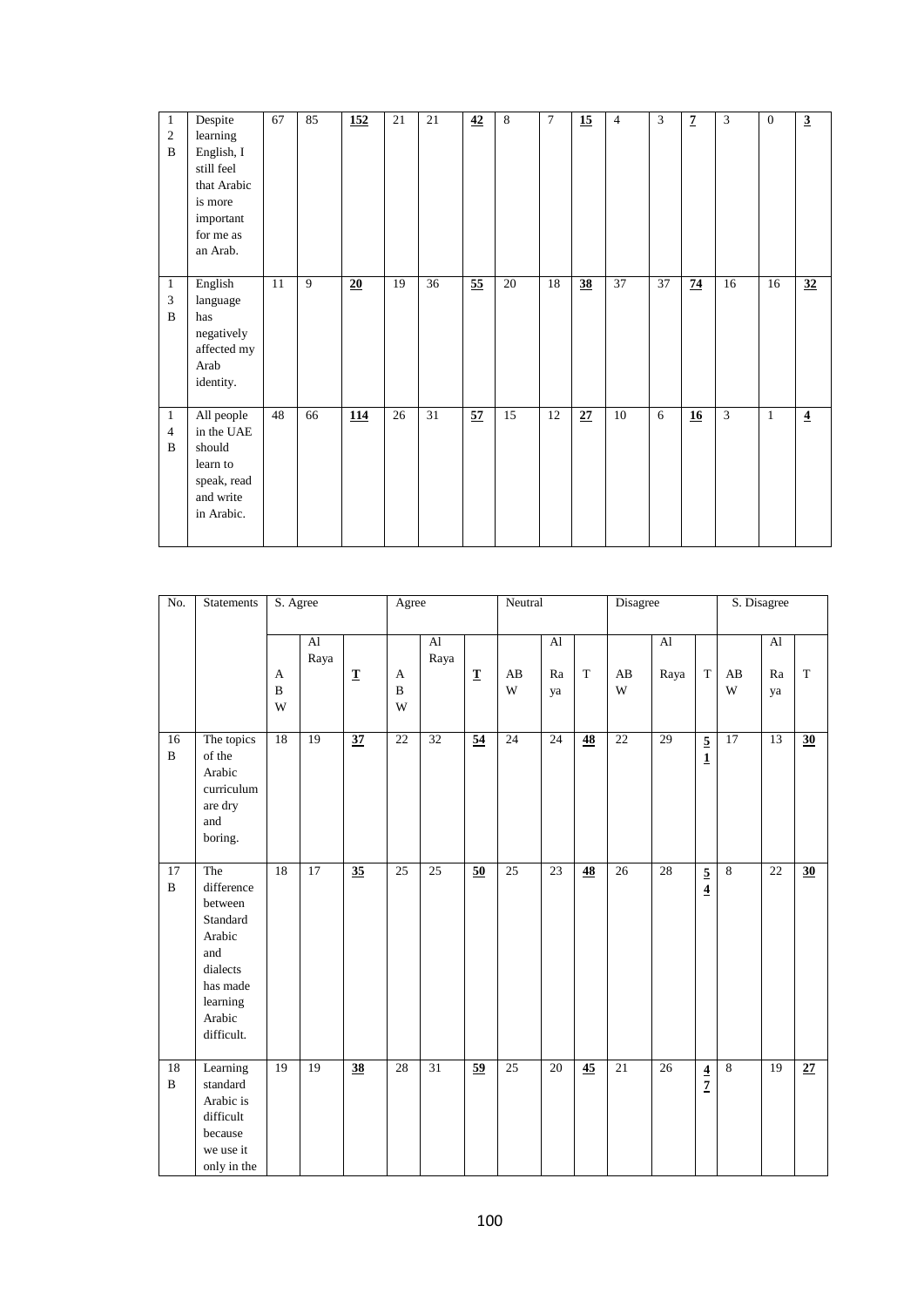|    | classroom.                                                                        |                |    |    |    |    |                                               |    |    |    |    |    |                                           |    |    |    |
|----|-----------------------------------------------------------------------------------|----------------|----|----|----|----|-----------------------------------------------|----|----|----|----|----|-------------------------------------------|----|----|----|
| 1B | Math and<br>science<br>should be<br>taught in<br>English                          | 9              | 11 | 20 | 17 | 21 | <u>38</u>                                     | 30 | 17 | 47 | 19 | 26 | $\overline{\mathbf{4}}$<br>$\overline{5}$ | 28 | 42 | 70 |
| 2B | In schools,<br>we need<br>more<br>Arabic<br>periods<br>than<br>English<br>periods | $\overline{4}$ | 11 | 15 | 15 | 24 | 39                                            | 36 | 29 | 65 | 36 | 40 | $\overline{1}$<br>$6 \overline{6}$        | 12 | 13 | 25 |
| 3B | Arabic<br>curriculum<br>needs to<br>be<br>modified<br>and<br>updated.             | 16             | 21 | 37 | 29 | 31 | <u>60</u><br>$\overline{44}$<br>$\frac{0}{0}$ | 27 | 15 | 42 | 20 | 36 | $\overline{5}$<br>$6 \overline{6}$        | 9  | 14 | 23 |

| No                | <b>Statements</b>                                                                                 | S. Agree |                |             | Agree       |                        |                          | Neutral           |                      |             | Disagree               |                |                 |                   | S. Disagree                |                         |
|-------------------|---------------------------------------------------------------------------------------------------|----------|----------------|-------------|-------------|------------------------|--------------------------|-------------------|----------------------|-------------|------------------------|----------------|-----------------|-------------------|----------------------------|-------------------------|
|                   |                                                                                                   | A B<br>W | Al<br>Ra<br>ya | $\mathbf T$ | A<br>B<br>W | $\mathbf{A}$ l<br>Raya | $\overline{T}$           | AB<br>$\mathbf W$ | $\mathbf{A}$<br>Raya | $\mathbf T$ | A<br>$\, {\bf B}$<br>W | AI<br>Ra<br>ya | $\overline{T}$  | AB<br>$\mathbf W$ | $\mathbf{A}$ l<br>Ra<br>ya | T                       |
| 9B                | English<br>language<br>learning<br>has made<br>me<br>appreciate<br>the<br>western<br>culture.     | 17       | $11\,$         | 28          | 42          | 46                     | $\overline{\textbf{88}}$ | 24                | 37                   | 61          | 18                     | 14             | $\overline{32}$ | $\mathbf{1}$      | 8                          | $\overline{\mathbf{9}}$ |
| 11<br>$\mathbf B$ | Globalizat<br>ion has<br>made the<br>use of<br>English<br>more<br>demandin<br>g and<br>necessary. | 41       | 39             | 80          | 35          | 55                     | 90                       | 18                | $11\,$               | 29          | 6                      | 8              | 14              | $\overline{3}$    | $\overline{4}$             | $\overline{7}$          |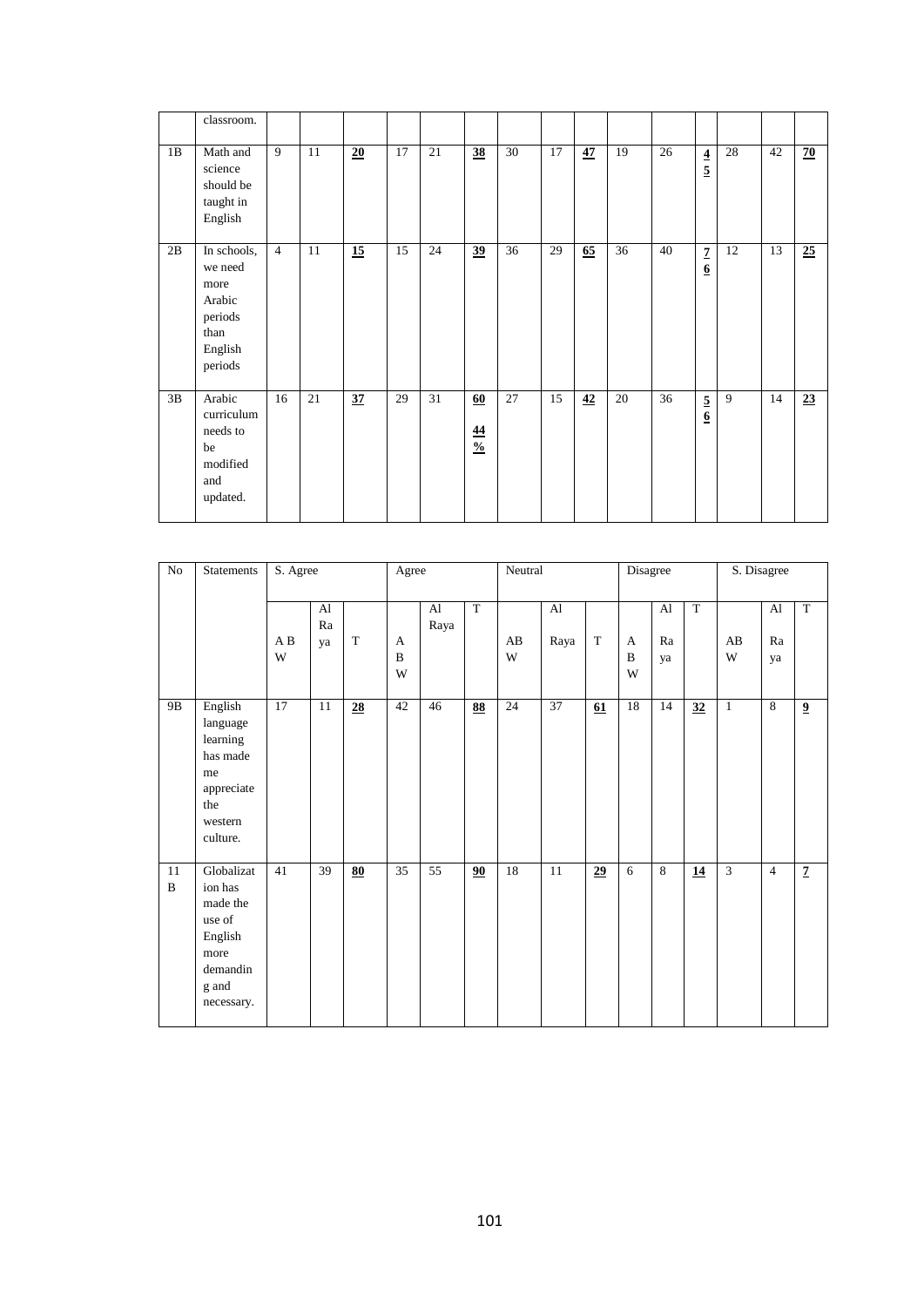| ${\bf N}$<br>$\mathbf{o}$ | <b>Statements</b>                                                                                           | S. Agree    |                            |    | Agree                 |                            |                 | Neutral               |                |                | Disagree              |                        |    |                        | S. Disagree    |                         |
|---------------------------|-------------------------------------------------------------------------------------------------------------|-------------|----------------------------|----|-----------------------|----------------------------|-----------------|-----------------------|----------------|----------------|-----------------------|------------------------|----|------------------------|----------------|-------------------------|
|                           |                                                                                                             | A<br>B<br>W | $\mathbf{A}$ l<br>Ra<br>ya | T  | A<br>$\mathbf B$<br>W | A <sub>1</sub><br>Ra<br>ya | T               | A<br>$\mathbf B$<br>W | A1<br>Ra<br>ya | T <sup>-</sup> | A<br>$\mathbf B$<br>W | A <sub>1</sub><br>Raya | T  | A<br>$\mathbf{B}$<br>W | Al<br>Ra<br>ya | $\mathbf T$             |
| 19<br>$\, {\bf B}$        | The educational<br>system in the<br>UAE is meeting<br>all students'<br>needs and<br>ambitions.              | 40          | $\overline{33}$            | 73 | 39                    | 40                         | 79              | 11                    | 20             | 31             | 11                    | 18                     | 29 | $\overline{2}$         | 6              | $\overline{\mathbf{8}}$ |
| 20<br>$\mathbf{B}$        | Our educational<br>system is<br>focusing on<br>English and<br>Arabic equally.                               | 18          | 13                         | 31 | $\overline{43}$       | 40                         | 83              | 23                    | 24             | 47             | 16                    | 26                     | 42 | $\overline{2}$         | 12             | $\overline{14}$         |
| 21<br>$\mathbf{B}$        | The education I<br>am receiving<br>prepares me for<br>the demands of<br>globalization in<br>the job market. | 26          | 24                         | 50 | 43                    | 56                         | $\overline{99}$ | 22                    | 17             | 39             | 8                     | 15                     | 23 | $\overline{3}$         | 3              | $6 \overline{6}$        |
| 22<br>$\mathbf{B}$        | The cultural and<br>Islamic values<br>are emphasized<br>in the<br>educational<br>policy                     | 46          | 49                         | 95 | 41                    | 42                         | 83              | 5                     | 16             | 21             | 8                     | $\overline{8}$         | 16 | $\overline{2}$         | $\overline{0}$ | $\overline{2}$          |